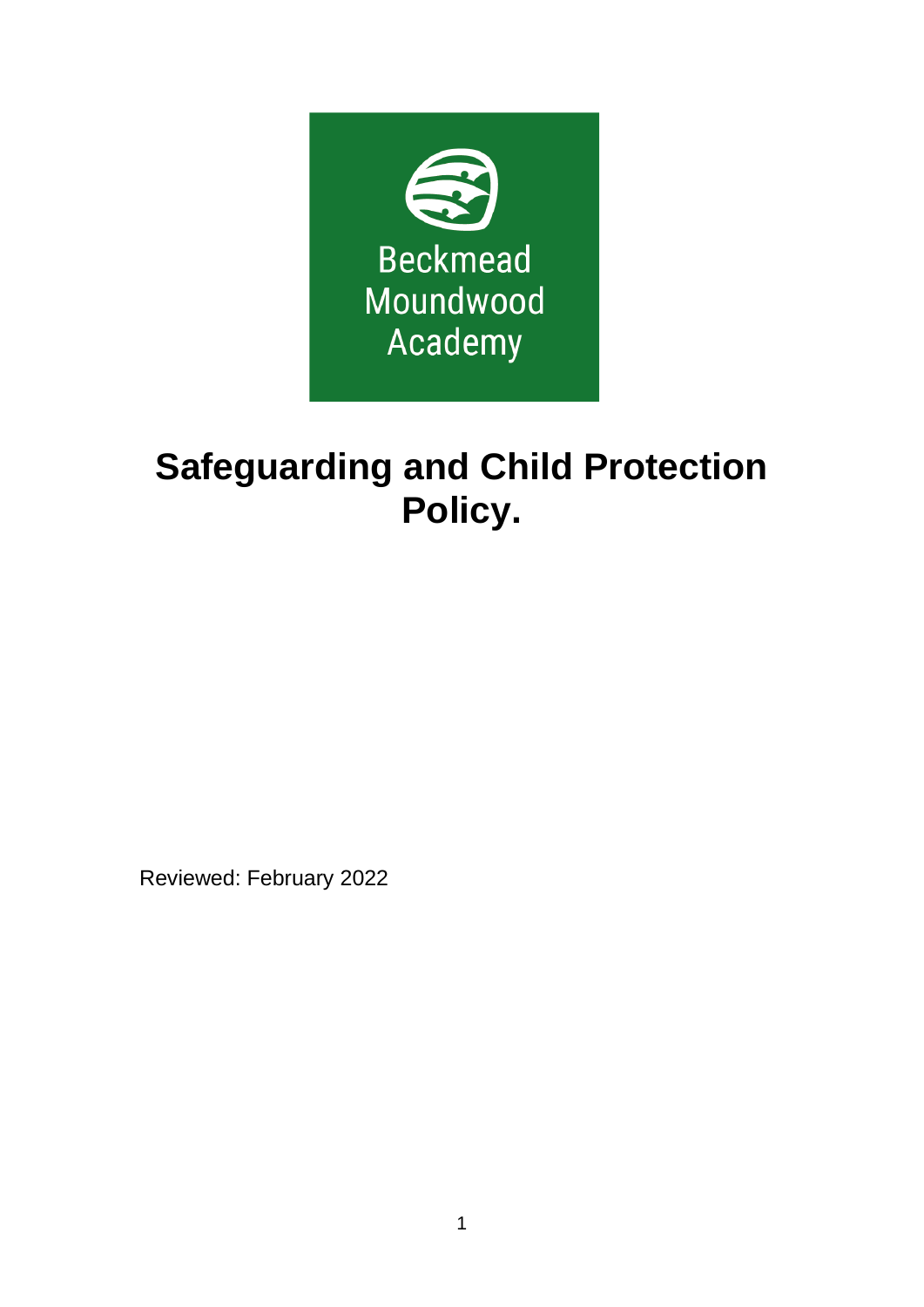# **CONTENTS**

|                                               |                                                                | Page |          |
|-----------------------------------------------|----------------------------------------------------------------|------|----------|
|                                               | <b>Key contacts</b>                                            |      | 1        |
| <b>PART A - CORE OPERATIONAL AND POLICIES</b> |                                                                |      |          |
| 1                                             | Introduction and Purpose of policy                             |      | 5        |
| $\overline{2}$                                | <b>Roles and responsibilities</b>                              |      | 6        |
| 3                                             | <b>Safeguarding children</b>                                   |      | 13       |
| 4                                             | <b>Child protection procedures</b>                             |      | 18       |
| 5                                             | <b>Children with SEN</b>                                       |      | 25       |
| 6                                             | <b>Safer recruitment</b>                                       |      | 26       |
| $\overline{7}$                                | <b>Staff practice and conduct</b>                              |      | 34       |
| 8                                             | Health and safety/risk assessment                              |      | 40       |
| <b>PART B</b>                                 |                                                                |      |          |
|                                               | - ADDITIONAL SAFEGUARDING POLICIES                             |      |          |
| <b>B1</b>                                     | Non collection of children                                     |      | 44       |
| <b>B2</b>                                     | Missing from education and home educated                       |      | 45       |
| <b>B3</b>                                     | Peer on peer abuse                                             |      | 46       |
| <b>B4</b>                                     | Harmful sexual behaviour                                       |      | 46       |
| <b>B5</b>                                     | <b>Prevention of radicalisation</b>                            |      | 51       |
| <b>B6</b>                                     | <b>Mandatory reporting of FGM</b>                              |      | 53       |
| <b>B7</b>                                     | <b>Online safety</b>                                           |      | 55       |
| <b>B8</b><br><b>B9</b>                        | <b>Sexting</b><br>Looked after children and care leavers       |      | 56<br>59 |
| <b>B10</b>                                    | Safeguarding vulnerable groups                                 |      | 60       |
| <b>B11</b>                                    | Contextual safeguarding for young people                       |      | 62       |
| <b>B12</b>                                    | <b>Opportunities to teach safeguarding</b>                     |      | 67       |
| <b>B13</b>                                    | <b>Children's wishes</b>                                       |      | 67       |
| <b>B14</b>                                    | <b>Other relevant policies</b>                                 |      | 68       |
|                                               | <b>Appendix 1: Child Protection Definitions and Indicators</b> |      | 69       |
| <b>Appendix 2: Report to CPP conference</b>   |                                                                |      | 71       |
| <b>Appendix 3: Intimate Care Policy</b>       |                                                                |      | 73       |
| <b>Appendix 4: Prevent Policy</b>             |                                                                |      | 75       |
|                                               | <b>Appendix 5: Safeguarding Code of Conduct</b>                |      | 79       |
| Appendix 6: Schools central checks record     |                                                                |      | 81       |
| Appendix 7: School's safeguarding checklist   |                                                                |      | 83       |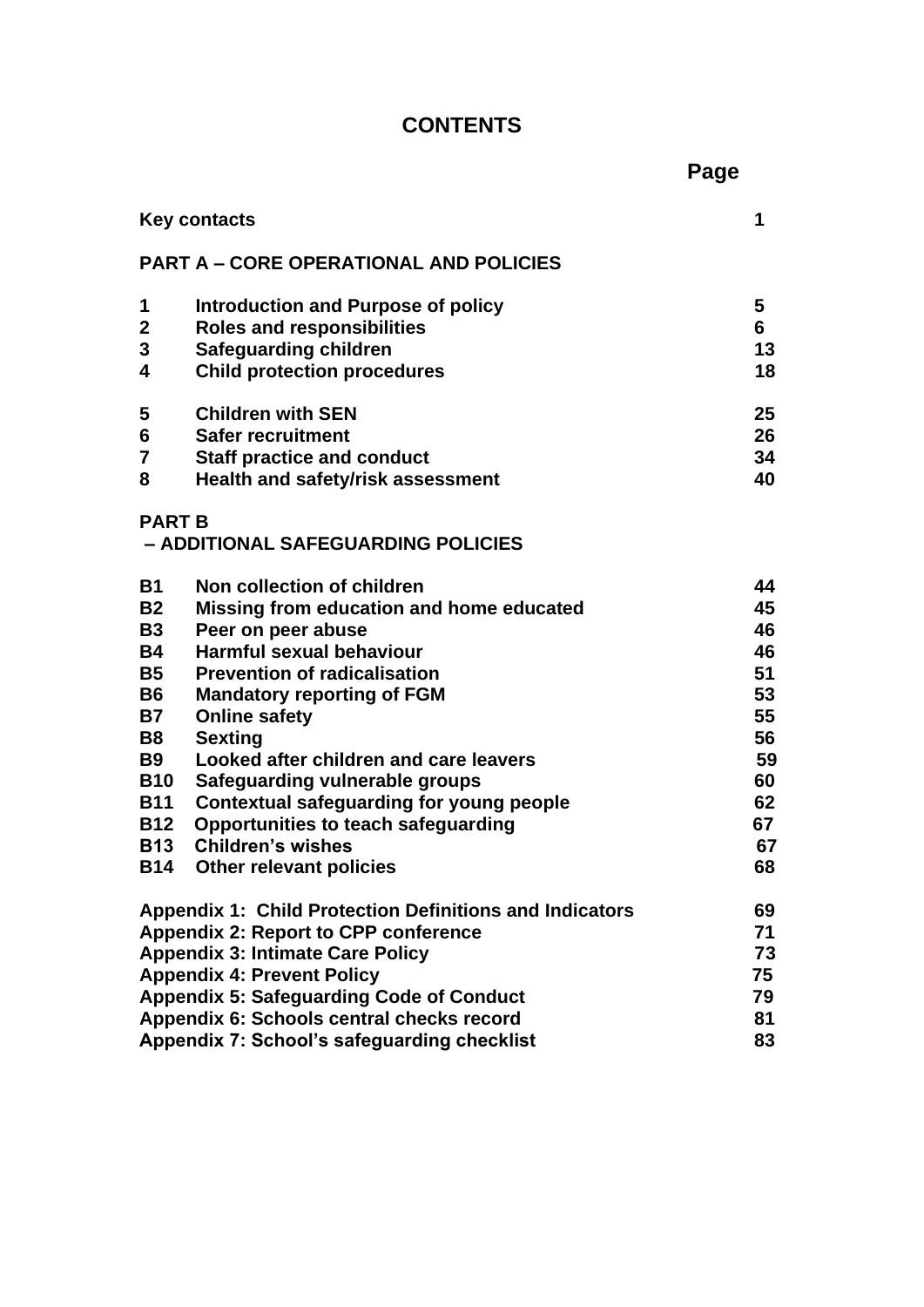#### **Key contacts:**

#### **The Beckmead Moundwood Academy**

**Name of school/college: The Beckmead Moundwood Academy - part of the Beckmead Trust** 

**Executive Headteacher:** Name: Carol Mitchell Contact details: [cmitchell96@beckmeadtrust.org](mailto:cmitchell96@beckmeadtrust.org) **Designated safeguarding leads: Designated Lead:** André Genas: [agenas2@beckmeadtrust.org](mailto:agenas2@beckmeadtrust.org) Deputy DSL: Cheryl Bebb: chebb2@beckmeadtrust.org **Deputy DSL:** Melanie Goodger: [mgoodger2@beckmeadtrust.org](mailto:mgoodger2@beckmeadtrust.org)

**Designated LAC teacher:** All DSLs above are designated CLA teachers for Moundwood Academy.

**Essex County Council Safeguarding Manager for schools and Early years:** Name: Jo Barclay Contact details: [jo.barclay@essex.gov.uk](mailto:jo.barclay@essex.gov.uk)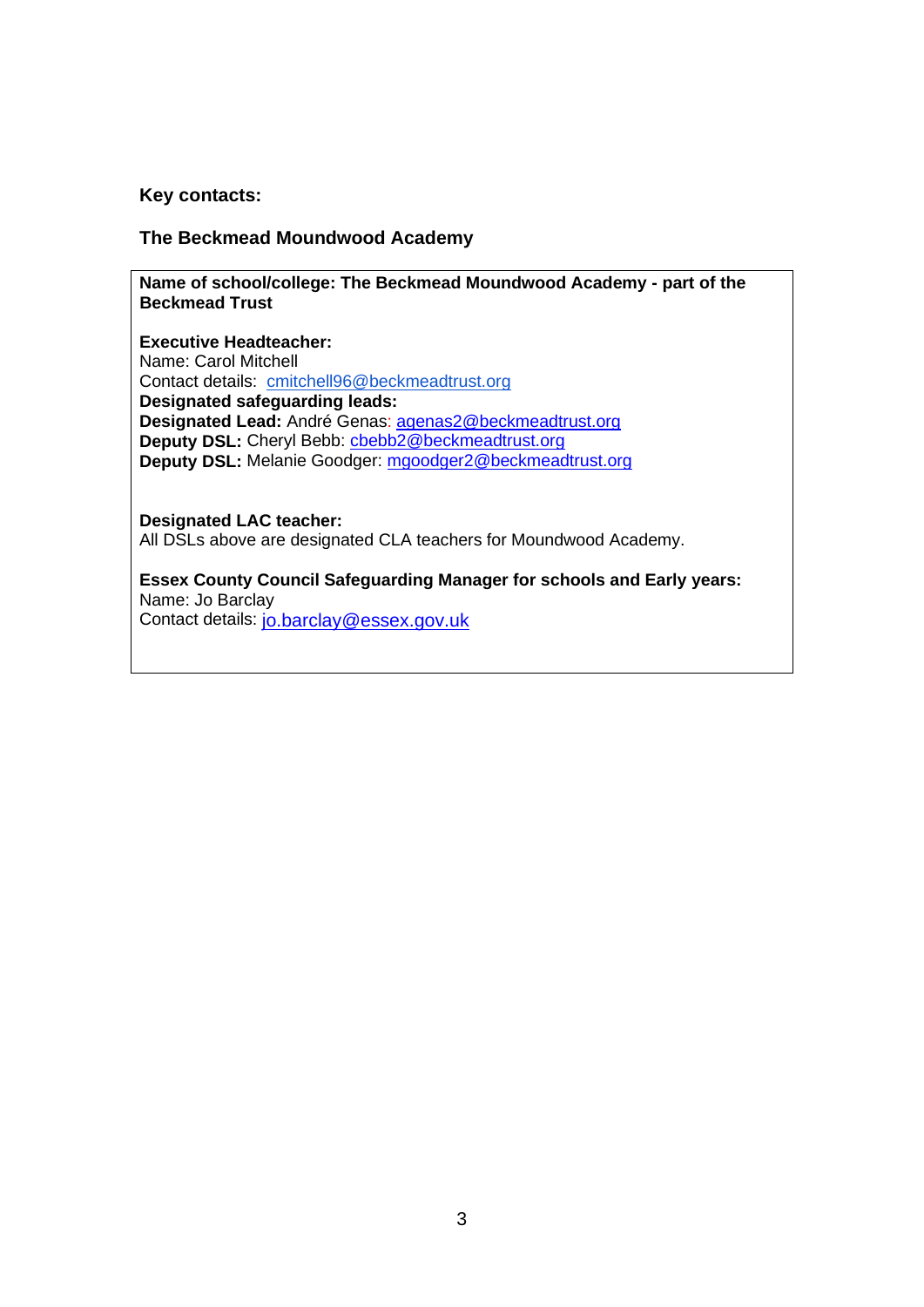#### *Essex County Council*

#### **Local Authority Designated Officer (LADO):**

#### [LADO@essex.gov.uk](mailto:LADO@essex.gov.uk)

Telephone: 03330 139 797 Carole Fuller,

Jacquie Wilkes, Mechelle de Kock Rebecca Scott.

#### **Children and Families HUB (the HUB):**

For Child protection matters requiring attention:

Tel: 0345 603 7627 Online referrals are made via the following link: [https://www.essex.gov.uk/report-a](https://www.essex.gov.uk/report-a-concern-about-a-child)[concern-about-a-child](https://www.essex.gov.uk/report-a-concern-about-a-child)

#### **Essex Safeguarding Children Board (ESCB)**

Website: [www.escb.co.uk/](http://www.escb.co.uk/) [Safeguarding learning & development](http://croydonlcsb.org.uk/professionals/learning-development/) Email: [escb.training@essex.gov.uk](mailto:escb.training@essex.gov.uk) Tel: 0333 013 8936

#### **The Education Safeguarding Team consists of:** Jo Barclay, Head of Education Safeguarding and Wellbeing Matthew Lewis, Education Safeguarding Adviser Hayley Speed, Education Safeguarding Officer / MARAC Email: [schoolscommunication@essex.gov.uk](mailto:schoolscommunication@essex.gov.uk)

#### **Emergency Duty Team:**

A social work service for emergencies only is available between 5pm and 8.30am Monday to Friday and during the weekend hours. Their contact details are the Emergency Duty Team on: 0345 606 1212

#### **National helplines**:

NSPCC helpline 0808 800 5000 Childline 0800 1111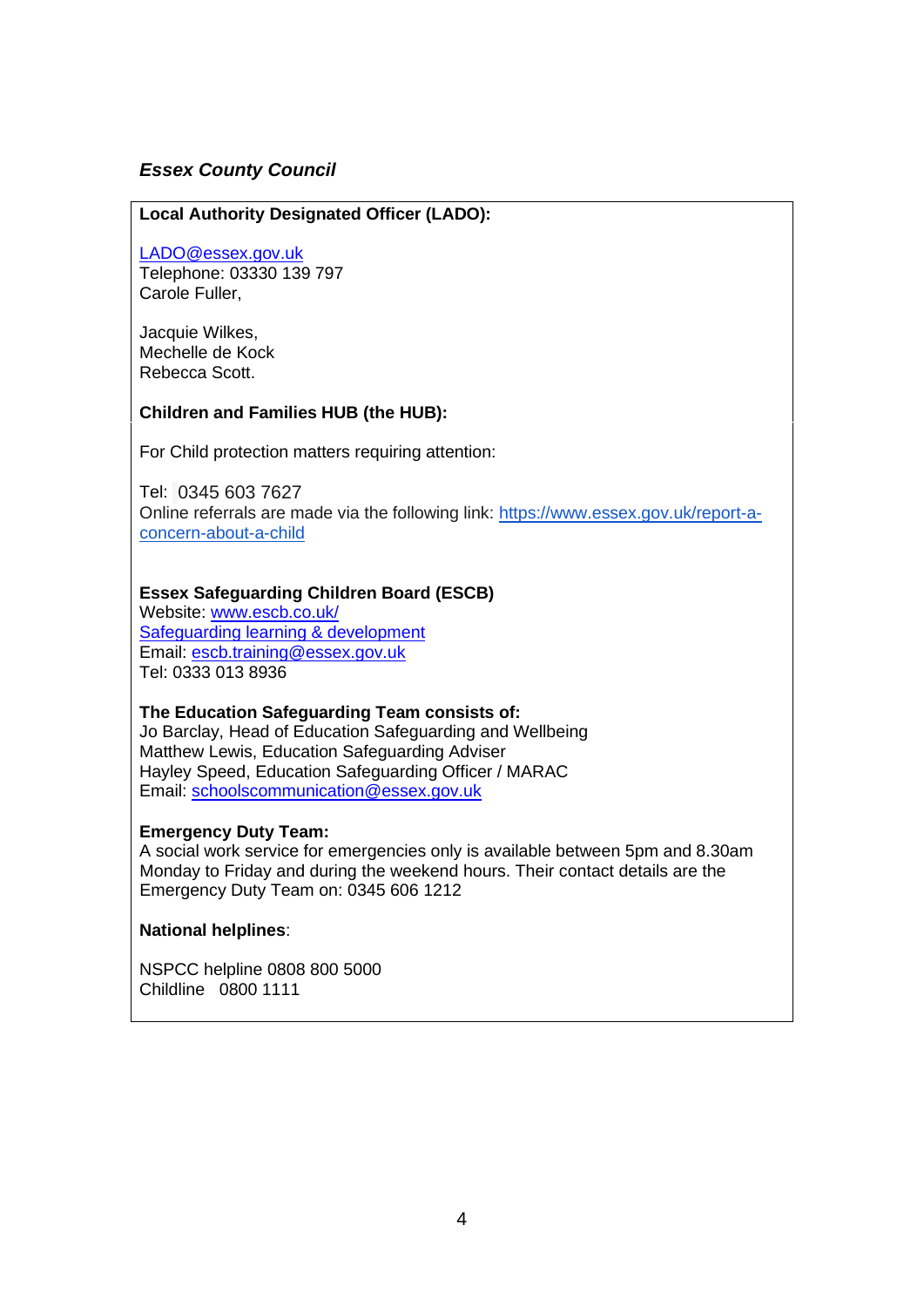#### **INTRODUCTION**

**The Trustees and staff of the Beckmead Trust fully recognise the responsibilities and duty placed upon them to have arrangements to safeguard and promote the welfare of all pupils at the school, considering at all times what is in the best interests of the child. We recognise that all staff, including volunteers, have a full and active part to play in protecting pupils from harm.** 

**We believe that our school should provide a caring, positive, safe and stimulating environment in which pupils can learn and the environment promotes the social, physical and emotional wellbeing of each individual pupil. The welfare of the child is paramount. All children, regardless of age, disability, gender, racial heritage, religious belief, sexual orientation or identity, have the right to equal protection from all types of harm or abuse. This policy applies to all children and young people.** 

**Working in partnership with children, young people, their parents and carers and other agencies is essential in promoting young people's welfare.**

**The schools recognise their responsibilities and duties to report Child Protection concerns to Children's Services and to assist them in Child Protection enquiries and in supporting Children in Need.** 

# **Part A: Core operational policies and procedures**

# 1 Purpose of policy

This policy sets out how Beckmead Trust will meet its statutory duty under section 175 of the Education Act 2002 to safeguard and promote the welfare of children and help them to achieve good outcomes. The school/college will achieve this by providing a safe learning environment and ensuring school staff have the skills and knowledge to take action where children need extra support from early help services or require a social work service because they are in need or need to be protected from harm.

#### **COVID-19**

Keeping Children Safe in Education (KCSIE) remains in force throughout the response to coronavirus (COVID-19). The department has issued nonstatutory interim guidance on [safeguarding in schools, colleges and other](https://www.gov.uk/government/publications/covid-19-safeguarding-in-schools-colleges-and-other-providers)  [providers](https://www.gov.uk/government/publications/covid-19-safeguarding-in-schools-colleges-and-other-providers) during the coronavirus outbreak. This guidance supports governing bodies, proprietors, senior leadership teams and designated safeguarding leads to continue to have appropriate regard to KCSIE and keep their children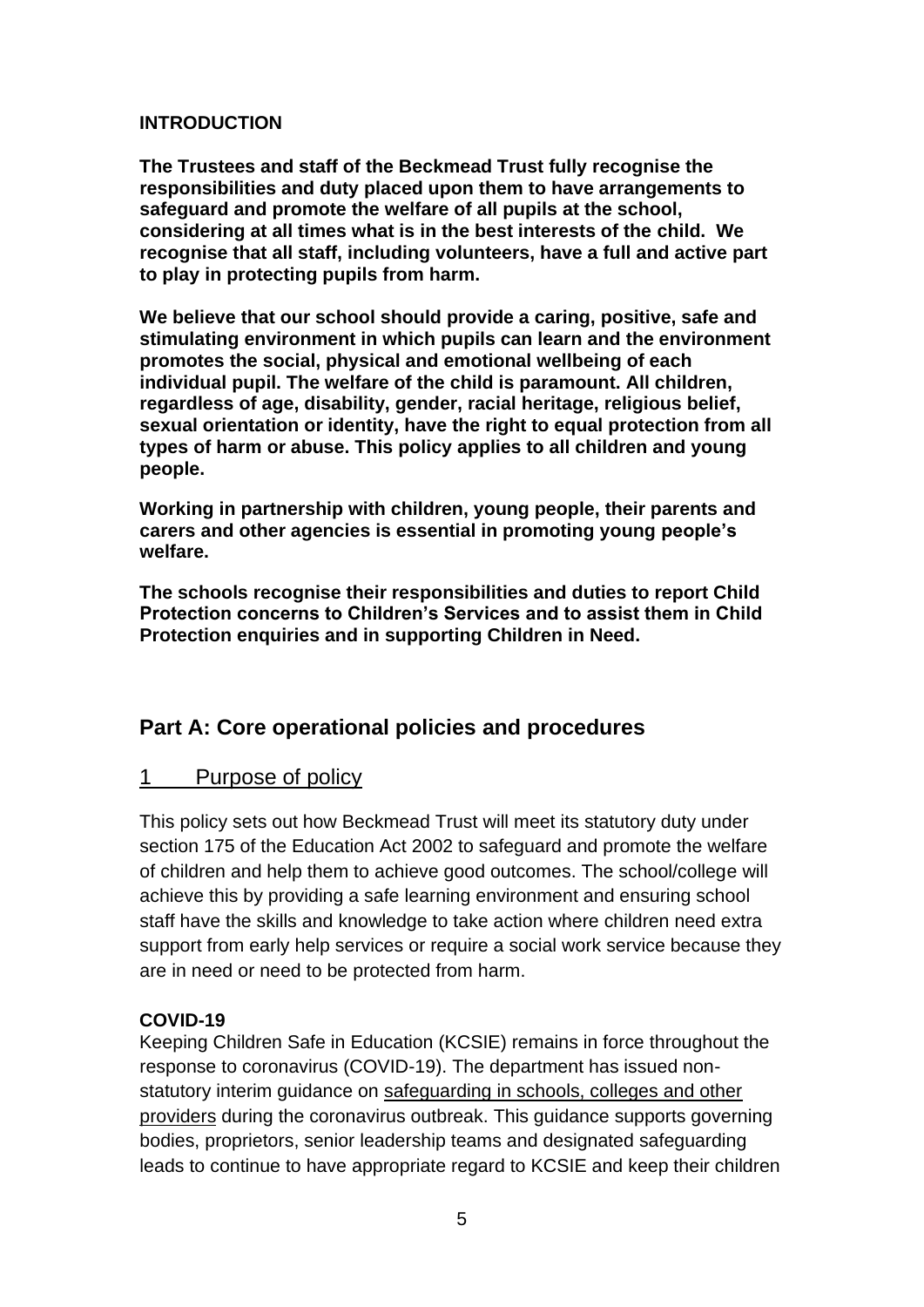safe. It suggests where schools and colleges might consider safeguarding policy and process differently when compared to business as usual. *(KCSIE Sept 2020, P3).* Each of the Beckmead Schools have used this guidance when formulating the risk assessment for the return to fully open sites from September 2020.

# 2 Roles and responsibilities

# **2.1 Essex's Children Families & Education Directorate**

The Directorate includes services that will support the school/college to safeguard and promote the welfare of pupils by:

- co-ordinating the delivery of integrated children's services within the borough, including an early help service
- providing statutory social work services under the Children Act 1989
- providing the school/college with advice, support and guidance, model policies and procedures, training and dedicated lead officers with responsibility for child protection, safeguarding and online safety
- dealing with allegations against members of staff and volunteers through the Local Authority Designated Officer (LADO)
- taking responsibility for those children who are not in education, including children who are known to be home educated.

# **2.2 Governing Board**

The term 'governors' and 'governing board' is used throughout to refer to whoever is responsible for fulfilling governance functions.

The Governing Board will ensure that the school/college meets its statutory duties with regard to safeguarding and protecting pupils and that the following are in place:

• The school/college has the following policies in place and that these are regularly monitored, reviewed and updated where necessary;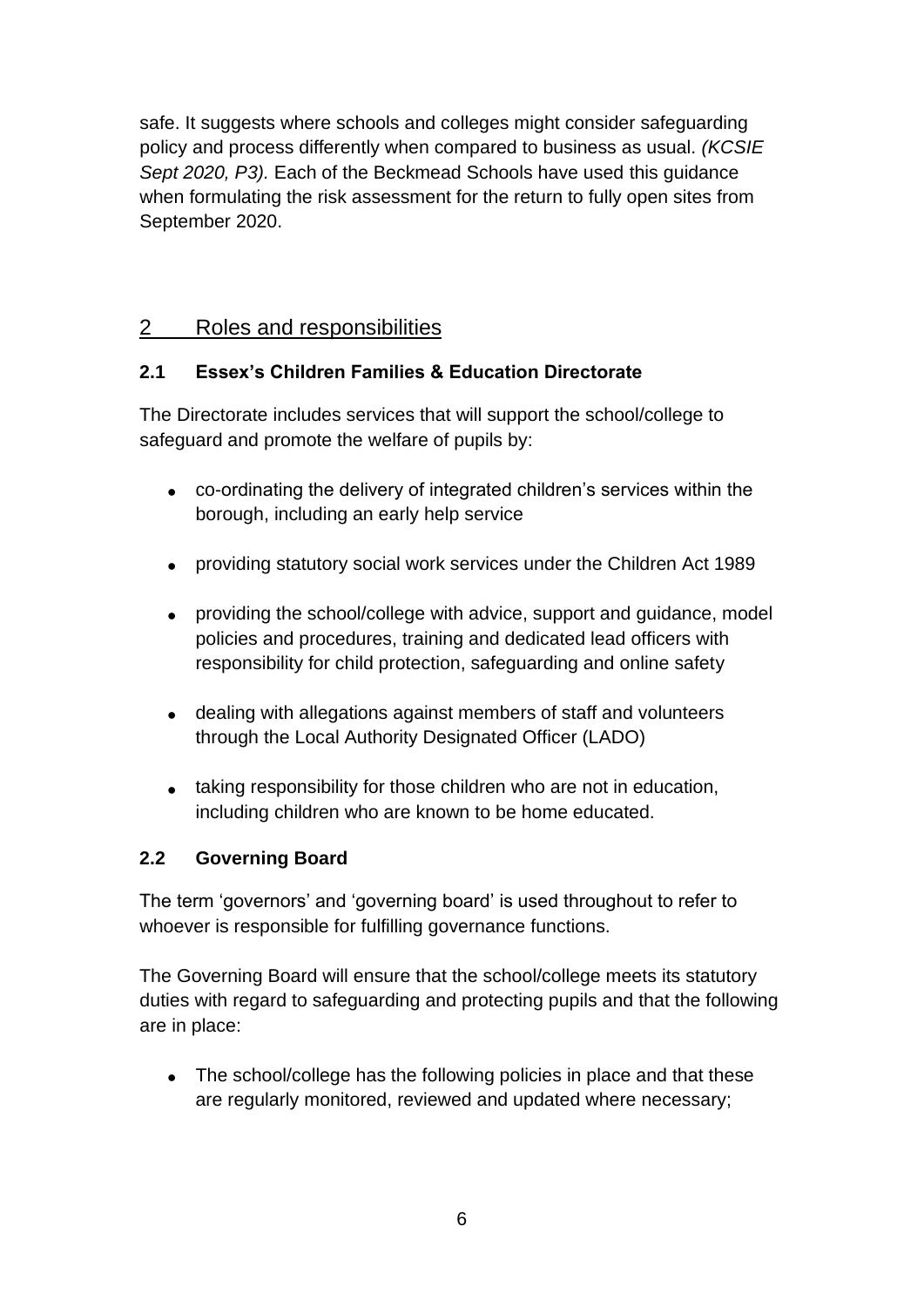- safeguarding policies and procedures covering early help and child protection that are consistent with Essex Safeguarding Children Board procedures and Essex's internal policies
- a staff code of conduct policy including policies covering staff/pupil relationships and communications and staff use of social media
- a procedure for responding to incidents where children go missing from education, particularly where there are repeated incidents that suggest potential safeguarding risks may be present.
- The school is able to work jointly with other agencies in order to ensure pupils can access help and support from early help services and statutory social work services and that children's plans are implemented and monitored.
- The Chair of the Governing Board is aware that they are responsible for liaising with the LADO in the event of an allegation against the head teacher.
- A senior member of staff is appointed as the designated safeguarding lead with responsibility for carrying out the statutory duties as set out in this policy, the individual is given sufficient time and resources to carry out their responsibilities and that another member of staff is appointed to deputise in their absence.
- There is a designated teacher nominated to promote the educational achievement of looked after children and previously looked after children and that this person has received appropriate training for the role.
- Staff receive a thorough induction on joining and are given copies of all relevant safeguarding and child protection polices and the staff code of conduct policy.
- Staff are confident that they can raise issues with leaders where there are concerns about safeguarding practice at the school/college and there are robust whistleblowing procedures in place.
- Steps are taken to ensure parents and pupils are aware of the school/college's safeguarding and child protection policies and procedures.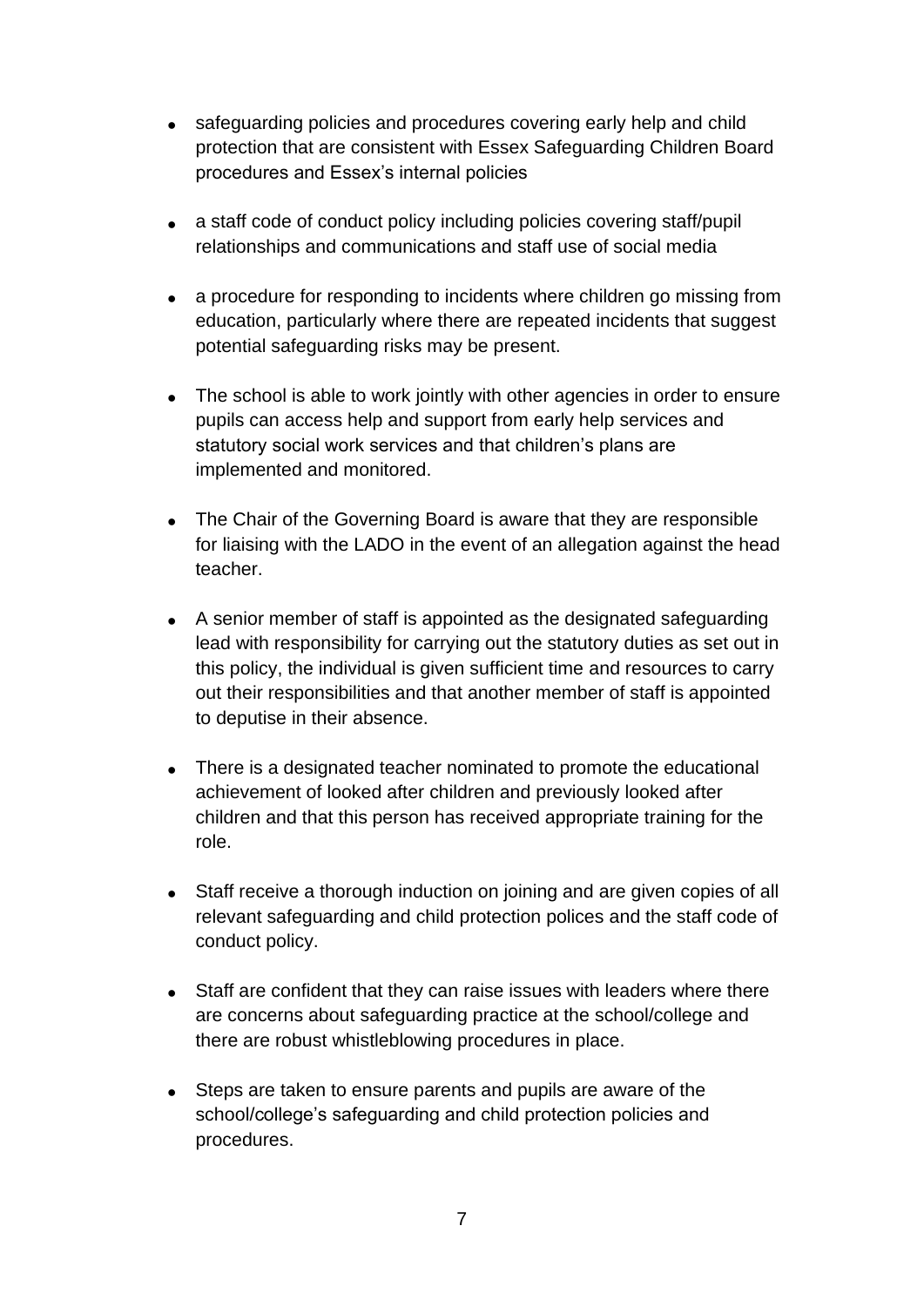- Governors ensure children are given opportunities within the curriculum to learn how to keep themselves safe, including on-line.
- The school/college has appropriate written procedures in place to ensure safer recruitment practices and reasonable checks on visitors to the school, to deal with allegations against staff or volunteers and to report matters to the Disclosure and Barring Service as required, and that these policies are consistent with statutory guidance and reviewed on an annual basis.
- At least one member of the Governing Board has undertaken accredited safer recruitment training.
- All staff receive safeguarding and child protection training at least every two years and receive regular updates from the designated safeguarding lead to ensure they remain up to date with new legislation.(Best practice is that training is carried out every year) Safeguarding training is available for all Essex schools via the [Learning](https://www.escb.co.uk/learning-and-development/)  [& Development section of the ESCB website.](https://www.escb.co.uk/learning-and-development/)
- The school/college has procedures in place to deal with allegations made against other pupils.
- Children's wishes and feelings are taken into account when deciding on what action to take or services to provide to protect individual children and there is a robust system in place for gaining feedback from pupils.

#### **2.3** *S***chools and head teachers/principals**

The Executive Head Teacher will ensure that the school/college meets its statutory safeguarding duty by ensuring the following:

- Staff are inducted thoroughly and have read all the school/colleges' safeguarding and child protection policies, behaviour policies and the ESCB children missing from education policy so that they are fully aware of their role in safeguarding children and are able to fully implement policies.
- All staff are able to identify those children who need extra help and can make appropriate referrals to early help services.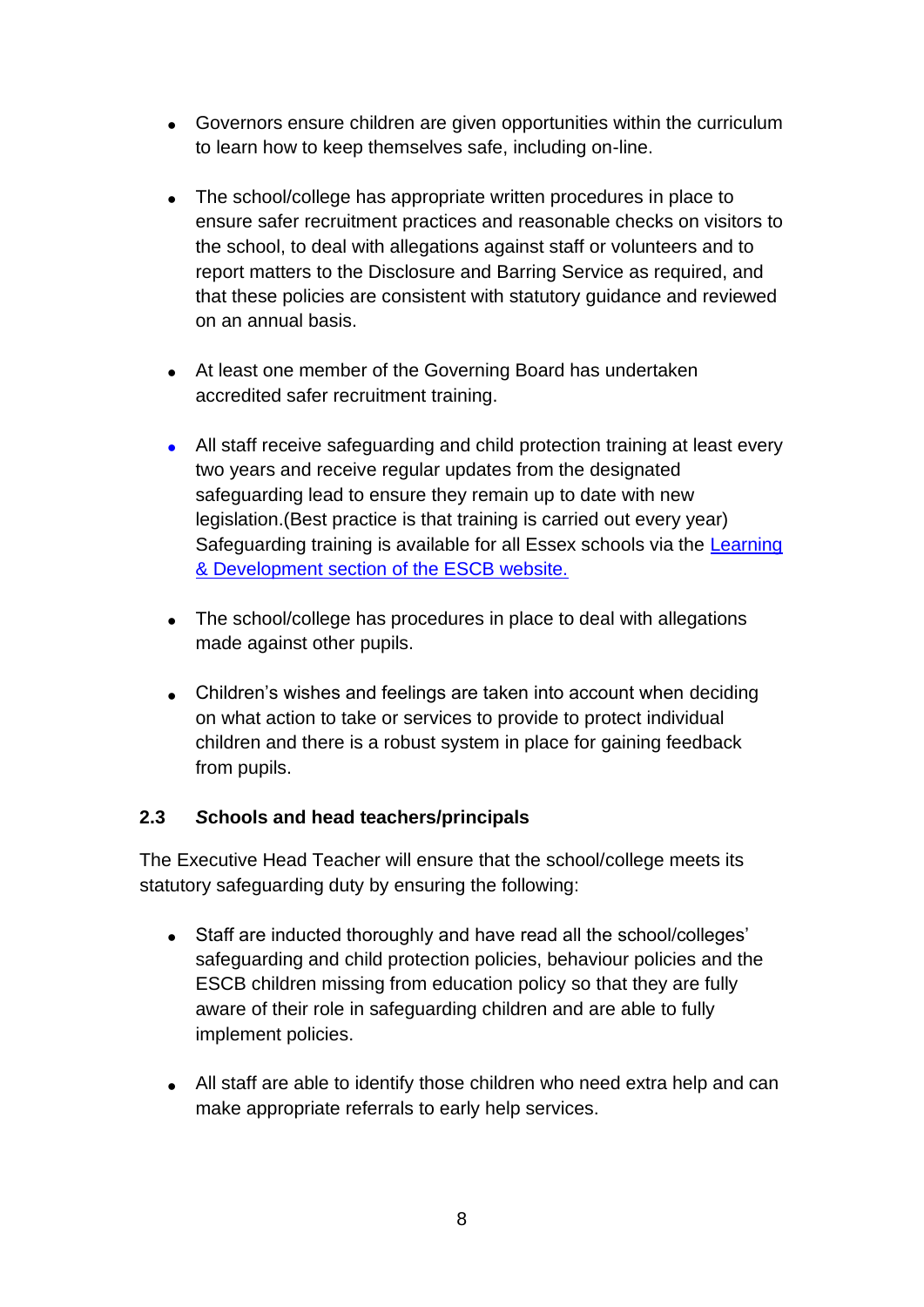- All staff are vigilant to harm and abuse, are able to identify those children for whom there are child protection concerns and can make appropriate referrals to children's social care.
- Staff are able to work in partnership with other agencies to safeguard children, including providing early help support, contributing to assessments and the implementation of the child's plan, attending network meetings and case conferences, monitoring children's progress and liaising with social workers.
- Staff are encouraged to attend learning events and participate in audit activity provided by the Safeguarding Children Board as well as promote published learning from events and serious case reviews.
- Safer recruitment practice is followed when recruiting to posts and appropriate action is taken whenever an allegation is made against a member of staff.
- The school/college offers a safe environment for staff and pupils to learn.
- Safeguarding issues are brought to the attention of the governing body.

# **2.4 Role of the designated safeguarding lead**

There is a Designated Lead and a Deputy Designated Lead on each site of the Beckmead Trust whose role is to take lead responsibility for safeguarding and child protection within their specific site and to be available during school hours for staff to discuss safeguarding concerns. Each DSL and Deputy DSL have a school mobile which is available to school staff. If the DSL or the Deputy DSL require advice they can contact the Deputy Executive Head teachers or the Executive Head teacher who are all experienced DSLs and can provide extra support and guidance.

The designated safeguarding lead (and their deputy) will:

- liaise with and manage referrals to relevant agencies such as The Children and Families Hub, the LADO, the Channel Panel, the Police and the Disclosure and Barring Service (DBS);
- keep the head teacher/principal and the board of governors informed of on-going safeguarding and child protection issues and enquiries;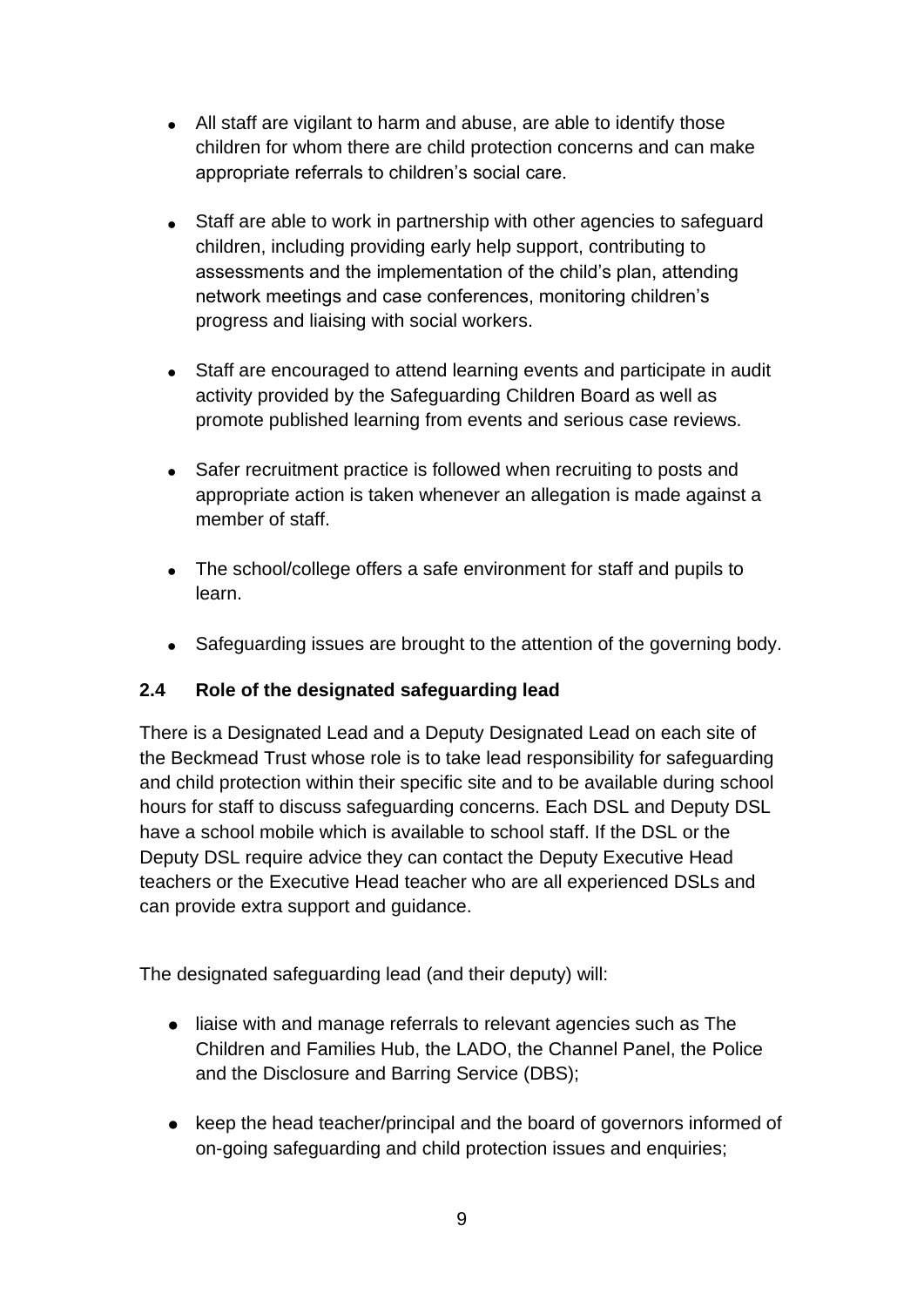- provide advice and guidance for staff on safeguarding and child protection issues and making referrals ;
- ensure the school's safeguarding and child protection policies are up to date and consistent with Essex's Safeguarding Children Board policies and that policies are reviewed annually;
- ensure all staff, including temporary staff, are aware of and understand policies and procedures and are able to implement them; These include KCSIE Part 1, the school's Code of Conduct, the School Safeguarding Policy including the Annex to this policy for their school and the Behaviour Policy;
- all staff that work directly with children must also read Annex A in KCSIE 2021;
- attend regular training, including Prevent awareness training, and the designated teachers meetings hosted by Essex and the Safeguarding Children Board in order to keep up to date with new policy, emerging issues and local early help, safeguarding and child protection procedures and working practices;
- provide regular updates to all staff members and governors on any changes in safeguarding or child protection legislation;
- have an awareness of those children who may be in need, young carers and children who have special educational needs and liaise with the SENCO when considering any safeguarding action for a child with special needs;
- liaise with the designated teacher for LAC whenever there are safeguarding concerns relating to a looked after child or previously looked after child;
- oversee child protection systems within the school/college, including the management of records, standards of recording concerns and referral processes;
- provide a link between the school/college and other agencies, particularly children's social care and the Essex Safeguarding Children Board;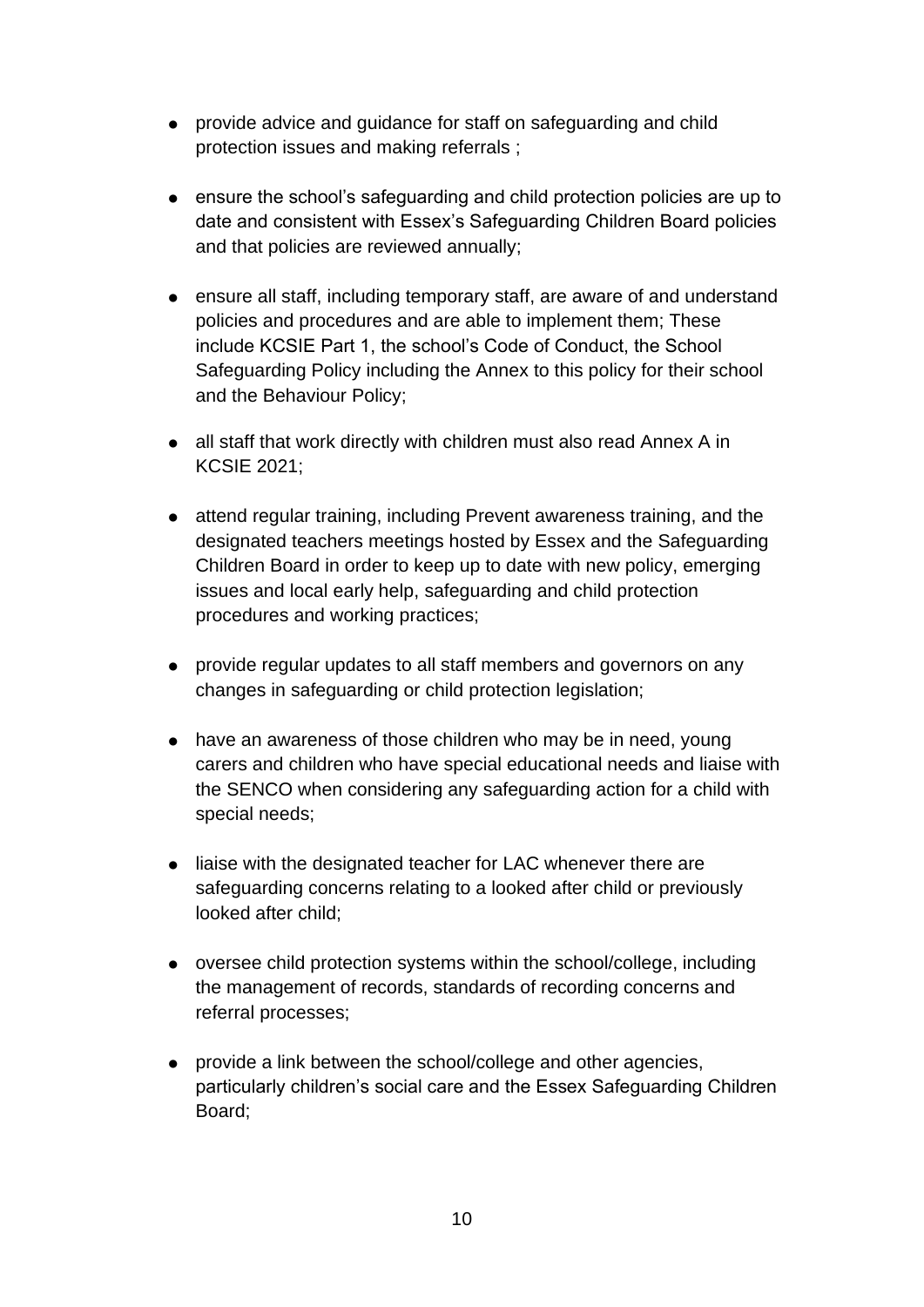- ensure staff, including temporary staff, receive appropriate safeguarding and child protection training at least every 2 years;
- ensure parents are fully aware of the school/college policies and procedures and that they are kept informed and involved;
- ensure relevant records are passed on appropriately when children transfer to other schools and where appropriate, share relevant information with schools or colleges to enable continued support the child on transfer.

# **2.5 All Members of Staff…**

- have a responsibility to provide a safe environment in which children can learn;
- will be prepared to identify children who may benefit from early help;
- who become concerned about a child's welfare should follow the Children's and Family Support processes set out in page 10. Staff may be required to support social workers and other agencies following any referral;
- must adhere to the Teachers' Standards 2012, which state that teachers, including headteachers, should safeguard children's wellbeing and maintain public trust in the teaching profession as part of their professional duties;
- will be aware of systems within their school or college which support safeguarding and these should be explained to them as part of staff induction. This should include:
- this Safeguarding and Child Protection policy;
- the Safeguarding Code of Conduct in Appendix 6;
- the role of the designated safeguarding lead;
- will be given copies of the above policies as well as part one of *Keeping Children Safe in Education* as part of their induction process, as well as ensuring these policies can be accessed easily via the staff intranet.
- will receive appropriate safeguarding and child protection training which is regularly updated as required, but at least annually, to provide them with relevant skills and knowledge to safeguard children effectively;
- will be aware of the HUB referral process, and understand their role in it. This includes identifying emerging problems, liaising with the designated safeguarding lead, sharing information with other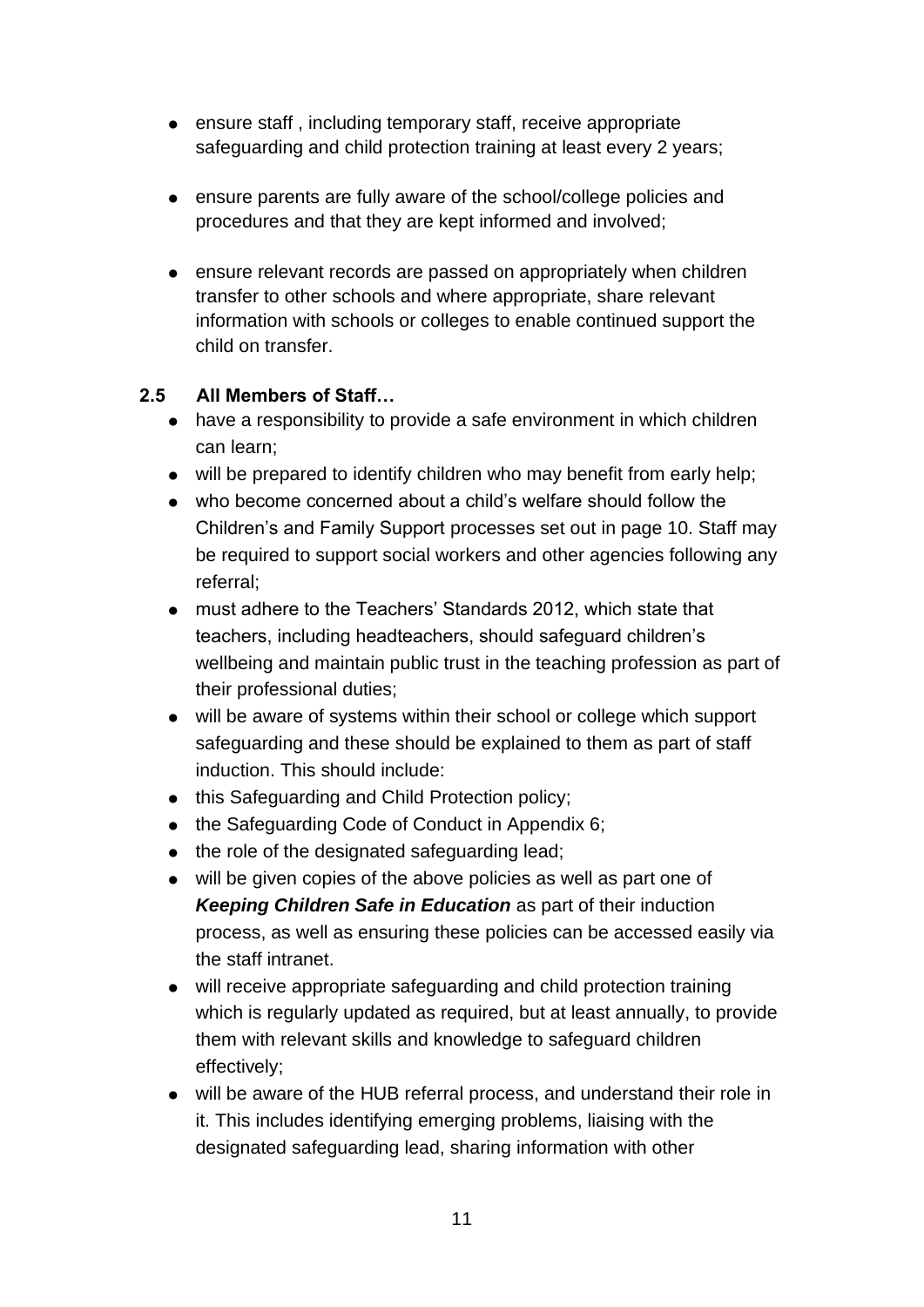professionals to support early identification and assessment and, in some cases, acting as the lead professional;

- will know what to do if a child tells them he/she is being abused or neglected; Staff should know how to manage the requirement to maintain an appropriate level of confidentiality whilst at the same time liaising with relevant professionals such as the designated safeguarding lead and children's social care. Staff should never promise a child that they will not tell anyone about an allegation- as this may ultimately not be in the best interests of the child;
- will be aware of the signs of abuse and neglect so that they are able to identify cases of children who may be in need of help or protection.
- are advised to maintain an attitude of 'it could happen here' where safeguarding is concerned. When concerned about the welfare of a child, staff members should always act in the **best interests of the child**;
- will always speak to the designated safeguarding lead if they are unsure about identifying abuse and neglect;
- will maintain records about any concerns they have about a child.

#### **2.6 Working with parents and carers**

The school/college recognises the importance of working in partnership with parents and carers to ensure the welfare and safety of pupils.

The school/college will:

- make parents aware of the school/college's statutory role in safeguarding and promoting the welfare of pupils, including the duty to refer pupils on where necessary, by making all school/college policies available on the school/college web-site or on request and by discussing these during annual induction meetings at the start of the school year;
- provide opportunities for parents and carers to discuss any problems with class teachers and other relevant staff;
- consult with and involve parents and carers in the development of school/college policies to ensure their views are taken into account;
- ensure a robust complaints system is in place to deal with issues raised by parents and carers;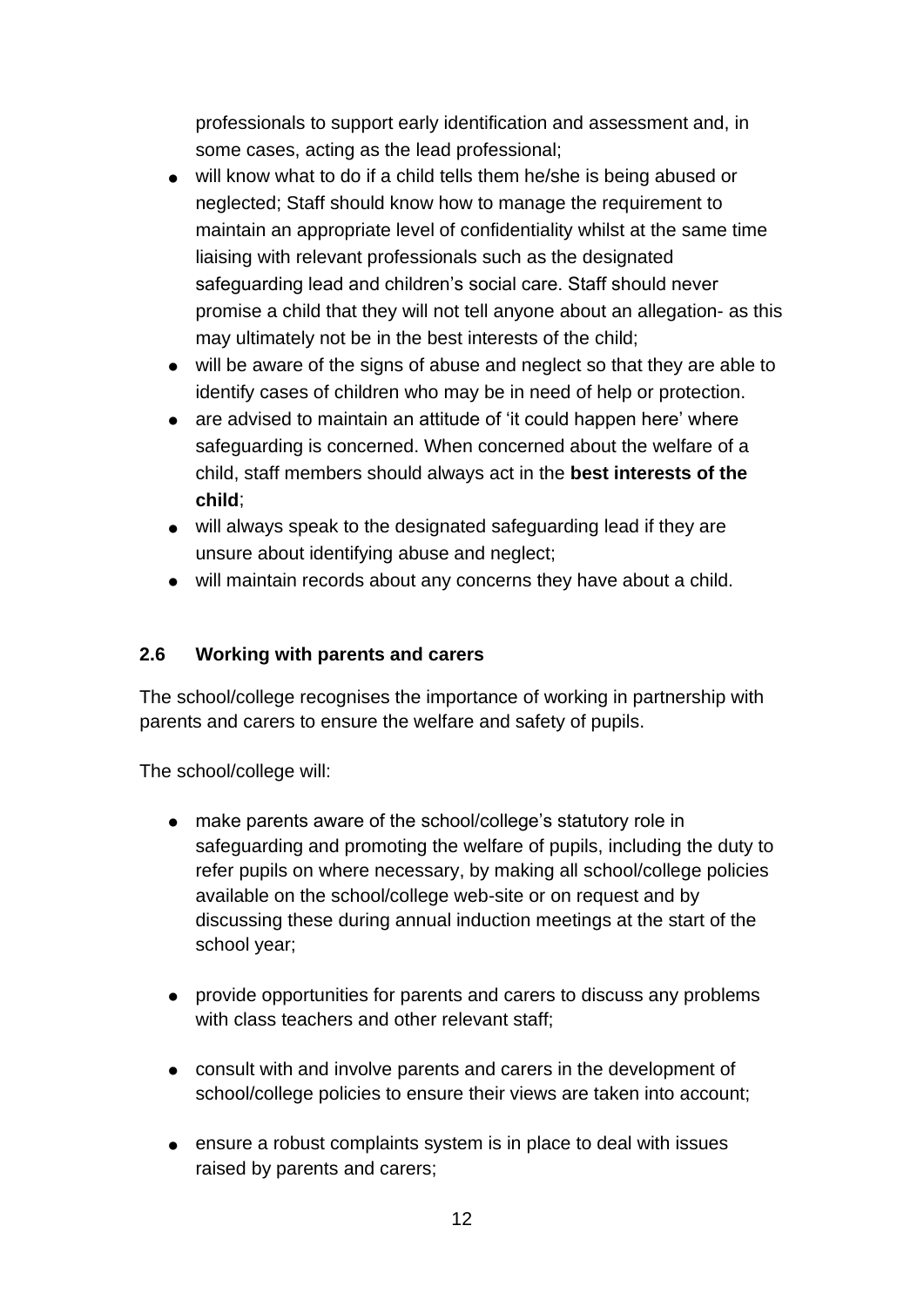- provide advice and signpost parents and carers to other services and resources where pupils need extra support.
- Schools should also be aware of the additional guidance available from the DfE on dealing with issues around parental responsibility: [Understanding and dealing with issues relating to parental](https://www.gov.uk/government/publications/dealing-with-issues-relating-to-parental-responsibility/understanding-and-dealing-with-issues-relating-to-parental-responsibility)  [responsibility](https://www.gov.uk/government/publications/dealing-with-issues-relating-to-parental-responsibility/understanding-and-dealing-with-issues-relating-to-parental-responsibility)

# **2.7 Multi-agency working**

The school/college will work in partnership with relevant agencies in order to meet its obligations under section 11 of the Children Act 2004 and *Working together to safeguard children* 2018.

The school/college recognises its vital role in safeguarding school-age children and will co-operate with the Essex Safeguarding Children Board to ensure joint working with partner agencies in order to improve outcomes for children in Essex.

# 3 Safeguarding children

The school/college will carry out its duty to safeguard pupils which is:

- protecting children from maltreatment
- preventing impairment of children's health or development
- ensuring children are growing up in circumstances consistent with the provision of safe and effective care
- undertaking that role so as to enable children to have optimum life chances so they can enter adulthood successfully.

The school/college will seek advice from the HUB Consultation Line to help make decisions on the child's level of need and the appropriate service to refer on for services. Staff will consult with the designated safeguarding lead for advice and to discuss the case prior to making any referral for services.

The Children's and Families HUB number is 0345 603 7627

All referrals for a children's social care service will be made by way of the HUB "front door" for children's social care referrals and accepts referrals for all cases.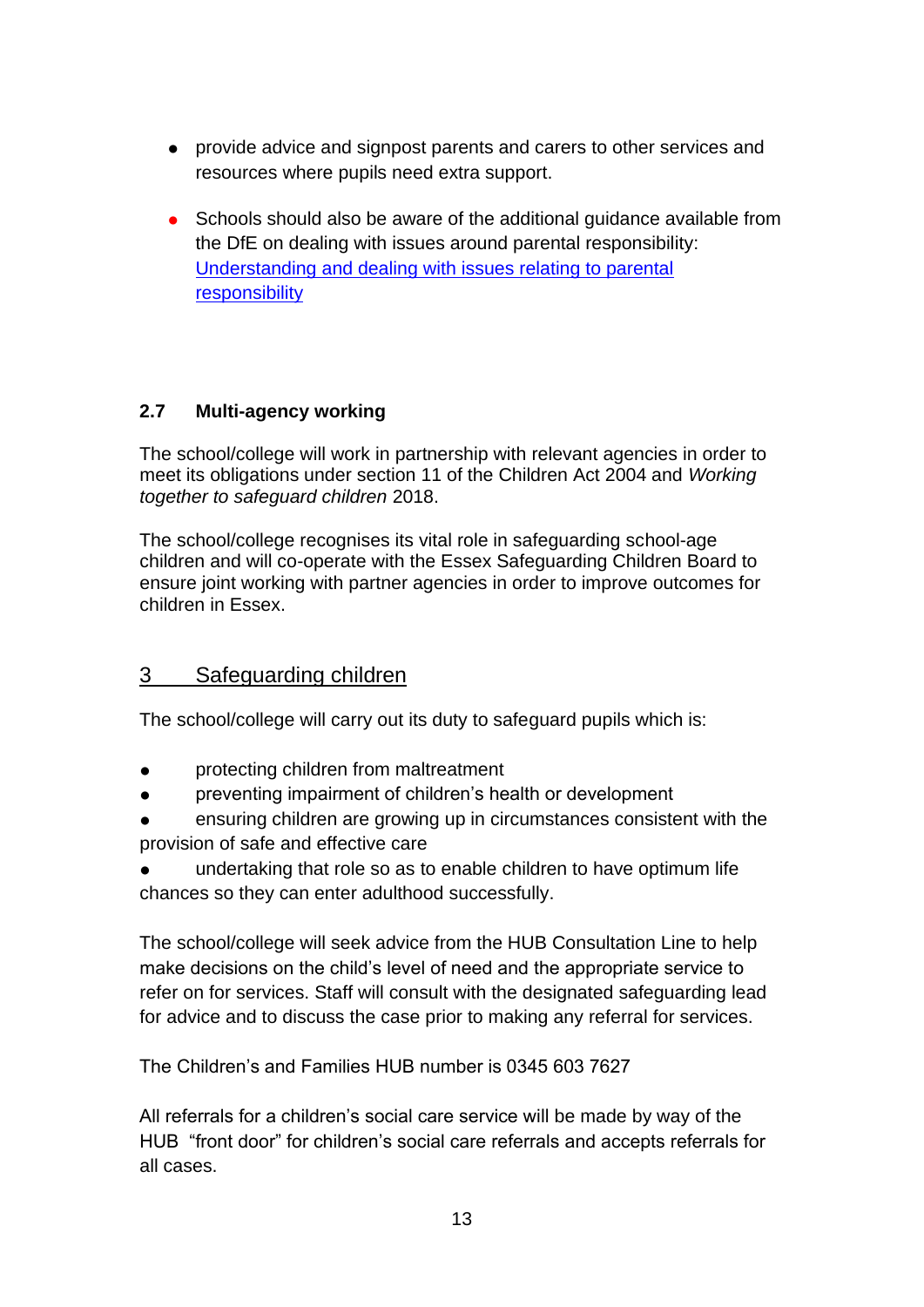Essex Children's and Families HUB Referral Form

Parental consent for referral will be sought but a referral will be made regardless of consent being given in cases where the child is at risk of significant harm.

Staff will also share information and work in an integrated way to ensure a coordinated response from agencies to support families and meet the child's needs.

# **3.1 Early help cases**

Staff will identify children who need extra help at an early stage and provide help and support in order to prevent concerns from escalating. In particular, staff will be aware of the needs of the following groups of children whose circumstances may mean they will require early help:

- children with disabilities and additional needs, including those with special educational needs
- young carers
- children showing early signs of being drawn into anti-social or criminal behaviour, including gangs and organised crime;
- children who frequently go missing from home, school or care;
- children who are misusing drugs or alcohol;
- children at risk of exploitation through modern slavery and trafficking;
- children whose home circumstances are negatively affected by adult substance misuse or mental ill health or domestic abuse;
- children who have returned home from care;
- children who show early signs of abuse or neglect, including where there are concerns about the cumulative effect of low level neglect;
- children at risk of radicalisation;
- privately fostered children.
- Where the child's extra needs require services, consideration will be given to what early help support can be offered a child by the school/college.
- If the child requires an early help service from another agency, the school/college will make a referral to the HUB for appropriate help and support. Staff will consult with parents prior to making any referral to discuss the matter and gain consent to refer the child.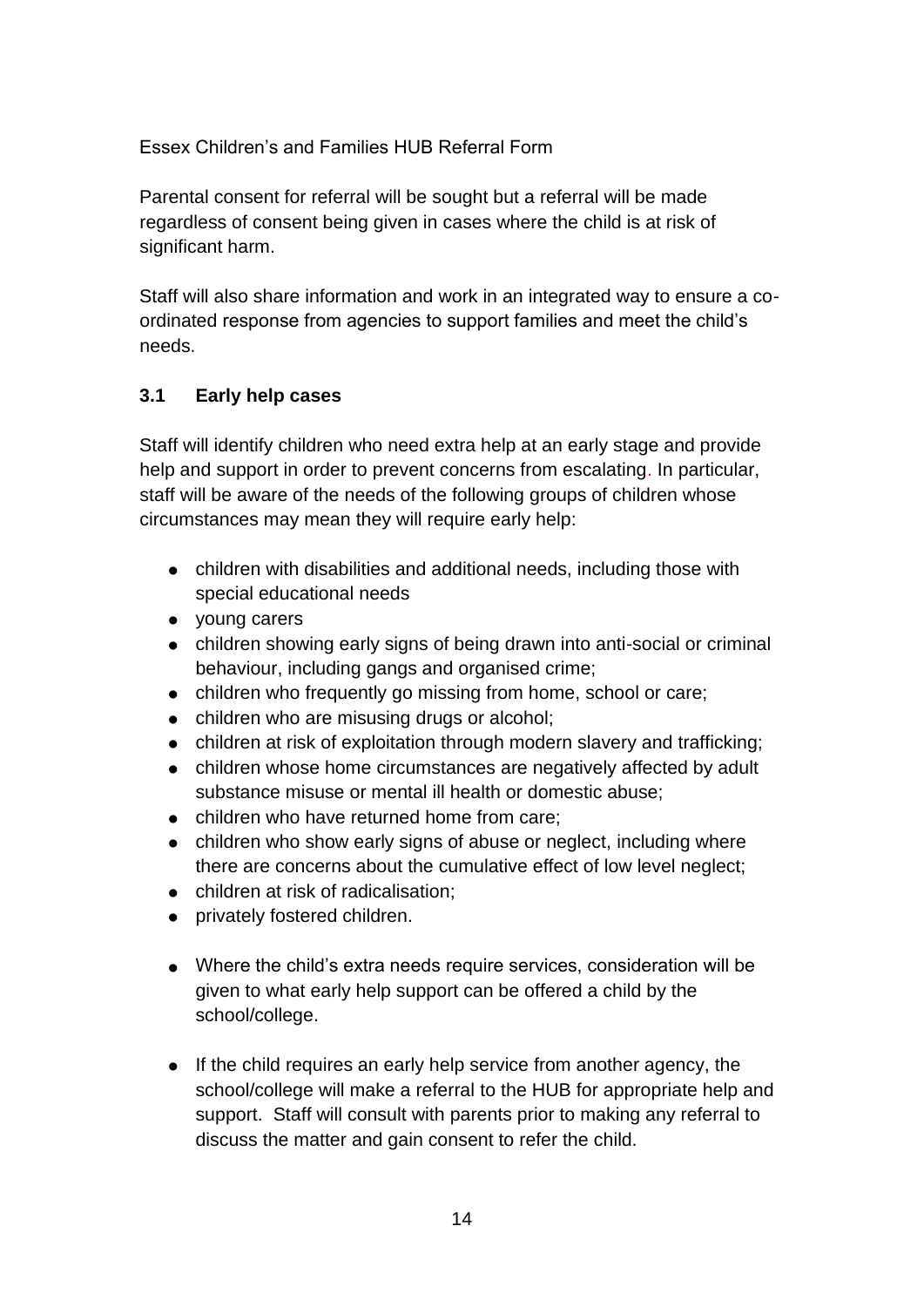- Where the child is receiving an Early Help service, the school/college will work as part of the Team Around the Child (TAC) and take up the role of lead professional where this is appropriate.
- Early help provision should be monitored and reviewed to ensure outcomes for the child are improving. If the school/college believes that this is not the case, consideration should be given making a referral for a statutory social work service.

### **3.2 Referral for a statutory social work service**

Where there are concerns about a child's welfare, staff will act immediately by seeking the advice of the designated safeguarding lead or their deputy are most likely to have the most complete safeguarding overview. Following consultation the designated safeguarding lead should decide on whether to make a referral to children's social care via the HUB.

The HUB will inform the school/college of the outcome of any referral and what action children's social care will be taking. This may include any of the following:

- Carrying out a child and family assessment to identify the child's needs
- and establish if the child is a **child in need** under section 17 of the Children Act 1989. These are children (including disabled children) who are unlikely to meet a reasonable standard of health and development unless provided with services.
- Convening a **strategy meeting under child protection** procedures as set out in section 4 for any child where there are concerns about significant harm and/or taking any immediate action in order to protect the child.
- Providing interim services for the child and their family in the meantime whilst work is on-going (including details of appropriate services).

#### **Children who need a Social Worker**

Children may have a social worker due to neglect, abuse or difficult family circumstances. Their experience can leave them vulnerable to further harm and we have a duty as professionals to help protect them. The local authority should communicate with the designated lead so they know if a child has a social worker and therefore enable them to make decisions which are in the best interest of the child's safety, welfare and educational outcomes.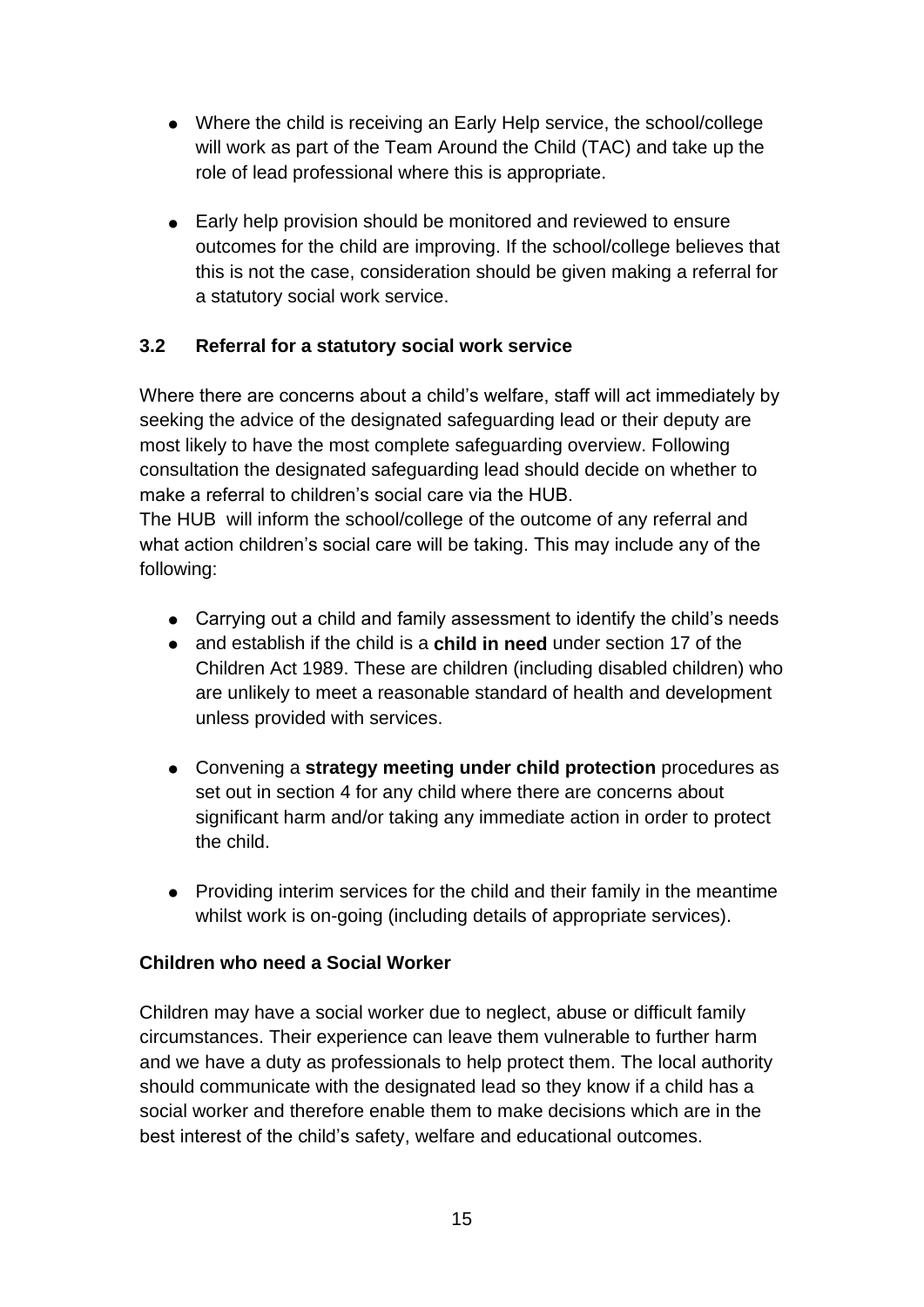Further documents which may assist in supporting these families can be found in [Review of children in need.](https://www.gov.uk/government/publications/review-of-children-in-need/review-of-children-in-need) [Help, Protection, Education](https://assets.publishing.service.gov.uk/government/uploads/system/uploads/attachment_data/file/809236/190614_CHILDREN_IN_NEED_PUBLICATION_FINAL.pdf) concludes the review.

#### **Child Protection: is those at risk of significant harm**

The school/college will carry out its duty to safeguard pupils which is:

- protecting children from maltreatment
- preventing impairment of children's health or development
- ensuring children are growing up in circumstances consistent with the provision of safe and effective care
- undertaking that role so as to enable children to have optimum life chances so they can enter adulthood successfully.

#### *For a list of definitions and indicators of abuse and neglect, see appendix 1.*

Action may be needed to protect children and learners from specific safeguarding issues such as:

- Abuse: Neglect, physical, sexual and emotional
- Disguised compliance Children missing in Education (CME)
- Children who are home schooled ('Hidden Children')
- Radicalisation / extremism
- So-called 'Honour Based' Violence (HBV)
- Breast Ironing
- Mental health concerns including self-harm
- Bullying including on-line (cyber) bullying and prejudice based bullying
- Racism, disability, homophobic or transphobic abuse
- Gender based violence/violence against women and girls
- Domestic Abuse
- Poor parenting
- Child sexual exploitation and trafficking (CSE)
- The impact of new technologies on sexual behaviour
- Substance misuse
- Female Genital Mutilation (FGM)
- Forced marriage
- Fabricated or induced illness
- Faith abuse
- Gangs and youth violence (including Child Criminal Exploitation: County Lines)
- Private fostering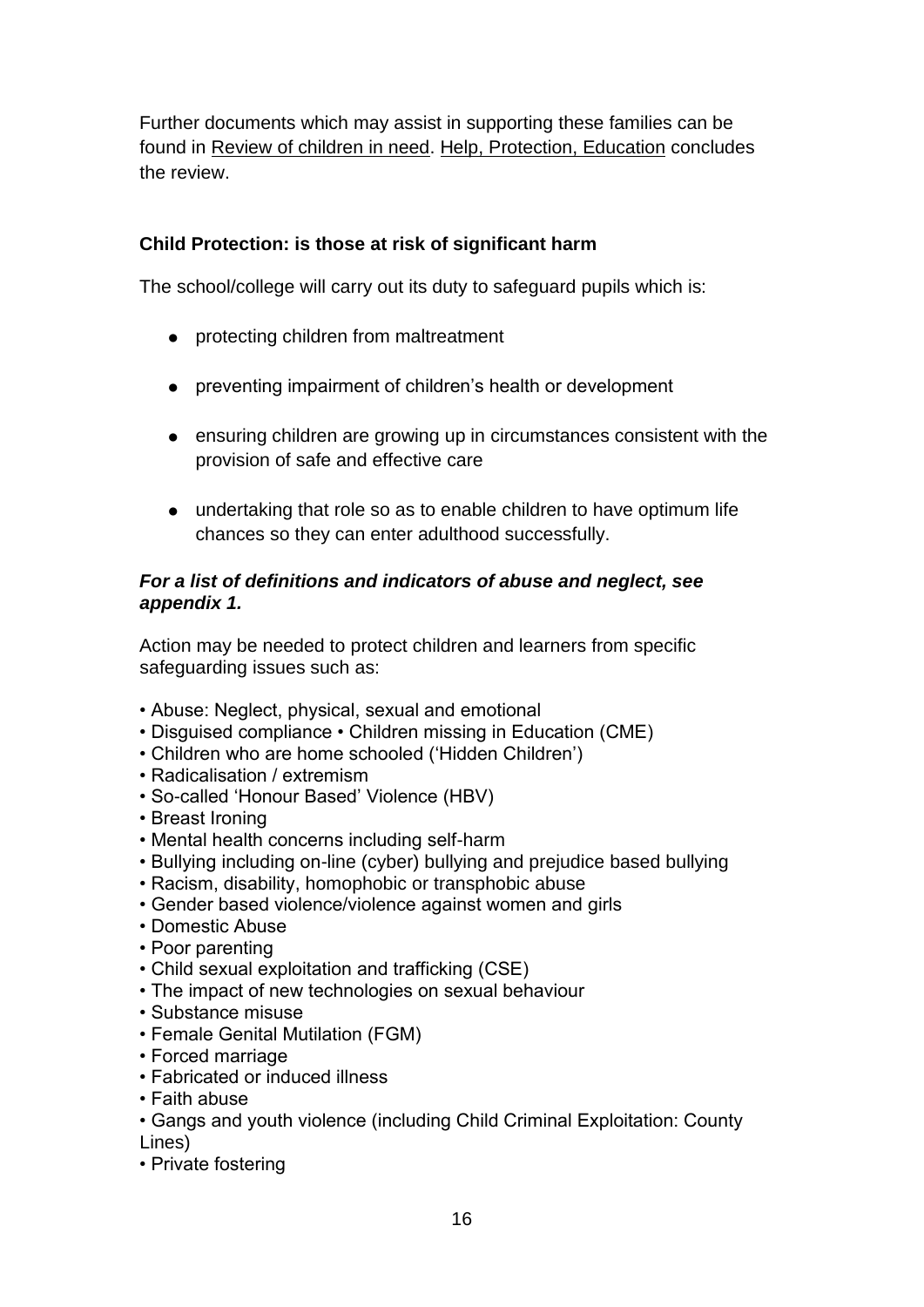- Sexting (Youth Produced Sexual Imagery)
- Peer on peer abuse Teenage relationship abuse
- Serious Violent Crime
- Sexual violence
- Sexual harassment
- Children with family members in prison
- Children and the court system
- Homelessness
- Adverse Childhood Experiences (ACEs)
- Trauma and Attachment issues
- Up-skirting
- Knife Crime
- County Lines

The school/college will seek advice from the HUB Professionals' Consultation Line to help make decisions on the child's level of need and the appropriate service to refer on for services. Staff will consult with the designated safeguarding lead for advice and to discuss the case prior to making any referral for services.

### **3.3 Attendance**

We are aware that a pupil's unexplained absence from school could mean that they are at risk from harm.

- We will always report an unexplained absence of a child with a Child Protection Plan to the child's social worker within one day
- We will always seek to clarify the reason for a child's absence from school with the child's parent or carer as soon as is practicable on the first day
- We will always report a continued absence about which we have not been notified by the parent or carer to the Education and Attendance Safeguarding Team
- We will always report to the local authority the name of any child who has been newly registered to attend our school but does not arrive on the expected day
- We will always report to the Education and Attendance Safeguarding Team, the continued absence of a child known or thought to have been taken overseas if the child does not return to school on the expected return date.

#### **3.4 Pupil Information**

We recognise the importance of keeping up-to-date and accurate information about pupils. We will regularly ask all parents/carers to provide us with the following information and to notify us of any changes that occur.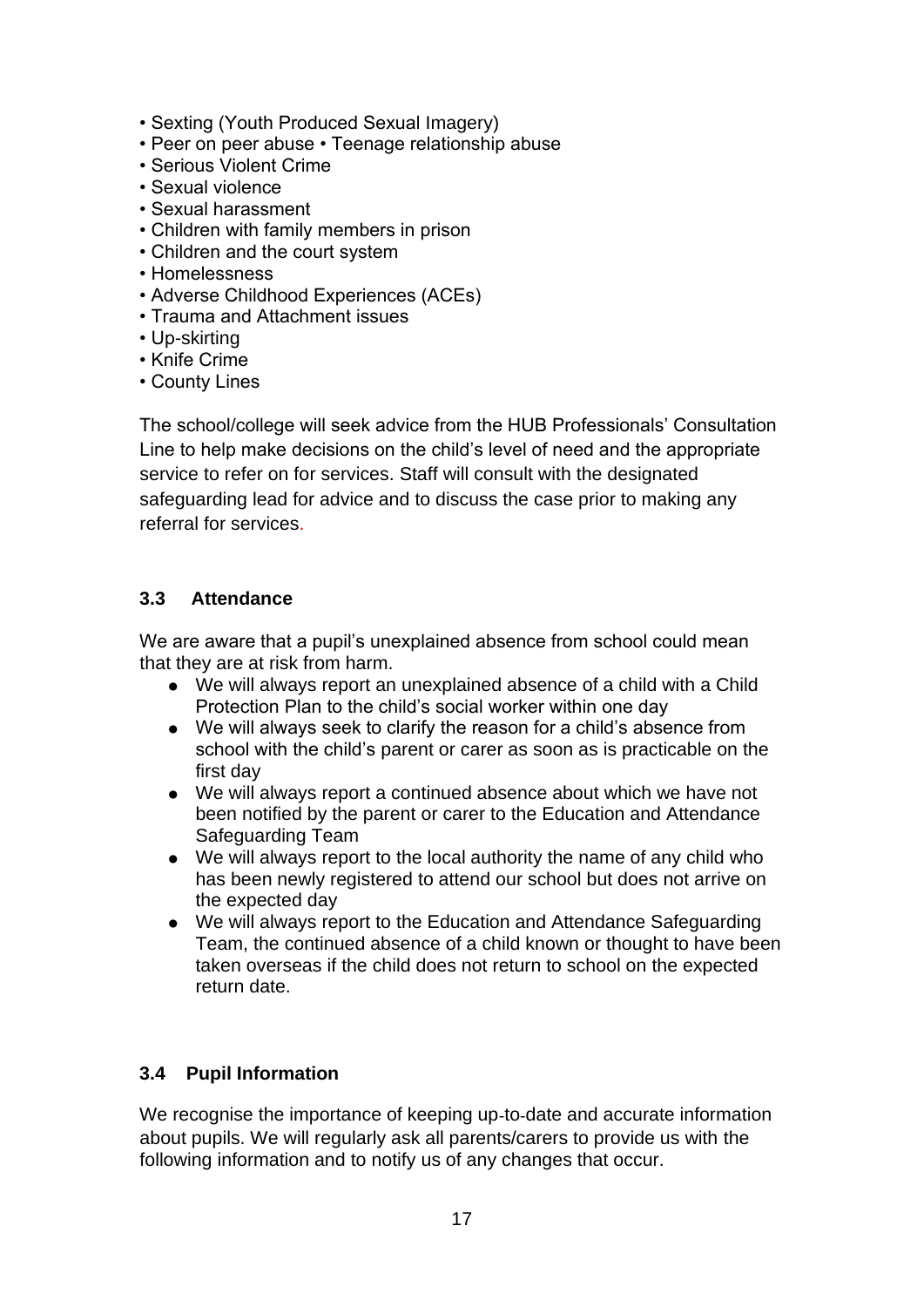- names and contact details of persons with whom the child normally lives
- names and contact details of all persons with parental responsibility
- **emergency contact details**
- details of any persons authorised to collect the child from school (if different from above)
- any relevant court orders in place including those which affect any person's access to the child (e.g. Residence Order, Contact Order, Care Order, Injunctions etc.)
- name and contact detail of G.P.
- any other factors which may impact on the safety and welfare of the child

# Transfer of information

When a child moves to another school or educational establishment, all child protection records will be retained by our school, but copies of the records will be hand-delivered or emailed securely via Egress or other password protected means (if not possible, sent securely) to the receiving Designated Safeguarding Lead (DSL), separate from their general records and marked as strictly confidential; this should be done within 15 working days and we will always obtain written confirmation of receipt of these records. When copies of records are emailed securely, we will also make contact via telephone with the intended recipient within 5 minutes of the records being sent to ensure they have been received. Once we have received written confirmation that the child protection records have been received by the new school, the child protection records we hold will be destroyed/deleted in a confidential manner. Child Protection records do not form part of the pupil's educational record and are not required to be disclosed to parents/carers. Any requests from a parent/carers solicitor to have child protection records disclosed to them will be passed to either our legal advisor or we will consult with the Legal Services team at Essex Council.

# 4 Child protection procedures

# **4.1 Role of school/college**

The school/college will work to the following policy documents in order to support the protection of pupils who are at risk of significant harm.

- Working together to safeguard children *(DfE 2018)*
- [Working together to safeguard children](https://assets.publishing.service.gov.uk/government/uploads/system/uploads/attachment_data/file/729914/Working_Together_to_Safeguard_Children-2018.pdf)
- What to do if you're worried a child is being abused *(DfE2015)*
- [What to do if you're worried a child is being abused -](https://www.gov.uk/government/publications/what-to-do-if-youre-worried-a-child-is-being-abused--2) Publications -[GOV.UK](https://www.gov.uk/government/publications/what-to-do-if-youre-worried-a-child-is-being-abused--2)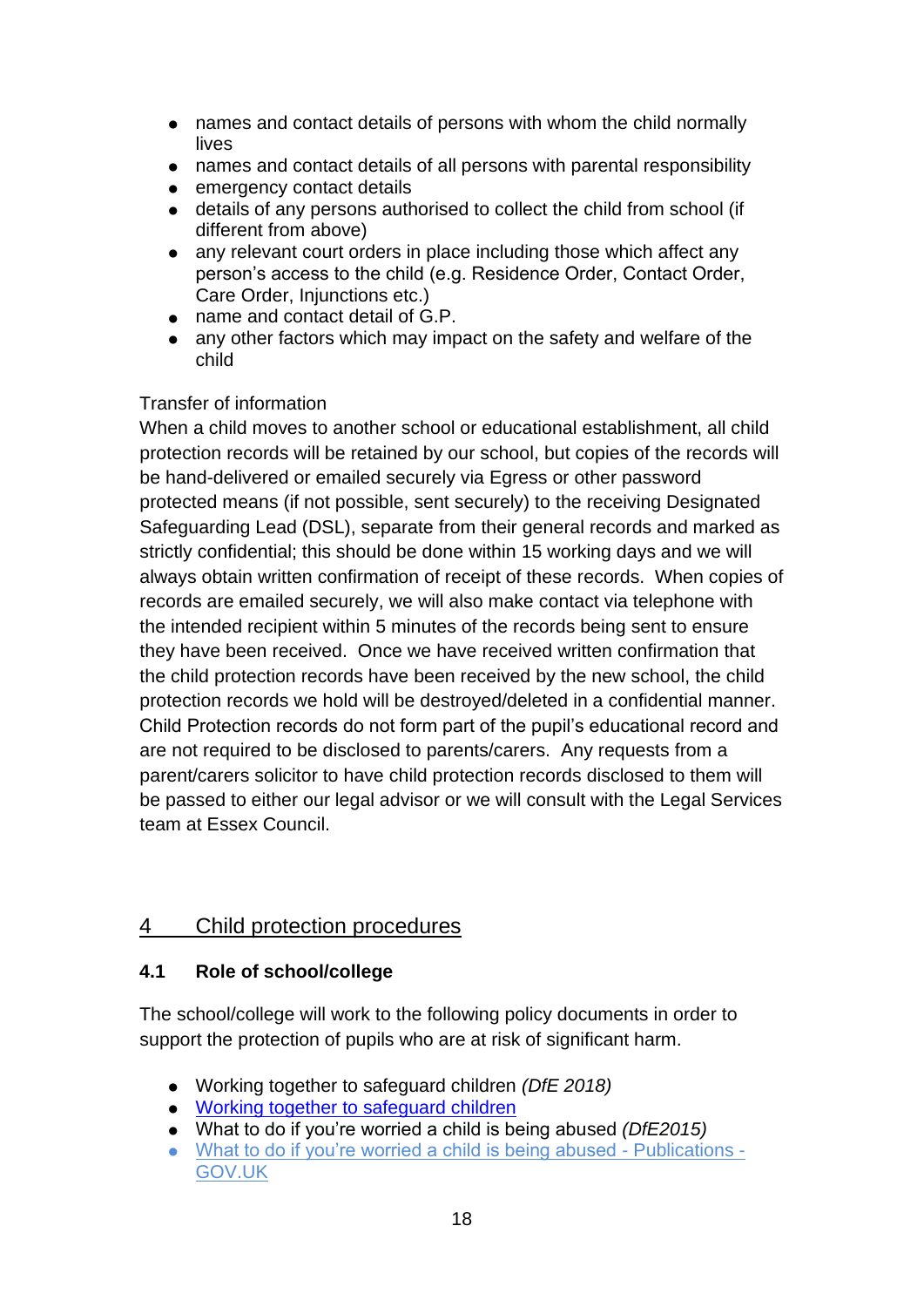- The London Safeguarding Children Board child protection procedures
- [London Safeguarding Children Board: Child Protection Procedures](http://www.londoncp.co.uk/)
- Keeping children safe in education (*DFE 2021)*
- [Keeping Children Safe in Education](https://assets.publishing.service.gov.uk/government/uploads/system/uploads/attachment_data/file/741314/Keeping_Children_Safe_in_Education__3_September_2018_14.09.18.pdf)
- Essex Safeguarding Board local policies and procedures
- [ESCB local policies and procedures](http://croydonlcsb.org.uk/professionals/policies/)
- In line with these policies and procedures, the school/college will:
- identify those pupils where there are child protection concerns and make a referral to the HUB
- attend child protection case conferences in order to effectively share information about risk and harm
- contribute to the development and monitoring of child protection plans as a member of the core group
- carry out the school's role in implementing the child protection plan and continually monitoring the child's wellbeing, and liaising with the allocated social worker as required.

## **4.2 Recognition**

- Staff have a responsibility to identify those children who are suffering from abuse or neglect and to ensure that any concerns about the welfare of a pupil are reported to the designated safeguarding lead.
- Staff should refer to appendix 1 for a full definition of significant harm and the specific indicators that may suggest a pupil may be at risk of suffering significant harm.
- Any concerns held by staff should be discussed in the first instance with the designated safeguarding lead or their deputy and advice sought on what action should be taken. Where required, advice can be obtained from the HUB Professionals Consultation Line on a no-names basis.
- Concerns may be monitored over time and recorded on the monitoring/incident form shown at appendix 2. Details of any concerning incidents should also be recorded on this form.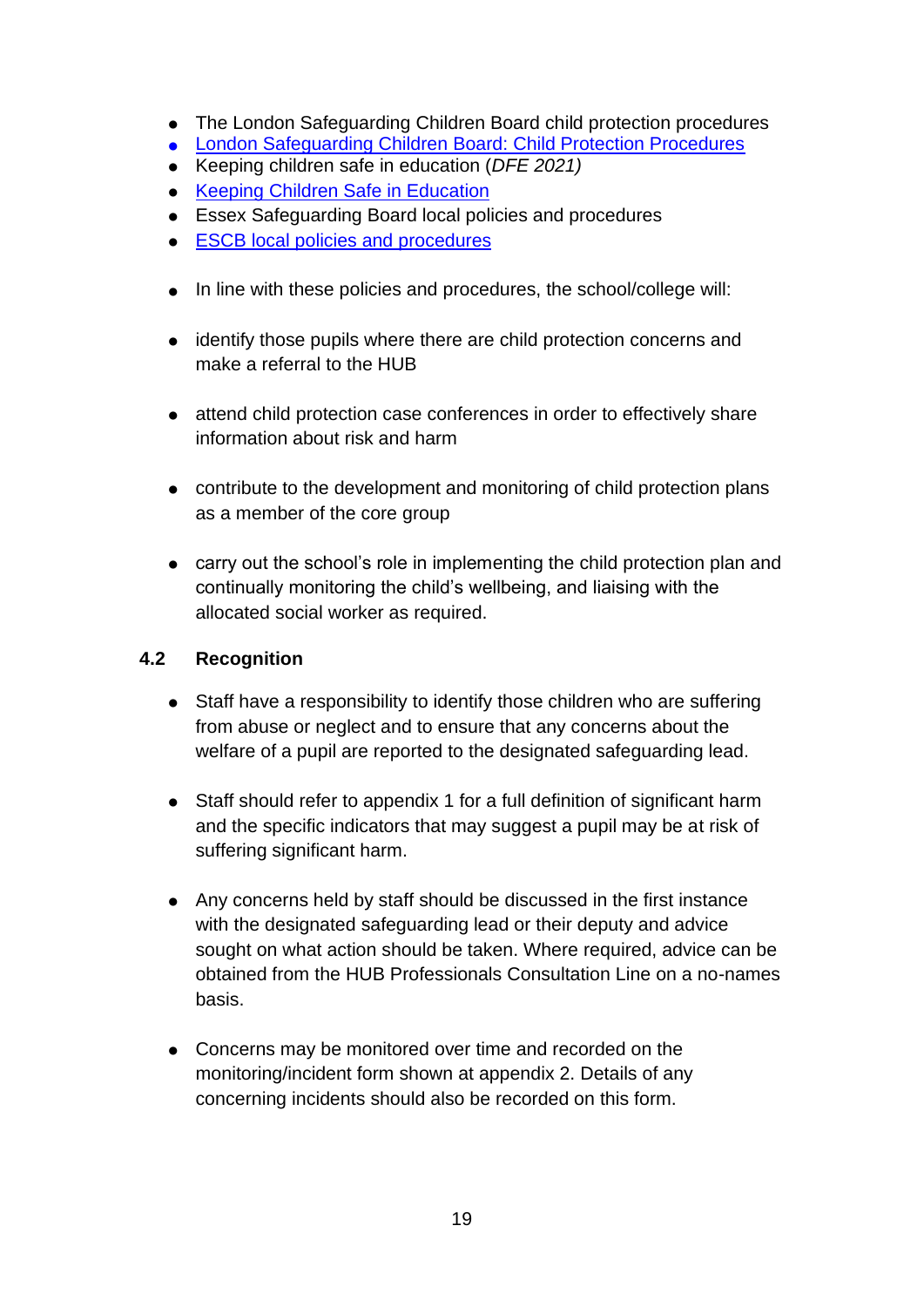#### **4.3** Records

- Safeguarding monitoring records and Child protection records relating to pupils are highly confidential and will be kept in a designated welfare file separate to the pupil's education records. These records will be securely held within the school/college if they are paper copies. All safeguarding records for the Beckmead Schools are held centrally on My Concern which is a secure web-based system for managing these records.
- The designated safeguarding lead is responsible for ensuring that records are accurate, up to date and that recording is of a high standard. The Deputy Executive Head Teacher is responsible for regularly auditing paper and electronic records on a termly basis with Heads of School.
- All information should be recorded on the safeguarding form on My Concern and all records are signed electronically via login and dated.

Records show:

- what the concerns were;
- whether information of the concern was shared with the parent and what their response was;
- what action was taken to refer on concerns or manage risk within the school/college;
- whether any follow-up action was taken;
- how and why decisions were made.
- Any incidents, disclosures or signs of neglect or abuse should be fully recorded with dates, times and locations. Records should also include a note of what action was taken and outcomes.

The monitoring/incident form must be completed;

- whenever concerns arise or there is a serious incident or
- where a child is being monitored, prior to a case conference or core group meeting.
- When a child who transitions to a new educational provision, the master file is passed to the designated safeguarding lead at the new school, transferred securely and confirmation of receipt obtained. Designated Leads should also consider if there is a need to share any key information about the family ahead of their start date. This may assist the new school in planning appropriate support for the family.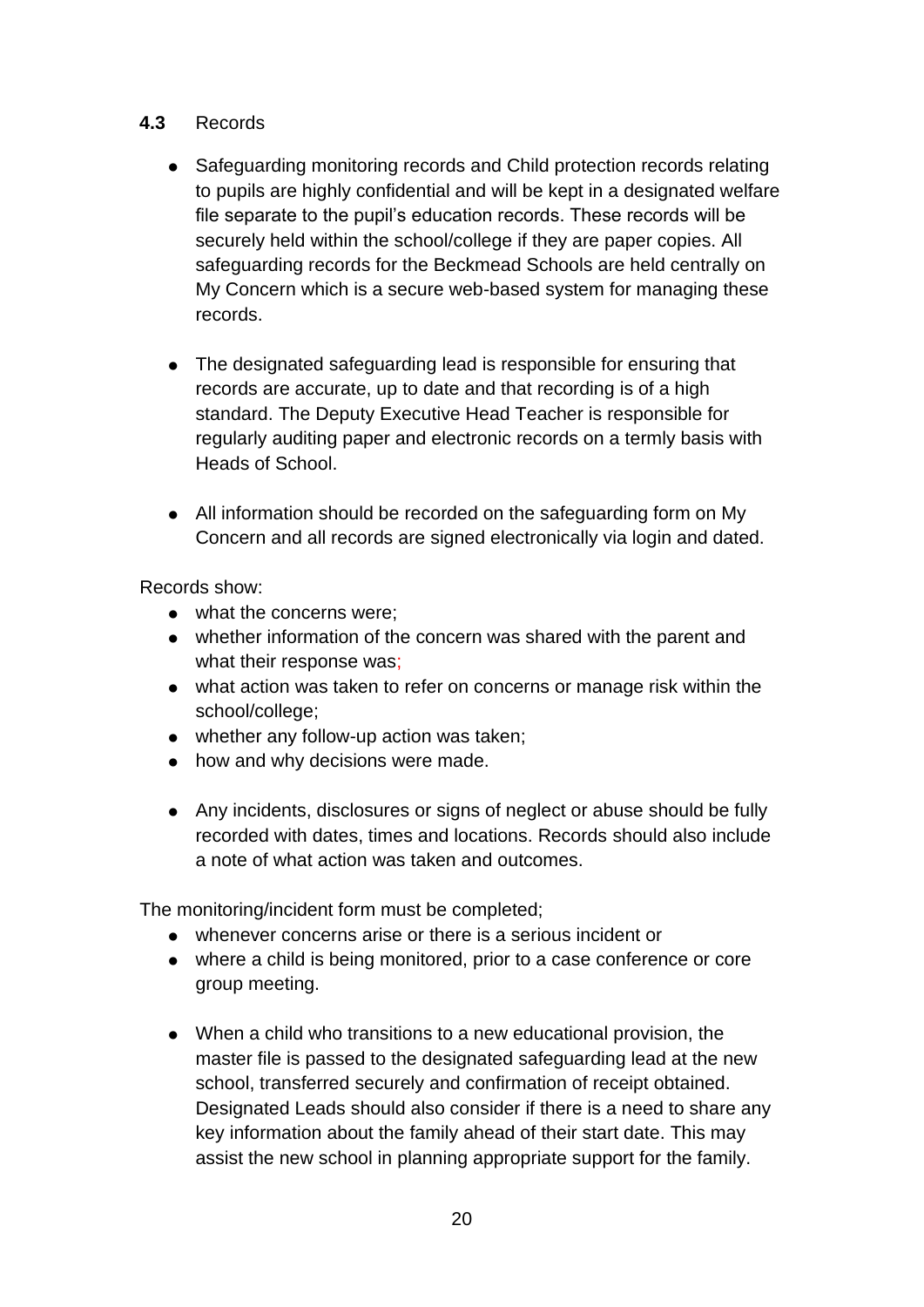● A copy of child protection & safeguarding file should be retained by the school and kept in line with the school's information retention schedule. Child protection & safeguarding records must be disposed of as confidential waste.

## **4.4 Dealing with disclosures**

If a pupil discloses to a member of staff that they are being abused, the member of staff should;

- listen to what is said without displaying shock or disbelief and accept what the child is saying;
- $\bullet$  allow the child to talk freely;
- reassure the child but not make promises that it may not be possible to keep, or promise confidentiality, as a referral may have to be made to children's social care;
- reassure the child that what has happened is not their fault and that they were right to tell someone;
- not ask direct questions but allow the child to tell their story;
- not criticise the alleged perpetrator;
- explain what will happen next and who has to be told:
- make a formal record and pass this on to the designated safeguarding lead.

# **DO NOT DELAY**

- Tell the Designated Safeguarding Lead as soon as you can even if you have filed a concern on My Concern, check that the DSL has seen it as soon as possible.
- Early referral gives more time to offer help to the pupil and family before the situation becomes more serious;
- When the matter is already severe or serious, early referral gives more time for others to protect the pupil;
- The Designated Safeguarding Lead may consult the HUB.

#### **MAKE WRITTEN NOTES**

At the earliest opportunity make a written record of your concerns, these can then be added to My Concern - record facts accurately and do not express opinion - these notes will help to ensure accuracy in recalling events later - notes should be legible, signed and dated/time.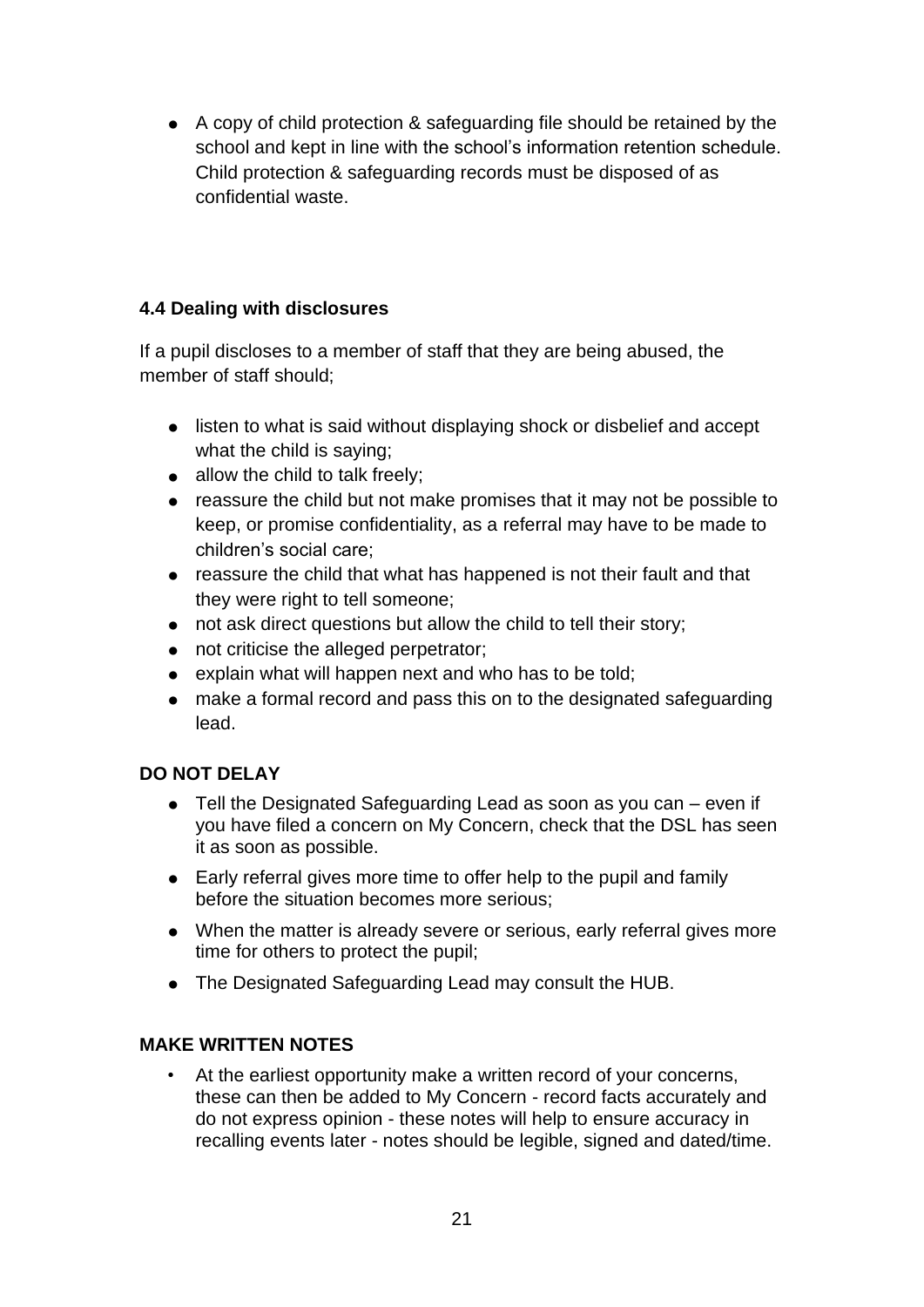- Do not take photographs of any physical injuries, record on a body map. Do not use audio to record disclosures.
- Any original notes must be given to the Designated Safeguarding Lead as soon as possible and kept, even if you are using the online reporting system.

## **4.5 Referral**

- Where possible, a decision on whether or not to refer a pupil to the HUB should be made by the designated safeguarding lead or their deputy following a discussion with the member of staff who has raised concerns. However this should not delay any referral and any member of staff may make a referral if this is necessary but staff should discuss the matter with a member of the senior management team and take advice from the HUB. The designated safeguarding lead should be informed as soon as possible.
- Referrals should be made via the HUB on-line safeguarding referral form completed either by the teacher raising concerns or by the designated safeguarding lead. Urgent child protection referrals will be accepted by telephone but must be confirmed in writing via the Children and Families HUB safeguarding referral form within 48 hours.
- Where there is any doubt about whether the concerns raised meet the thresholds for a child protection referral, the designated safeguarding lead may discuss the case on a "no names" basis with the HUB Professionals' Consultation Line to obtain advice on how to proceed.
- Parental consent must be sought prior to the referral being made unless to seek consent would place the child at risk of further harm, interfere with a criminal investigation or cause undue delay. If parents do not consent, but the child is at risk of significant harm, the referral should still be made.
- If the child already has an allocated social worker, the referral should be made directly to them. If the child is not already known to children's social care, referrals should be made to the HUB. If the child lives outside Essex, a referral should be made to their home local authority.
- All referrals will be acknowledged by the HUB and the referrer informed of what action will be taken.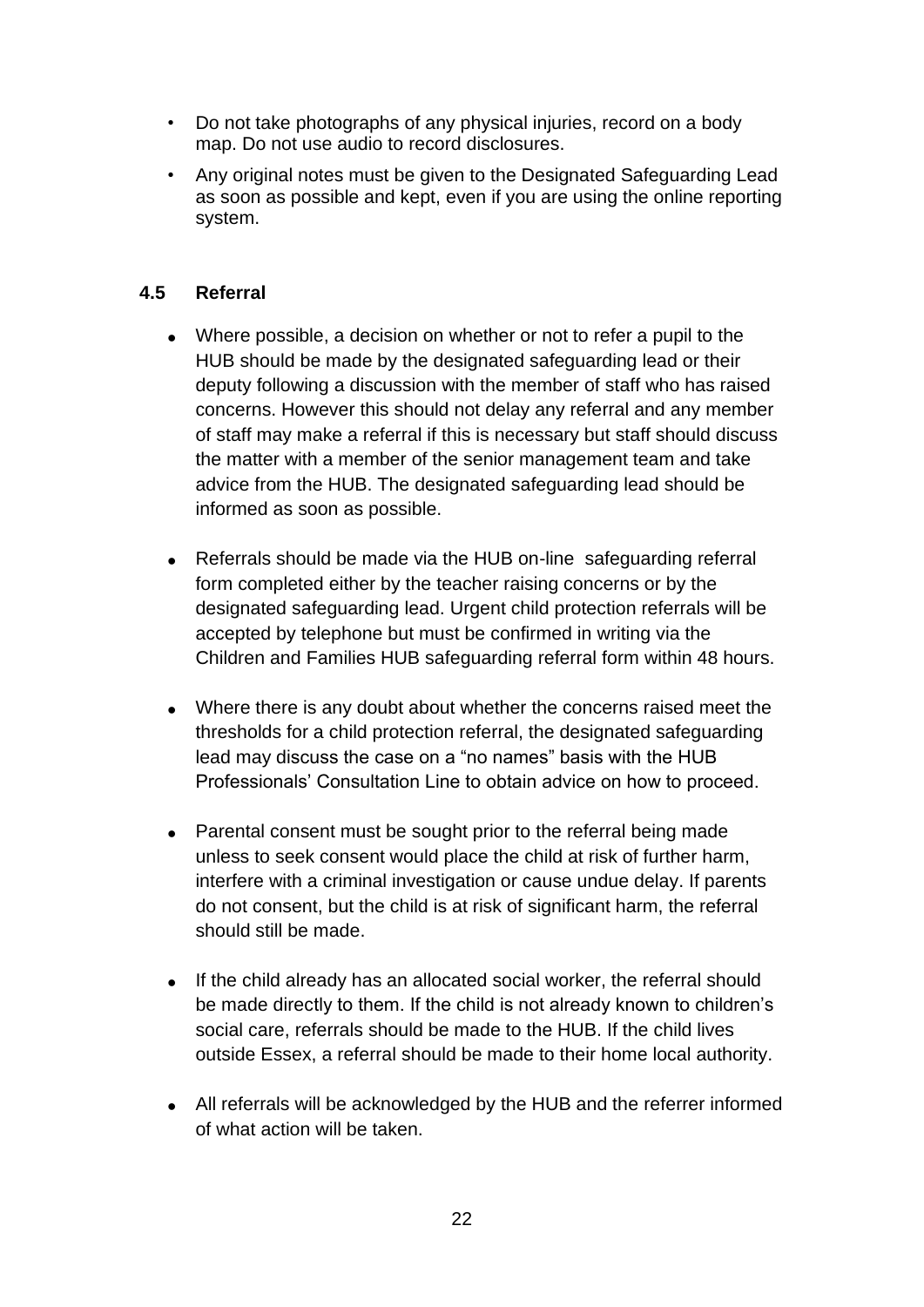• If the school/college does not think the child's situation is improving within a reasonable timescale following referral, this should be taken up with children's social care via the designated safeguarding lead.

#### Emergencies:

If you believe a child is in immediate physical danger you should call the Police on 999.

If a child is injured or showing signs of illness, you should seek medical assistance and try to contact the child's carers, who will normally be able to consent to treatment. Depending on your degree of concern you may want to contact the London Ambulance Service immediately. Dependent on age and understanding, the child may be able to consent to treatment, or medical staff may decide that the emergency is such that consent should be over ridden.

It is your responsibility to access help and try to access the child's parent or carer, not to determine consent issues.

#### **4.6 Attendance at case conferences and core groups**

- The designated safeguarding lead will liaise with children's social care to ensure that all relevant information held by the school/college is provided to children's social care during the course of any child protection investigation.
- The designated safeguarding lead will ensure that the school/college is represented at child protection case conferences and core group meetings:
- where possible, a member of staff who knows the child best, such as a class teacher of head of year will be nominated to attend
- failing that, the designated safeguarding lead or their deputy will attend
- if no-one from the school/college can attend, the designated safeguarding lead will ensure that a report is made available to the conference or meeting.

#### **4.7 Monitoring**

Where a pupil is the subject of a child protection plan and the school/college has been asked to monitor their attendance and welfare as part of this plan;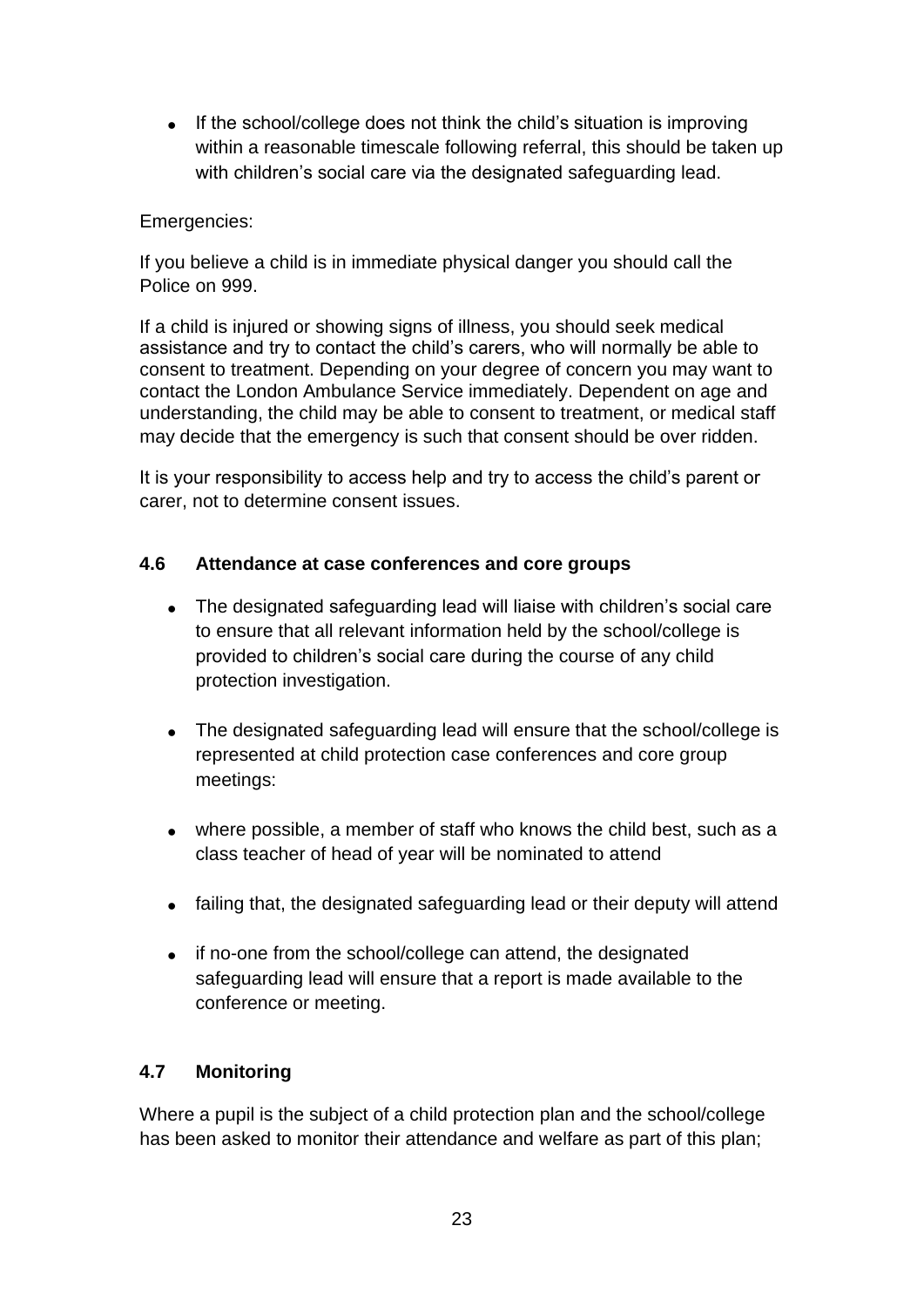- monitoring will be carried out by the relevant staff member in conjunction with the designated safeguarding lead;
- all information will be recorded on the child protection monitoring/incident form shown at appendix 2 prior to each conference and core group meeting;
- the completed monitoring form will be kept on the pupil's separate chid protection file (that should be separate from the school record) and copies made available to all conferences and core group meetings;
- the designated safeguarding lead will notify the allocated social worker if the child is removed from the school roll, excluded for any period of time or goes missing.

### **4.8 Confidentiality and information sharing**

- All information obtained by school/college staff about a pupil will be kept confidential and will only be shared with other professionals and agencies with the family's consent.
- If the child is under 12, consent to share information about them must be obtained from their parents or carers. Young people aged 12 to 15 may give their own consent to information sharing if they have sufficient understanding of the issues. Young people aged 16 and 17 are able to give their own consent if they are thought to have the capacity to do so under the Mental Capacity Act; otherwise consent should be sought from parents.
- Where a child is at risk of suffering significant harm, schools and colleges have a legal duty to share this information with children's social care and make appropriate referrals. Equally, where a child is subject to a child protection investigation, schools and colleges must share any information about the child requested by children's social care.
- Parental consent to making a child protection referral should be sought but if withheld, the referral must still be made and parents made aware of this. Before taking this step, schools and colleges should consider the proportionality of disclosure against non-disclosure; is the duty of confidentiality overridden by the need to safeguard the child?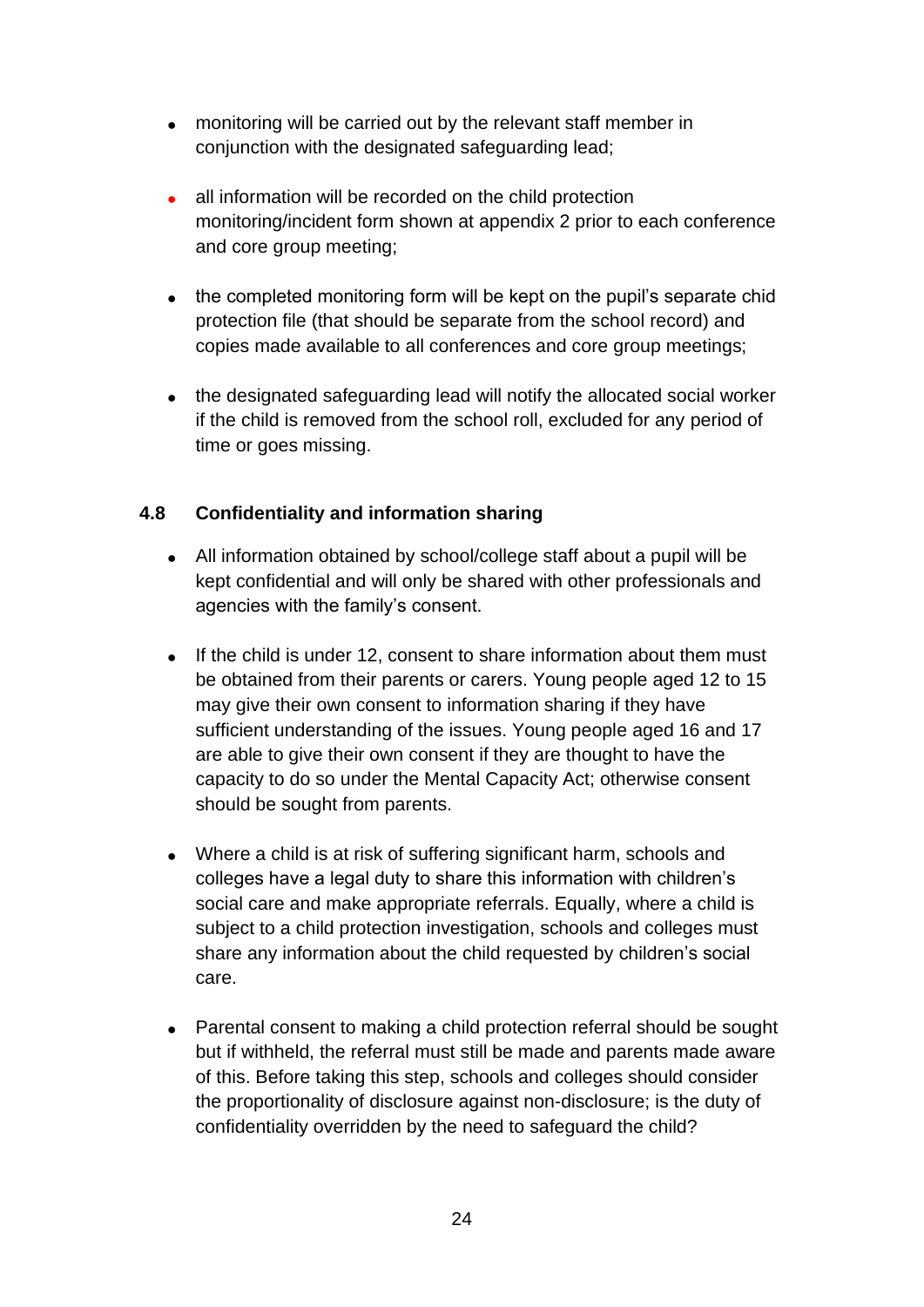- Parental consent to referral can be dispensed with if seeking consent is likely to cause further harm to the child, interfere with a criminal investigation or cause undue delay in taking action to protect the child. However, schools should discuss this with the HUB Professionals Consultation Line on a "no names" basis to gain advice on whether this course of action should be taken.
- Only relevant information should be disclosed, and only to those professionals who need to know. Staff should consider the purpose of the disclosure, and remind recipients that the information is confidential and only to be used for the stated purpose.
- In the event that a child makes a disclosure of neglect or abuse, staff cannot guarantee them confidentiality, but must explain why they have to pass the information on, to whom and what will happen as a result. Parents should also be made aware of the school/college's duty to share information.
- Staff should discuss any concerns or difficulties around confidentiality or information sharing with the designated safeguarding lead or seek advice from the HUB Professionals Consultation Line.

# 5 Children with SEN

# 5.1 SEMH, Autism and Challenging Behaviour.

We recognize that children with SEN may be especially vulnerable to abuse and expect staff to take extra care to interpret apparent signs of abuse or neglect.

● We will provide a school environment in which all pupils, including those with SEN, can feel confident and able to discuss their concerns. We will encourage self-esteem and self-assertiveness of all pupils through the curriculum so that the children themselves become aware of danger and risk and what is acceptable behaviour.

We will display appropriate posters that detail contact numbers for child protection help-lines.

The designated officer will work with all staff to ensure that all pupils and students with autism and communication difficulties are responded to appropriately in the area of child protection and personal safety.

- Students with autism are also vulnerable because of their:
- o Dependence on others for basic and social needs
- o Lack of control over their own life
- o Compliance and obedience 'instilled' as good behaviour

o Inability to retain knowledge about social and sexual relationships and misunderstanding these areas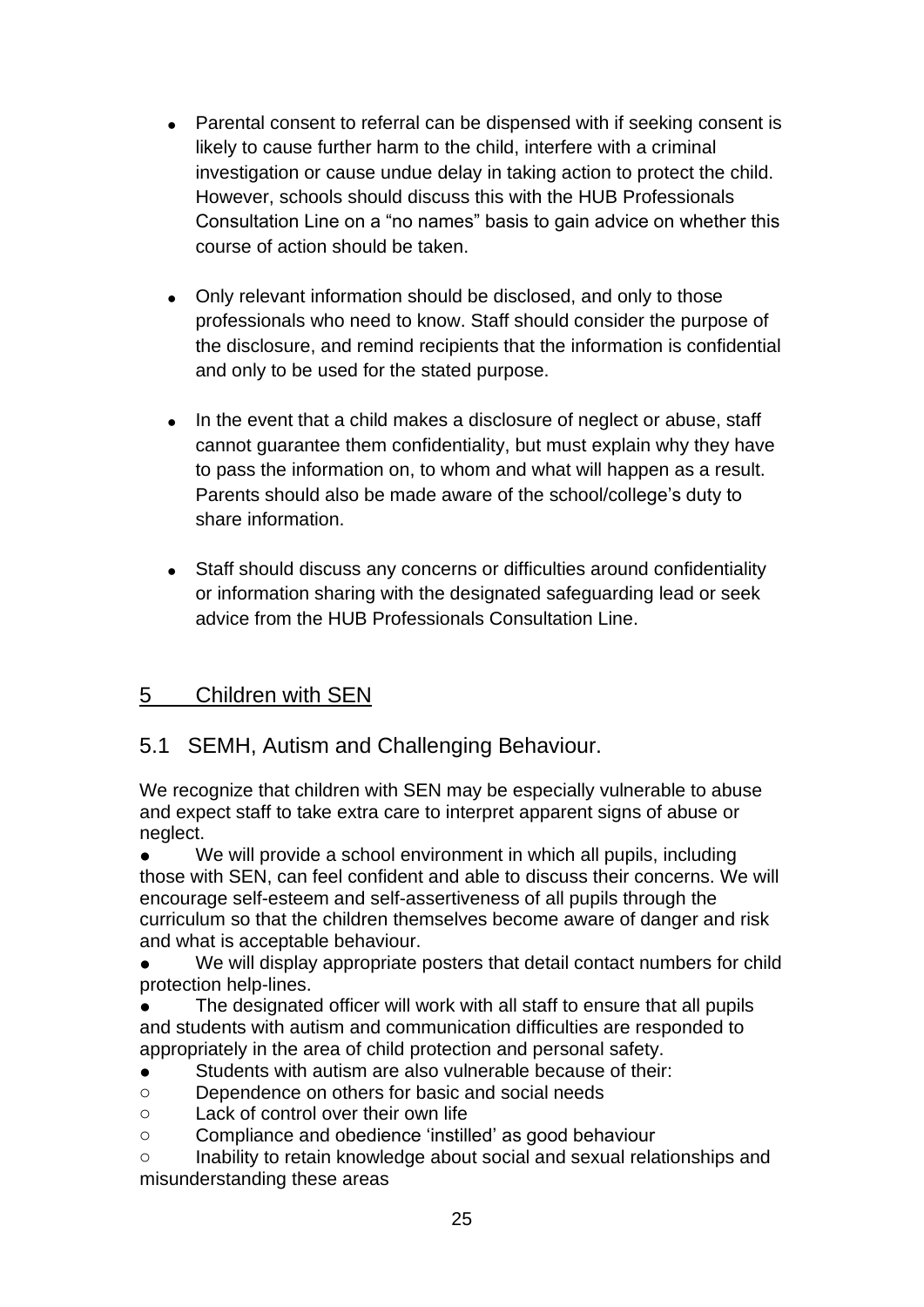o Inability to communicate experiences

#### 5.2 Support for staff

- We recognise that staff working in the schools who have been dealing with child protection issues may find the situation stressful or upsetting.
- We will ensure that opportunities are provided for staff to be supported in these circumstances and to talk through any anxieties they may have.
- Students who have been through trauma or have autism may display challenging behaviour and may not have the usual social or sexual inhibitions. This may result in complex situations for staff. Staff will follow school policy on Physical Interventions and Behaviour Management and will record all incidents in the usual manner which will result in Senior Members of Staff following up any difficult situations which may put pupils or staff at risk. Staff will also adhere to the Safeguarding Code of Conduct Appendix 6, with reference to the way they should behave when working with children.
- Behaviour Support Plans will detail the need for physical intervention, need for touching in terms of toileting/bathing/dressing support. Refer to Intimate Care Policy.

# 6 Safer recruitment

#### **6.1 General principles**

The school/college recognises safer recruitment practices are an essential part of creating a safe environment for children and will ensure that staff working in the school/college are suitable to do so and do not pose any kind of risk to children.

The school/college will follow the K*eeping children safe in education* guidance *(DfE 2020).*

- The school/college will carry out extensive checks and enquiries on applicants for all positions, including voluntary and support roles and governors and those involved in the management of an independent school, in accordance with statutory requirements.
- No staff member, volunteer, governor or anyone involved in the management of a school will be allowed to take up posts until all checks and enquiries required for that position have been satisfactorily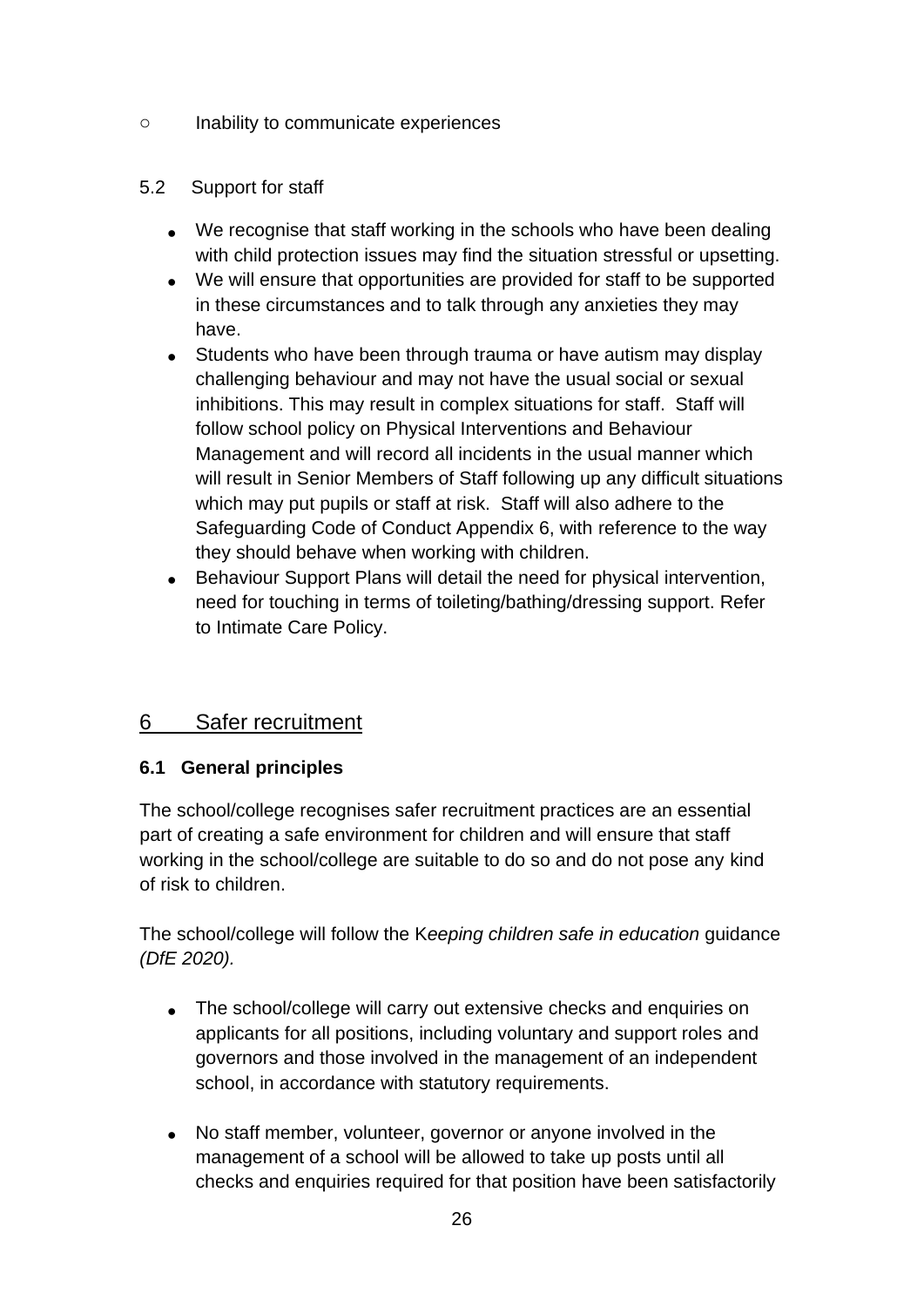completed, including section 128 checks relating to the recruitment of governors.

- Checks with the Disclosure and Barring Service will be carried out at the level appropriate to the candidate's role in the school (see section 6.4).
- All job advertisements and application forms will clearly state that the role is a safeguarding role and that applicants will be expected to agree to undergo DBS and other checks as part of safer recruitment practices.
- Staff and governors who normally sit on interview panels will be trained in safer recruitment and no interview should go ahead unless at least one member of the panel has undertaken safer recruitment training. Schools will take up the accredited safer recruitment training offered through the Essex Safeguarding Children Board or any other accredited training provider.
- Although the head teacher/principal will have day-to-day responsibility for the recruitment of staff, the Governing Board will ensure that they maintain an overview of recruitment systems in order to scrutinise practise and ensure all statutory checks are carried out.
- Staff in school/colleges responsible for carrying out recruitment checks should ensure they have a copy of any relevant documents or take relevant issue numbers from documents as proof that the document has been seen.
- Checks will be taken out on existing staff where concerns arise regarding their suitability to work with children or a person moves into a post that is a regulated activity.
- In schools, the head teacher/principal will be responsible for keeping a single central record of all staff and volunteers (including governors) who work at the school.
- In colleges, the principal will be responsible for keeping a single central record of all staff that provides education to children.
- The single central records should include details of all checks carried out and the outcome of these checks or any certificates obtained in the format shown at appendix 3.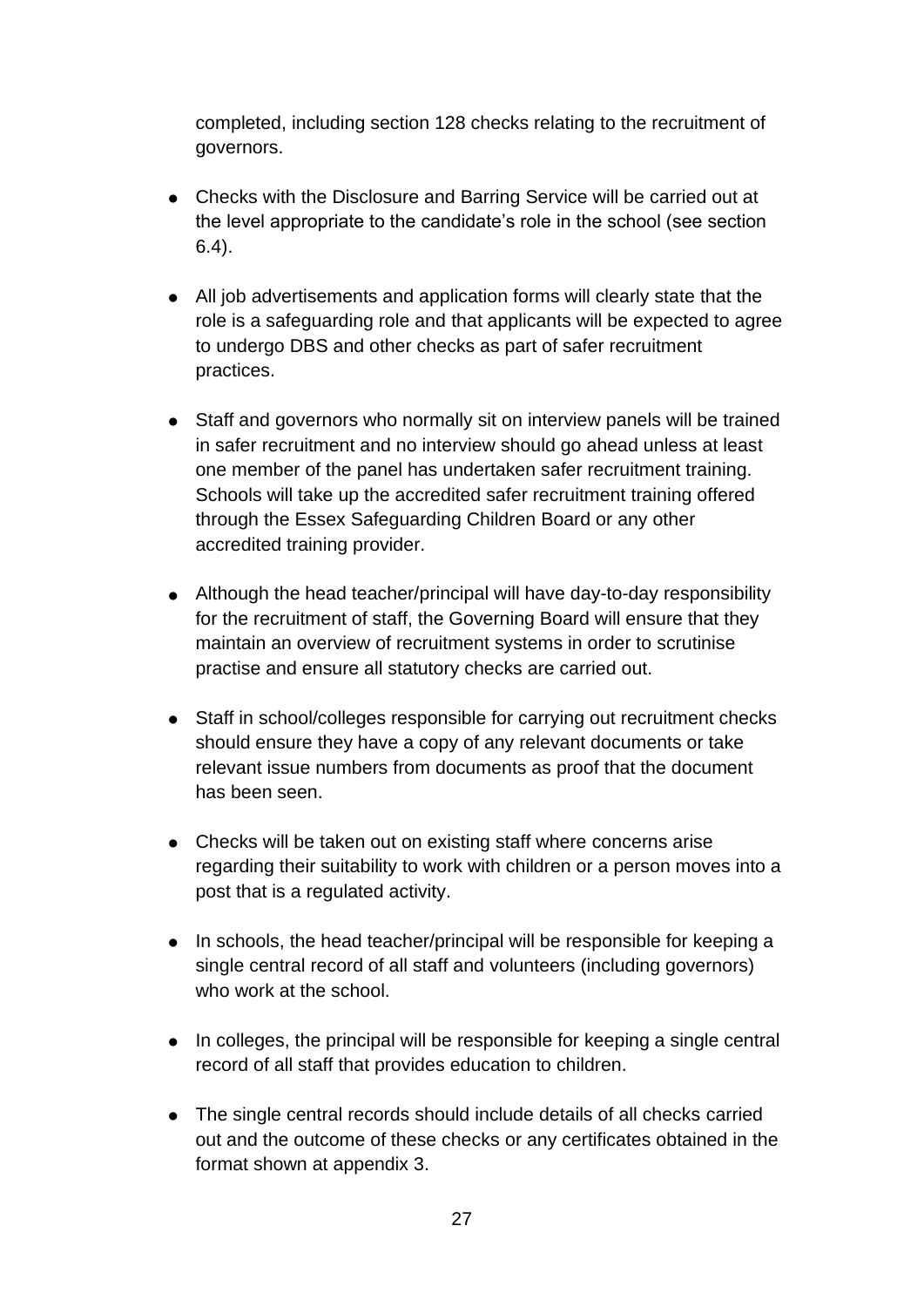- As a multi academy trust we will keep a 'master' single central record at their head office but it will be accessible in each individual school.
- Where the school/college has salaried trainee teachers, the school/college will ensure that all necessary checks are carried out on the trainees, including DBS checks, and that the outcome of these checks is recorded on the single central record.
- For trainee teachers that are fee-funded, the school will obtain written confirmation from the training provider that the necessary checks have been carried out and that the trainee has been judged to be suitable to work with children.
- Where staff are recruited via third parties such as employment agencies, the head teacher/principal will:
	- o seek written confirmation from the agency that the agency has carried out all necessary checks on the individual
	- o request written confirmation of the outcome of all checks
	- o request written confirmation that an enhanced DBS certificate has been received by the agency
	- o check the identity of agency staff when they first present for work to ensure they are person against whom the checks were taken out.

# **6.2 Checks to be taken out**

Further descriptions about the types of checks can be found on p36 KCSIE 2020 and KCSIE 2021 p47. Also available of the [DBS website.](https://www.gov.uk/government/organisations/disclosure-and-barring-service) The DBS maintains 'barred lists' of those unsuitable to work with children and vulnerable adults.

In the recruitment and selection of staff and volunteers schools/colleges will at all times adhere to the government guidance contained within "*Working Together to Safeguard Children*" (*July 2018)* and '*Keeping Children Safe in Education (DfE 2021)*.

The school/college will verify the following information for all new staff:

• The applicant's identity must be verified from their passport or other photographic ID and proof of address must be provided.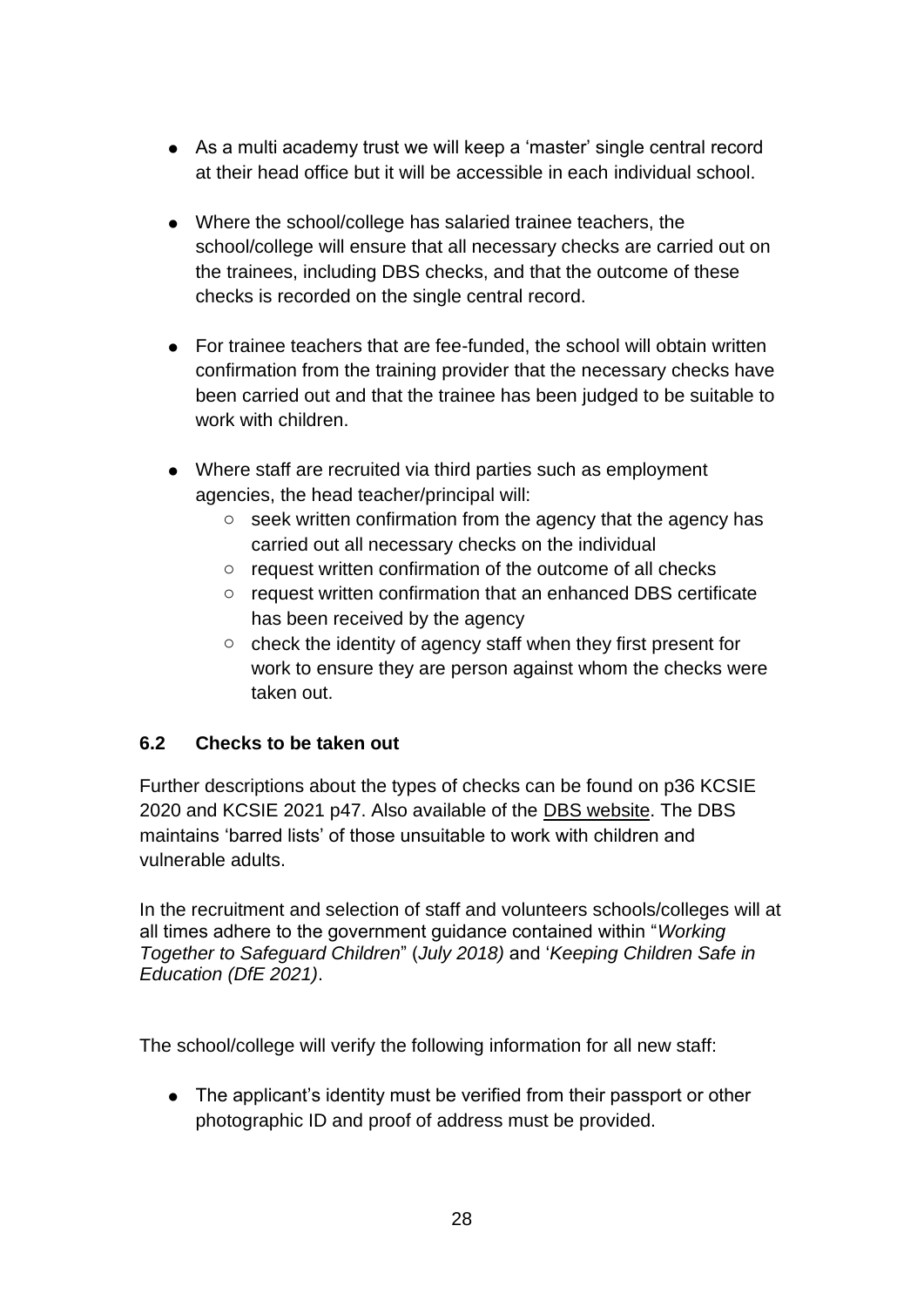- The applicant's right to work in the UK must be evidenced through documentation. Only original documentation should be accepted and its validity checked in the presence of the applicant.
- Since 1st September 2018, schools are no longer have to ask staff questions about cautions or convictions of someone living or working in their household.
- The Childcare (Disqualification) and Childcare (Early Years Provision Free of Charge) (Extended Entitlement) (Amendment) Regulations 2018, Part 2 Childcare (Disqualification) Regulations 2018, section 9, states that such a disqualification applies only to 'work in domestic premises'.
- A change in law means that Disqualification by Association will only apply on domestic premises. However, Disqualification under the Childcare Act 2006, still applies to staff themselves.
- Where the applicant will be involved in regulated activity, an enhanced DBS check will be taken out, including information from the barred list. If the applicant will begin work before an enhanced DBS check can be completed, a barred list check will be obtained.
- What is not known from a DBS check is whether a person has a child placed under a care order, whether they have had a childcare registration cancelled or refused for any reason other than nonpayment of fees or whether there have been any relevant overseas convictions. All staff should complete a self-declaration stating that they are not disqualified under the Childcare Act 2006 as amended in 2018. By reading and signing this policy they are making this self-declaration.
- In the case of teaching staff, checks will be made on the applicant's academic and vocational qualifications and further checks made on Teacher Regulation Agency (TRA) Teacher Services system to ensure they are not prohibited from teaching under a teacher prohibition order.
- For independent schools, free schools and academies, checks will be made to ensure any member of staff or trustee involved in the management of the school is not barred from doing so under a section 128 direction.
- Where the applicant has been living abroad, similar enquiries will be made in the country of origin relating to the applicant's qualifications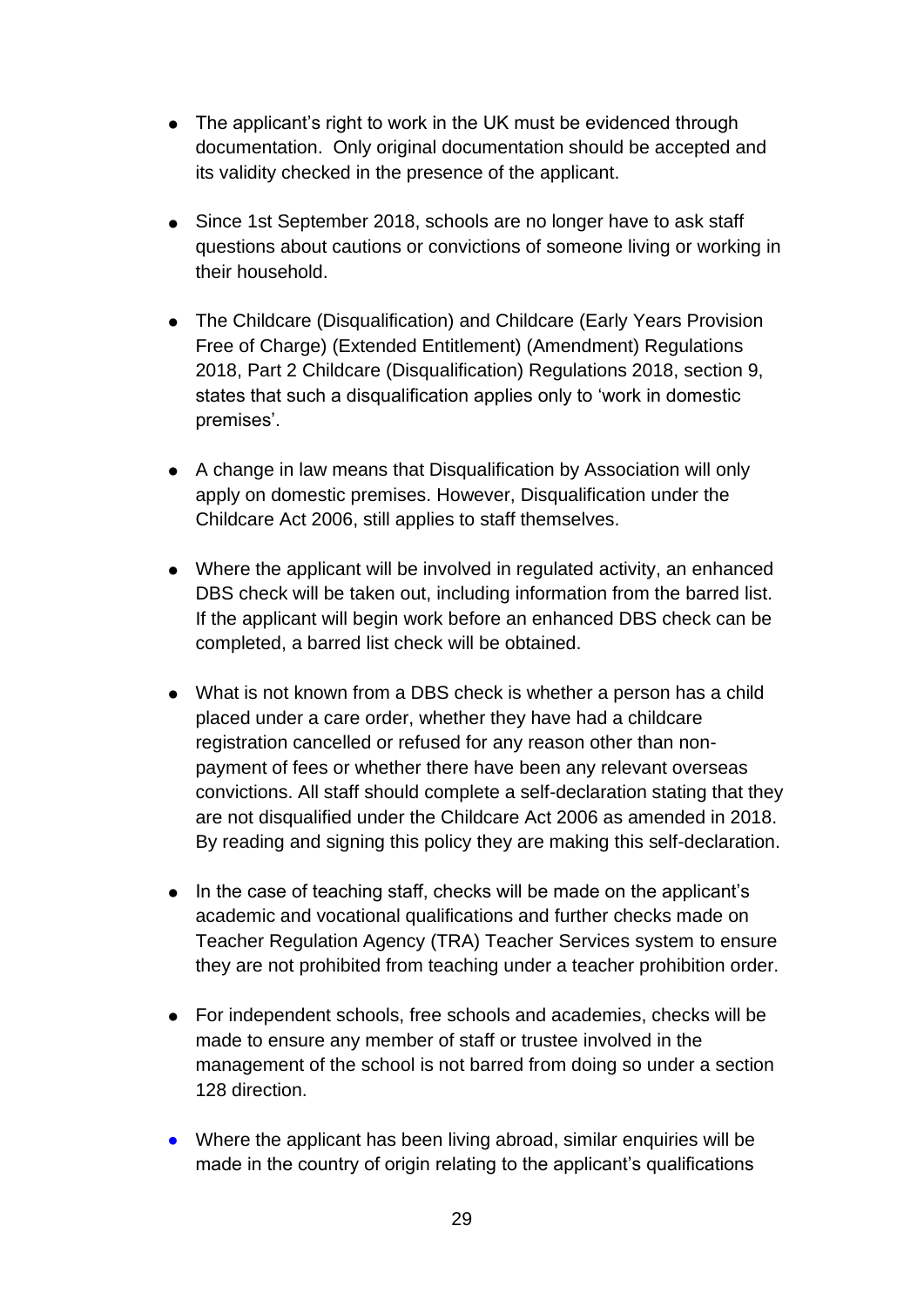and suitability to teach. This includes obtaining (via the applicant) an enhanced DBS certificate (including barred list information, for those who will be engaging in regulated activity) even if the individual has never been to the UK. In addition, schools and colleges must make any further checks they think appropriate so that any relevant events that occurred outside the UK can be considered. These checks could include, where available: • criminal records checks for overseas applicants - Home Office guidance can be found on GOV.UK; and for teaching positions • obtaining a letter of professional standing from the professional regulating authority in the country in which the applicant has worked. Advice about which regulatory or professional body applicants should contact is available from the National Recognition Information Centre for the United Kingdom, UK NARIC. Where available, such evidence can be considered together with information obtained through other pre-appointment checks to help assess their suitability. Where this information is not available schools and colleges should seek alternative methods of checking suitability and or undertake a risk assessment that supports informed decision making on whether to proceed with the appointment. Although sanctions and restrictions imposed by another regulating authority do not prevent a person from taking up teaching positions in England, schools and colleges should consider the circumstances that led to the restriction or sanction being imposed when considering a candidate's suitability for employment. Further information can be found in DfE Guidance: Recruit teachers from overseas. Some overseas qualified teachers can apply to the Teaching Regulation Agency (TRA) for the award of qualified teacher status (QTS) in England.

*Schools/colleges should be aware of the following central government guidance:* [Criminal records checks for overseas applicants -](https://www.gov.uk/government/publications/criminal-records-checks-for-overseas-applicants) Publications - GOV.UK [Employing overseas-trained teachers from outside the EEA -](https://www.gov.uk/government/publications/employing-overseas-trained-teachers-from-outside-the-eea) Publications - [GOV.UK](https://www.gov.uk/government/publications/employing-overseas-trained-teachers-from-outside-the-eea)

Enquiries will be made regarding the applicant's state of physical and mental health to the extent that it may affect their capacity to carry out their role.

The school/college will keep copies of the following documents on staff personnel files:

documents used as proof of identity such as passports or driving licences; o a summary of the DBS certificate (from September 2018 a copy of the DBS certificate may be kept on file);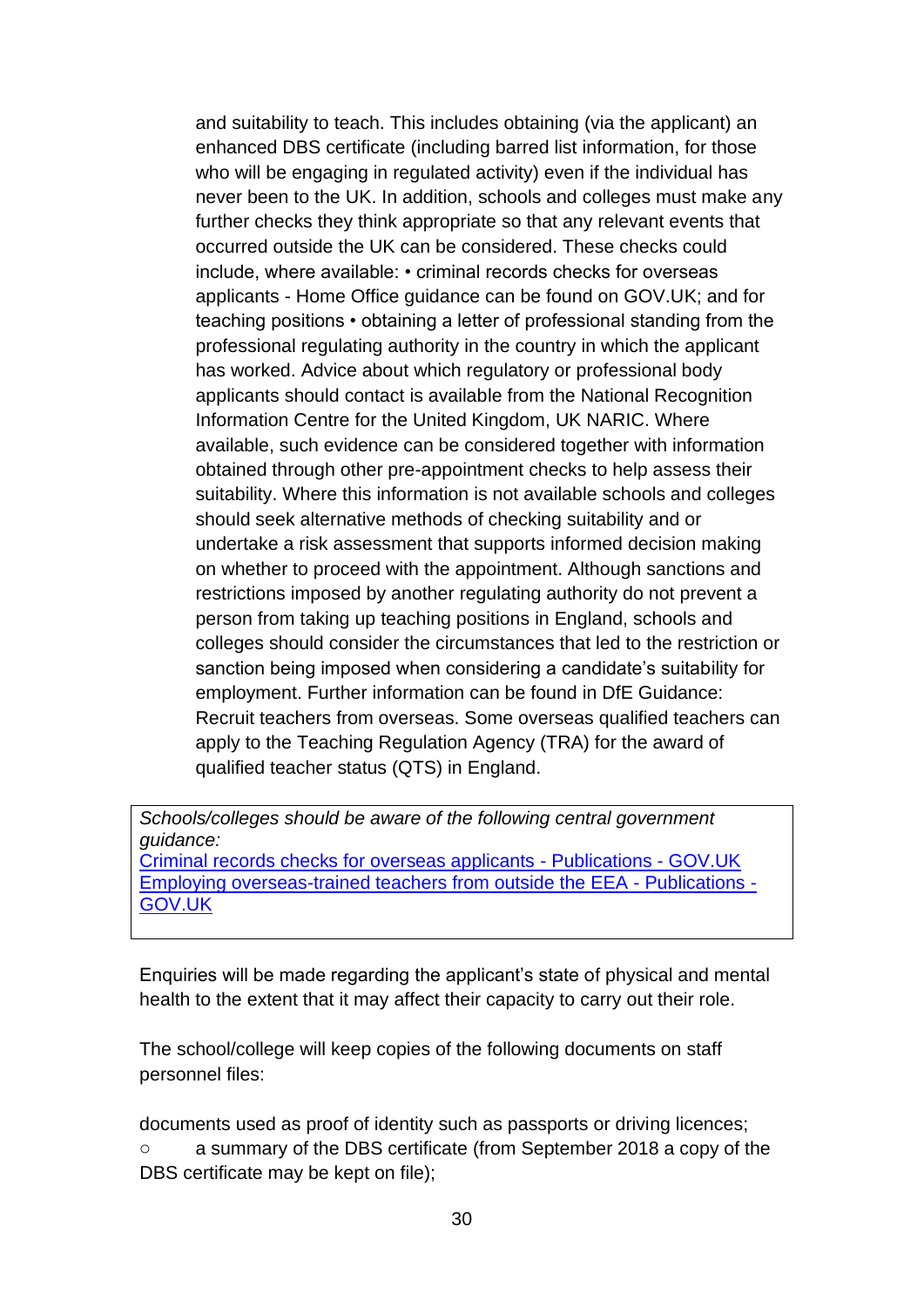o documents that prove the staff member's right to work in the UK (failure to do so can result in a fine for employing illegal workers).

If a school or college knows or has reason to believe that an individual is barred, it commits an offence if it allows the individual to carry out any form or regulated activity. There are penalties of up up five years in prison if a barred individual is convicted of: attempting to engage or engaging in such work. (KCSIE 2021, p.37)

Details on the ['Prohibitions of Teachers'](https://www.gov.uk/government/publications/teacher-misconduct-the-prohibition-of-teachers--3) provides information on what the order prevents if there is a full or interim prohibition order. A section 128 direction restricts the individual taking part in management of independent schools (including academies and free schools).

Further details on checks can be found on page 37 KCSIE 2021.

# **6.3 References**

- Applicants will be asked to provide a full employment history and details of at least two referees, including previous and recent employers, and who should be a senior member of staff with the authority to provide references. References from colleagues / friends will not be acceptable.
- All references will be taken up prior to interview and will be requested directly from the referee, including references for internal candidates. Referees will be contacted to resolve any issues that emerge from the references provided.
- References will be taken up from current employers only; if the applicant is not currently employed, verification of will be sought from their previous school/college as to the dates the applicant was employed and the reasons for leaving the post.
- Any information provided by applicants as part of an application process will be verified with independent sources and any reference received electronically will be checked to verify the originating source.
- Schools and colleges should follow up gaps in previous employment

# **6.4 DBS checks**

In order to ensure that people who work in the school/college are suitable to do so and are not barred from working with children, the school/college will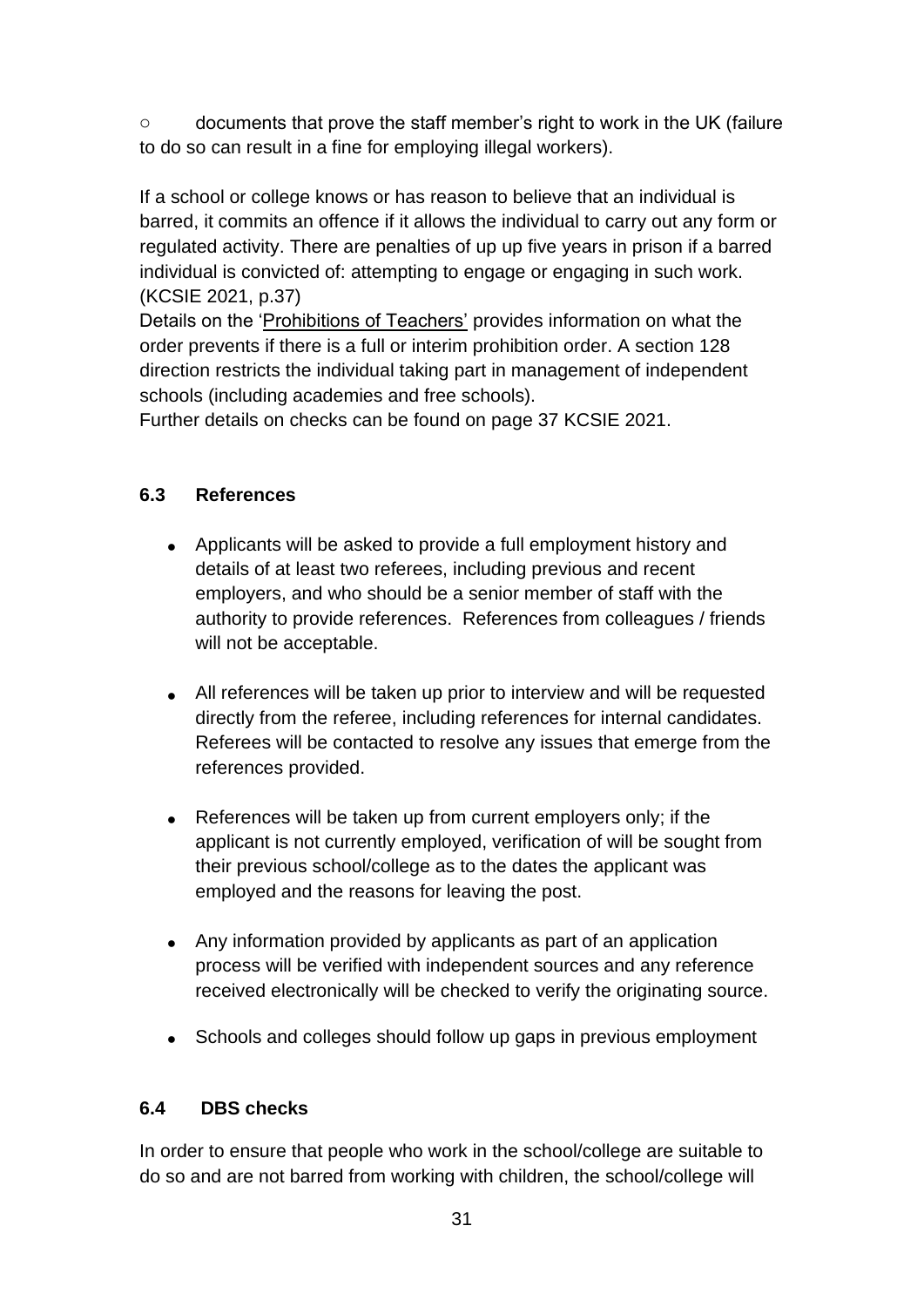apply to the Disclosure and Barring Service (DBS) for police checks and other barred list information as part of the recruitment process.

Full DBS checks which include barred list checks will only be taken out on individuals who are involved in regulated activity. This is defined as close, unsupervised contact on a regular basis involving activities such as:

- teaching
- training
- **•** supervising
- care
- quidance and advice
- driving a vehicle
- personal or intimate care.

The activity must be carried out regularly as part of the staff member's day to day responsibilities and the checks will be reasonable in order to safeguard children.

Full DBS checks with barred list checks will also be carried out on permanent staff members working at the school/college or unpaid volunteers who regularly work unsupervised at the school/college and whose work means they have an opportunity for regular contact with children.

Other staff, contractors and supervised volunteers who have opportunities for regular contact with children but do not carry out a regulated activity will be subject to an enhanced DBS check but **not** barred list checks.

Decisions on whether a person is carrying out a regulated activity or whether their role provides opportunities for regular contact with children requiring a DBS check will be made by whoever is responsible for recruitment in the school, for example the head teacher or governor, and the following will be taken into consideration when deciding on this.

- the age of the children:
- their level of vulnerability;
- the numbers of children in the group;
- the nature of the role:
- opportunities for contact with the children.

The school/college has robust procedures for day to day staff management and supervision and clear procedures for reporting and acting on concerns.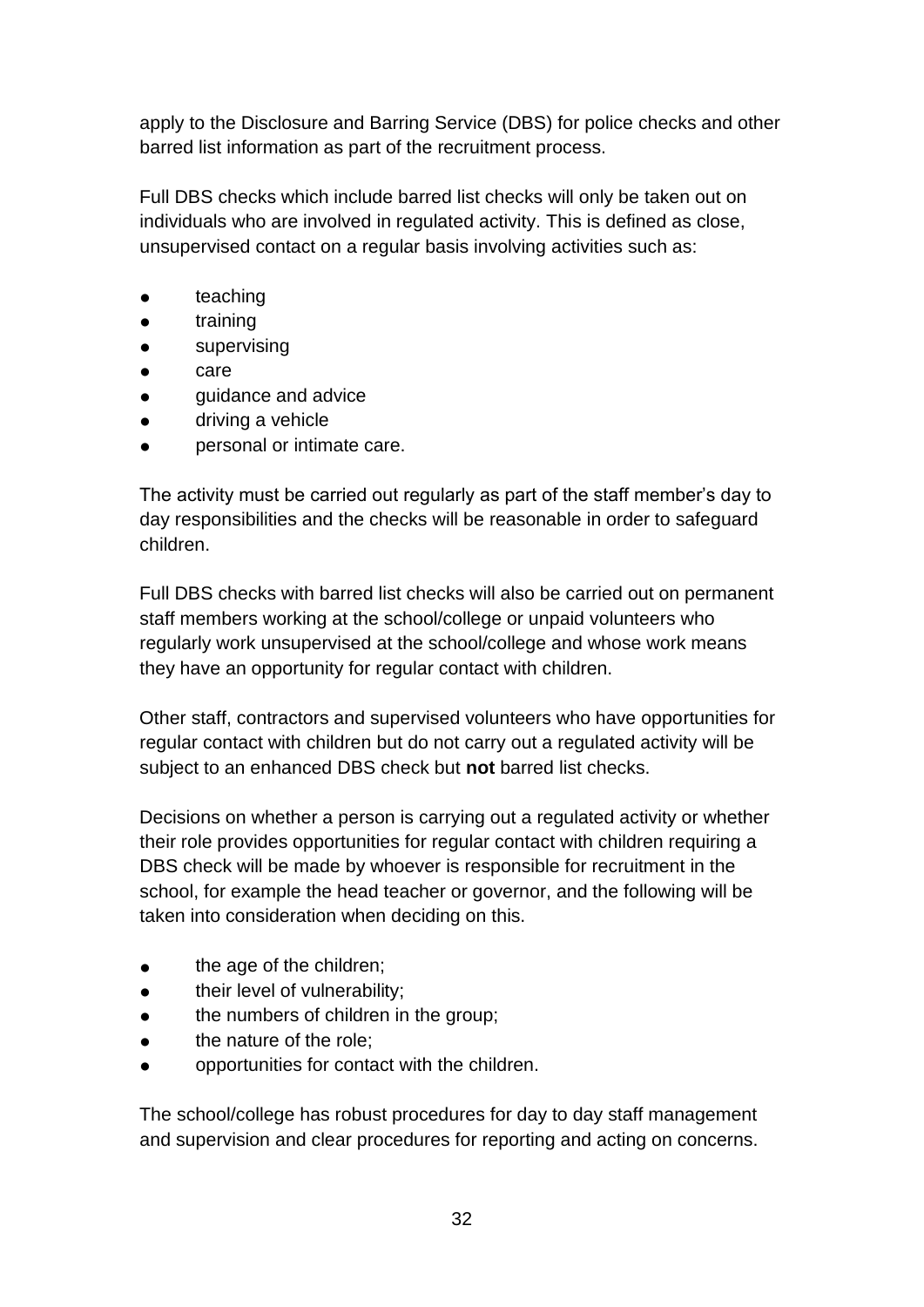Staff carrying out roles involving regulated activity will be suitably supervised on a regular basis by senior staff carrying out a similar role.

The school/college will ensure that all DBS checks carried out on staff are renewed after 3 years of the original DBS disclosure.

# **6.5 Volunteers and Supply Teachers**

Schools and colleges must obtain written confirmation from the agency or third-party organisation that they have carried out the relevant checks (enhanced DBS). Where there is need for a Barred-List check, schools must make sure the check had been completed by the agency and check the details relate to the person presenting themselves for work.

The head teacher/principal will ensure that the following are carried out in relation to unpaid volunteers such as parents who accompany pupils on school outings or provide help in the classroom:

- All volunteers will be required to undergo a recruitment process, such as references, DBS and other checks and interviews that is appropriate and proportional to the duties assigned to them.
- Volunteers who are carrying out a regulated activity, for example being left unsupervised with children or providing personal care to children should be subject to an enhanced DBS check, including barred list information.
- New volunteers who are not carrying out regulated activity but who have an opportunity for regular contact with children will be subject to an enhanced DBS check but this may not include a barred list check.
- For other volunteers who are not carrying out regulated activity and do not have regular contact with children, the head teacher/principal will carry out a risk assessment to decide whether an enhanced DBS check should be carried out depending on:
	- the nature of the role
	- what information is already known about the volunteer
	- what references from work or volunteering activity the volunteer has provided regarding suitability
	- whether the role is eligible for an enhanced DBS check.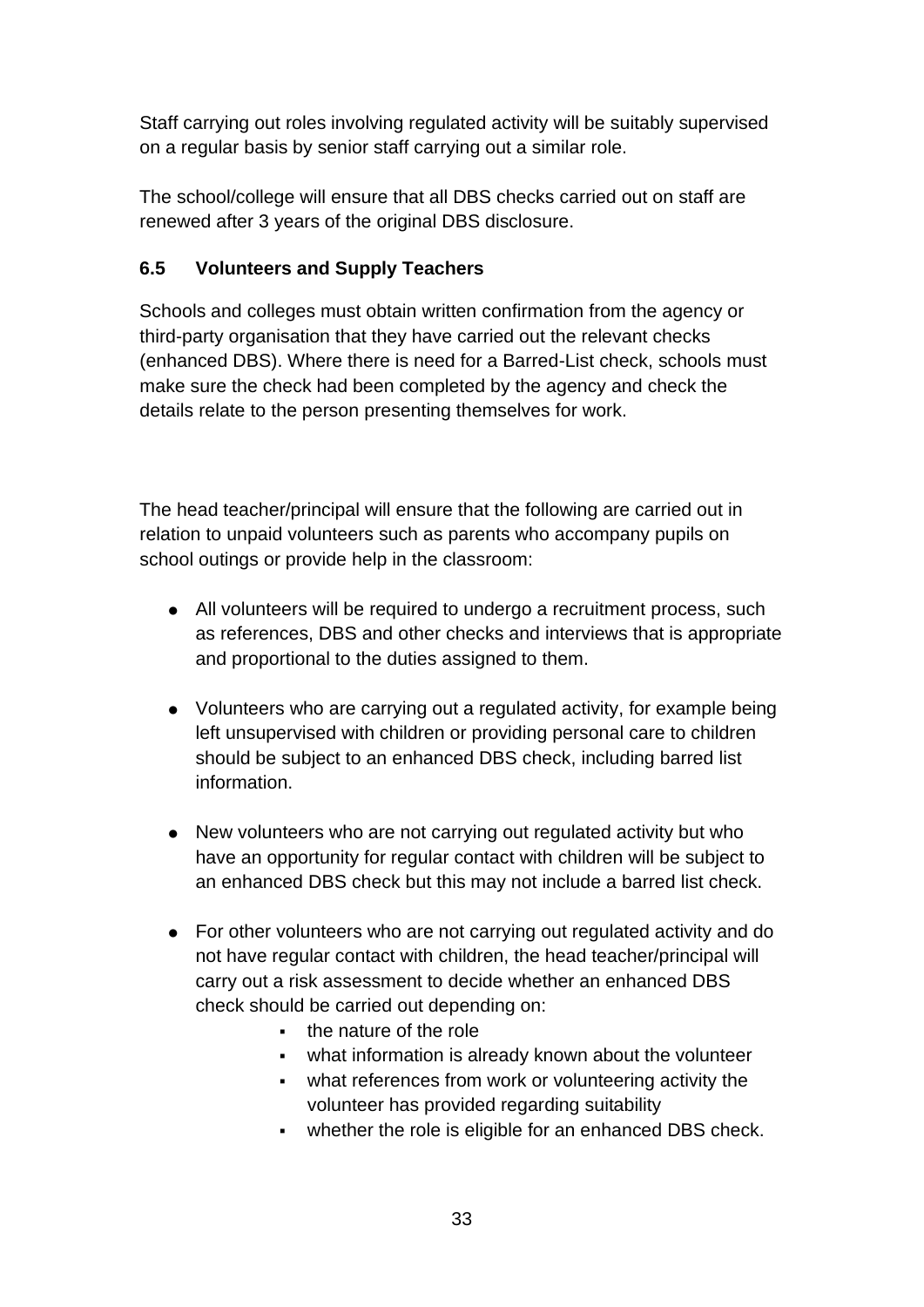- The school/college will ensure that all volunteers are competent to carry out the duties assigned to them and are only assigned duties that are suitable to their qualification and experience.
- Volunteers carrying out regulated activity but for whom a DBS check has not been carried out will be suitably supervised by teaching staff at all times at a level that ensures the safety of pupils.
- All volunteers will be fully inducted in relation to all school policies and procedures.

### **6.6 Alternative Provision**

The school remains responsible for the safeguarding of children of any pupils they place in Alternative Provision.

Whenever the school places a pupil with an Alternative Provider, the school will obtain written confirmation of the provider's safeguarding and child protection policies and that all relevant vetting and barring checks on individuals working at the establishment have been carried out.

All pupils placed in Alternative Provision should be visited regularly. [Alternative Provision guidance](https://assets.publishing.service.gov.uk/government/uploads/system/uploads/attachment_data/file/268940/alternative_provision_statutory_guidance_pdf_version.pdf)

# 7 Staff practice and conduct

#### **7.1 Induction and training**

- The head teacher/principal will ensure that all staff are fully inducted, are made aware of the following policies of the school/college and that staff are fully aware of their role in implementing these:
	- o Safeguarding and child protection policy and procedures
	- o Behaviour policy
	- o Staff code of conduct
	- o Children missing from education policy.
- Staff will be asked to confirm in writing that they have received and read all relevant staff policies, including "*What to do if you are worried*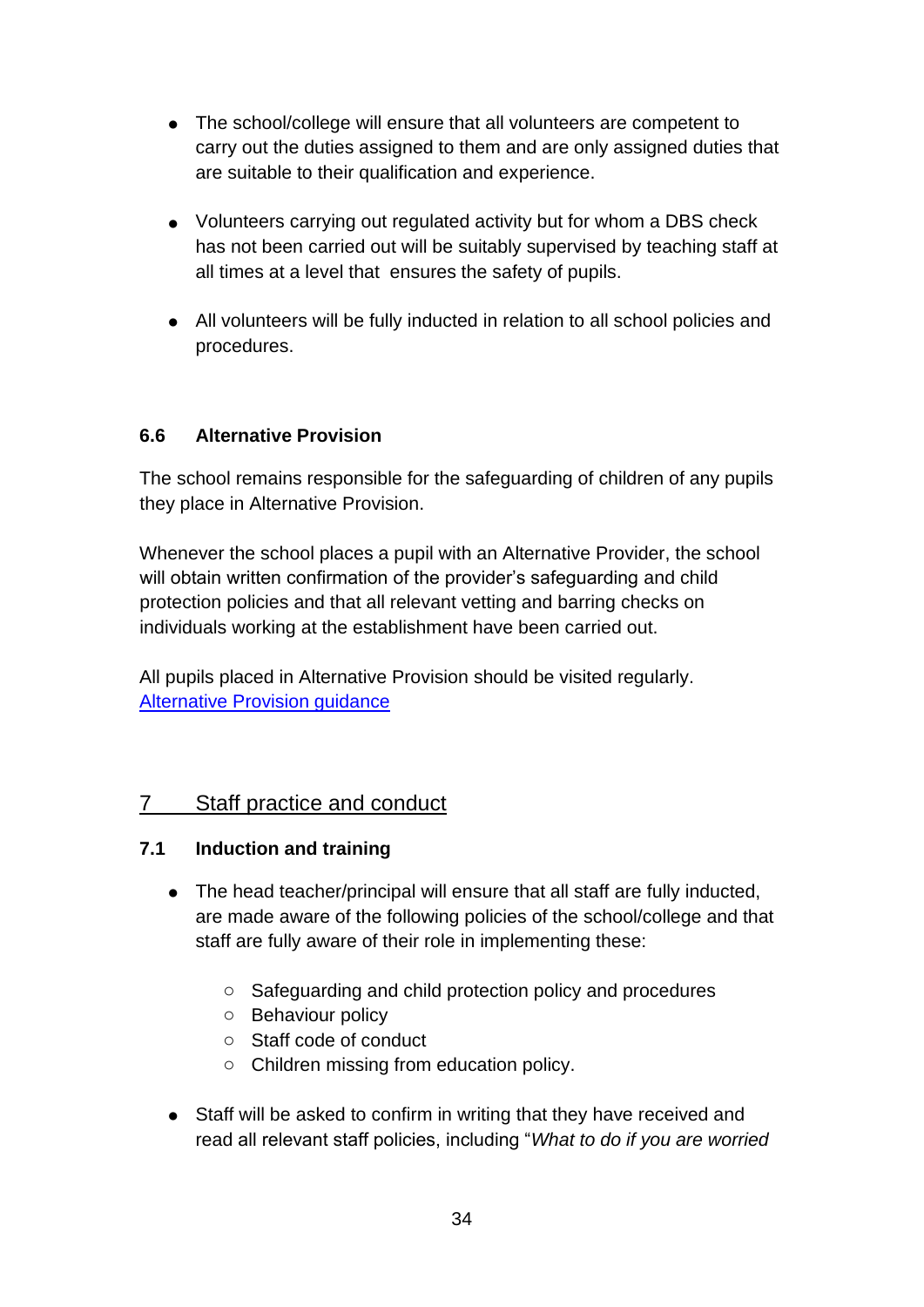*a child is being abused*" guidance and *'Keeping Children Safe in Education 2020 part 1'* and *'Annex A'*

- The designated safeguarding lead will ensure that all staff are fully inducted with regard to the school/college child protection procedures and that they receive safeguarding and child protection training on a two-yearly basis.
- The head teacher/principal will keep a central record of all statutory and other training undertaken by staff members, governors and volunteers.
- School/college staff and governors will receive multi-agency safeguarding training at the level that is appropriate to their roles and responsibilities.
- As well as basic safeguarding training, the designated safeguarding lead and their deputy will receive specific training on their role on their role and other relevant multi-agency training courses.
- Schools/college staff will also receive training on Early Help and the HUB safeguarding referral process as part of their safeguarding training.
- School/college staff will receive regular and timely updates on child protection and safeguarding issues via the designated safeguarding lead in order to ensure they remain up to date with new legislation.

# **7.2 Conduct and safe teaching practice**

- The school/college expects staff and volunteers to set a good example to pupils through their own conduct and behaviour and aims to protect them from the risk of allegations being made against them by ensuring they maintain high standards of professionalism and appropriate boundaries.
- The head teacher/principal will ensure that there is a written code of conduct in place and that each member of staff, including volunteers, signs a code of conduct agreement on appointment that sets out the school/college expectations with regards to standards of professional behaviour and that all staff receive copies of relevant policies.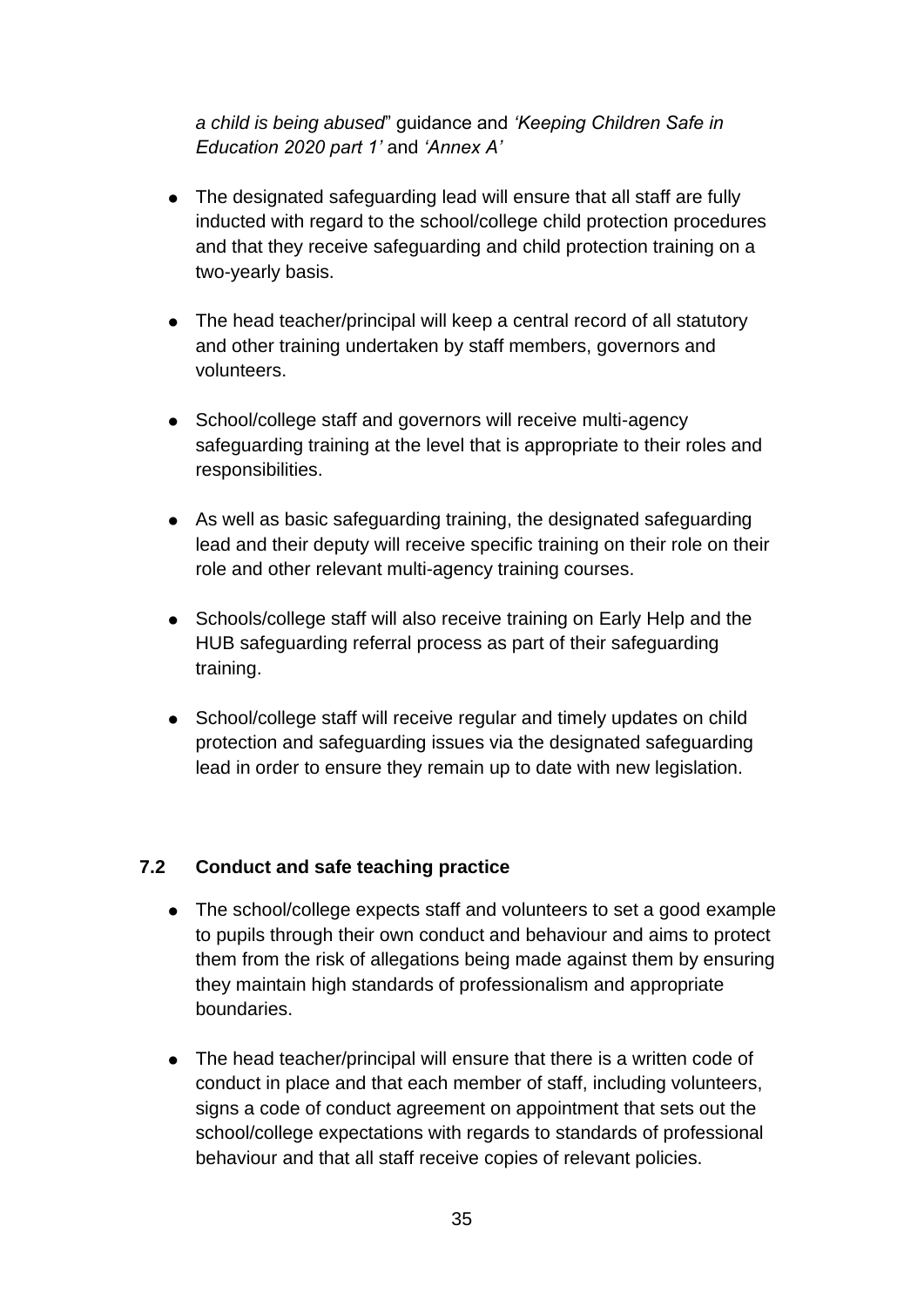- Governors will have their own separate code of conduct. This is a responsibility of the governing board or trust.
- Staff will be expected to follow the school/colleges social media policy in terms of their use of social media, particularly in relation to professional standards and relationships with pupils. All staff and volunteers will sign an acceptable use agreement before being given access to the school/college computer system.

# **7.3 Providing intimate or personal care to pupils**

*Staff in primary schools may need to provide intimate or personal care to younger pupils, for example helping a child who has soiled themselves or supervising pupils who are changing for P.E.*

*Please see Appendix 4 for Intimate Care Policy:*

*Children should be encouraged to carry out self-care tasks for themselves where appropriate, but where adult intervention is needed, the following should be observed;* 

● *Staff should follow any agreed school policy or practice when providing intimate or personal care.* 

● *When taking pupils to the toilet, staff should make colleagues aware of the task to be undertaken and explain to the child what will happen.* 

● *Parents should always be notified if intimate care has been provided.*

● *When providing intimate care, staff should carefully and sensitively observe the child's emotional response and report any concerns to the designated teacher.* 

● *When children are changing, levels of supervision should be appropriate to the pupil's age.* 

● *Staff should avoid any physical contact unless a child needs help.* 

● *Staff should ensure that changing areas are private and that others are not able to enter whilst children are changing.*

# **7.4 Behaviour management, physical intervention and restraint**

- Our policy on physical intervention by staff is set out in the Behaviour Management Policy and acknowledges that staff should only use physical intervention in particular circumstances, and that the minimum force should be used to prevent harm to the child or another child or adult.
- Physical intervention which causes injury or severe distress to a child may have to be considered under child protection or disciplinary procedures.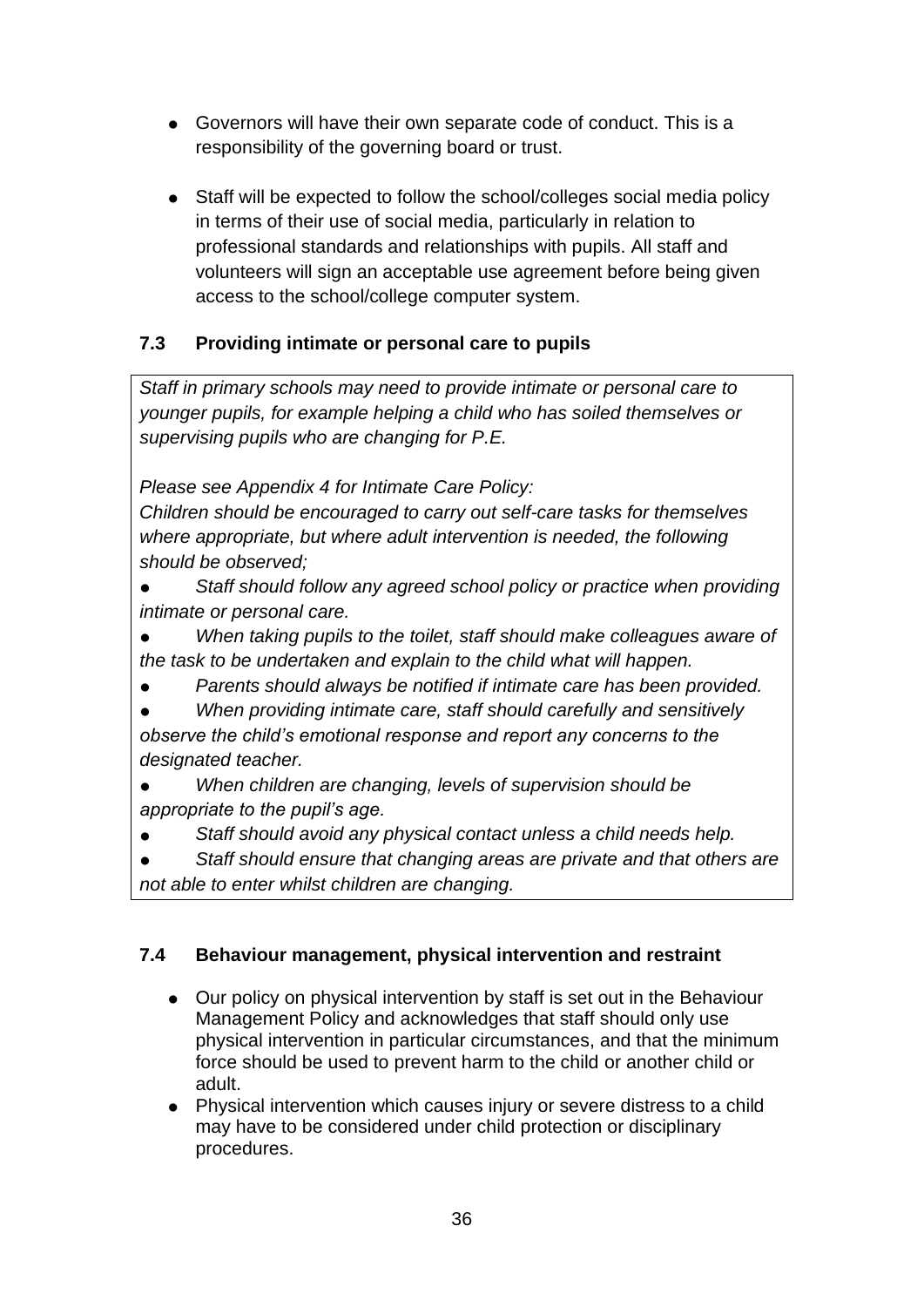- The behaviour management policy has been agreed by the Governing Board, and follows government guidance; any use of physical intervention and restraint will be linked to the implementation of this policy.
- There are occasions where it may be appropriate for staff in schools and colleges to use reasonable force in order to safeguard students. The term 'reasonable force' is used to define an action where staff will need to intervene in order to prevent injury or violence. Guidance for schools and colleges can be found [here.](https://www.gov.uk/government/publications/use-of-reasonable-force-in-schools) It is believed by the department that a 'no-contact' policy leaves staff at risk of being unable to fully safeguard pupils in extreme circumstances. Please see page 32 of KCSIE 2021 for further examples for this recommendation.
- Physically handling children with SEND or medical needs requires further consideration as their additional needs make them more vulnerable. Individual behaviour plans are a way of planning ahead for such eventualities and allow parents to work with staff in constructing a plan that meets the individual needs of the pupil and provides a plan for all staff to be familiar with.
- Schools and colleges should keep a record of incidents of Reasonable Force on SIMS behavioural reports section.

*Guidance from the Department of Education provides schools with the powers to intervene in a variety of ways in order to manage behaviour within and outside the school. Details of these may be found at:* [Behaviour and discipline in schools -](https://www.gov.uk/government/publications/behaviour-and-discipline-in-schools) Publications - GOV.UK

## **7.5 Music tuition**

*It is recognised that music tutors are vulnerable to allegations being made against them because they often work with children alone and the activity can involve some physical contact with a child.* 

*Music tutors need to be aware of the possibility of their conduct and behaviour, including physical contact, being misinterpreted by a child or taken out of context by other adults and:* 

- ensure they behave in an appropriate manner and maintain *professional boundaries at all times*
- *only use physical contact as necessary within the context of the activity, for example as a means of demonstrating technique, and only for a long as needed*
- *make sure any physical contact cannot be misinterpreted by a child by explaining in advance what contact will be involved and why*
- ask the child's permission first and respect their wishes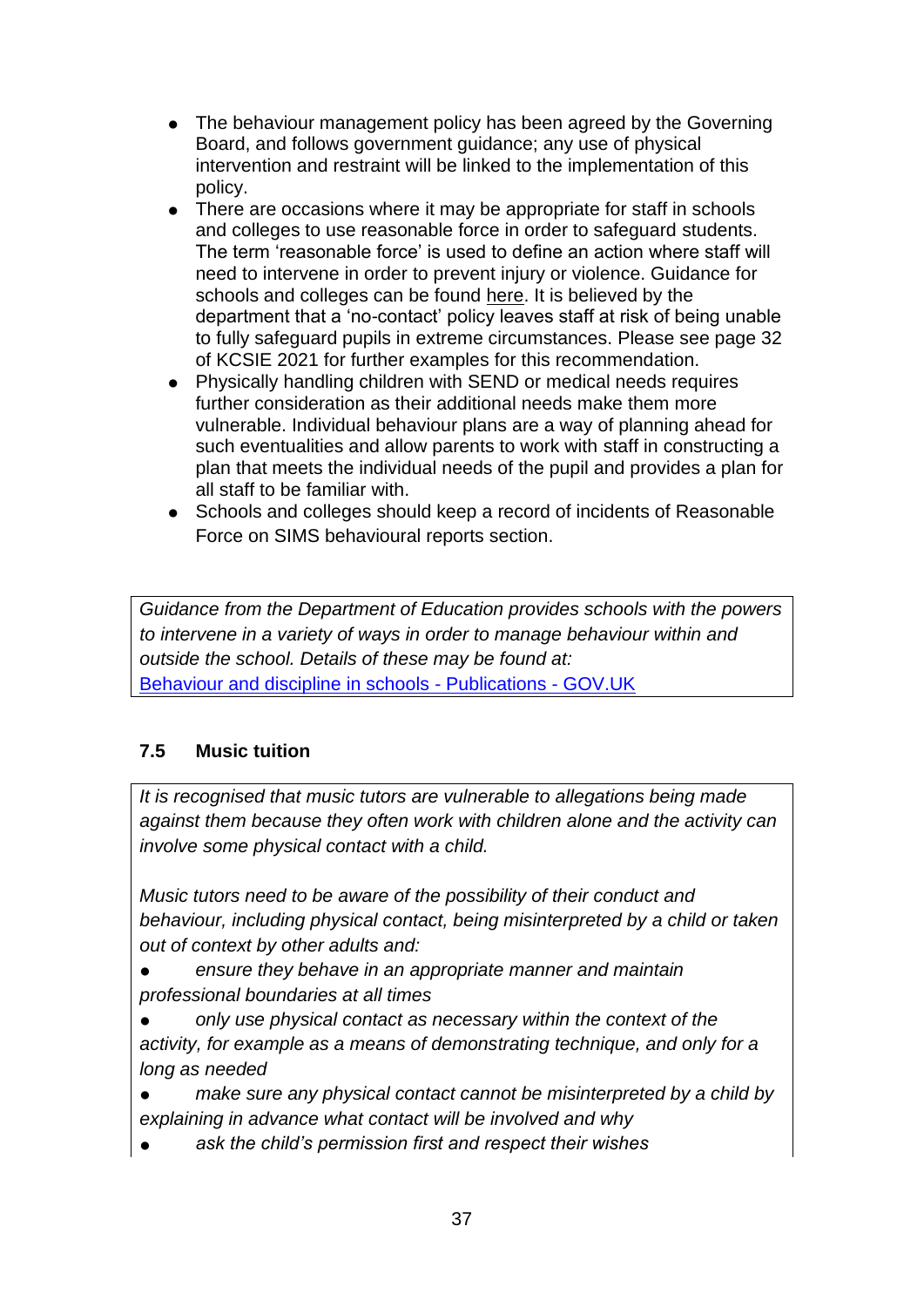*report any incidents or issues that arise to the appropriate member of staff and make sure a record is taken*

● *never travel alone with children in a car*

● *seek permission from parents before contacting children by mobile phone, for instance to rearrange a lesson or rehearsal, and use home telephone contacts wherever practicable.*

*The school/college should:* 

● *carry out a risk assessment around providing music tuition. This should include:*

● *providing rooms/spaces that are adequately safe and open locations where the teacher can be easily observed by others, for example a door with glass in it*

o *passing on any relevant information about children that may have a bearing on how they could react to physical contact so the tutor can adapt their practice accordingly*

● *let parents known when they arrange tuition what level of physical contact may take place as part of the activity*

● *record any reported incidents or issues and deal with these within the framework of the school's own policies*

● *make sure music tutors are aware of the school's safeguarding and staff conduct policies prior to starting.*

# **7.6 Allegations against staff**

In the event that an allegation is made against a member of staff or volunteer, the school/college will follow Essex's procedures for managing allegations against a member of staff.

[The Management of Allegations against Staff who work with Children and](http://croydonlcsb.org.uk/professionals/allegations-complaints/)  [Young People](http://croydonlcsb.org.uk/professionals/allegations-complaints/)

The Governing Board will appoint the head teacher as the school representative for the purposes of the allegations procedures and who will link with the Local Authority Designated Officer for all allegations raised. A further staff member will be identified as their deputy to act in their absence or if allegations are made against the responsible staff member.

All allegations in relation to staff members will be referred to the head teacher; allegations against the head teacher will be referred to the Chair of the Governing Board.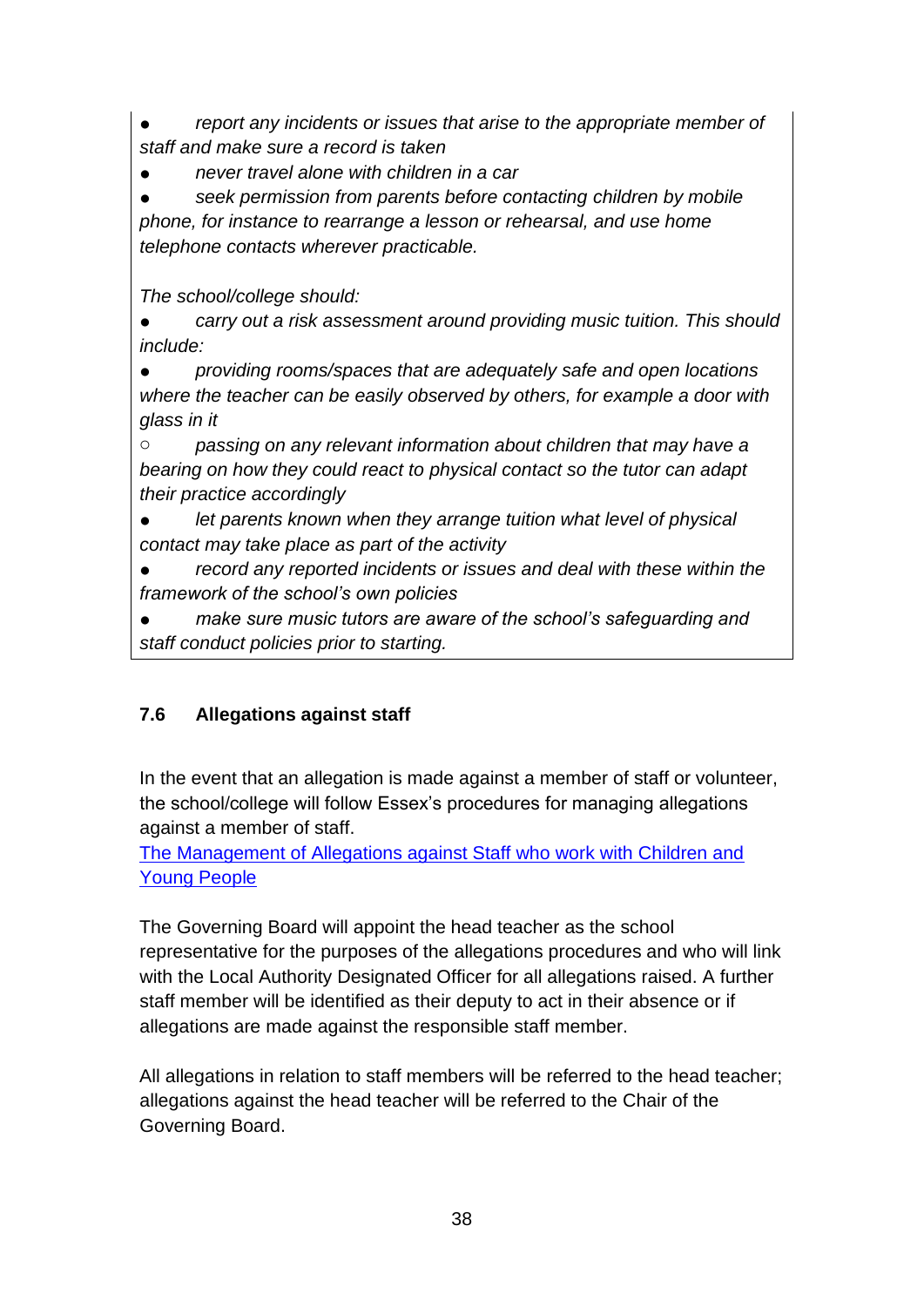An allegation is any information which indicates that a member of staff/volunteer may have:

- Behaved in a way that has, or may have harmed a child
- Possibly committed a criminal offence against/related to a child

• Behaved towards a child or children in a way which indicates s/he would pose a risk of harm if they work regularly or closely with children

This applies to any child the member of staff/volunteer has contact within their personal, professional or community life. The person to whom an allegation is first reported should take the matter seriously and keep an open mind. S/he should not investigate or ask leading questions if seeking clarification; it is important not to make assumptions. Confidentiality should not be promised and the person should be advised that the concern will be shared on a 'need to know' basis only.

Actions to be taken include making an immediate written record of the allegation using the informant's words - including time, date and place where the alleged incident took place, brief details of what happened, what was said and who was present. This record should be signed, dated and immediately passed on to the head teacher/principal. If the concerns are about the head teacher/principal, the Chair of the Governing Board should be contacted.

The head teacher/principal will always consult the Local Authority Designated Officer (LADO).

Following consultation, the head teacher/principal in agreement with the LADO will decide on appropriate action:

- immediate referral to the Children and Families team
- consideration of disciplinary proceedings
- consideration of a senior strategy meeting

It is important to bear in mind that although the concern may relate to an individual pupil/student, other pupils/students may also be at risk. The procedures in "Safeguarding Children and Safer Recruitment in Education" (*DfE, 2006 – Updated 2011*), Working Together to Safeguard Children (July 2018) and Guidance for local authorities, head teachers, school staff, governing bodies and proprietors of independent schools" (DfE 2011) will be followed in such cases;

When appropriate (*see guidance above*), consideration will be given to referral of a member of staff to the DBS for consideration of the case. If a member of staff believes a reported allegation or concern is not being dealt with appropriately, they should report the matter to the Local Authority Designated Officer (LADO) to give support and direction on how to proceed.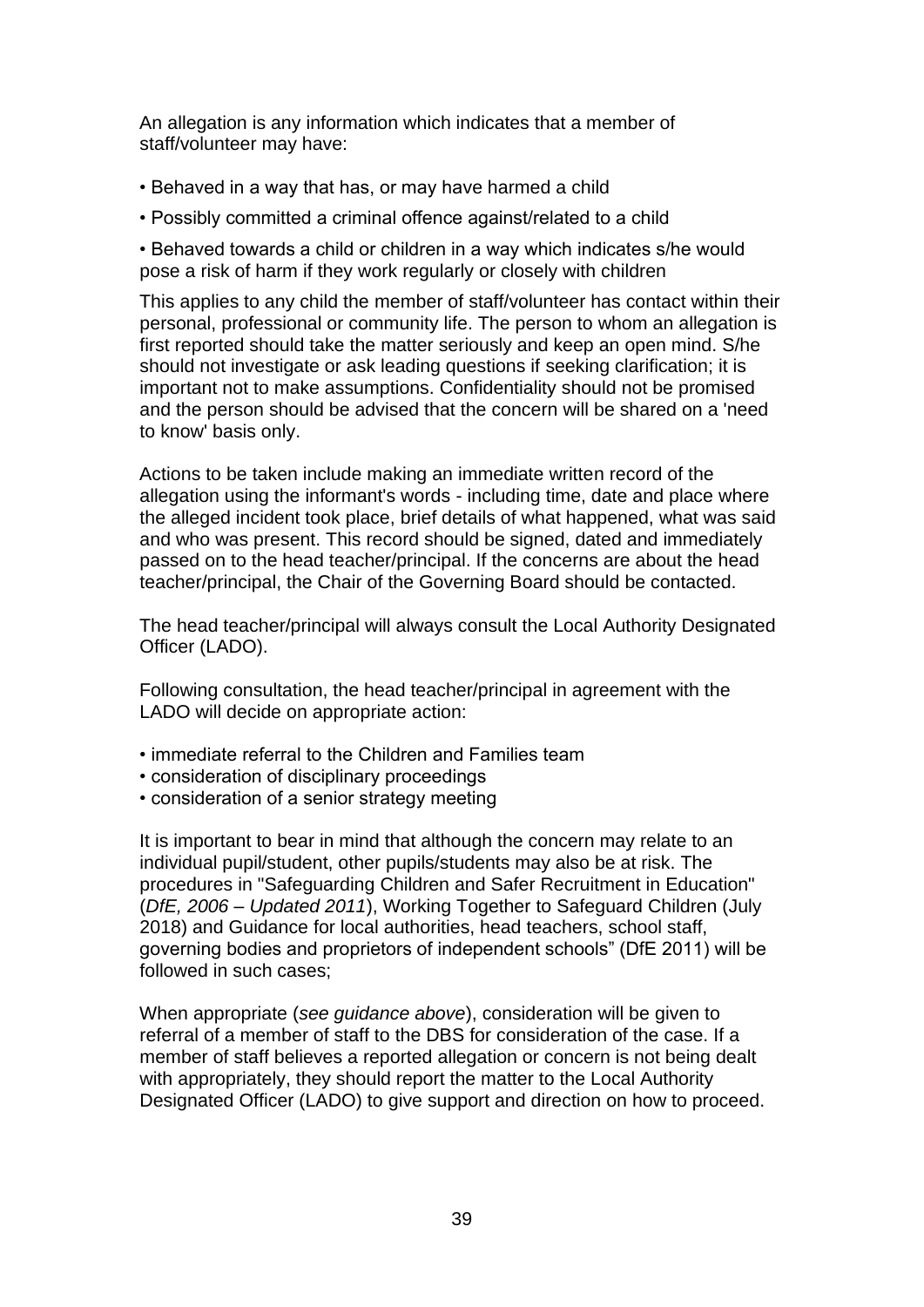All procedures set out in Part 4 of KCSIE 2021 (page 57-68) will be adhered to alongside previously mentioned documents and used as guidance when managing allegations of any kind.

### **Low level concerns (KCSIE 2021)**

A low-level concern is any concern – no matter how small, and even if no more than causing a sense of unease or a 'nagging doubt' - that an adult working in or on behalf of the school or college may have acted in a way that:

- is inconsistent with the staff code of conduct, including inappropriate conduct outside of work
- doesn't meet the threshold of harm or is not considered serious enough for the school or college to refer to the local authority.
- Low-level concerns are part of a spectrum of behaviour. This includes:
	- inadvertent or thoughtless behaviour
	- behaviour that might be considered inappropriate depending on the circumstances
	- behaviour which is intended to enable abuse.

Examples of such behaviour could include:

- being over friendly with children having favourites
- adults taking photographs of children on their mobile phone
- engaging with a child on a one-to-one basis in a secluded area or behind a closed door
- using inappropriate sexualised, intimidating or offensive language.

LLC recording and follow-up information will be stored securely within the schools safeguarding systems, with access only by DSL. This will be stored in accordance with the school's GDPR and data protection policies.

DSL's will follow up reported LLC's promptly and may contact the LADO for advice. The staff member(s) reporting the concern must keep the information confidential and not share the concern with others apart from the DSL. Low-Level Concerns will not be referred to in references unless they have been formalised into more significant concerns 43 resulting in disciplinary or misconduct procedures. Whenever staff leave, any record of low-level concerns which are stored about them will be reviewed as to whether or not that information needs to be kept. Consideration will be given to: (a) whether some or all of the information contained within any record may have any reasonably likely value in terms of any potential historic employment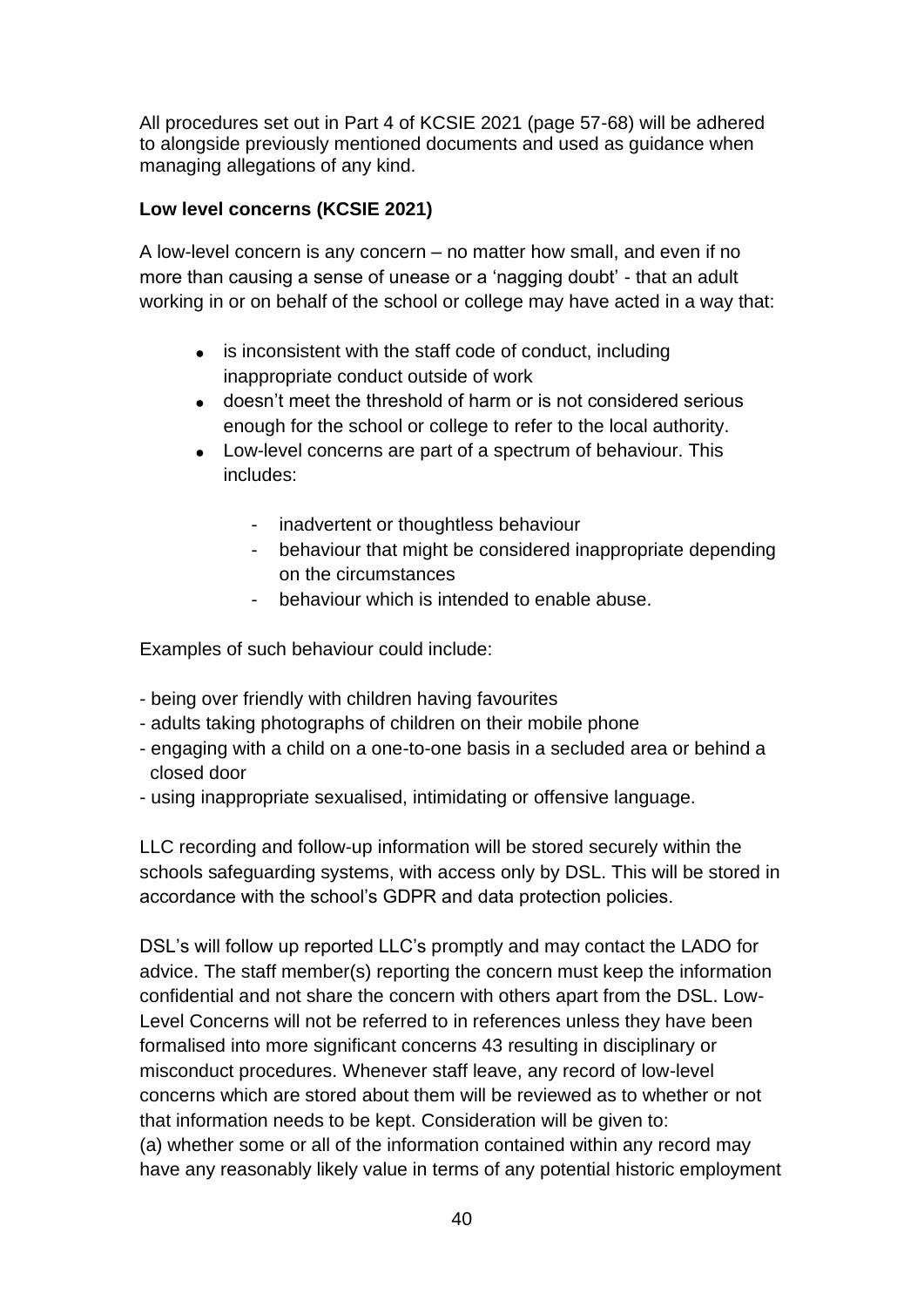or abuse claim so as to justify keeping it, in line with normal safeguarding records practice; or

(b) if, on balance, any record is not considered to have any reasonably likely value, still less actionable concern, and ought to be deleted accordingly

Remember to give guidance and support to inexperienced helpers. Staff relationships are based on mutual respect and it is everyone's responsibility to ensure a positive working environment.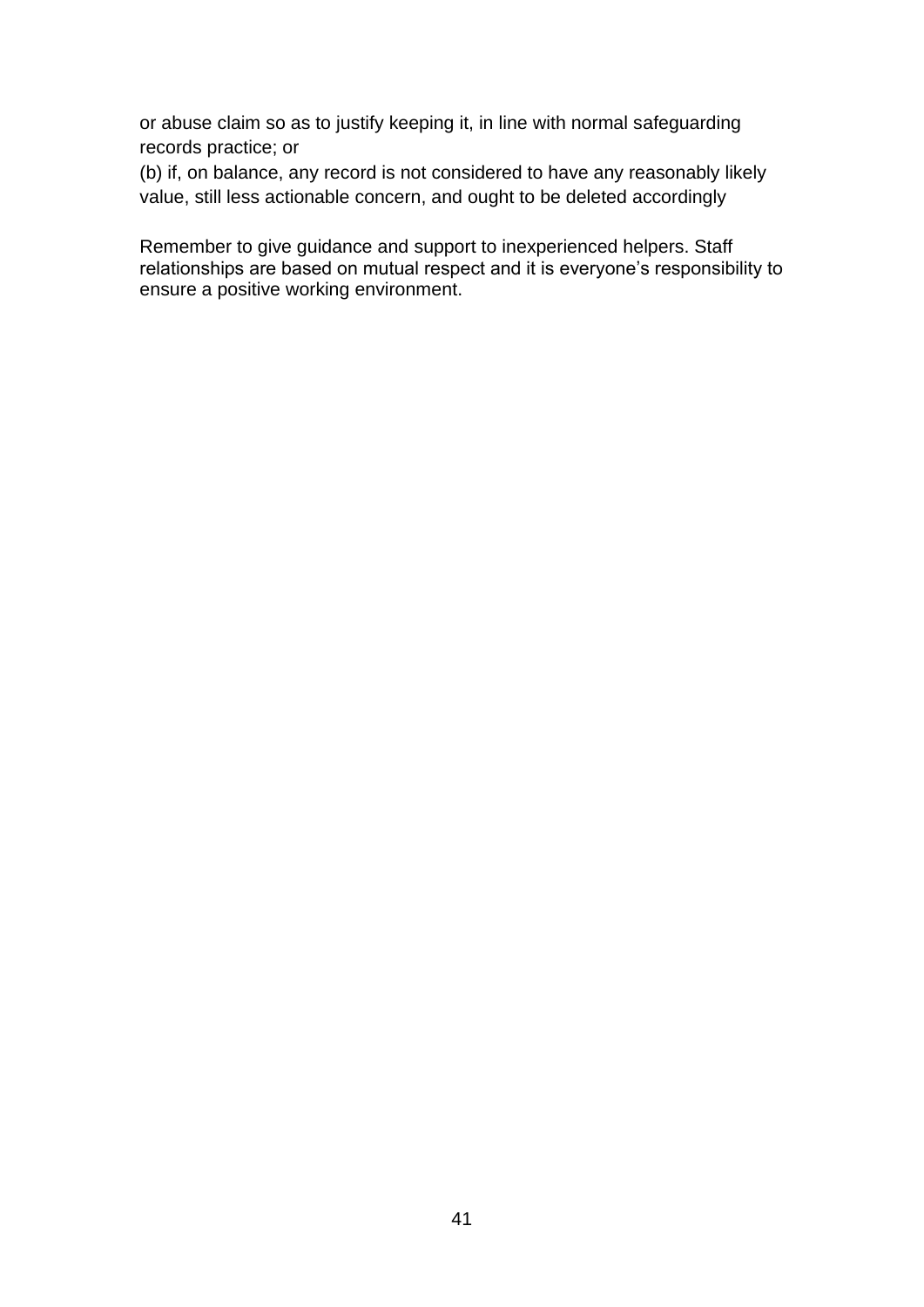## **7.7 Whistleblowing**

### **Beckmead Trust has a separate Whistleblowing Policy.**

The school/college fosters a culture of openness in line with the "Freedom to speak up" review and will put in place strategies and procedures to ensure that staff feel enabled to raise concerns relating to the safeguarding of children or poor practice within the school that may cause a risk to children.

The school/college recognises that there may be circumstances where staff and pupils feel unable to raise concerns or incidents of malpractice within the school/college environment as there is reasonable doubt that these would be dealt with adequately.

All staff and volunteers have a legal duty to raise concerns where they feel individuals or schools/colleges are failing to safeguard and promote the welfare of children. Where it is not possible to raise concerns within the school/college, staff and volunteers may report concerns to the following;

Essex's lead officers for child protection or safeguarding where there are issues regarding the welfare of a pupil;

- The following numbers can be used where there are issues regarding the school/college's overall procedures around safeguarding
- o the Ofsted whistle-blowing line on **0300 123 3155**
- o the NSPCC whistleblowing advice line on **0800 028 0285** is open from 8 am – 8pm Monday – Friday or email [help@nspcc.org.uk](mailto:help@nspcc.org.uk)

The head teacher is responsible for ensuring that these numbers are advertised on the school premises and made available to staff and pupils.

The CSBC has an [escalation policy](http://croydonlcsb.org.uk/professionals/policies/#escalation-policy-) which can used by staff in school settings

## 8 Health and safety and risk assessments

## **8.1 Responsibility for health and safety**

The Governing Board and head teacher/principle will ensure that there is a robust health and safety policy in place in order to meet the statutory responsibility for the safety of pupils and staff within the school environment.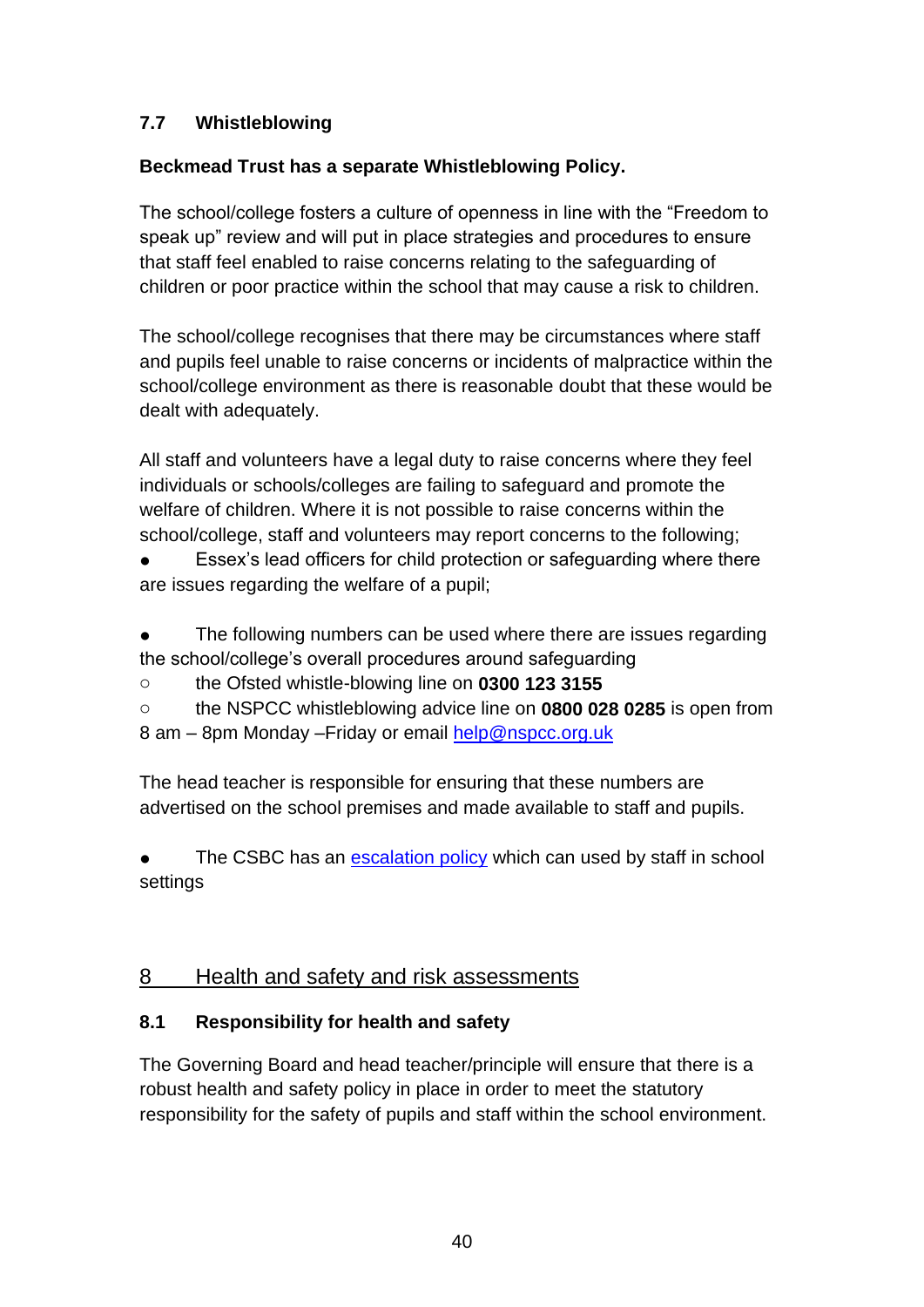Any health and safety policy adapted by the school/college will be based on the government guidance (link below) and will seek to balance risk avoidance against providing pupils with opportunities to take part in activities that help them learn to manage risk themselves.

[Health and safety: Advice on legal duties and powers](https://assets.publishing.service.gov.uk/government/uploads/system/uploads/attachment_data/file/279429/DfE_Health_and_Safety_Advice_06_02_14.pdf)

Day-to-day responsibility for health and safety issues in the school/college will be delegated to a member of staff who is competent to carry out these duties and who has received the appropriate training. There should also be a named governor responsible for health and safety. These is:

**Name: Dee Fullerton Designation: Facilities and Compliance Manager Contact details: Beckmead School 0208 777 9311**

**Name: currently vacant Designation: Governor with responsibility for health & safety Contact details:** 

### **8.2 Risk assessments**

The school/college will seek to identify and manage risk through the use of risk assessments. These will be carried out:

- on an annual basis for the school environment as a whole;
- for all school trips;
- for pupils travelling between locations during the school day;
- for all work-based learning or work experience placements;
- when a pupil who has been excluded for risky or violent behaviour is returning to the school;

whenever there are any changes to the school environment or school practices;

following any serious incident.

Consideration should also be given to conducting risk assessments before PTA and other parent led events (e.g. fireworks or fairs) where people outside the school may have unregulated access or the usual measures for health and safety may not be sufficient.

### **8.3 Working with aggressive and violent parents**

Where schools are working with families who are known to children or adult social care and there are concerns about the behaviour of parents towards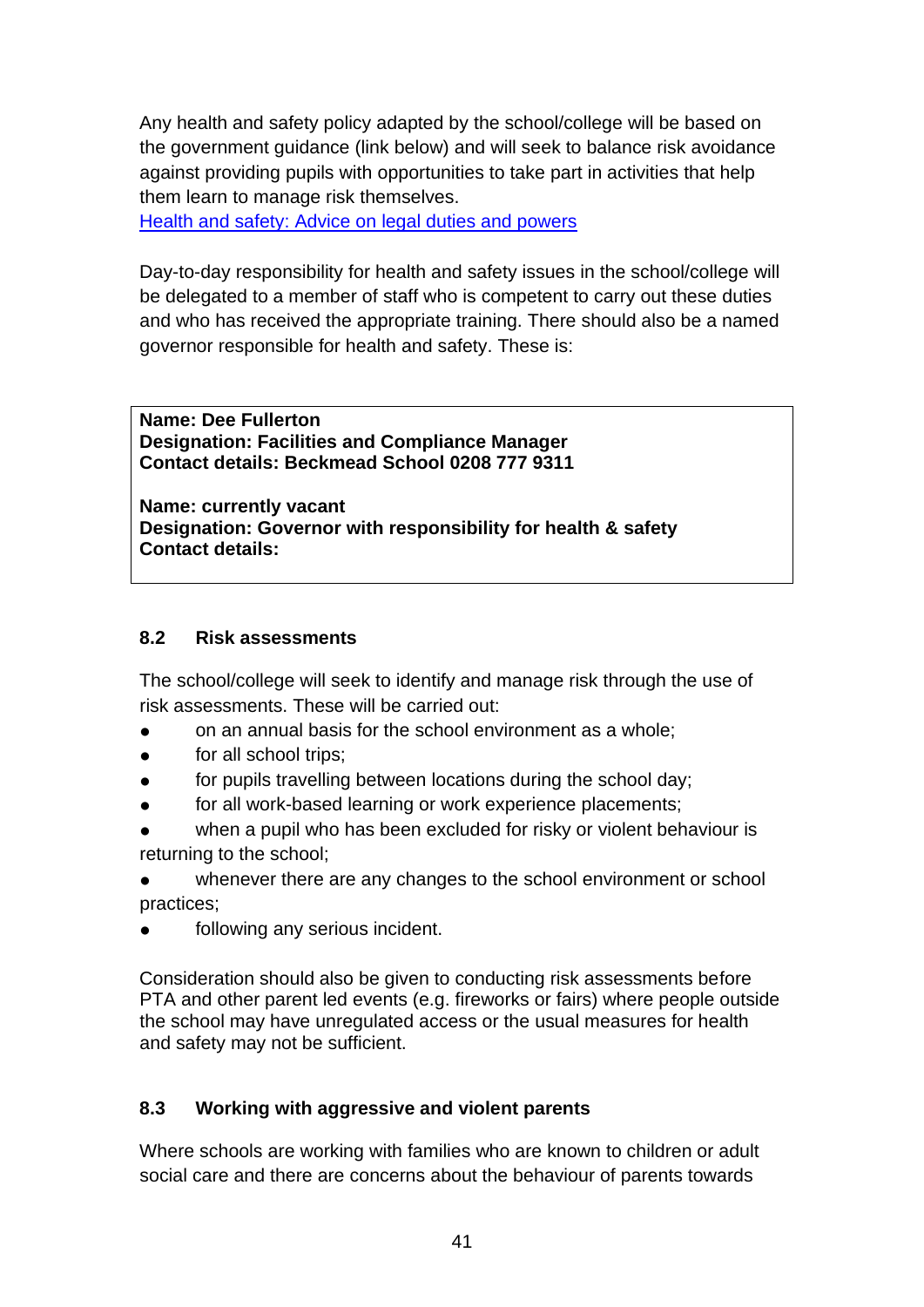members of school staff, this must be discussed with the head teacher/ principal and the designated safeguarding lead and the information shared with children's social care.

If there are high levels of risk involved in contact with parents, children's social care may convene a risk assessment meeting with the network in order to discuss strategies to reduce risk, and it is vital that schools and colleges are part of this process.

### **8.4 Site security and visitors**

- The Governing Board is responsible for the security of the school premises and will take steps to ensure it is a safe environment and securely protected against trespass and/or criminal damage.
- The head teacher/principal will decide whether or not contractors should be subject to DBS checks before being allowed access to the building, depending on the level of access they are likely to have to pupils.
- Where the visitor is employed by an organisation where DBS checks are normally required, for example NHS staff, the head teacher/principal will request written confirmation that relevant checks have been carried out for that individual.
- All visitors and contractors will be:
	- informed to report to reception on arrival;
	- expected to provide proof of identity
	- expected to wear a name-badge or carry some form of identification at all times when on the school/college premises;
	- suitably supervised by school/college staff at all times;
	- made aware of school/college health and safety procedures.
- The head teacher/principal will ensure that any contract entered into with contractors' sets out clearly the expectations for worker's behaviour and the responsibility of contractors to monitor and ensure compliance with school/college policies.
- Contracted workers will not be allowed to approach or speak to pupils in any circumstances and must ensure that all equipment and working practices are in line with health and safety standards.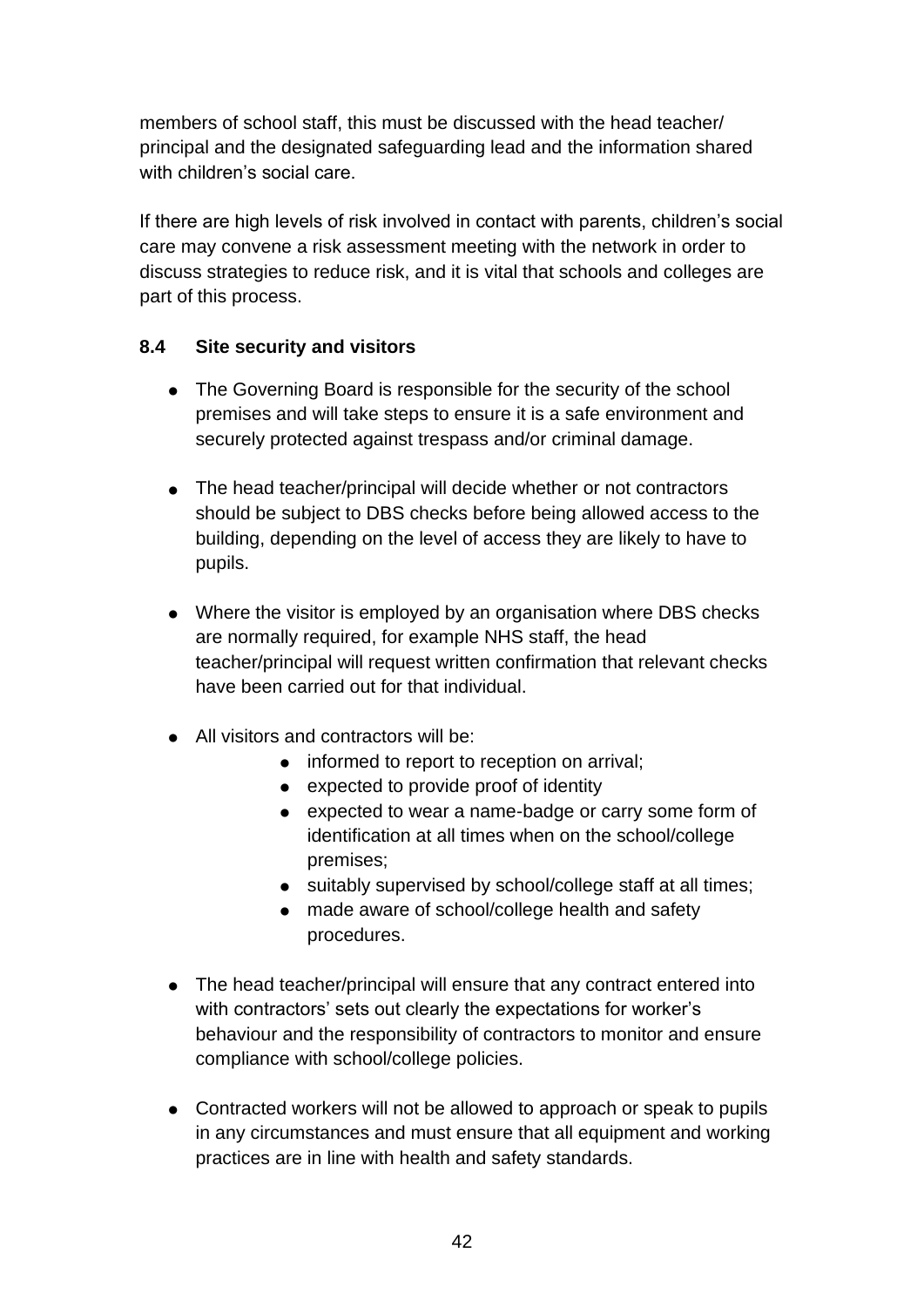● Visiting organisations such as theatre groups who will be performing for or working directly with pupils will be expected to have adequate child protection procedures in place and must agree with class teachers in advance what level of supervision or contact they will have regarding pupils.

### **8.5 Use of the school premises by other organisations**

The school/college will only allow use of the school premises by other organisations schools outside of school hours for the purposes of providing supplemental schooling if:

- the school's incorporating document allows this;
- the organisation provides an overview of what it intends to teach so that the Head teacher, in line with the school letting policy, is able to make a judgement on whether this is in line with the promotion of British values;
- the organisation can provide evidence that they have followed safer recruitment practices and that their staff have the requisite DBS checks;
- reasonable due diligence checks are taken out on the organisation by the school;

### **8.6 Monitoring and review**

To enable the school/college to monitor the safety of the premises and the school environment, as well as the implementation of policies, the head teacher/principal and the governing board will ensure that;

- all school/college policies are regularly monitored by the designated safeguarding lead and annually reviewed by the head teacher and agreed by the governing board;
- the school/college keeps a central record of all accidents and incidents including what action was taken and by whom;
- staff are aware of their responsibility to record accidents and incidents;
- the head teacher/principal has an overview all accidents/incidents;
- serious accidents and incidents are reported to the Governing Board ;
- the designated safeguarding lead ensures a high standard of recording of all concerns held about children;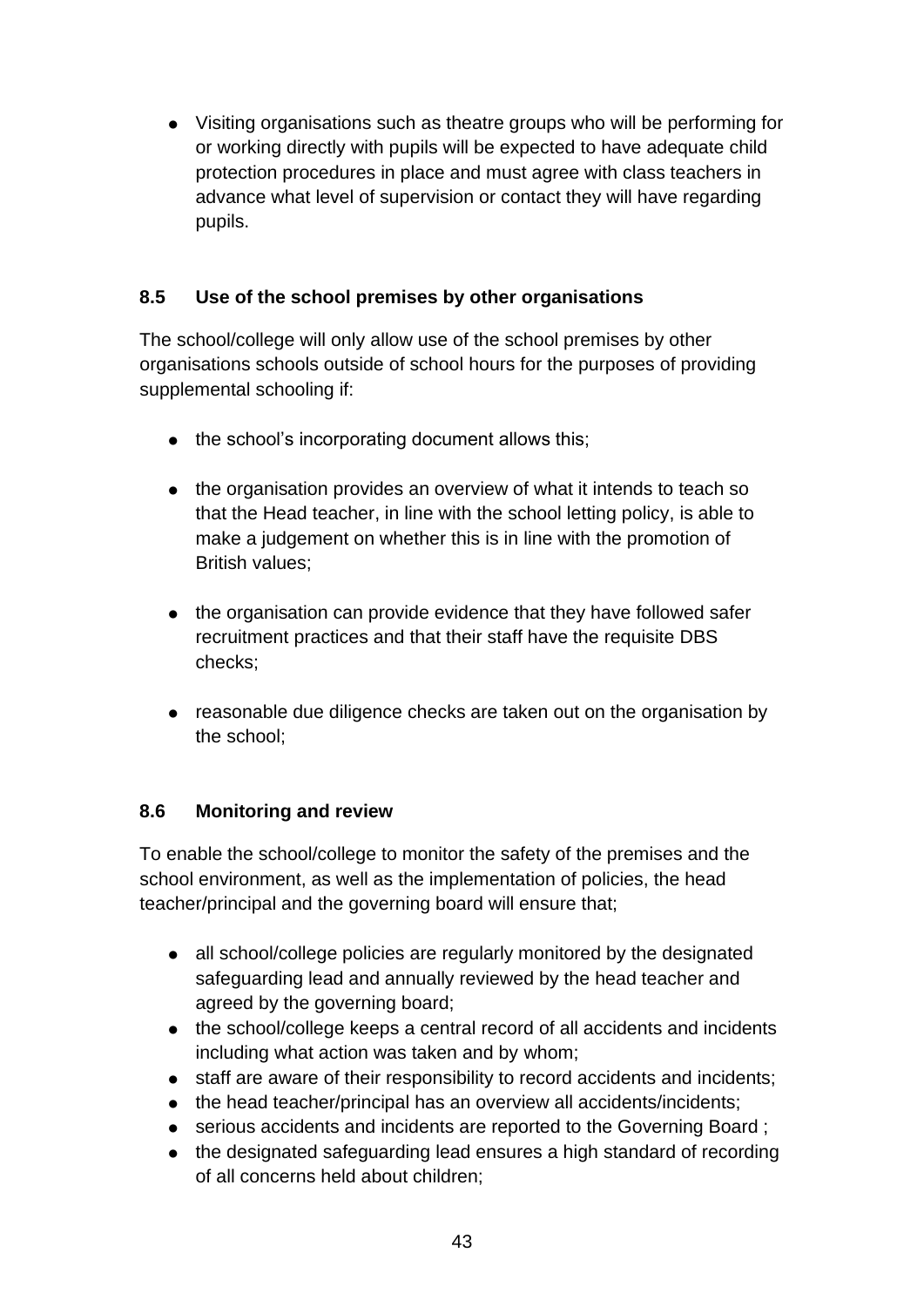● all accidents and incidents are scrutinised on a regular basis by the board of governors to identify any problems or weaknesses around school/college safeguarding policies and procedures or any emerging patterns, and agreeing to any course of action.

# **Part B: Additional safeguarding policies and procedures**

Guidance and policies relating to a range of topics can be found on the [ESCB](https://www.escb.co.uk/2423)  [website.](https://www.escb.co.uk/2423)

## B.1 Non-collection of children from school *This section applies to primary schools only*

The school will put in place a policy regarding handing over children to adults who are not their parent or known carer at the end of the school day. Parents will be asked to provide the details of the person who will normally collect the child and will be informed of the need to notify the school in advance if this changes, giving details of the person authorised to collect the child. The school will also ensure that the details of at least two people who can be contacted in an emergency in the event that the child is uncollected.

Parents will also be asked to inform schools where children are subject to court orders that limit contact with a named individual.

In the event that anyone who is not authorised to do so attempts to collect the child, the school will not allow the child to leave but contact the parent immediately.

If a child is uncollected at the end of the school day, the school will follow the procedure agreed with children's social care:

- The schools will check with the child to see if there are any changes to arrangements for collection and try to make contact with the parent or other family members, and wait with the child until someone comes to collect them.
- Children will not be released into the care of another parent even where they offer to take the child home.
- The school will contact the HUB Professionals' Consultation Line to seek advice at 4.00pm if there are difficulties in contacting parents or other family members.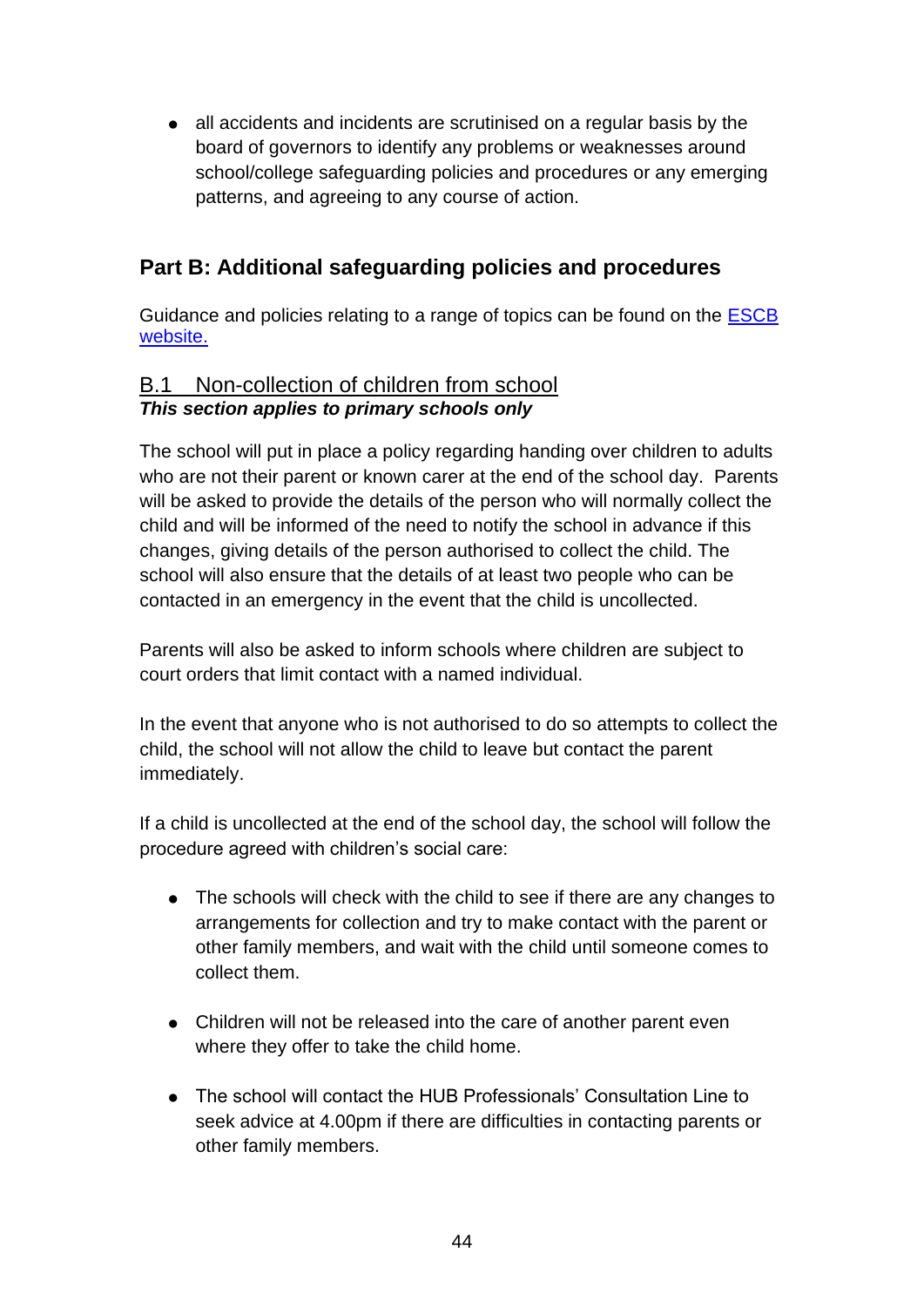- If all possible means of contact have been exhausted and no contact can be made with the parent by 4.30pm, the school will contact the HUB and if advised to do so the police, who will arrange to collect the child or make arrangements for the child to be transported to the children's social office.
- The school will regularly ask parents to confirm and update contact details and to nominate a family member or friend who can collect the child in the event that they are unable to do so.
- Where children are regularly uncollected or collected late, this should be discussed with the designated safeguarding lead. If there are also child protection concerns, a referral should be made to children's social care via the HUB.

# B2 Children who are missing from education or home educated

# See BFOS Attendance Policy.

Schools need to be aware of those children who are persistently absent or missing from school as this may be an indicator of welfare concerns. The Attendance policy states clearly who needs to be notified and what action should be taken and any relevant timescales. For schools in Essex, referrals for CME are accepted after 10 working days of reasonable checks being carried out by the school and the Designated Safeguarding Lead. All schools are legally required to provide this information, as well as the details of any child joining or leaving the school during the year.

Parents should be asked to provide contact details for at least 2 or more people who can be contacted in the event that a child does not attend school. Schools should refer to Essex's "Children missing from education" policy [Children Missing from Education and Pupil Off Rolling](https://www.croydon.gov.uk/sites/default/files/articles/downloads/cme.guidance.pdf)

Where a parent notifies the school that they are removing the child so they can be educated at home, the following notifications should be made:

- The Learning Access team must be notified of all decisions.
- If the child is already known to children's social care, their allocated social worker should be notified immediately.

● If the child is not known to children's social care, but the school has concerns about their welfare, the designated safeguarding lead should make a referral to children's social care via the HUB.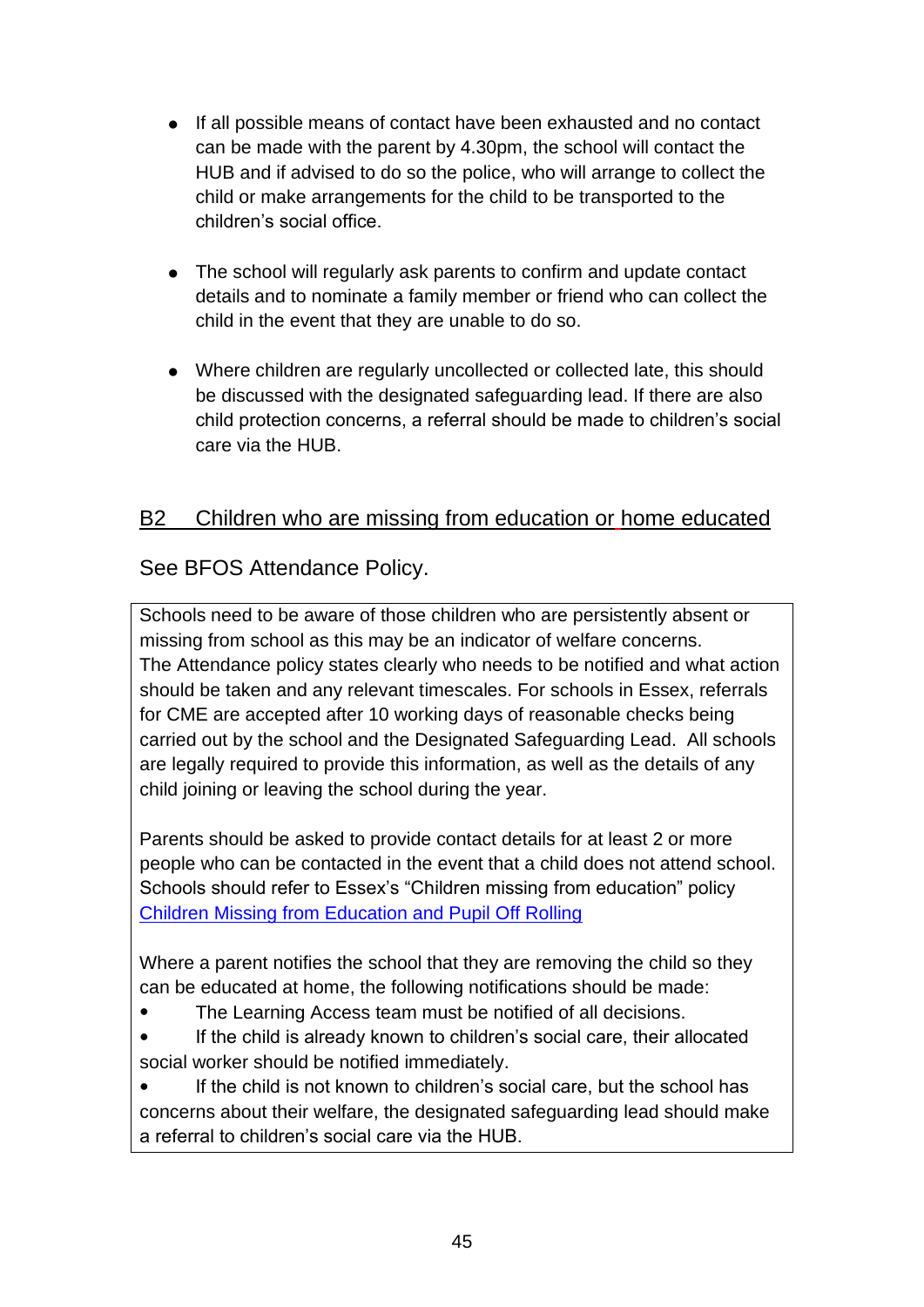Contacts for CME Team

Email: [childrenmissingeducation@essex.gov.uk](mailto:childrenmissingeducation@essex.gov.uk)

Telephone: 0208 726 6000

### B3 Peer on peer abuse

Where a pupil's behaviour is likely to cause significant harm to other pupils, for example through bullying, cyberbullying, physical violence or initiation rites, the school/college will refer the perpetrator and the victim to children's social care via the HUB (KCSIE 2020).

See BFOS Anti-Bullying Policy.

B4 Harmful sexual behaviour, sexual violence and harassment Sexual violence and sexual harassment can occur between two children of any sex. They can also occur through a group of children sexually assaulting or sexually harassing a single child or group of children.

Sexual violence and sexual harassment can occur online and offline (both physical and verbal) and are never acceptable. It is important to note that Children with Special Educational Needs and Disabilities can be especially vulnerable. Disabled and deaf children are three times more likely to be abused than their peers.

Rape, assault by penetration and sexual assaults are crimes. Where a report includes such an act, the police will be notified, often as a natural progression of making a referral to MASH. Whilst the age of criminal responsibility is 10 years of age, if the alleged perpetrator is under 10, the principle of referring to the police remains. Where an alleged incident took place away from the school or online but involved pupils from the school, the school's duty to safeguard pupils remains the same (KCSIE 2020).

#### **The following situations are statutorily clear and do not allow for contrary decisions:**

- A child under the age of 13 can never consent to sexual activity.
- The age of consent is 16.
- Sexual intercourse without consent is rape.
- Rape, assault by penetration and sexual assault are defined in law.
- Creating and sharing sexual photos and videos of children under 18 is illegal
- including children making and sending images and videos of themselves.

The designated safeguarding lead (or deputy) should ensure they are engaging with children's social care and specialist services as required. Where there has been a report of sexual violence, it is likely that professional risk assessments by social workers and or sexual violence specialists will be required.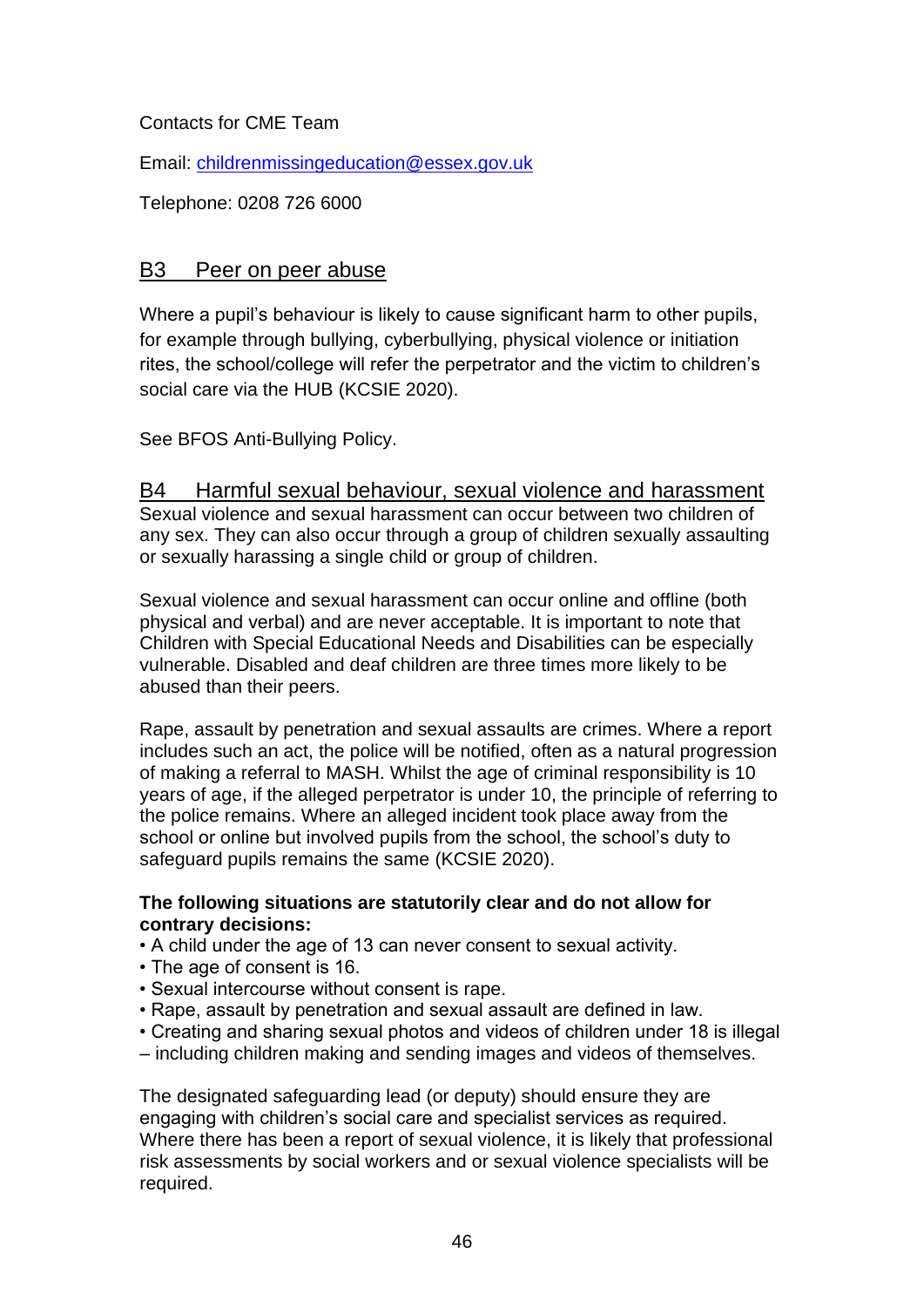#### **Policy**

- The school/college recognises that sexual violence and sexual harassment between pupils is a serious safeguarding issue and such behaviour will not be tolerated. School/college behaviour management and anti-bullying policies will reflect the school/college's approach and staff and pupils will be made aware of the standard of expected behaviour and the likely responses to any incidents of sexual violence and harassment.
- The school/college will follow the statutory guidance *Sexual violence and sexual harassment between pupils* and will work with relevant agencies to safeguard and support victims, take appropriate action against alleged perpetrators and ensure a safe learning environment for all pupils.
- Sexual violence and sexual harassment between children in schools [and colleges](https://assets.publishing.service.gov.uk/government/uploads/system/uploads/attachment_data/file/719902/Sexual_violence_and_sexual_harassment_between_children_in_schools_and_colleges.pdf)
- The school/college will take all necessary steps to put in place a planned PHSE curriculum to convey the school/college's policy for preventing harmful sexual behaviour and to promote respectful behaviour between pupils with regards to sexual conduct. The school/college will also make close links to the new [Relationships](https://www.gov.uk/government/publications/relationships-education-relationships-and-sex-education-rse-and-health-education)  [Education Curriculum](https://www.gov.uk/government/publications/relationships-education-relationships-and-sex-education-rse-and-health-education) which is compulsory for all schools from September 2020.
- The school/college will promote an environment where victims feel empowered to raise concerns and report incidents. Any reports of sexual violence or harassment will be taken seriously and thoroughly investigated by the school/college and appropriate referrals made to the police and children's social care.
- The school/college will ensure that staff and governors receive relevant training to help them ensure an effective response to incidents that protects individual victims and safeguards the welfare of all pupils and staff.
- The school/college will ensure staff are able to provide appropriate support to victims and alleged perpetrators that meets their needs and continues to promote their education.

#### **Procedures**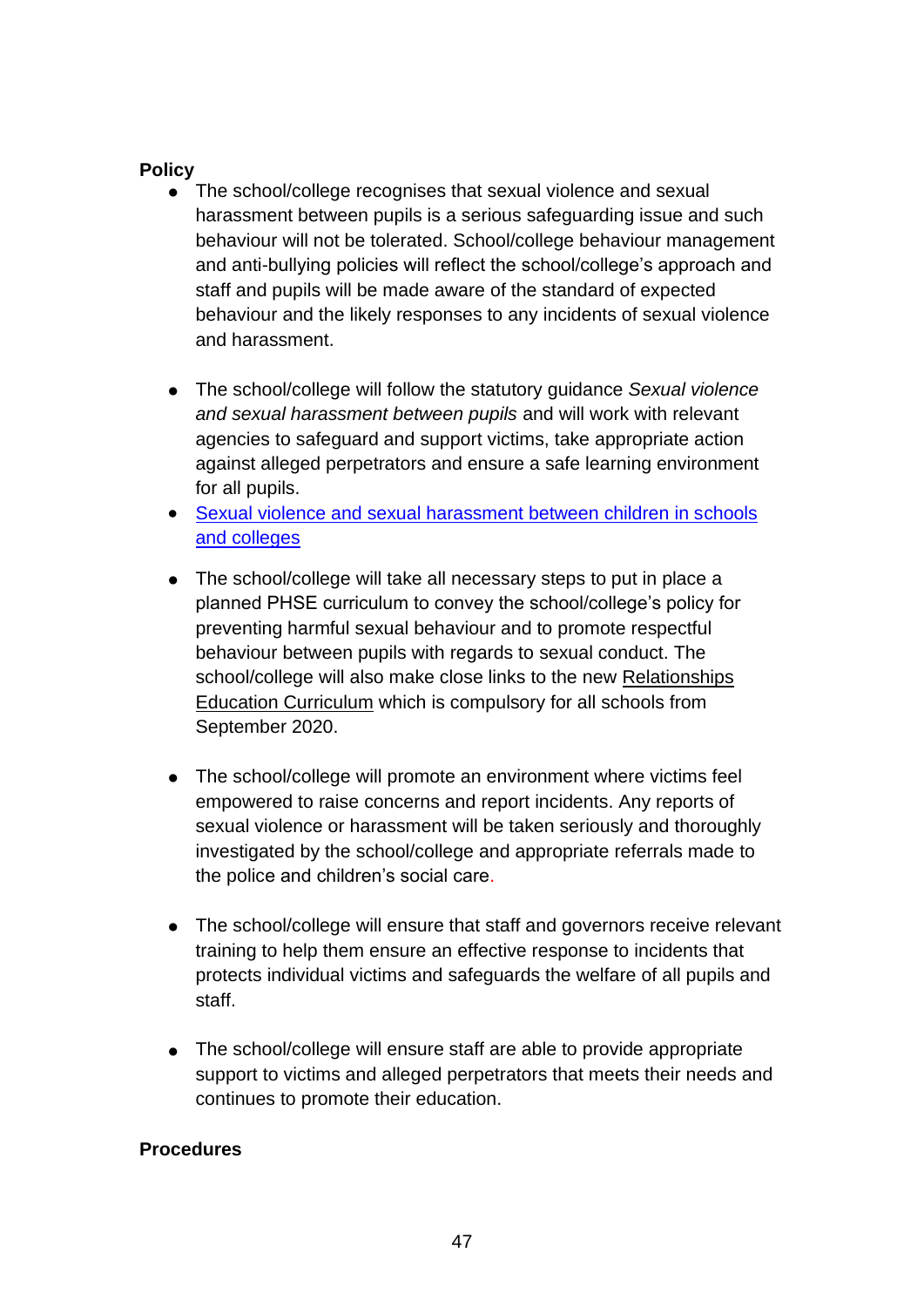- The school/college will ensure there is a robust response to all incidents and will follow the procedures set out in Part 5 of the *Keeping children safe in education* statutory guidance.
- Reported incidents will be investigated by the member of staff to whom the young person discloses in partnership with the designated safeguarding lead, who will also carry out a risk assessment to look at any continued risk to the victim or other pupils and staff from the alleged perpetrator within the school/college environment.
- Where the allegation involves material posted online, the school/college will request that the electronic device is handed over as part of the investigation and will use legal powers to search and confiscate property as set out in the statutory guidance [Searching,](https://assets.publishing.service.gov.uk/government/uploads/system/uploads/attachment_data/file/674416/Searching_screening_and_confiscation.pdf)  [screening and confiscation guidance](https://assets.publishing.service.gov.uk/government/uploads/system/uploads/attachment_data/file/674416/Searching_screening_and_confiscation.pdf) and UKCIS Sexting in schools [and colleges advice.](https://www.gov.uk/government/publications/sexting-in-schools-and-colleges)
- The key consideration is for staff not to view or forward illegal images of a child. The highlighted advice provides more details on what to do when viewing an image is unavoidable and informing the designated safeguarding lead (or deputy), as soon as practically possible, if the designated safeguarding lead (or deputy) is not involved in the initial report.
- When there has been a report of sexual violence, the designated safeguarding lead (or a deputy) should make an immediate risk and needs assessment. Where there has been a report of sexual harassment, the need for a risk assessment should be considered on a case-by-case basis. The risk and needs assessment should consider: the victim, especially their protection and support, the alleged perpetrator(s) and all the other children (and, if appropriate, adult students and staff) at the school or college, especially any actions that are appropriate to protect them.
- The designated safeguarding lead may take advice from the HUB Professionals' Consultation Line before making a decision. Possible outcomes include referral to Early Help Services, Family Solutions, Learning Access and/or the police, or managing the matter internally under school/college behaviour policies.
- Where a referral will be made to children social care or the police, the designated safeguarding lead will discuss the issue with the relevant agency and following this discussion a decision will be made on whether and how to inform the alleged perpetrator and their parents.
- KCSIE states that Schools and colleges should carefully consider any report of sexual violence and/or sexual harassment. The designated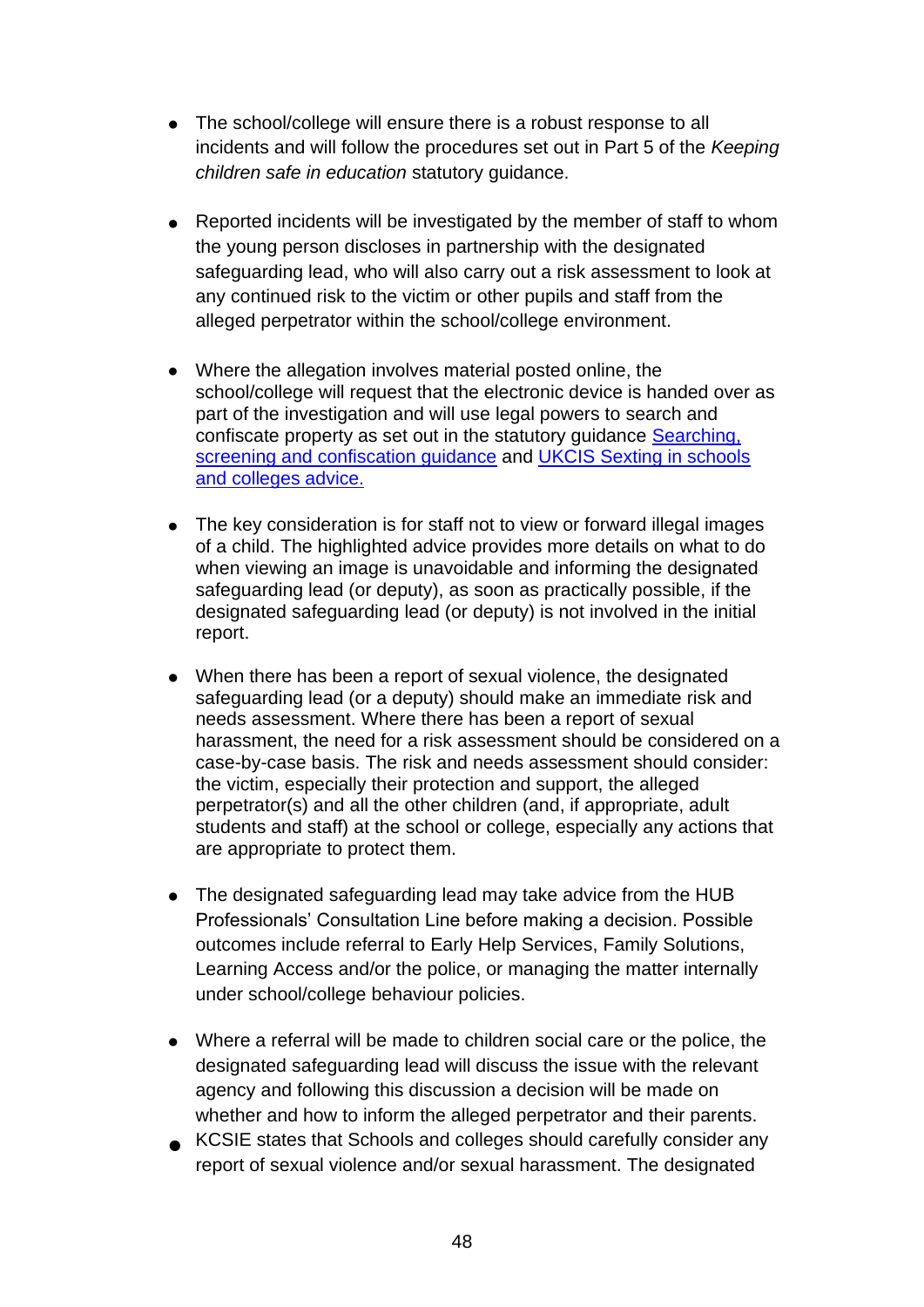safeguarding lead (or deputy) is likely to have a complete safeguarding picture and be the most appropriate person to advise on the school's or college's initial response. Important considerations will include: the wishes of the victim in terms of how they want to proceed. This will however need to be balanced with the school's or college's duty and responsibilities to protect other children; the nature of the alleged incident(s), including whether a crime may have been committed and consideration of harmful sexual behaviour; the ages of the children involved; the developmental stages of the children involved; any power imbalance between the children; if the alleged incident is a one-off or a sustained pattern of abuse (sexual abuse can be accompanied by other forms of abuse and a sustained pattern may not just be of a sexual nature); that sexual violence and sexual harassment can take place within intimate personal relationships between peers; are there ongoing risks to the victim, other children, adult students or school or college staff; and other related issues and wider context, including any links to child sexual exploitation and child criminal exploitation.

- The school/college will take any necessary action to continue to safeguard the victim and other pupils within the school/college environment based on the level of risk established from the risk assessment, including decisions about the victim and alleged perpetrator sharing classrooms. These decisions will be reviewed in the light of on-going police and children's social care investigations to take account of any changes in the status of investigations and any bail conditions placed on the alleged perpetrator.
- Where necessary and appropriate, the school/college will consider the support needs of the alleged perpetrator and will make referrals to relevant agencies for support on their behalf.
- Children who have witnessed sexual violence, especially rape and assault by penetration, will be provided with support. It is likely that children will "take sides" following a report and the school/college will do everything in its power to protect the victim, alleged perpetrator and witnesses from bullying and harassment. The school/college will keep in mind that contact may be made between the victim and alleged perpetrator and that harassment from friends of both parties could take place via social media and do everything in its power to prevent such activity.
- [The National Organisation for the Treatment of Abusers \(NOTA\)](https://www.nota.co.uk/) provides support for professionals involved in work with, or related to, sexual offending.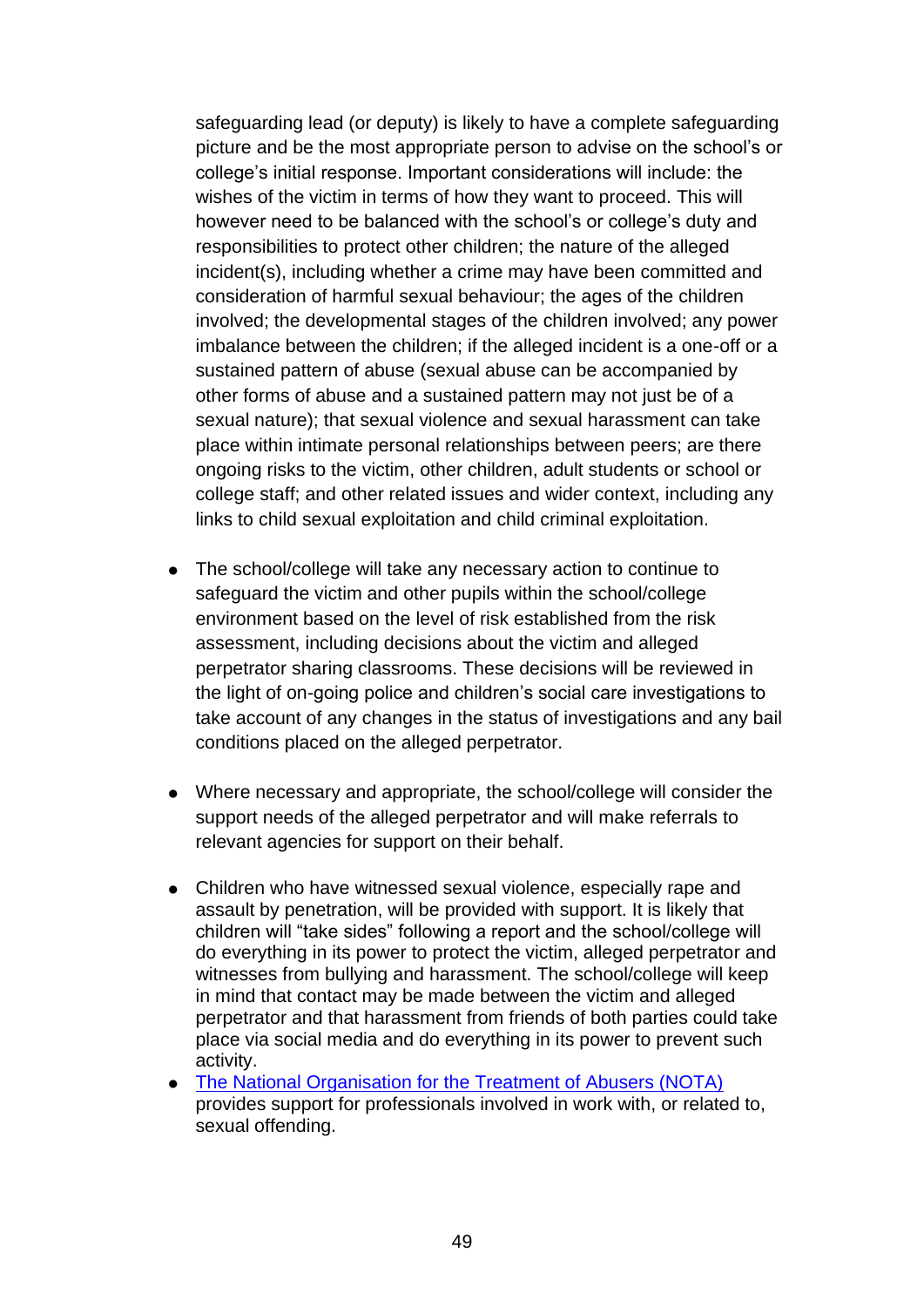#### **What to do if you are informed that a parent is on the sex offenders register**

In this situation the head teacher/principal will be guided by parole conditions where relevant to keep children safe in school. This information must be treated as strictly confidential and will only be shared with the Designated Safeguarding Lead if appropriate.

*Sexual violence is defined as any act which is an offence under the Sexual Offences Act 2003, including rape, assault by penetration or sexual assault without the consent of the victim.*

*Sexual harassment is defined as unwanted sexual conduct likely to violate the victim's dignity and/or make them feel intimidated, degraded or humiliated or create a hostile, offensive or sexualised environment. This includes making sexual comments or jokes, physical contact such as touching or interfering with clothing or displaying sexual images. It also includes online harassment.*

*When dealing with incidents, the school/college should ensure that the written report of the incident contains objective facts and sets out clearly the next steps to be taken, with the views of the victim clearly recorded.*

*Schools/colleges should be aware of their equality duty as victims of sexual violence and harassment are more likely to be female but should follow the same procedures and ensure the same level of response for incidents involving male pupils or incidents where victim and perpetrator are the same sex.*

*.*

*Cases may be managed internally by the school/college under without referral to other agencies where the incident involves low-level concerns and is a "one-off" occurrence where there is no further risk to the victim or other pupils*

*. Schools/colleges should give careful thought to the day to day management of risk and support for the victim, taking into account the victim's views when considering practical issues such as separating the victim and perpetrator. However schools/colleges must be able to justify any measures taken and that they do not interfere with the educational opportunities of either party.*

*Schools may wish to consider developing specific policies around responding to incidents of sexual violence and harassment towards staff members.*

*Schools/colleges need to ensure that staff and governors are able to take up training and support around relationships and peer on peer abuse and how these messages should be delivered within the PSHE curriculum. Sexual violence and harassment will also be addressed in general, whole-school safeguarding training delivered by the ESCB, with designated safeguarding leads receiving more intense training in view of their role.*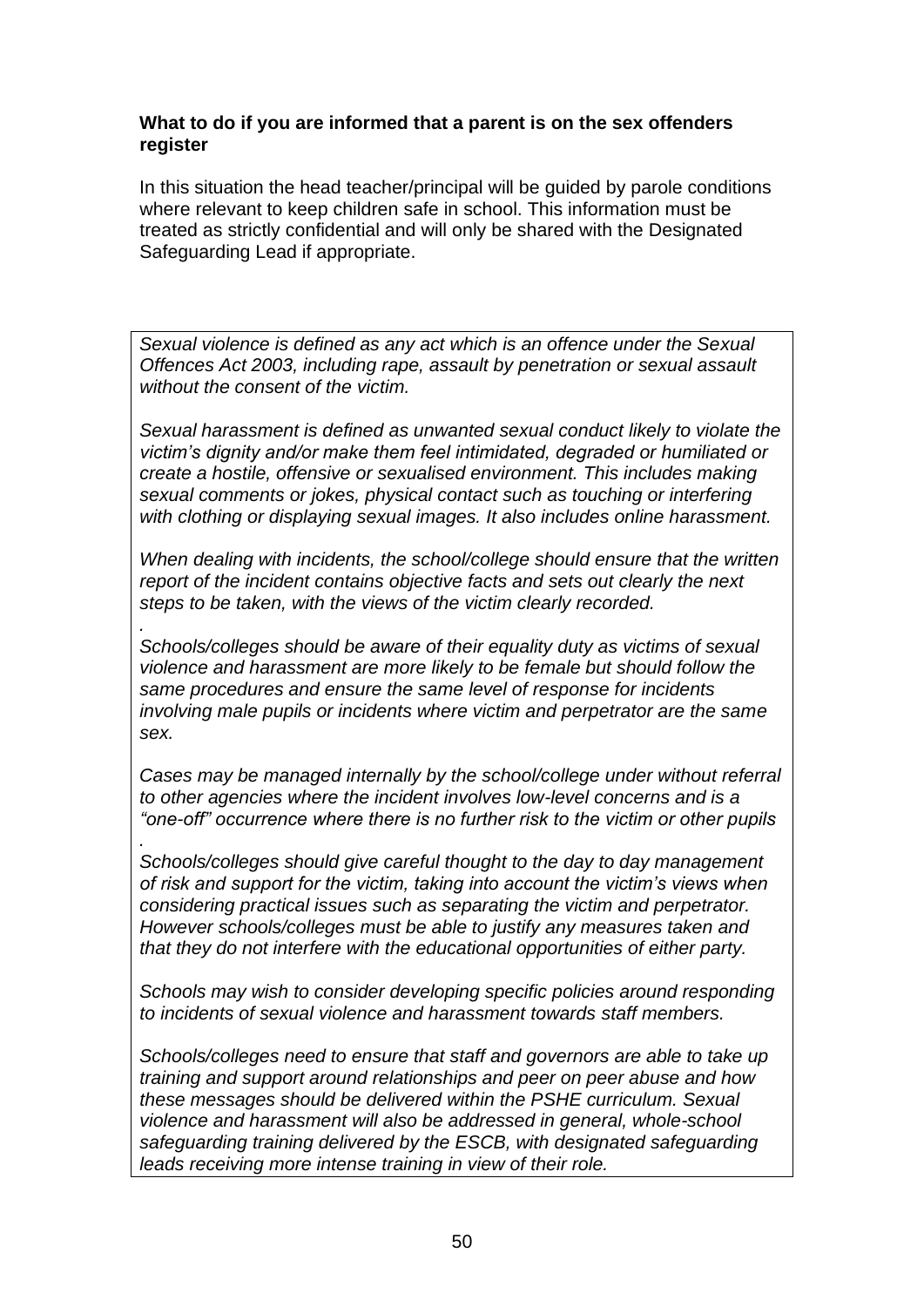# B5 Prevention of radicalisation

The school/college's safeguarding duty includes the duty to promote British values in order to counter the extremist narrative and prevent young people from being radicalised and drawn into terrorism.

[Promoting fundamental British values as part of SMSC in schools](https://assets.publishing.service.gov.uk/government/uploads/system/uploads/attachment_data/file/380595/SMSC_Guidance_Maintained_Schools.pdf)

Under Counter-Terrorism and Security Act 2015, the school/college also has a duty to refer young people on to Essex's Channel Panel under the Prevent strategy where there are concerns that they are being radicalised. [The Prevent Duty](https://assets.publishing.service.gov.uk/government/uploads/system/uploads/attachment_data/file/439598/prevent-duty-departmental-advice-v6.pdf)

Where a school/college has concerns that a young person might be considering extremist ideologies and/or may be radicalised and would benefit from specialist support to challenge extremist ideologies, or that a younger pupil may be at risk due to their parent's radicalisation, the school/college should make a referral to the HUB using the on-line request for support Referral Form.

#### **Risk indicators of vulnerable pupils**

#### **7.1 Indicators of an identity crisis include the following:**

- Distancing themselves from their cultural/religious heritage
- Uncomfortable with their place in society

#### **7.2 Indicators of a personal crisis include the following:**

- Family tensions
- A sense of isolation
- Low self-esteem
- Disassociation from existing friendship groups
- Searching for answers to questions about identity, faith and belonging

#### **7.3 Indicators of vulnerability through personal circumstances include the following:**

• Migration

- Local community tensions
- Events affecting their country or region of origin
- Alienation from UK values

• A sense of grievance triggered by personal experience of racism or discrimination

#### **7.4 Indicators of vulnerability through unmet aspirations include the following:**

- Perceptions of injustice
- Feelings of failure
- Rejection of civic life
- Indicators of vulnerability through criminality
- Experiences of dealing with the police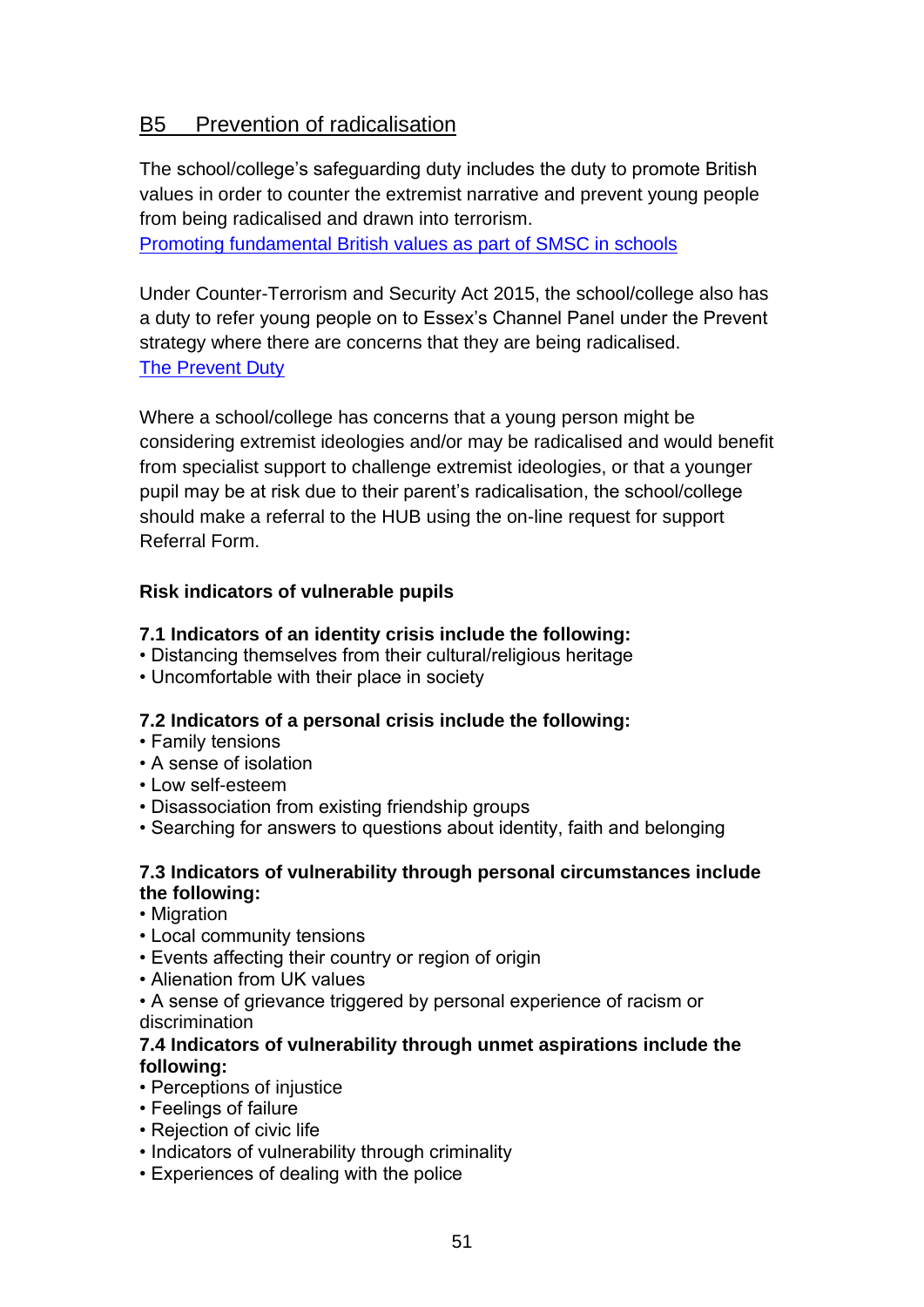• Involvement with criminal groups

#### **7.5 Critical indicators include where the pupil is:**

- In contact with extremist recruiters
- Articulating support for extremist causes or leaders
- Accessing extremist websites
- Possessing extremist literature
- Using extremist narratives and a global ideology to explain personal disadvantage
- Justifying the use of violence to solve societal issues
- Joining extremist organisations
- Making significant changes to their appearance and/or behaviour

#### **7.6 When making a judgement, staff may consider the following questions:**

• Does the pupil have access to extremist influences?

• Does the pupil access the internet for the purposes of extremist activities?

• Has the pupil witnessed or become the victim of racial or religious hate crimes?

• Does the pupil vocally support terrorist attacks, either verbally or in their written work?

• Is there a pattern of regular or extended travel within the UK?

• Does the pupil have experience of poverty, disadvantage, discrimination or social exclusion?

- Does the pupil have insecure, conflicted or absent family relationships?
- Has the pupil experienced any trauma in their lives, particularly trauma associated with war or conflict?
- Is there evidence that a significant adult or other person in the pupil's life has extremist views or sympathies?
- Is the pupil the victim of social isolation?

**7.7 [Educate Against Hate](https://educateagainsthate.com/)**, a website launched by Her Majesty's Government has been developed to support and equip school and college leaders, teachers, and parents with information, tools and resources (including on the promotion of fundamental British Values) to help recognise and address extremism and radicalisation in young people.

**7.8 [Channel](https://assets.publishing.service.gov.uk/government/uploads/system/uploads/attachment_data/file/425189/Channel_Duty_Guidance_April_2015.pdf)** is a programme which focuses on providing support at an early stage to people who are identified as being vulnerable to being drawn into terrorism. It provides a mechanism for schools to make referrals if they are concerned that an individual might be vulnerable to radicalisation. An individual's engagement with the programme is entirely voluntary at all stages.

*Schools should always be a safe space for young people to explore new ideas and perspectives, and develop their critical thinking skills. Where there are concerns about radicalisation and a referral to Channel Panel is being considered the school/college should discuss these concerns internally and also consider external advice and guidance where necessary and appropriate.*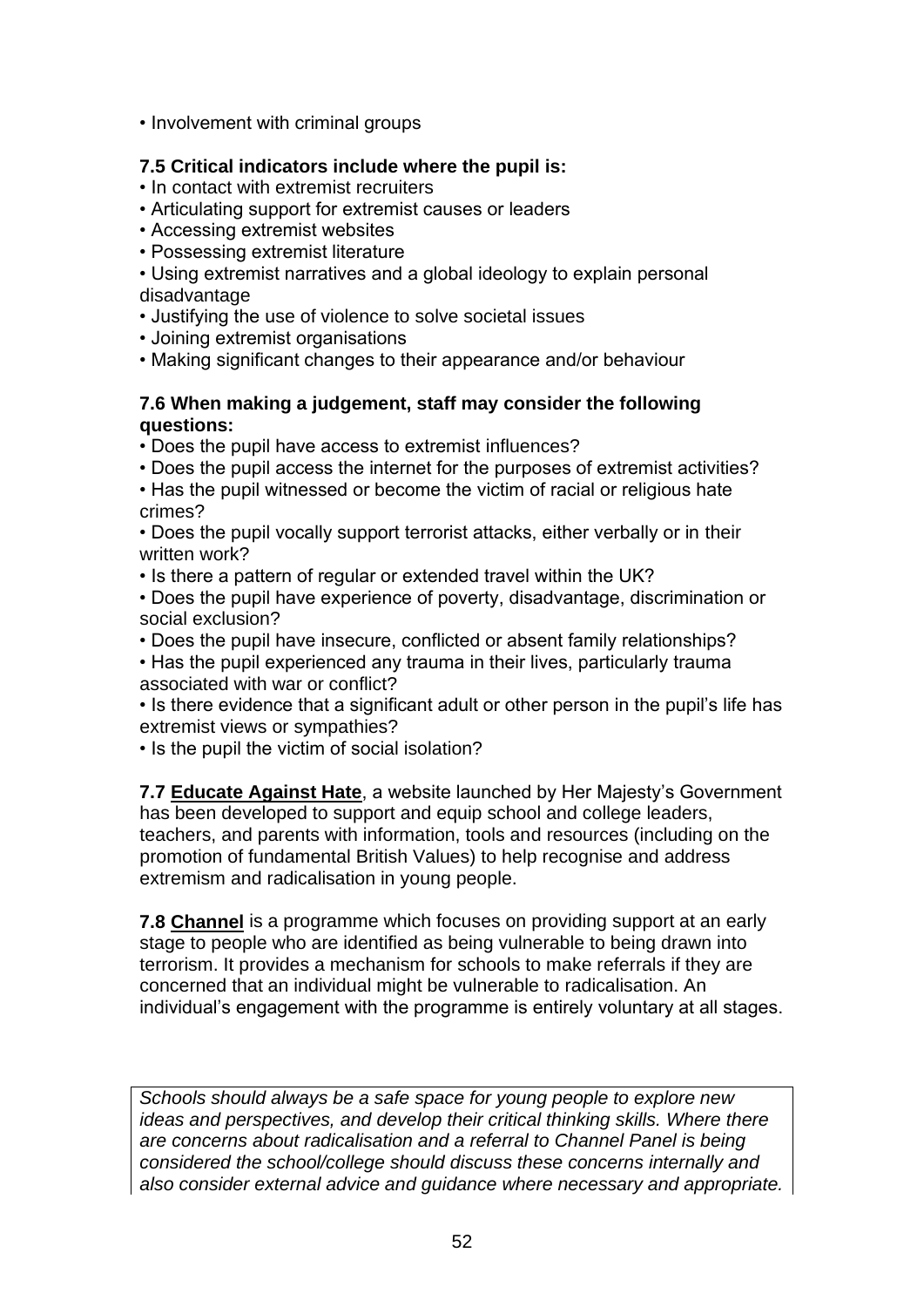*The school/college designated safeguarding lead should be consulted for internal advice on making a referral. Prior to making a referral the school may also speak to and get advice from their police schools officer (if they have one); the Duty' Consultation Line; and/or Essex's Prevent Champion (Sue McCann: email [sue.mccann@essex.gov.uk;](mailto:sue.mccann@essex.gov.uk)*

See Appendix 4 Prevent Policy.

# B6 Mandatory reporting of Female Genital Mutilation (FGM)

FGM refers to procedures that intentionally alter or cause injury to the female genital organs for non-medical reasons and is illegal in the UK. FGM typically takes place between birth and around 15 years old; however, it is believed that the majority of cases happen between the ages of five and eight.

### **6.1 Risk factors for FGM include:**

- low level of integration into UK society
- mother or a sister who has undergone FGM
- girls who are withdrawn from PSHE
- visiting female elder from the country of origin
- being taken on a long holiday to the country of origin
- talk about a 'special' procedure to become a woman

### **6.2 Symptoms of FGM**

FGM may be likely if there is a visiting female elder, there is talk of a special procedure or celebration to become a woman, or parents wish to take their daughter out-of-school to visit an 'at-risk' country (especially before the summer holidays), or parents who wish to withdraw their children from learning about FGM.

### **6.3 Indications that FGM may have already taken place may include:**

• difficulty walking, sitting or standing and may even look uncomfortable.

• spending longer than normal in the bathroom or toilet due to difficulties urinating.

• spending long periods of time away from a classroom during the day with bladder or menstrual problems.

• frequent urinary, menstrual or stomach problems.

• prolonged or repeated absences from school or college, especially with noticeable behaviour changes (e.g. withdrawal or depression) on the girl's return

• reluctance to undergo normal medical examinations.

• confiding in a professional without being explicit about the problem due to embarrassment or fear.

• talking about pain or discomfort between her legs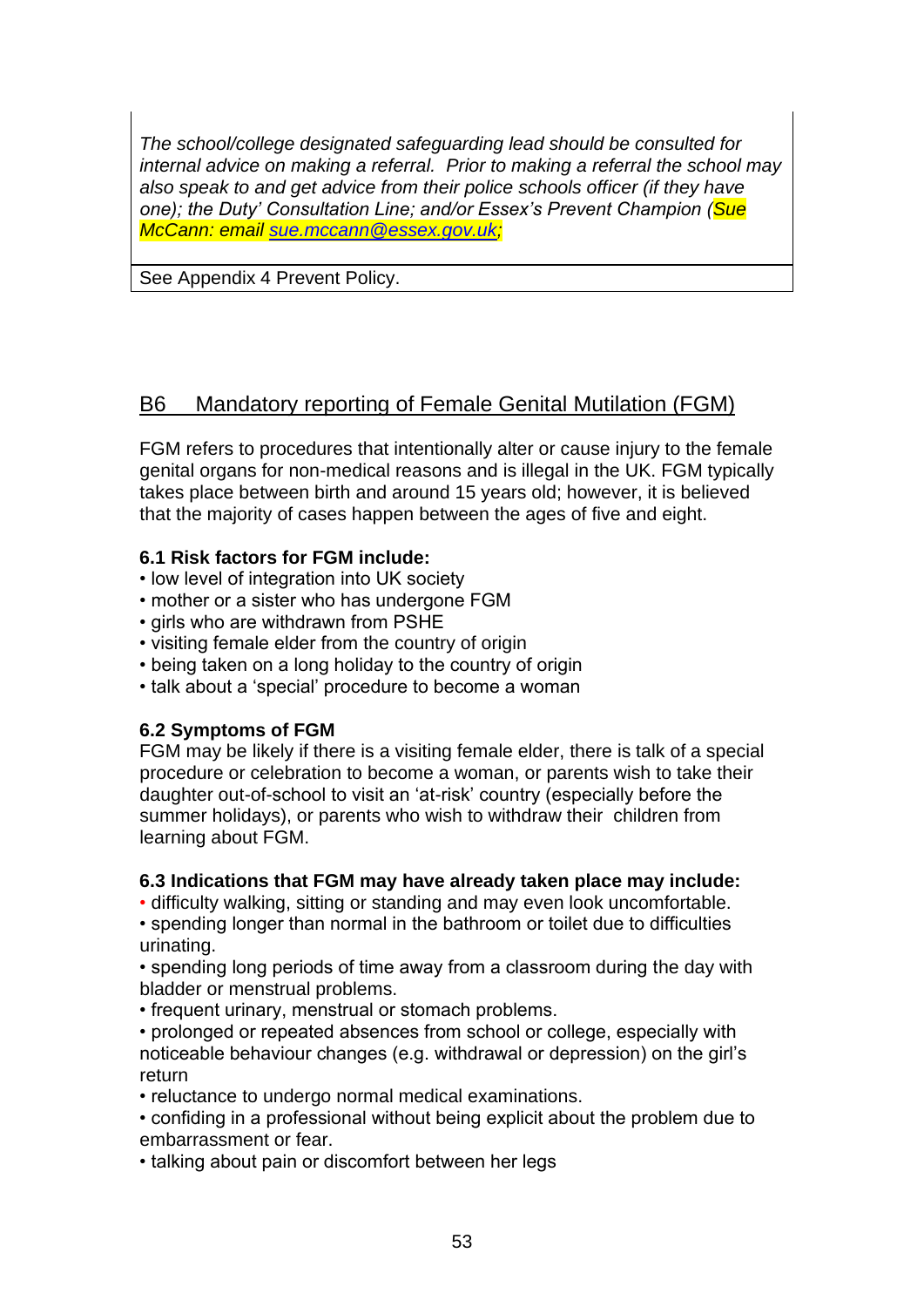The school/college will follow the statutory guidance on FGM in order to safeguard girls who are at risk of FGM: [Multi-agency statutory guidance on female genital mutilation](https://assets.publishing.service.gov.uk/government/uploads/system/uploads/attachment_data/file/746560/6-1914-HO-Multi_Agency_Statutory_Guidance_on_FGM__-_MASTER_V7_-_FINAL_-_Amended081018.pdf)

Where a pupil makes a disclosure of FGM, the school/college will follow the mandatory reporting rules and make appropriate referrals to the police and the HUB using the on-line Request for Support Referral Form.

**6.4 So-called 'honour-based' abuse (HBA)** encompasses crimes which have been committed to protect or defend the honour of the family and/or the community, including **Female Genital Mutilation FGM** (mentioned above), forced marriage, and practices such as breast ironing.

**Breast Ironing** is practiced in some African countries, notably Cameroon. Girls aged between nine and 15 have hot pestles, stones or other implements rubbed on their developing breasts to stop them growing further. Breast Ironing is usually carried out by mothers or other women to protect girls from men. It is believed that the reason they carry out this procedure is to reduce the

risk of sexual harassment, rape, kidnap and forced marriage. Indicators that Breast Ironing has been carried out are chest pains or other discomfort, changes in behaviour and fear of undressing.

If a school becomes aware of a child that may be at risk of a **forced marriage** they should in the first instance to the HUB. If a child is at immediate risk they should contact the police.

Further advice on forced marriage can be obtained from the Foreign and Commonwealth Office's Forced Marriage Unit by phone 0207 008 0151 or emailing [fmu@fco.gov.uk](mailto:fmu@fco.gov.uk)

[Forced marriage -](https://www.gov.uk/guidance/forced-marriage) FCO Guidance

All forms of so called HBA are abuse (regardless of the motivation) and should be handled and escalated as such. Where staff are concerned that a child might be at risk of HBA, they must contact the Designated Safeguarding Lead as a matter of urgency.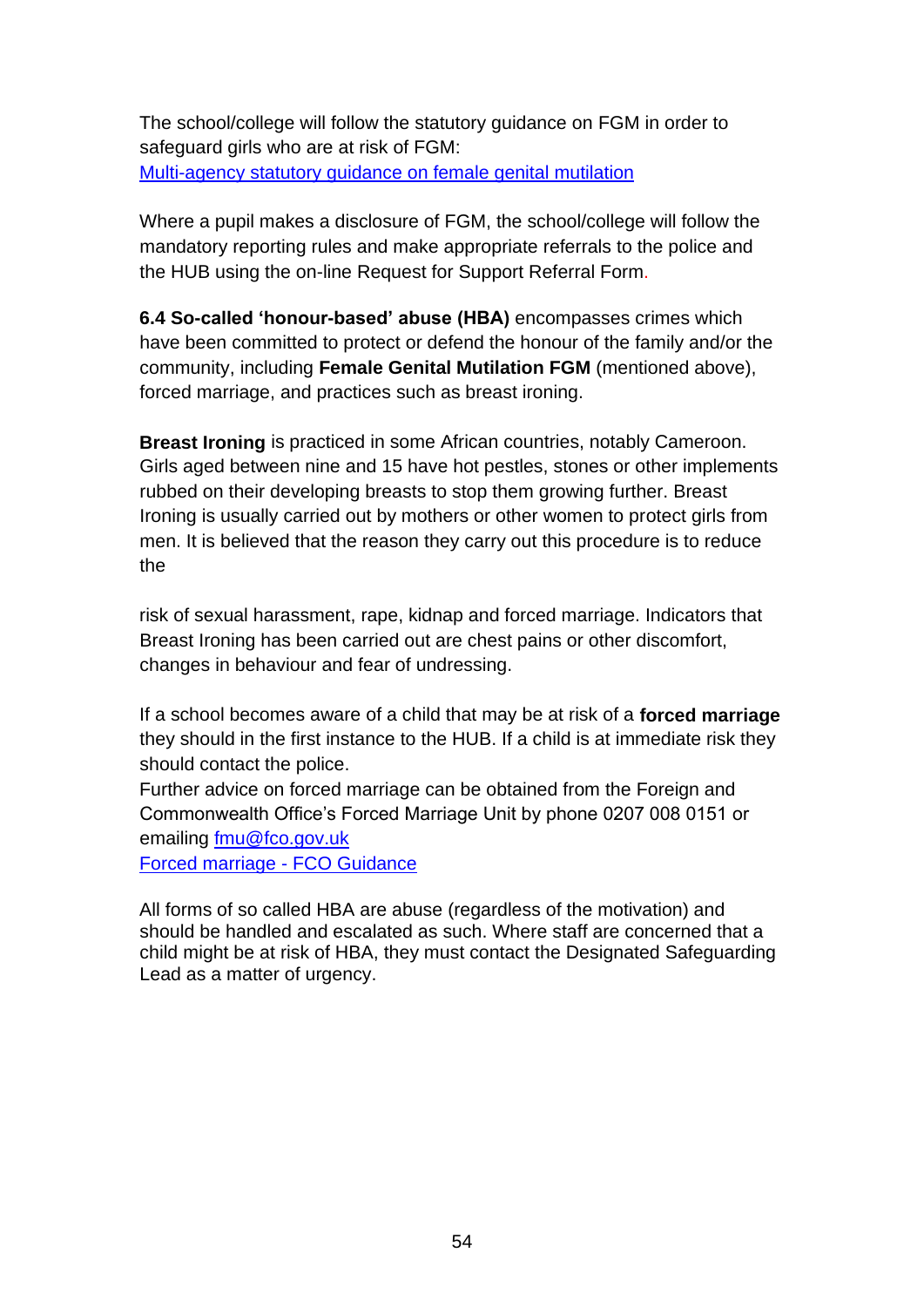## B7 Online safety

See BFOS E-Safety Policy

The DfE published [Teaching Online Safety in Schools](https://www.gov.uk/government/publications/teaching-online-safety-in-schools) identifying the importance of including reporting and acting on online safety concerns within the Child Protection Policy, school behaviour policy and bullying policy.

As part of their duty to provide a safe learning environment and schools should ensure their pupils know how to remain safe online.

The use of technology has become a significant component of many safeguarding issues. Child sexual exploitation; radicalisation; sexual predation- technology often provides the platform that facilitates harm. An effective approach to online safety empowers a school or college to protect and educate the whole school or college community in their use of technology and establishes mechanisms to identify, intervene and escalate any incident where appropriate.

The breadth of issues classified within online safety is considerable, but can be categorised into three areas of risk:

- content: being exposed to illegal, inappropriate or harmful material
- contact: being subjected to harmful online interaction with other users

conduct: personal online behaviour that increases the likelihood of, or causes, harm

### Filters and monitoring

Governing bodies and proprietors should be doing all that they reasonably can to limit children's exposure to the above risks from the school or colleges IT system. As part of this process governing bodies and proprietors should ensure their school has appropriate filters and monitoring systems in place. Whilst considering their responsibility to safeguard and promote the welfare of children, and provide them a safe environment in which to learn, governing bodies and proprietors should consider the age range of their pupils, the number of pupils, how often they access the schools IT system and the proportionality of costs Vs risks.

The appropriateness of any filters and monitoring systems are a matter for individual schools and colleges and will be informed in part by the risk assessment required by the Prevent Duty.

The UK Safer Internet Centre has published guidance as to what "appropriate" might look like:

● [http://www.saferinternet.org.uk/advice-and-resources/teachers-and](http://www.saferinternet.org.uk/advice-and-resources/teachers-and-professionals/appropriate-filtering-and-monitoring)[professionals/appropriate-filtering-and-monitoring](http://www.saferinternet.org.uk/advice-and-resources/teachers-and-professionals/appropriate-filtering-and-monitoring)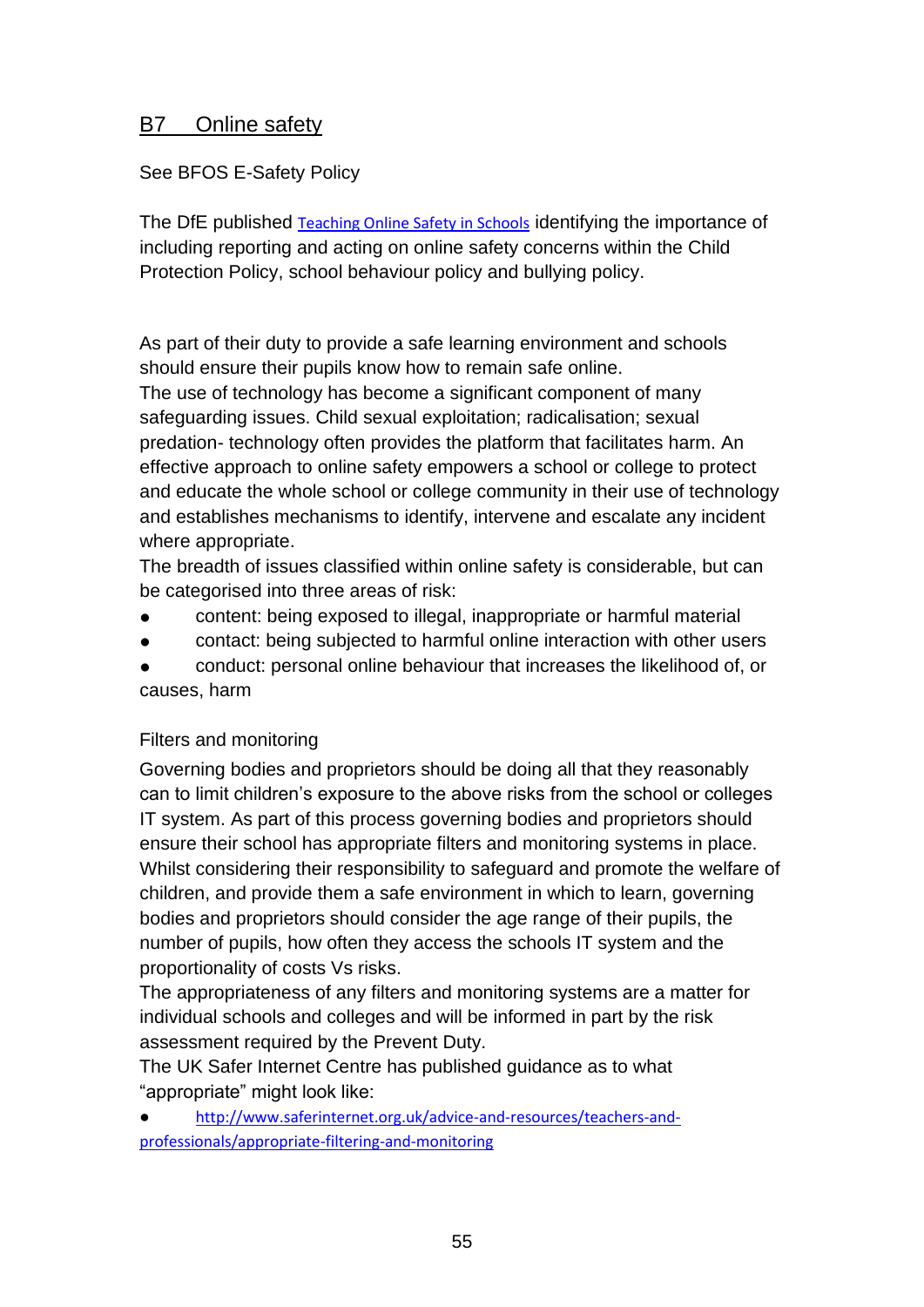Guidance on e-security is available from the National Education Network-NEN. Whilst filtering and monitoring are an important part of the online safety picture for schools and colleges to consider, it is only one part. Governors and proprietors should consider a whole school approach to online safety. This will include a clear policy on the use of mobile technology in the school. Many children have unlimited and unrestricted access to the internet via 3G and 4G in particular and the school and college should carefully consider how this is managed on their premises.

Whilst it is essential that governing bodies and proprietors ensure that appropriate filters and monitoring systems are in place; they should be careful that "over blocking" does not lead to unreasonable restrictions as to what children can be taught with regards to online teaching and safeguarding.

### Staff training

The school will ensure staff undergo regularly updated safeguarding training and that online safety training for staff is integrated, aligned and considered as part of the overarching safeguarding approach.

# B8 Sexting

### **Sexting**

Definition:

- 'Youth produced sexual imagery' best describes the practice because:
- 'Youth produced' includes young people sharing images that they, or another young person, have created of themselves.
- 'Sexual' is clearer than 'indecent.' A judgement of whether something is
- 'decent' is both a value judgement and dependent on context.
- 'Imagery' covers both still photos and moving videos (and this is what is
- meant by reference to imagery throughout the document)
- The types of incidents which this advice covers are:
- A person under the age of 18 creates and shares sexual imagery of
- themselves with a peer under the age of 18
- A person under the age of 18 shares sexual imagery created by another
- person under the age of 18 with a peer under the age of 18 or an adult
- A person under the age of 18 is in possession of sexual imagery created by another person under the age of 18

Legal Implications for pupils

Sexting potentially breaches several civil laws concerned with the creation, possession and distribution of child pornography and indecent images. These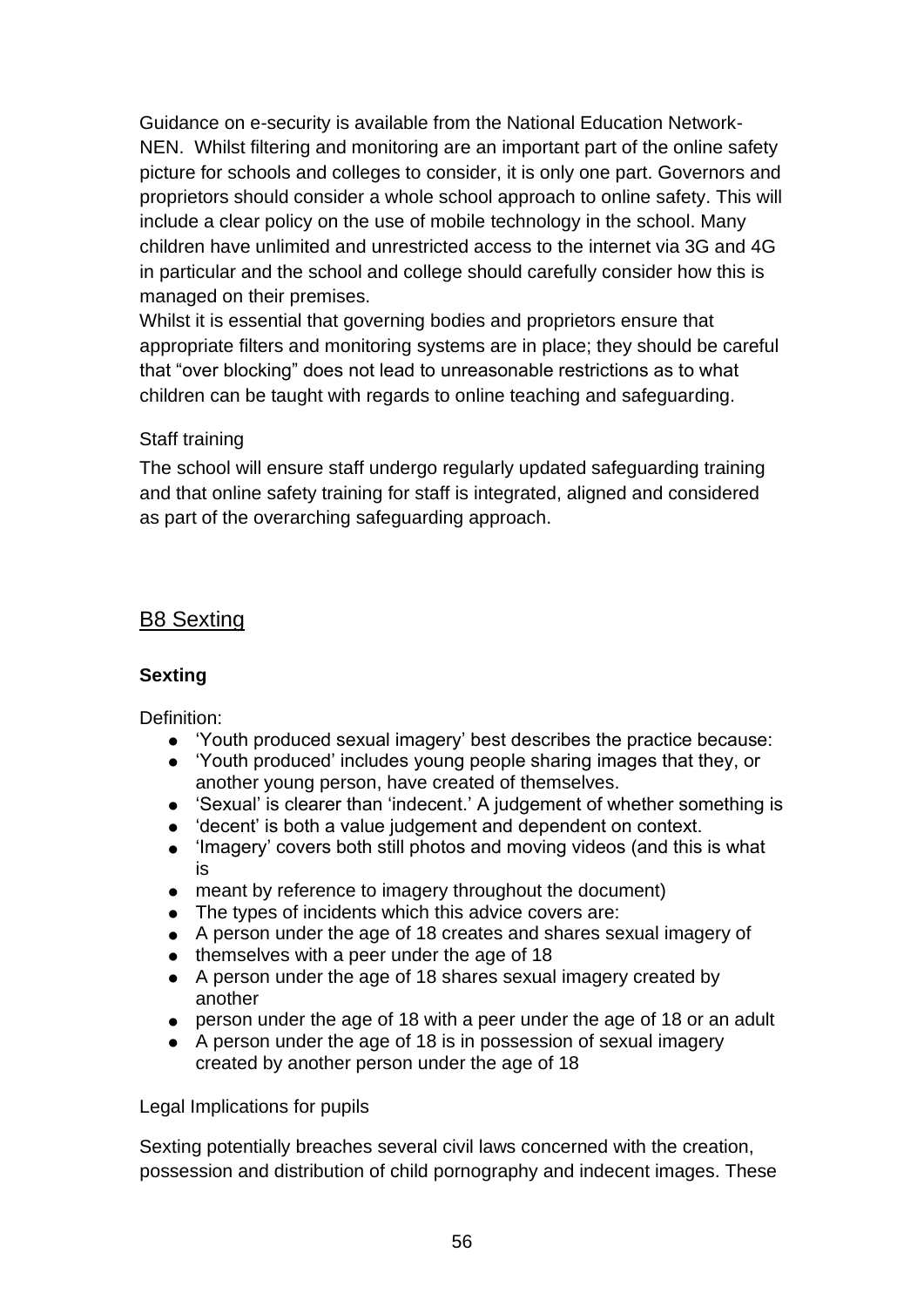are images which show partial (where breasts or genitals are exposed) or full nudity and/or feature sexual acts being performed. It is illegal for pupils to make and/or share images such as these, even if they are images of themselves, which have been taken personally or with consent. Pupils who engage in sexting (to any extent) are at risk of receiving a police caution and/or being placed on a register for sexual offenders for a period of several years (which can have serious ramifications in adulthood with regards to employment, travel etc). Sexting can also (in some cases) be viewed as a crime under the Malicious Communications Act.

### Our duty

As staff, we have a responsibility to work with parents and carers as well as pupils, by teaching about safeguarding issues in the classroom and providing young people with skills, attributes and knowledge to help them navigate risks. We want the pupils to be fully aware of the dangers and possible repercussions of sexting. In school, this information will be communicated to pupils during PSHE lessons, in assemblies and through workshops held in association with the local CEOP and police representatives.

### **Disclosures**

Disclosures about youth produced sexual imagery can happen in a variety of ways. The child affected may inform a class teacher, the DSL in school, or any member of the school staff. He/she may report through an existing reporting structure, or a friend or parent may inform someone in school or college, or inform the police directly.

All members of staff (including non-teaching staff) in schools should be aware of how to recognise and refer any disclosure of incidents involving youth produced sexual imagery. Any direct disclosure by a child should be taken very seriously. A child who discloses he/she is the subject of sexual imagery is likely to be embarrassed and worried about the consequences. It is likely that disclosure in school is a last resort and they may have already tried to resolve the issue themselves.

### **Handling Incidents**

The UKCCIS guidance recommends the following approach in schools whenever an incident involving youth produced sexual imagery comes to a member of staff's attention.

- The incident should be referred to the DSL as soon as possible.
- The DSL should hold an initial review meeting with appropriate school staff.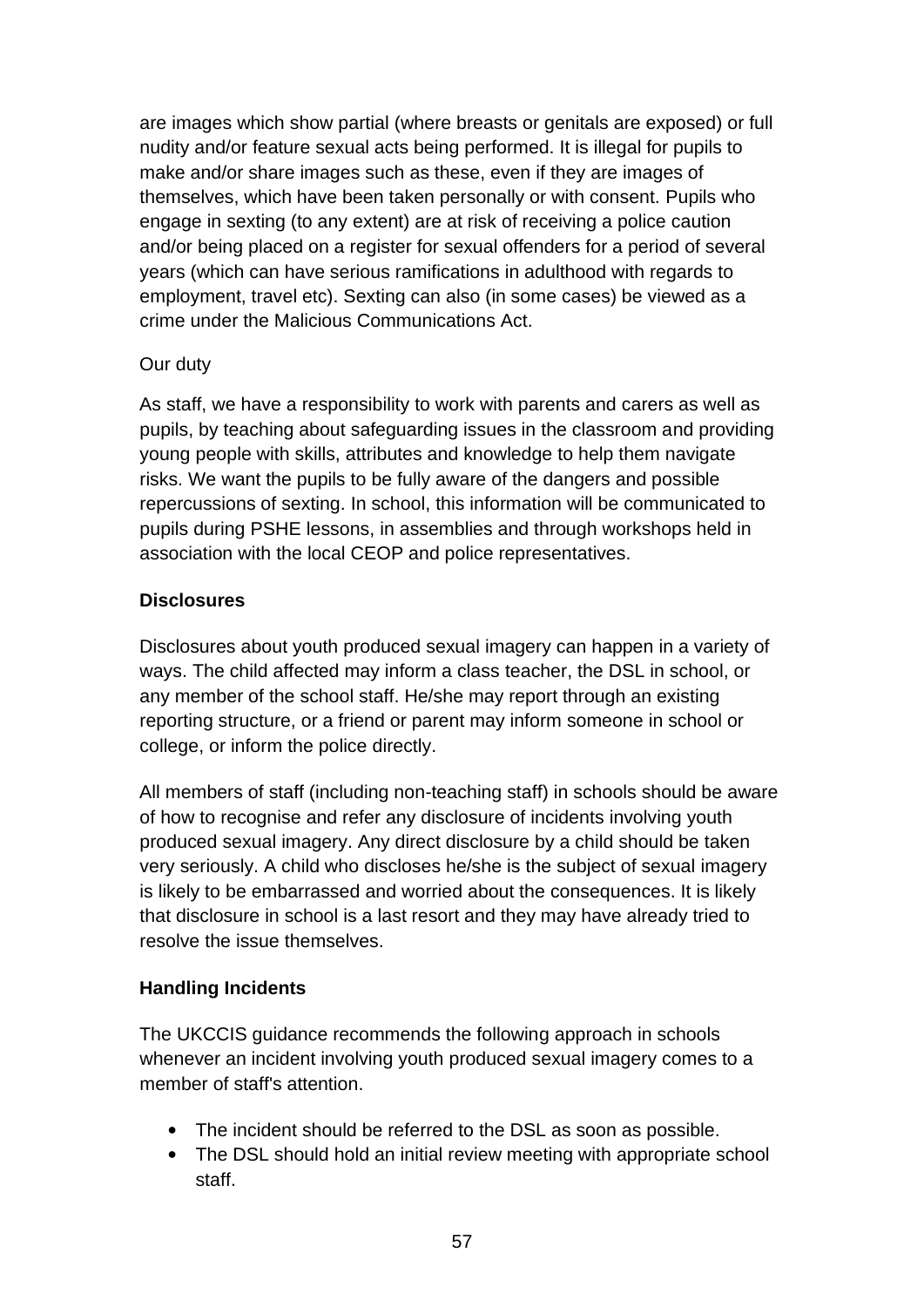- The DSL should follow the procedures and guidance set out in *[Sexting](https://www.gov.uk/government/uploads/system/uploads/attachment_data/file/551575/6.2439_KG_NCA_Sexting_in_Schools_WEB__1_.PDF)  [in schools and colleges: responding to incidents and safeguarding](https://www.gov.uk/government/uploads/system/uploads/attachment_data/file/551575/6.2439_KG_NCA_Sexting_in_Schools_WEB__1_.PDF)  [young people](https://www.gov.uk/government/uploads/system/uploads/attachment_data/file/551575/6.2439_KG_NCA_Sexting_in_Schools_WEB__1_.PDF)*. This contains detailed advice on referrals (see below).
- There should be subsequent interviews with the children involved (if appropriate).
- Parents should be informed at an early stage and involved in the process (unless there is good reason to believe that involving parents would put the child at risk of harm).
- At any point in the process if there is a concern a child has been harmed or is at risk of harm a referral should be made to children's social care and/or the police immediately.
- The DSL and staff should avoid viewing or deleting the image themselves

## **Referral to Police or Children's Social Care**

The UKCCIS guidance recommends an immediate referral to police and/or children's social care should be made if at any stage there is a concern a young person has been harmed or is at risk of harm. Specifically it recommends a referral if any of the following five factors are present:

- The incident involves an adult.
- There is reason to believe that a young person has been coerced, blackmailed or groomed, or if there are concerns about their capacity to consent (for example, owing to age or special educational needs).
- What you know about the imagery suggests the content depicts sexual acts which are unusual for the young person's developmental stage, or are violent.
- The imagery involves sexual acts and any pupil in the imagery is under 13.
- You have reason to believe a young person is at immediate risk of harm owing to the sharing of the imagery, for example, the young person is presenting as suicidal or self-harming.

However, if none of the above apply the UKCCIS guidance advises a school may decide to respond to the incident without involving the police or children's social care (a school can choose to escalate the incident at any time if further information/concerns come to light). If such a decision is made then the DSL should be confident that he/she has enough information to assess the risks to pupils involved and the risks can be managed within the school's pastoral support and disciplinary framework and, if appropriate, its local network of support.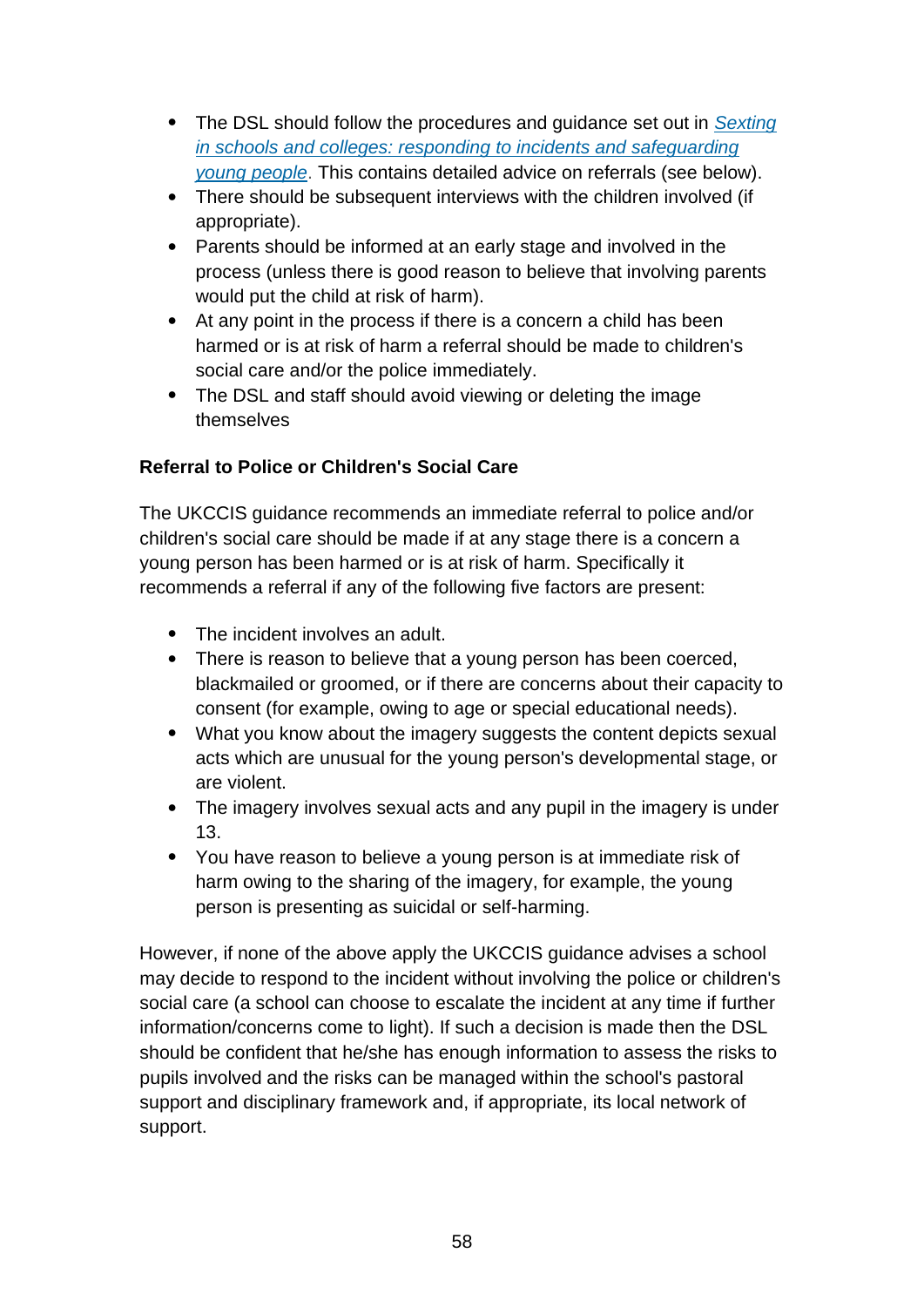In cases where the school has decided to respond to the incident without involving the police, or even in cases where they do make a referral, the issues of search, confiscation and retention of devices will arise. In fact schools have considerable powers in this respect granted to them under s.550z of the Education Act 1996. These powers are themselves summarised in a guidance paper entitled *[Searching, Screening and Confiscation –](https://www.gov.uk/government/uploads/system/uploads/attachment_data/file/444053/Searching_screening_confiscation_advice_Reviewed_July_2015.pdf) Advice [for headteachers, school staff and governing bodies.](https://www.gov.uk/government/uploads/system/uploads/attachment_data/file/444053/Searching_screening_confiscation_advice_Reviewed_July_2015.pdf)*

Further advice can be found here:

## **[https://www.nspcc.org.uk/preventing-abuse/keeping-children](https://www.nspcc.org.uk/preventing-abuse/keeping-children-safe/sexting/)[safe/sexting/](https://www.nspcc.org.uk/preventing-abuse/keeping-children-safe/sexting/)**

# B9 Looked after and previously looked after children and care leavers

The school/college recognises that looked after and previously looked after children and care leavers are particularly vulnerable due to their status and their pre-care experiences.

The school/college's designated teacher for LAC and care leavers has specialist knowledge of the issues faced by this cohort and for this reason, the designated safeguarding lead will consult with the designated teacher to seek advice whenever there are concerns about the welfare of a looked after or previously looked after child or care leaver.

The Virtual School Head is the lead responsible officer for ensuring that arrangements are in place to improve the educational experiences and outcomes of a local authority's looked-after children, including those placed out-of-authority. More information about supporting children who are looked after in achieving their potential can be found in [Promoting the Education of](https://www.gov.uk/government/publications/promoting-the-education-of-looked-after-children)  [Looked After Children.](https://www.gov.uk/government/publications/promoting-the-education-of-looked-after-children)

*Schools and colleges should be aware of the new duty to promote the education of previously looked after children; these are defined as children who have left the care system as a result of adoption or special guardianship order. It is recognised that these children may face the same difficulties and have the same vulnerabilities as looked after children.*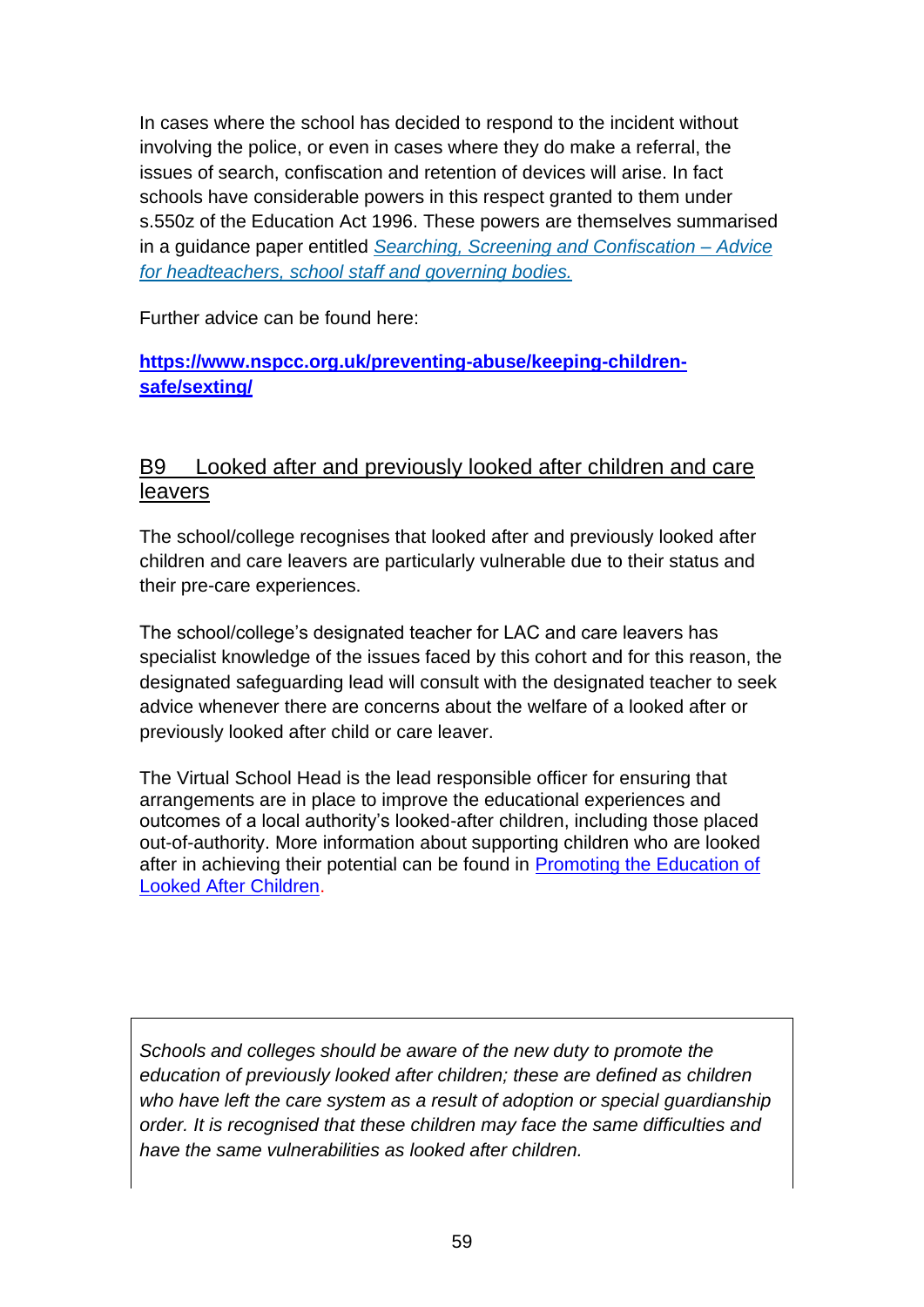*Schools and colleges should also consider the potential vulnerability of relevant children; these are children who under the Leaving Care Act are children who are aged 16-17 and who were but are no longer looked after.* 

*Many looked after young people in Essex who are aged 16 and 17 who remain looked after may be living in semi-independent accommodation and are particularly vulnerable to a wide range of safeguarding issues and it is imperative that the designated safeguarding lead links with the designated LAC teacher where safeguarding concerns are raised.*

# B10 Safeguarding vulnerable groups

The school/college is aware that some pupils may be living in circumstances that may make them more vulnerable to abuse, neglect or poor outcomes and who may need help or intervention from Early Help Services, children's social care or other agencies in order to overcome problems or keep them safe.

The school/college will adhere to the following policies in order to respond to the needs of these vulnerable groups.

### **Children at risk of forced marriage**

If a school becomes aware of a child that may be at risk of a forced marriage they should in the first instance to the HUB. If a child is at immediate risk they should contact the police.

Further advice on forced marriage can be obtained from the Foreign and Commonwealth Office's Forced Marriage Unit by phone 0207 008 0151 or emailing [fmu@fco.gov.uk](mailto:fmu@fco.gov.uk) [Forced marriage -](https://www.gov.uk/guidance/forced-marriage) FCO Guidance

### **Domestic abuse and/or sexual violence**

Schools can refer young people affected by domestic or sexual violence to the HUB.

Further advice and guidance can be obtained from the Family Justice Centre who can be contacted by phoning their helpline of 973-230-7229 ext. 200 or by emailing **Hope@essexcountyfic.org** 

Specific guidance on adolescent to parent violence and abuse is published by the Home Office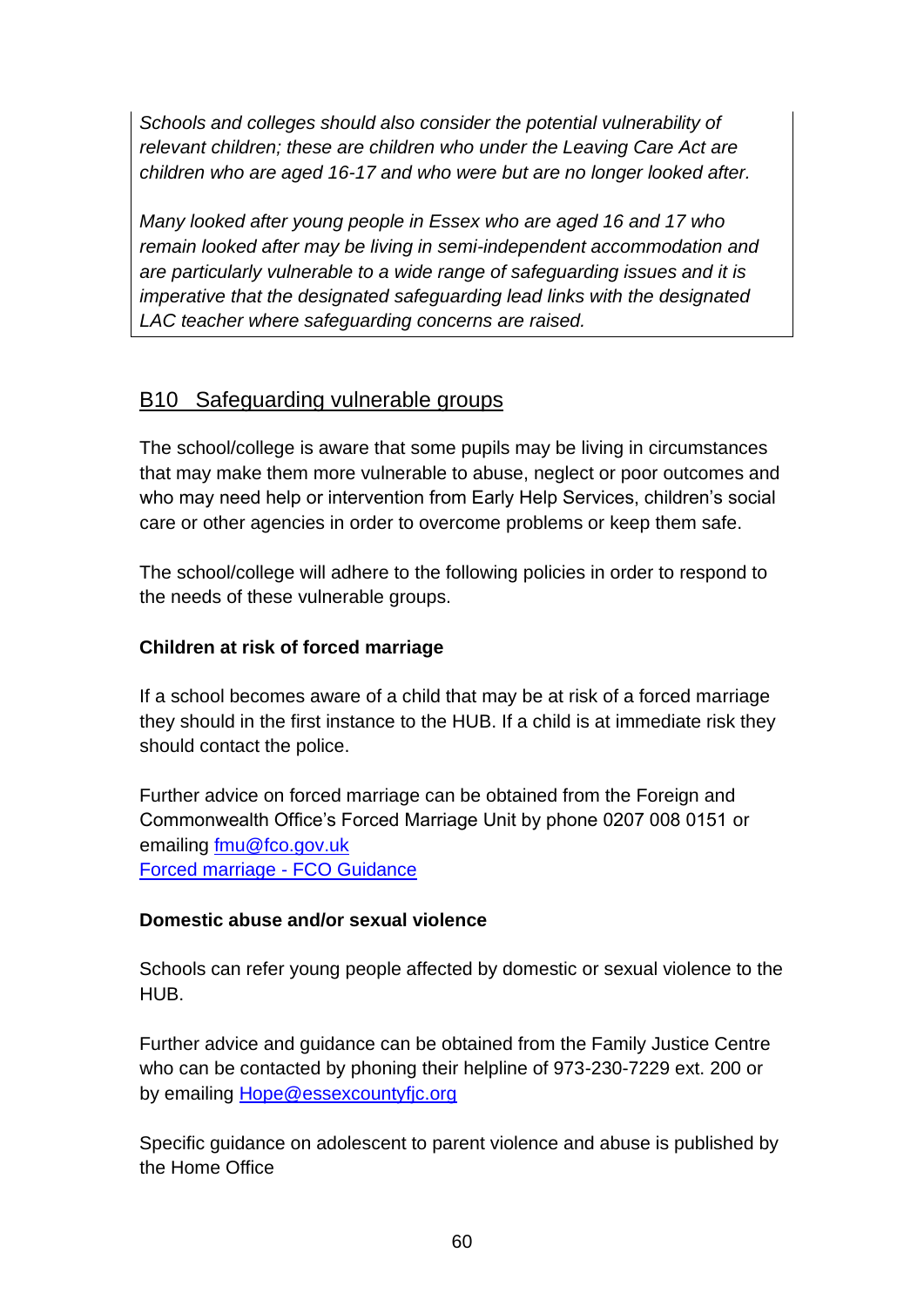#### **Privately fostered children**

Private fostering is when a child under the age of 16 (under 18 if disabled) is cared for by someone who is not their parent but is a 'close relative' for 28 days or more. Schools have a legal duty to notify Essex of any pupils they know to be private fostered. Designated safeguarding leads should refer to HUB any private fostering arrangements that come to their notice.

#### **Why are children in Private Foster Care?**

Most frequently, young people are in private foster care for the following reasons:

- children from other countries sent to live in the UK with extended family
- host families for language schools
- parental ill-health
- where parents have moved away, but the child stays behind (e.g. to stay at the same school to finish exams)
- teenagers living separately from their own family
- children brought from outside the UK with a view to adoption
- children at independent boarding schools who do not return home for holidays and are placed with host families

#### **Are children in private foster care defined as 'Local after Children'?**

No. The term 'Looked after Children' means children who are looked after by the local authority. Privately fostered children are outside the care of the local authority. Schools should not therefore code children in private foster care as 'LAC'.

### **Children staying with host families (homestay)**

Some schools and colleges make arrangements for their pupils to have learning experiences by staying with a 'host family' who are not related. It can be part of a foreign exchange visit and known as 'homestay' arrangements. Appendix E of KCSIE 2020 has further definition around this. In some cases where the family is within the UK, this could amount to private fostering under the Children's Act 1989 (see above).

### **Young carers**

If schools have concerns about a pupil they believe to be a young carer, they can contact the Young Carers Service on 0208 649 9339. Further details can be found on their website – [www.talkofftherecord.org](http://www.talkofftherecord.org/) 

## **Fabricated or Induced Illness**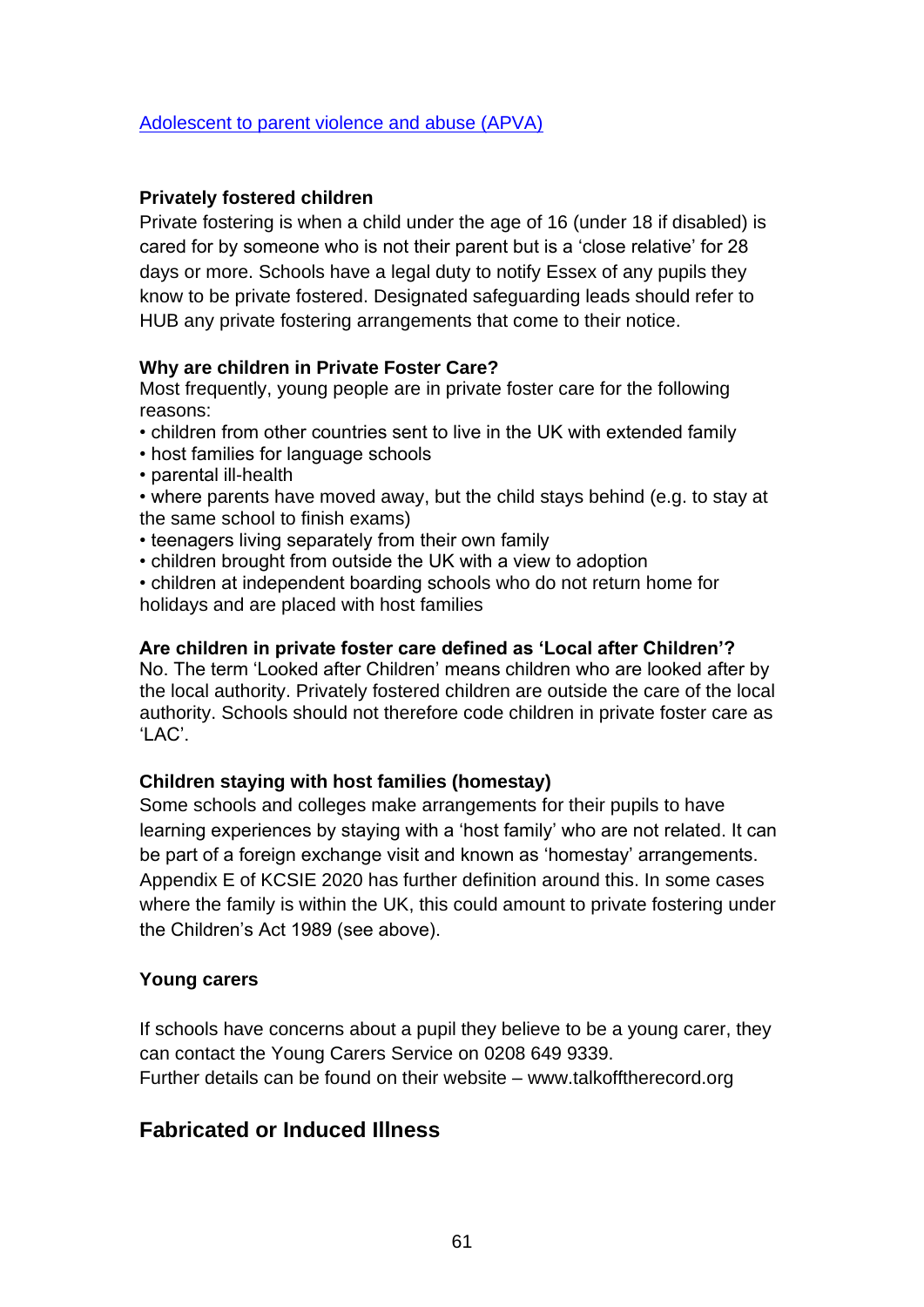Fabricated or induced illness (FII) is a rare form of child abuse. It occurs when a parent or carer, usually the child's biological mother, exaggerates or deliberately causes symptoms of illness in the child.

# **Homelessness**

Being homeless or being at risk of becoming homeless presents a real risk to a child's welfare. Indicators that a family may be at risk of homelessness include household debt, rent arrears, domestic abuse and anti-social behaviour, as well as the family being evicted from a property. The Homelessness Reduction Act 2017 places a new legal duty on English councils so that everyone who is homeless or at risk of homelessness will have access to meaningful help including an assessment of their needs and circumstances, the development of a personalised housing plan, and work to help them retain their accommodation or find a new place to live.

# **Children with family members in prison**

Approximately 200,000 children have a parent sent to prison each year. These children are at risk of poor outcomes including poverty, stigma, isolation and poor mental health. [NICCO](https://www.nicco.org.uk/) provides information designed to support professionals working with offenders and their children, to help mitigate negative consequences for those children.

# **Children and the court system**

Children are sometimes required to give evidence in criminal courts, either for crimes committed against them or for crimes they have witnessed and there are two [age appropriate guides](http://www.socialworkerstoolbox.com/going-court-booklet-children-young-people-going-witnesses-crown-magistrates-youth-court/) to support children.

Making child arrangements via the family courts following separation can be stressful and entrench conflict in families. This can be stressful for children. The Ministry of Justice has launched an online child arrangements information tool with clear and concise information on the dispute resolution service. This may be useful for some parents and carers.

# B11 Contextual safeguarding for young people

The school/college is aware that as young people grow more independent, they may face more risk from safeguarding threats from outside of the home, either from within the community, at school/college or from their own peer group. School safeguarding policies must therefore reflect the needs of young people in their own communities.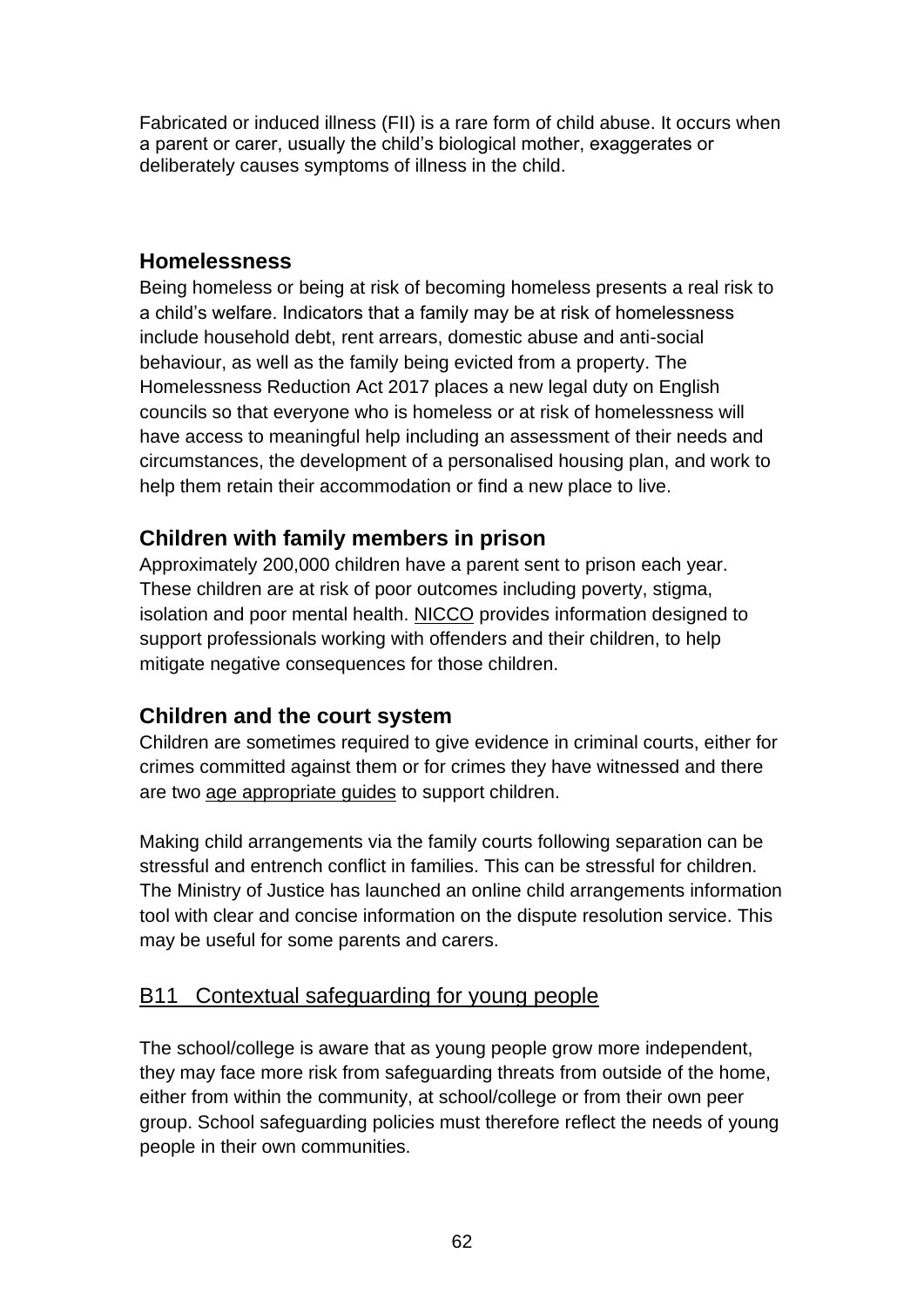Schools/colleges act as a protective factor in children's lives. Children who do not attend can become *hidden*, which means that schools/colleges are less able to help and protect them. Children who do not attend school may be at further risk of not achieving their educational potential. This could include the following groups;

• Children not attending school nor on a school roll, including children who have been excluded both on a permanent or an informal basis and for whom no suitable alternative provision is arranged.

• Children who fall under the heading 'educated at home', but may not be receiving effective, efficient and suitable education or any education. This includes some children who may not be known to their local authority (LA) or any agencies.

• Children attending unregistered schools, sometimes under the guise of being electively home educated.

• Children in alternative provision that is of insufficient quality or is not provided for the required hours.

• Children without a school place in LAs in which the protocols are not working well enough for hard-to-place children.

The school/college will adhere to the following policies whenever there are concerns that young people are at risk from any of these issues:

### **Children who run away/go missing**

Children who run away or go missing from home or care are vulnerable to criminal and/or sexual exploitation. If a school becomes aware of a child who is missing from home or care and that child has not been reported missing to the police they should so using 101.

Running away may be an indicator of other problems and therefore referral to the HUB should be considered. Early intervention after the first episode may prevent a child being exploited.

[Children who run away or go missing from home or care](https://assets.publishing.service.gov.uk/government/uploads/system/uploads/attachment_data/file/307867/Statutory_Guidance_-_Missing_from_care__3_.pdf)

### **Child criminal exploitation – county lines**

Criminal exploitation of children is a geographically widespread form of harm that is a typical feature of county lines criminal activity: drug networks or gangs groom and exploit children and young people to carry drugs and money from urban areas to suburban and rural areas, markets and seaside towns. Those involved with county lines will often go missing for a few days at a time. Children and young people involved in county lines may be considered as having been trafficked and be victims of criminal exploitation.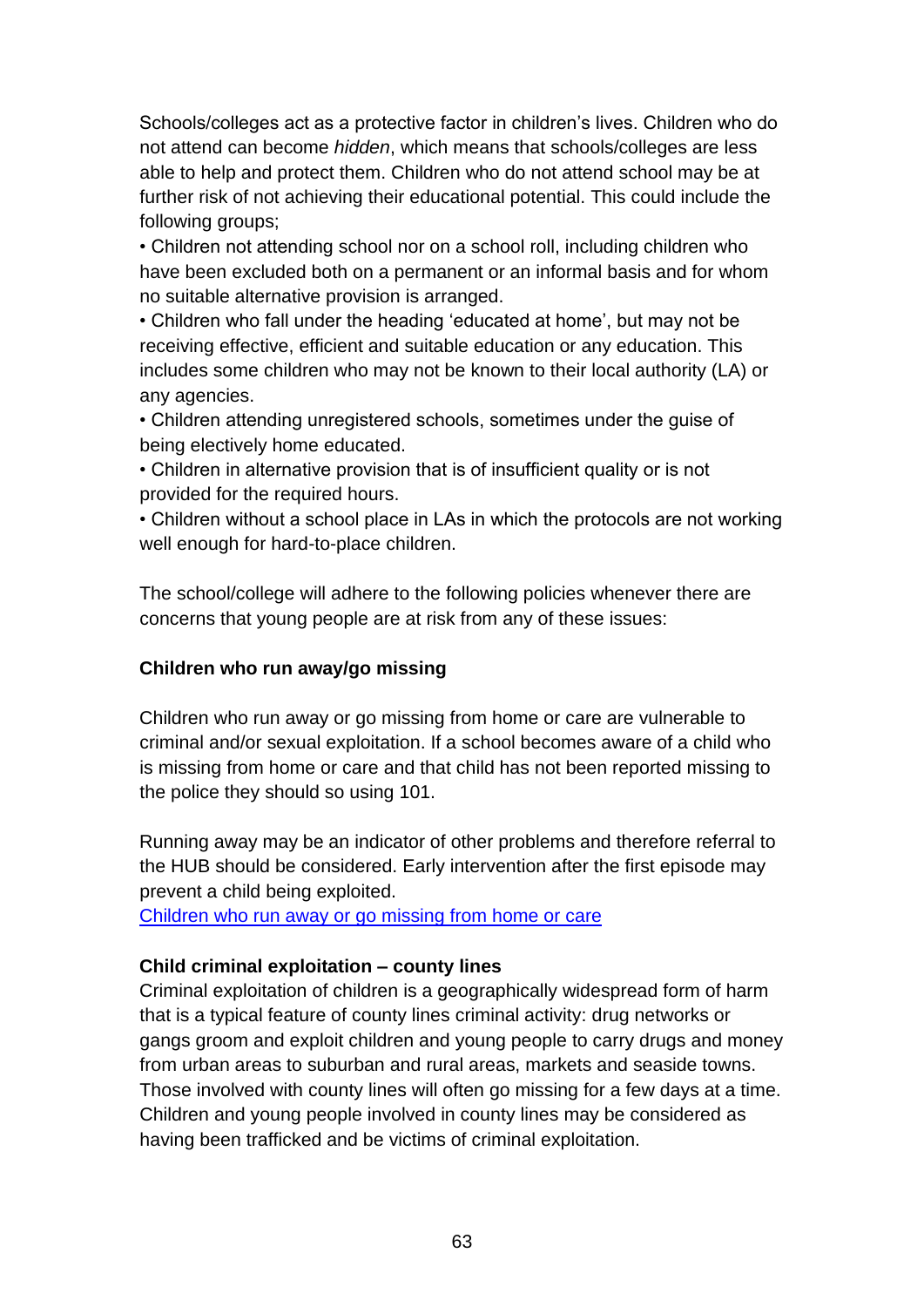Key to identifying potential involvement in county lines are missing episodes, when the victim may have been trafficked for the purpose of transporting drugs. Like other forms of abuse and exploitation, county lines exploitation: • can affect any child or young person (male or female) under the age of 18 years;

• can affect any vulnerable adult over the age of 18 years;

• can still be exploitation even if the activity appears consensual;

• can involve force and/or enticement –based methods of compliance and is often accompanied by violence or threats of violence;

• can be perpetrated by individuals or groups, males or females and young people or adults;

• is typified by some form of power imbalance in favour of those perpetrating the exploitation.

Whilst age may be the most obvious, this power imbalance can also be due to a range of other factors including gender, cognitive ability, physical strength, status and access to economic or other resources.

If you become aware of child or young person who may be at risk a referral should be made to the HUB.

[Safeguarding children who may have been trafficked](https://assets.publishing.service.gov.uk/government/uploads/system/uploads/attachment_data/file/177033/DFE-00084-2011.pdf)

[Criminal Exploitation of children and vulnerable adults: County Lines guidance](https://assets.publishing.service.gov.uk/government/uploads/system/uploads/attachment_data/file/741194/HOCountyLinesGuidanceSept2018.pdf)

### **Children at risk of sexual exploitation**

Both Child Criminal Exploitation and Child sexual exploitation is a form of abuse that occurs when an individual or group takes advantage of an imbalance of power to coerce, manipulate or deceive a child or young person under the age of 18 in sexual or criminal activity a) in exchange for something the victim needs or wants, and/or b) for financial advantage or increased status of the perpetrator or facilitator. This abuse can occur with male or female, adults or children and can be a one-off event or a series (see point 19 for further indicators of CCE).

### **The three main types of child sexual exploitation:**

The victim may have been sexually exploited even if the sexual activity appears consensual. Child sexual exploitation does not always involve physical contact; it can also occur through the use of technology.

#### **Inappropriate relationships**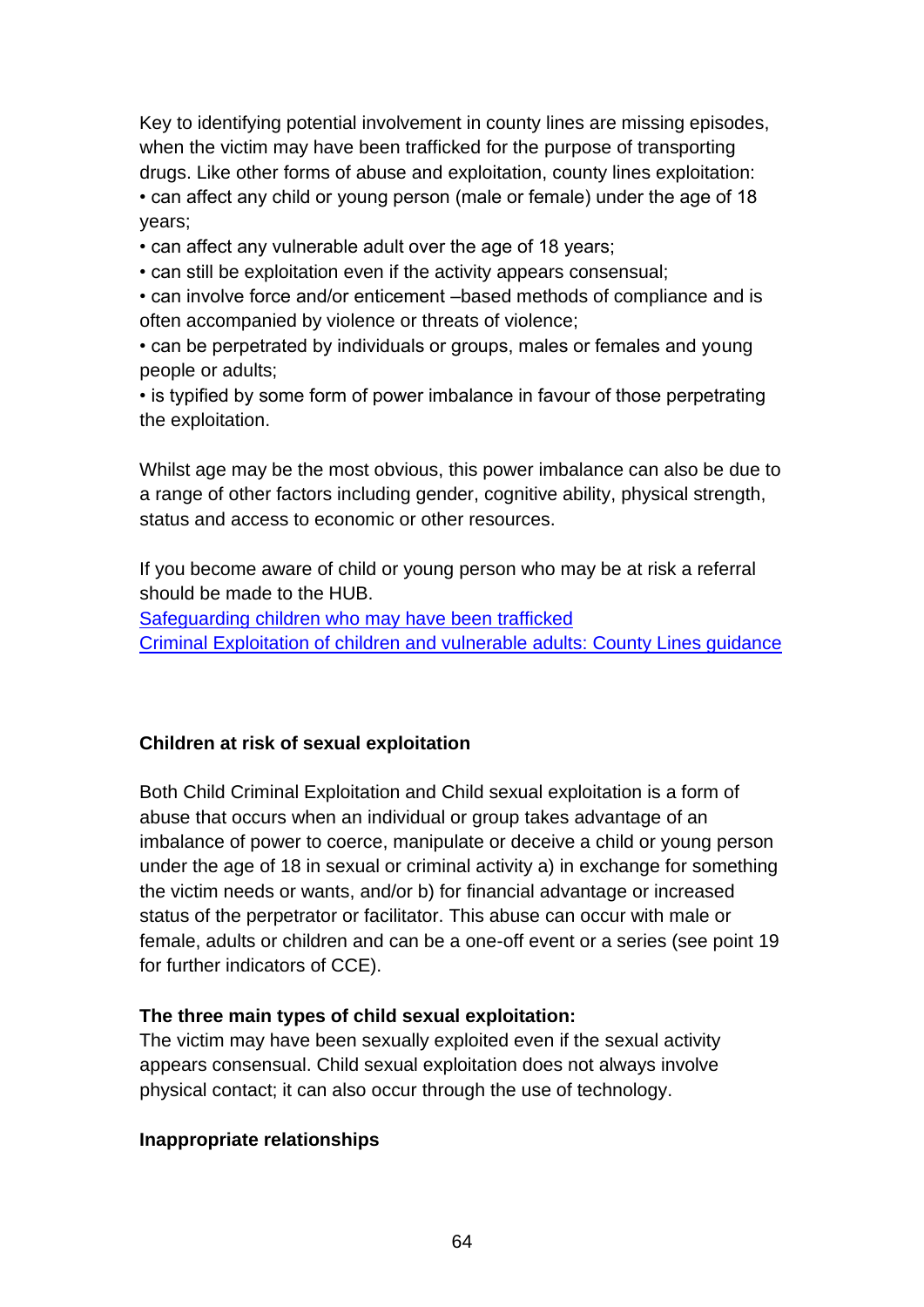Usually involves just one abuser who has inappropriate power  $$ physical, emotional or financial – or control over a young person. The young person may believe they have a genuine friendship or loving relationship with their abuser.

## **Boyfriend/Girlfriend**

Abuser grooms a victim by striking up a normal relationship with them, giving them gifts and meeting in cafés or shopping centres. A seemingly consensual sexual relationship develops but later turns abusive. Victims may be required to attend parties and sleep with multiple men/women and threatened with violence if they try to seek help.

# **Organised exploitation and trafficking**

Victims are trafficked through criminal networks – often between towns and cities – and forced or coerced into sex with multiple men. They may also be used to recruit new victims. This serious organised activity can involve the buying and selling of young people.

# **Indicators of child sexual exploitation may include:**

• Acquisition of money, clothes, mobile phones, etc. without plausible explanation;

- Gang-association and/or isolation from peers/social networks;
- Exclusion or unexplained absences from school, college or work;
- Leaving home/care without explanation and persistently going missing or returning late;
- Excessive receipt of texts/phone calls;
- Returning home under the influence of drugs/alcohol;
- Inappropriate sexualised behaviour for age/sexually transmitted infections;
- Evidence of/suspicions of physical or sexual assault;
- Relationships with controlling or significantly older individuals or groups;
- Multiple callers (unknown adults or peers);
- Frequenting areas known for sex work;
- Concerning use of internet or other social media:
- Increasing secretiveness around behaviours; and
- Self-harm or significant changes in emotional well-being.

# **Potential vulnerabilities**

Although the following vulnerabilities increase the risk of child sexual exploitation, it must be remembered that not all children with these indicators will be exploited. Child sexual exploitation can occur without any of these issues.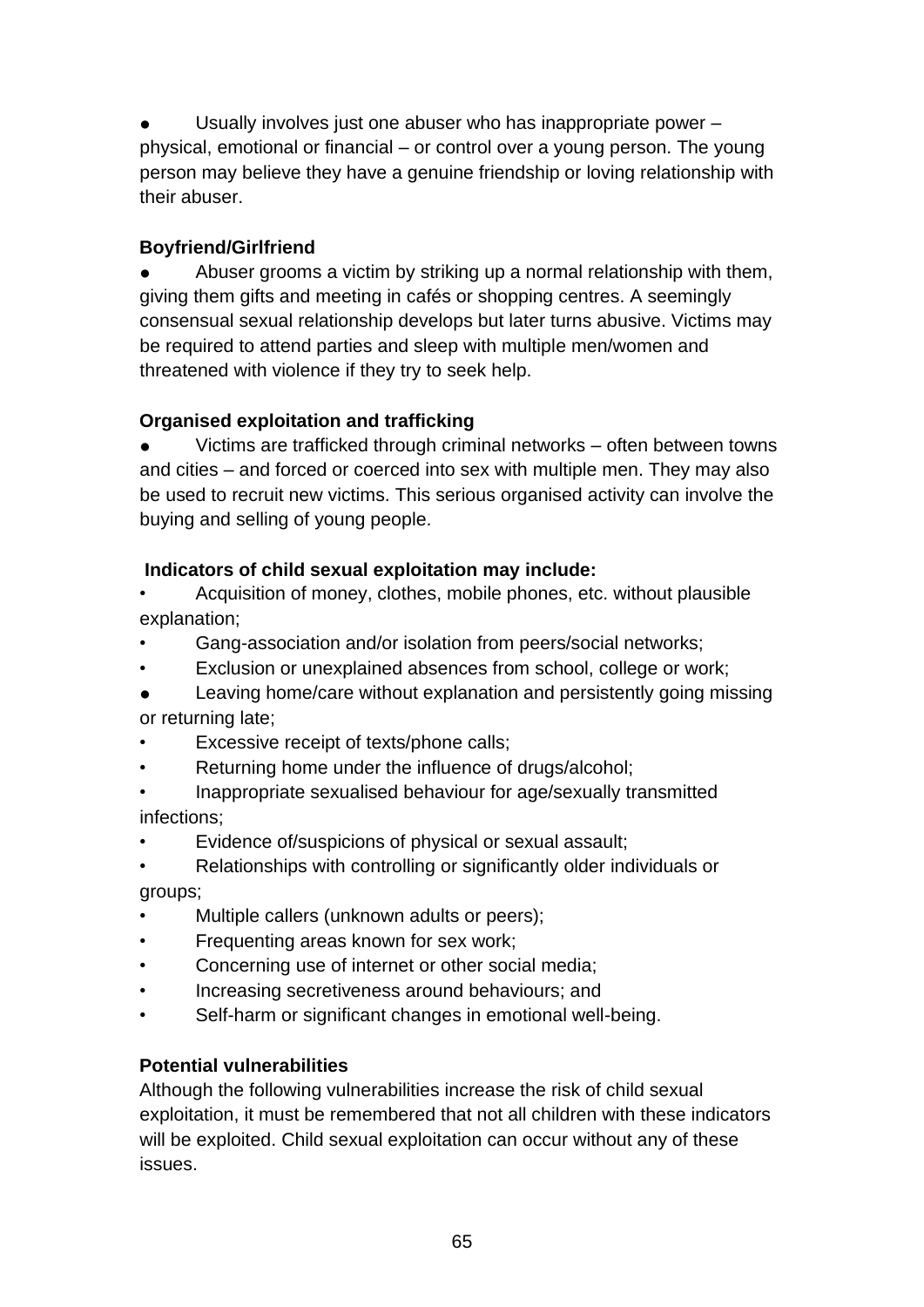- Having a prior experience of neglect, physical and/or sexual abuse;
- Lack of a safe/stable home environment, now or in the past (domestic violence or parental substance misuse, mental health issues or criminality, for example);
- Recent bereavement or loss;
- Social isolation or social difficulties;
- Absence of a safe environment to explore sexuality;
- Economic vulnerability;
- Homelessness or insecure accommodation status;

• Connections with other children and young people who are being sexually exploited;

- Family members or other connections involved in adult sex work;
- Having a physical or learning disability;

• Being in care (particularly those in residential care and those with interrupted care histories);

• Sexual identity.

If a school becomes aware of child that may be being sexual exploited they should refer to the HUB.

[Child sexual exploitation –](https://assets.publishing.service.gov.uk/government/uploads/system/uploads/attachment_data/file/591903/CSE_Guidance_Core_Document_13.02.2017.pdf) DfE guidance

### **Serious Violent Crime: Young people at risk from gang activity or serious youth violence**

Schools are a source of safety and security for many young people. Supporting young people to build resilience and raise their awareness of the risks associated with gangs and serious youth violence is key to helping keep young people safe in their communities.

Staff should be aware of the indicators which may signal that children are at risk from, or are involved with serious violent crime. may include:

- Increased absence
- Change in friendship groups
- Relationships with older individuals or groups
- Signs of self-harm or significant change in wellbeing
- Signs of assault or unexplained injuries
- Unexplained gifts or new possessions

These may indicate involvement or approach by criminal networks or gangs.

Schools need to be alert to the possibility of children and young people bringing weapons onto their school site. There are various reasons why a young person may be carrying a weapon. These should be explored with the young person.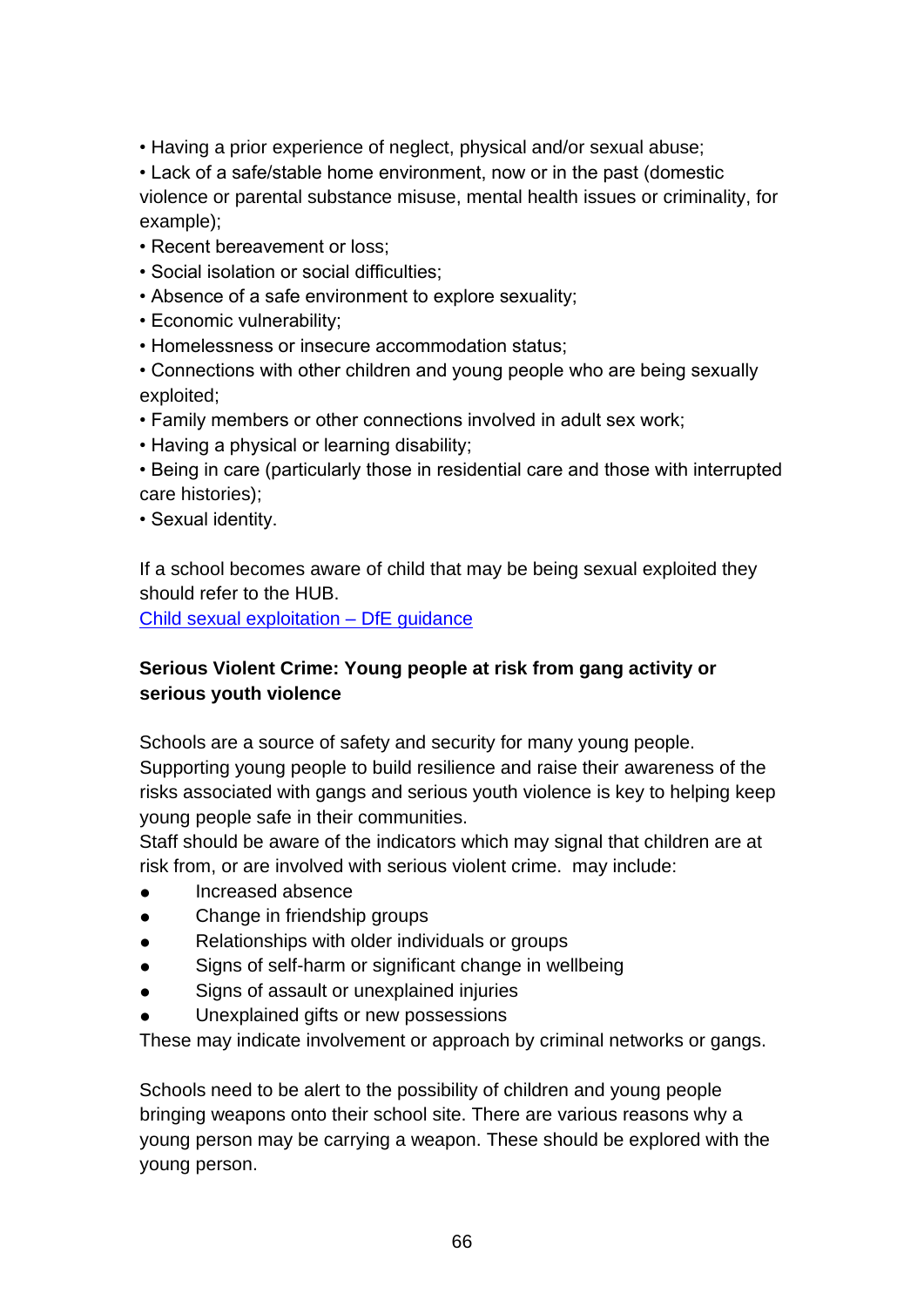Under Essex's weapons in schools protocol the police must be informed via 101 of any pupil found in possession or a weapon in school or any weapon that is found on the school site.

[Preventing youth violence and gang involvement](https://assets.publishing.service.gov.uk/government/uploads/system/uploads/attachment_data/file/418131/Preventing_youth_violence_and_gang_involvement_v3_March2015.pdf)

## **Children requiring mental health support**

Schools and Colleges play a key role in supporting the emotional health and well-being of pupils. In some cases, mental health can be an indicator of abuse and all provisions should have clear procedures on how to access the appropriate support for these children.

More information can be found in the [mental health and behaviour in schools](https://www.gov.uk/government/publications/mental-health-and-behaviour-in-schools--2)  [guidance,](https://www.gov.uk/government/publications/mental-health-and-behaviour-in-schools--2) colleges may also wish to follow this guidance as best practice. Children who have experienced abuse and Adverse Childhood Experience (ACEs) through traumatic events are likely to be impacted. Only appropriately trained professionals should make diagnosis. The Additional documents listed below may also assist in supporting children and young people.

# **B 12 Opportunities to teach safeguarding**

The Governing body should ensure the school provide opportunities for children to learn about Safeguarding. General issues may be addressed through the broad and balance curriculum already in the school but key issues relevant to the school community and sensitive issues may be taught through Relationships Education (all Primary pupils) and Relationships and Sex Education (all secondary pupils) and health Education (for all pupils in state funded schools) which is compulsory from September 2020.

Schools are able to be flexible on how they teach this. DfE documents can be found [here.](https://www.gov.uk/government/publications/relationships-education-relationships-and-sex-education-rse-and-health-education)

# **B13 The Child's Wishes**

The best interest of the child should always be at the heart of any decision making process around safeguarding. The Governing Body, school or college leaders should always make sure the child's wishes and feelings are taken into account when decisions for support are made and actions taken.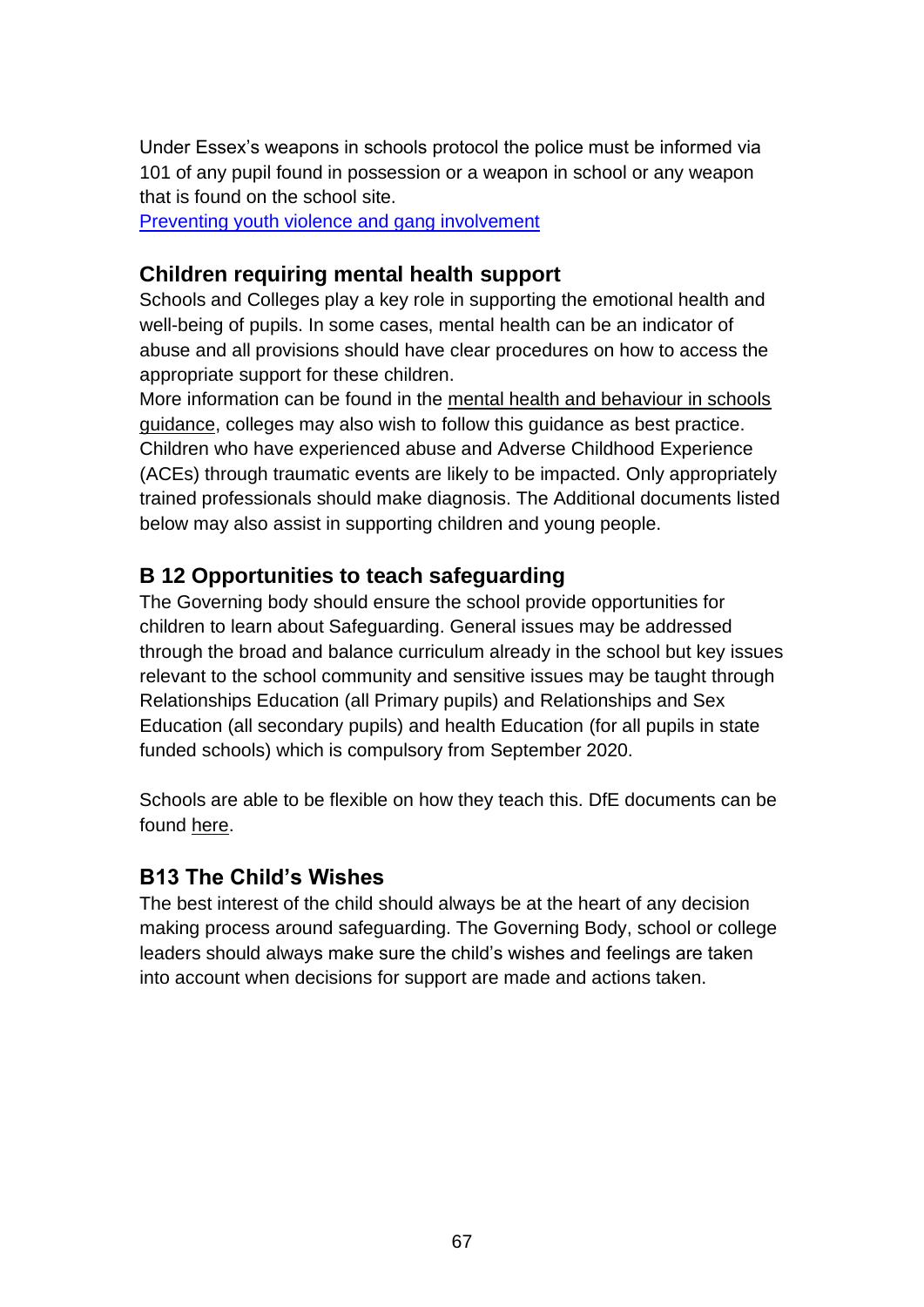# **B14 Other relevant safeguarding policies**

| Schools can access additional guidance, policies and procedures at:            |
|--------------------------------------------------------------------------------|
| <b>ESCB local policies and procedures</b>                                      |
| <b>ESCB Safeguarding in Education Toolkit</b>                                  |
| <b>DfE Alternative Provision guidance</b>                                      |
| <b>DfE School Attendance guidance</b>                                          |
| DfE School Attendance Parental Responsibility Measures guidance                |
| DfE Behaviour and Discipline in Schools guidance                               |
| <b>DfE Preventing and Tackling Bullying guidance</b>                           |
| <b>DfE Children Missing Education guidance</b>                                 |
| <b>DfE Best Practice Advice for School Complaints Procedures</b>               |
| DfE and ACPO Drug Advice for School guidance                                   |
| <b>DfE Advice for Schools on Equality Act 2010</b>                             |
| DfE Exclusion from maintained schools, academies and PRUs in England           |
| DfE Supporting pupils at school with medical conditions                        |
| <b>DfE Guidance on First Aid for Schools</b>                                   |
| DfE Mental health and behaviour in schools                                     |
| DfE Use of reasonable force guidance                                           |
| DfE Promoting fundamental British values as part of SMSC in Schools            |
| <b>DfE The Prevent Duty - Advice for Schools</b>                               |
| DfE Sexual violence and sexual harassment between children in schools and      |
| colleges                                                                       |
| DfE Children who run away or go missing from home or care                      |
| Child sexual exploitation - DfE guidance                                       |
| <b>Preventing youth violence and gang involvement</b>                          |
| Safeguarding children who may have been trafficked                             |
| Criminal Exploitation of children and vulnerable adults: County Lines guidance |
|                                                                                |

### **Policy Written: June 2013.**

Reviewed: June 2014. Reviewed: November 2014. Reviewed November 2015 Reviewed December 2016 Reviewed December 2018 Reviewed December 2019 Reviewed September 2020 Reviewed December 2021 Reviewed February 2022 Reviewed by: Judith Azzopardi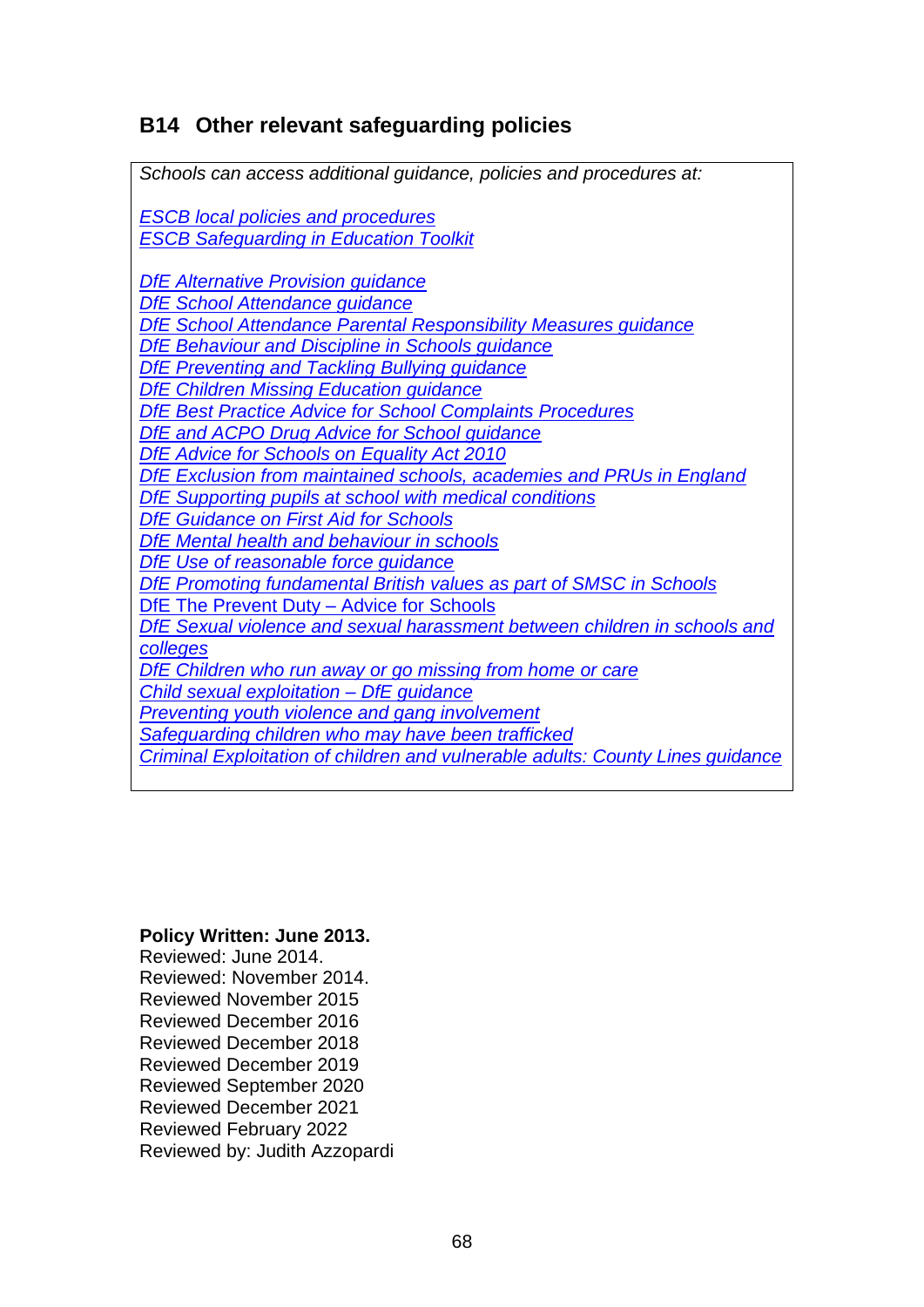### **Appendix 1:**

#### **CHILD PROTECTION; DEFINITIONS AND INDICATORS**

#### **Definitions**

Child protection is part of the safeguarding agenda that focuses on preventing maltreatment and protecting children at risk of neglect or abuse. Under the Children Act 1989, CSSW have a legal duty to investigate and take any action to protect children where there are concerns that they are at risk of suffering **significant harm**, which is defined as:

**Neglect**: failure to provide basic care to meet the child's physical needs, such as not providing adequate food, clothing or shelter; failure to protect the child from harm or ensure access to medical care and treatment.

**Physical abuse:** causing physical harm or injury to a child.

**Sexual abuse:** involving children in sexual activity, or forcing them to witness sexual activity, which includes involving children in looking at or the production of pornography.

**Emotional abuse:** failure to provide love and warmth that affects the child's emotional development; psychological ill treatment of a child through bullying, intimidation or threats.

All members of staff should be aware that abuse, neglect and safeguarding issues are rarely standalone events that can be covered by one definition or label. In most cases multiple issues will overlap with one another. Individual indicators will rarely, in isolation, provide conclusive evidence of abuse. They should be viewed as part of a jigsaw, and each small piece of information will help the DSL to decide how to proceed. It is very important that members of staff report concerns – they do not need 'absolute proof' that the child is at risk.

| <b>Neglect</b>         | Inadequate or inappropriate clothing                        |
|------------------------|-------------------------------------------------------------|
|                        | Appears underweight and unwell and seems constantly         |
|                        | hungry                                                      |
|                        | Failure to thrive physically and appears tired and listless |
|                        | Dirty or unhygienic appearance                              |
|                        | Frequent unexplained absences from school                   |
|                        | Lack of parental supervision                                |
| <b>Physical abuse</b>  | Any injury such as bruising, bite marks, burns or fractures |
|                        | where the explanation given is inconsistent with the injury |
|                        | Injuries in unexpected places or that are not typical of    |
|                        | normal childhood injuries or accidents                      |
|                        | High frequency of injuries                                  |
|                        | Parents seem unconcerned or fail to seek adequate           |
|                        | medical treatment                                           |
| Sexual abuse           | Sexual knowledge or behaviour that is unusually explicit    |
|                        | or inappropriate for the child's age/stage of development   |
|                        | Sexual risk taking behaviour including involvement in       |
|                        | sexual exploitation/older boyfriend                         |
|                        | Continual, inappropriate or excessive masturbation          |
|                        | Physical symptoms such as injuries to genital or anal area  |
|                        | or bruising, sexually transmitted infections, pregnancy     |
|                        | Unwillingness to undress for sports                         |
| <b>Emotional abuse</b> | Developmental delay                                         |
|                        | Attachment difficulties with parents and others             |

**Possible indicators of abuse and neglect**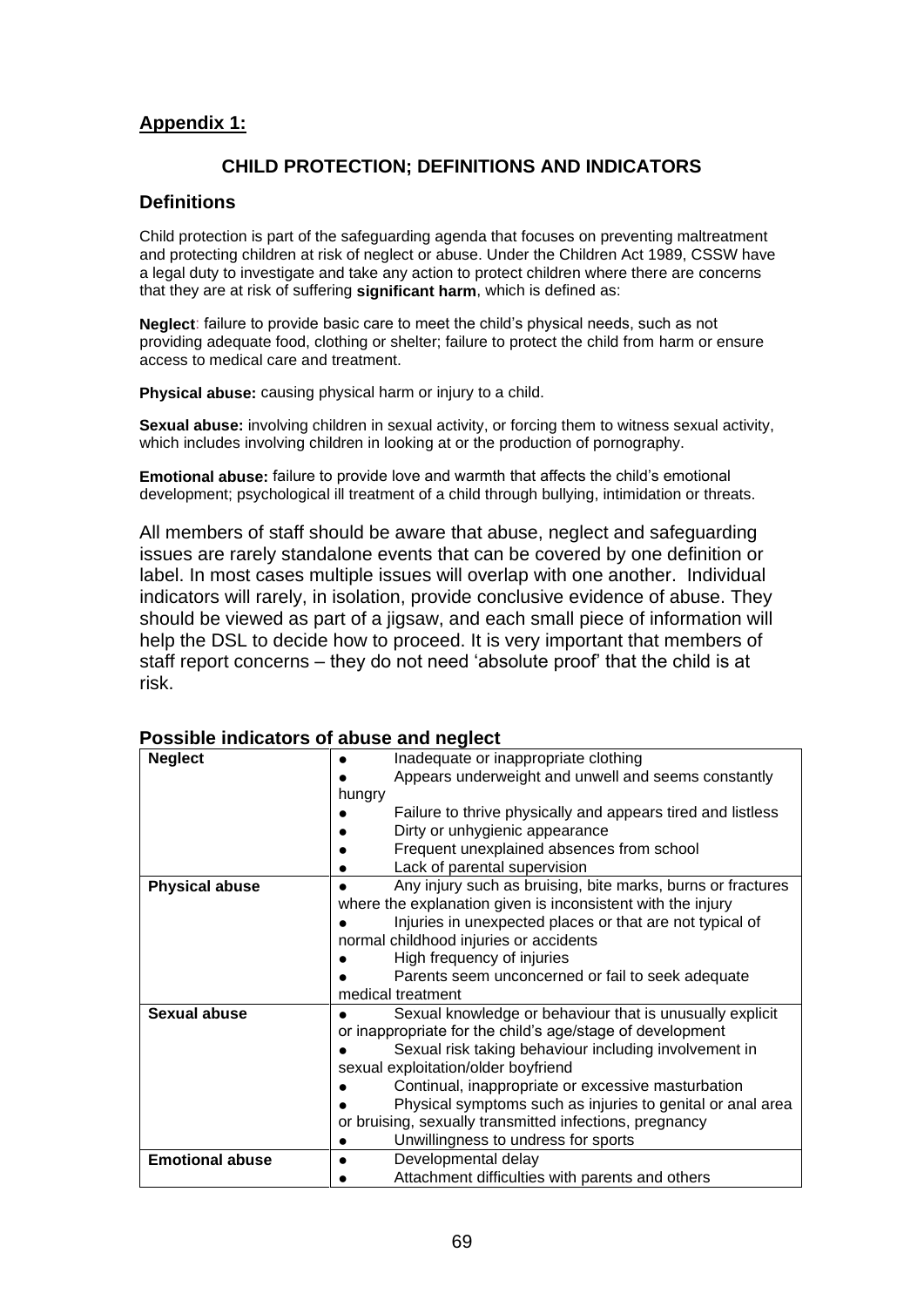|                            | Withdrawal and low self-esteem                       |
|----------------------------|------------------------------------------------------|
| Indirect indicators of     | Sudden changes in behaviour                          |
| abuse and neglect          | Withdrawal and low self-esteem                       |
|                            | Eating disorders                                     |
|                            | Aggressive behaviour towards others                  |
|                            | Sudden unexplained absences from school              |
|                            | Drug/alcohol misuse                                  |
|                            | Running away/going missing                           |
| <b>Parental attributes</b> | Misusing drugs and/or alcohol<br>$\bullet$           |
|                            | Physical/mental health or learning difficulties      |
|                            | Domestic violence                                    |
|                            | Avoiding contact with school and other professionals |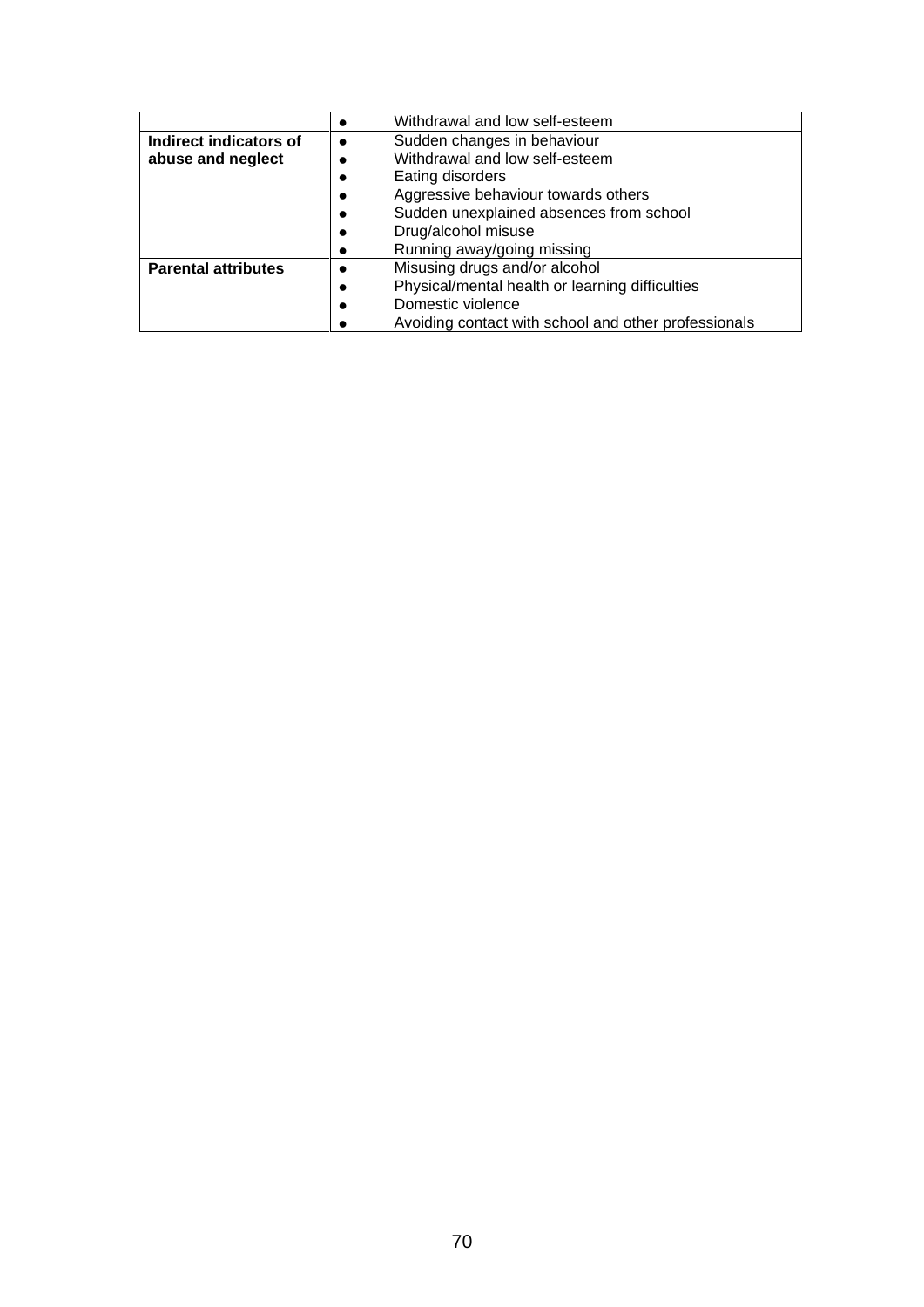# **Appendix 2 (primary)**

# **School report to Child Protection Conference (Primary)**

| <b>School</b>                                                                                                         |  |
|-----------------------------------------------------------------------------------------------------------------------|--|
| Name of child                                                                                                         |  |
| Date of birth<br>Year group                                                                                           |  |
| <b>Name of class</b><br>teacher                                                                                       |  |
| <b>Attendance &amp;</b><br><b>Punctuality</b>                                                                         |  |
| <b>Who brings</b><br>&collects the child<br>Including after school<br>arrangements                                    |  |
| Is the child<br>prepared for<br>school?<br>e.g. PE kit; book folder,<br>homework                                      |  |
| <b>General</b><br>appearance /<br>presentation<br>e.g. appropriate<br>clothing; clean & tidy etc                      |  |
| <b>Emotional</b><br>presentation?<br>Happy, sad, anxious,<br>preoccupied, withdrawn<br>etc                            |  |
| <b>Academic</b><br>progress /<br>attainments/areas<br>requiring<br>improvement<br>Please note strengths &<br>concerns |  |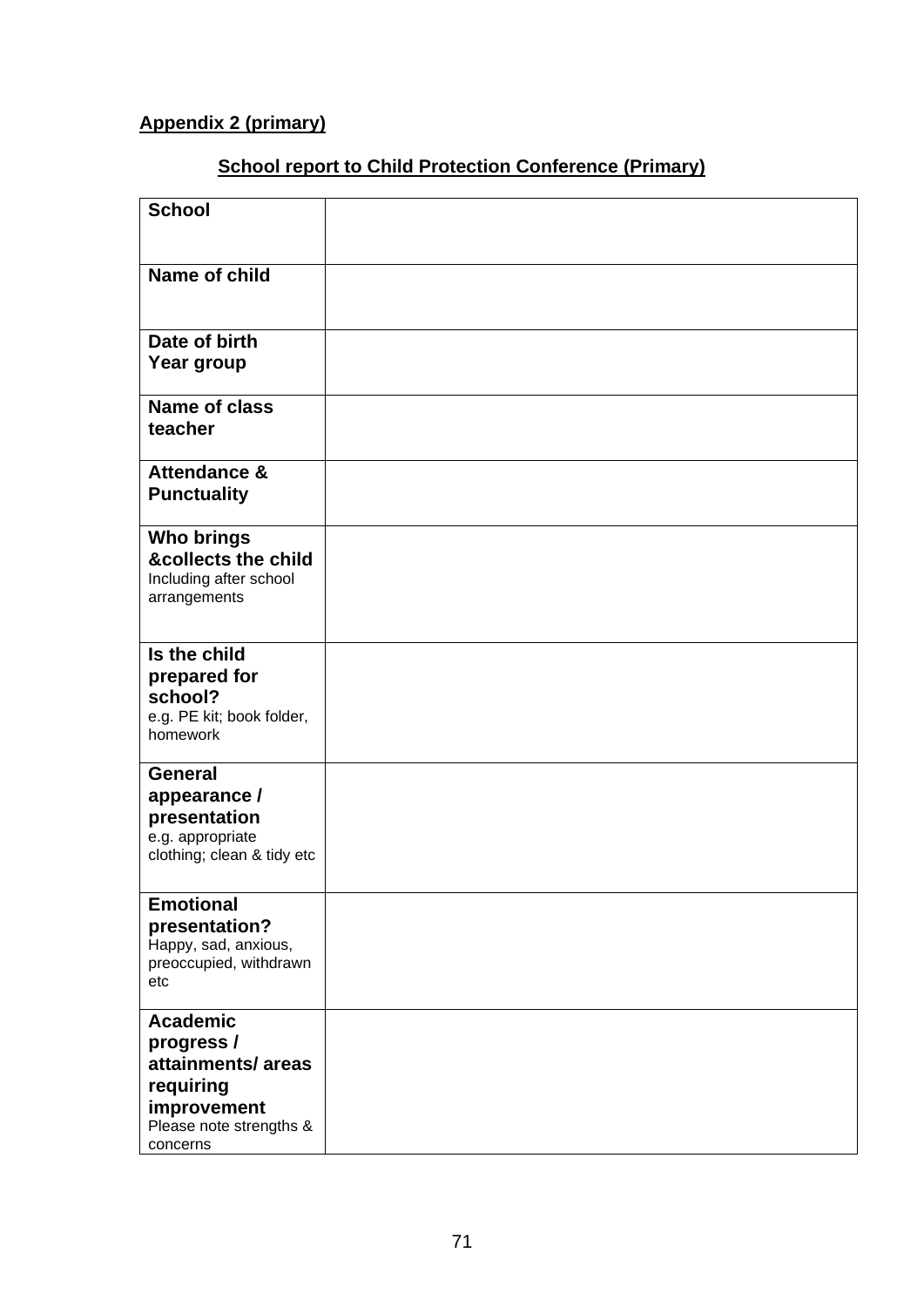| <b>Social</b><br>development                |  |
|---------------------------------------------|--|
|                                             |  |
| <b>Relationships with</b><br>adults         |  |
| <b>Relationships with</b><br>other children |  |
| Home / school                               |  |
| contact                                     |  |
| Are parent(s) easily                        |  |
| contactable / supportive                    |  |
| of school / attend                          |  |
| parent's evenings / use                     |  |
| PACT folders or diaries<br>etc              |  |
| Are there any                               |  |
| other areas of                              |  |
| concern?                                    |  |
| Please note any issues                      |  |
| or specific incidents                       |  |
| which have concerned                        |  |
| you                                         |  |
|                                             |  |
|                                             |  |
| <b>Signature</b>                            |  |
|                                             |  |
| <b>Print name</b>                           |  |
|                                             |  |
| <b>Date</b>                                 |  |
|                                             |  |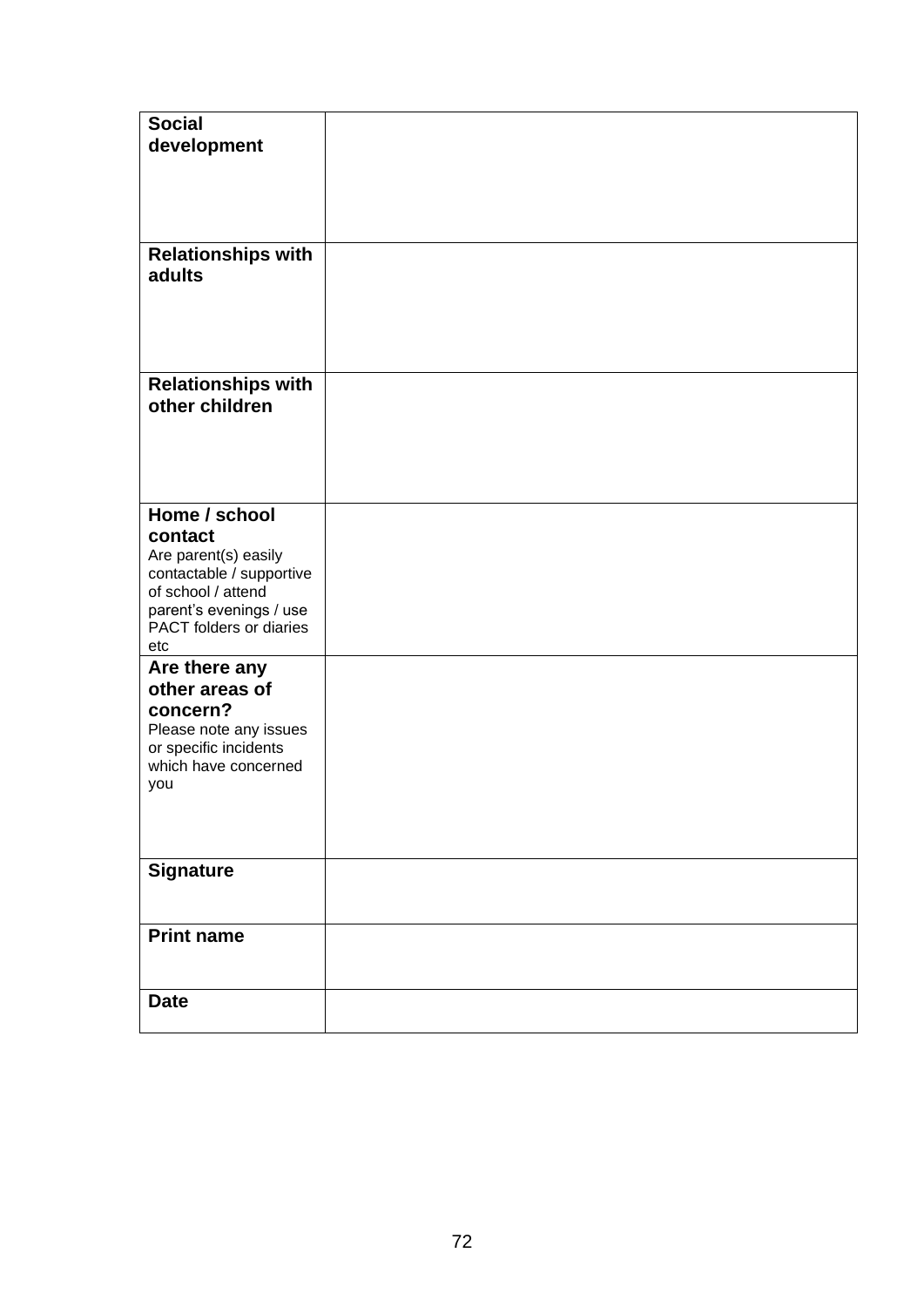# **Appendix 3 APPENDIX 4: INTIMATE CARE POLICY**

# **INTRODUCTION**

1.1 Staff who work with children who have special needs will realise that the issue of intimate care is a difficult one and will require staff to be respectful of children's needs.

1.2 Intimate care can be defined as care tasks of an intimate nature, associated with bodily functions, body products and personal hygiene which demand direct or indirect contact with or exposure of the genitals. Examples include care associated with continence and menstrual management as well as more ordinary tasks such as help with washing or bathing.

1.3 Children's dignity will be preserved and a high level of privacy, choice and control will be provided to them. Staff who provide intimate care to children have a high awareness of child protection issues. Staff behaviour is open to scrutiny and staff at Beckmead School work in partnership with parents/carers to provide continuity of care to children/young people wherever possible.

1.4 Staff deliver a full personal safety curriculum as part of Personal, Social and Health Education, to all children as appropriate to their developmental level and degree of understanding. This work is shared with parents who are encouraged to reinforce the personal safety messages within the home.

1.5 Beckmead School is committed to ensuring that all staff responsible for the intimate care of children will undertake their duties in a professional manner at all times. The school recognises that there is a need to treat all children with respect when intimate care is given. No child should be attended to in a way that causes distress or pain.

# **2.0 OUR APPROACH TO BEST PRACTICE**

2.1 All children who require intimate care are treated respectfully at all times; the child's welfare and dignity is of paramount importance.

2.2 Staff who provide intimate care are trained to do so (including Child Protection and Health and Safety training in moving and handling) and are fully aware of best practice.

2.3 Staff will be supported to adapt their practice in relation to the needs of individual children taking into account developmental changes such as the onset of puberty and menstruation. Wherever possible staff who are involved in the intimate care of children/young people will not usually be involved with the delivery of sex and relationship education to their children/young people as an additional safeguard to both staff and children/young people involved.

2.4 There is careful communication with each child who needs help with intimate care in line with their preferred means of communication (verbal, symbolic, etc.) to discuss the child's needs and preferences. The child is aware of each procedure that is carried out and the reasons for it.

2.5 As a basic principle children will be supported to achieve the highest level of autonomy that is possible given their age and abilities. Staff will encourage each child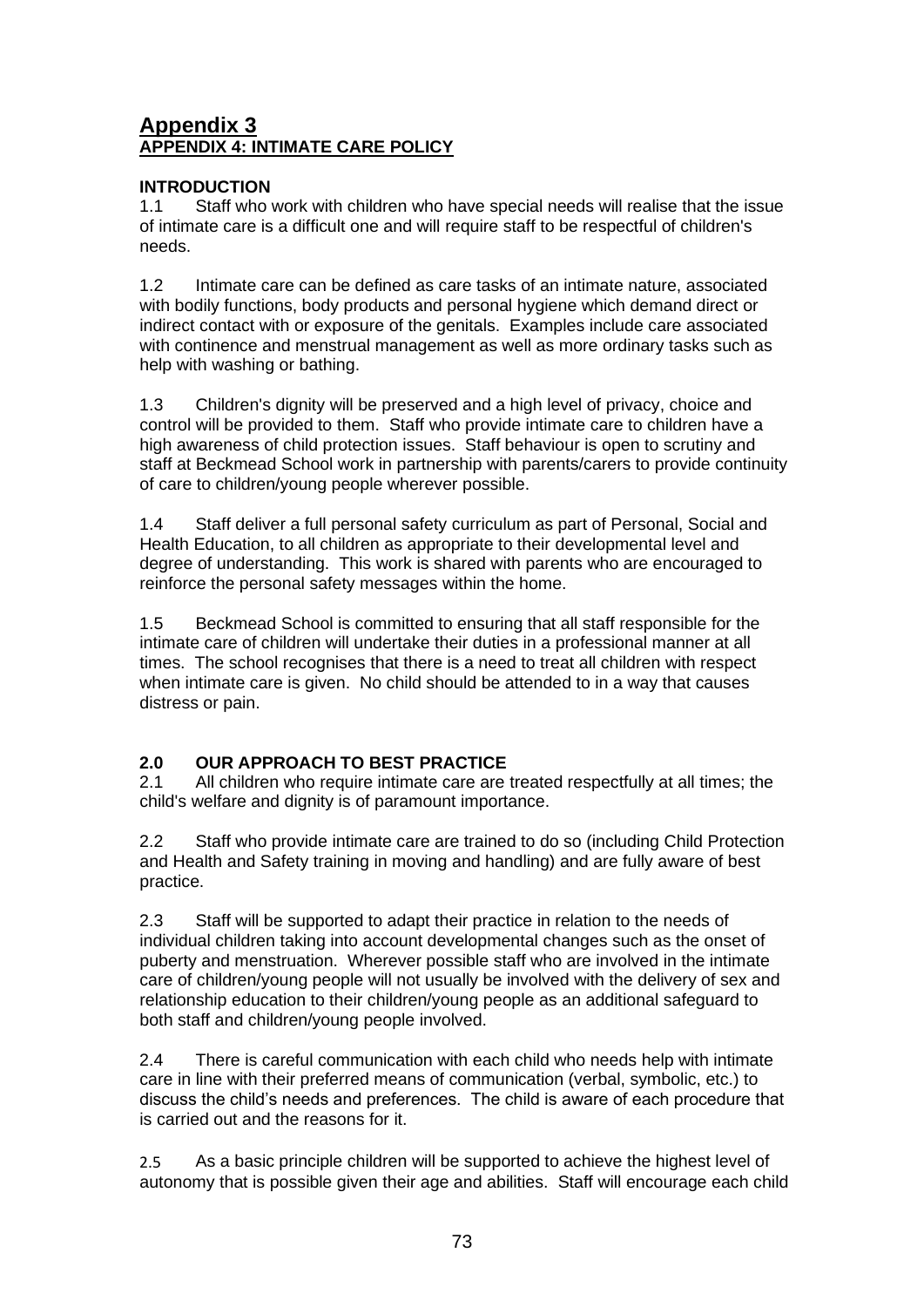to do as much for themselves as they can. This may mean, for example, giving the child responsibility for washing themselves. Individual intimate care plans will be drawn up for particular children as appropriate to suit the circumstances of the child. These plans include a full risk assessment to address issues such as moving and handling, personal safety of the child and the carer and health.

2.6 Each child's right to privacy will be respected. Careful consideration will be given to each child's situation to determine how many carers might need to be present when a child needs help with intimate care. Where possible one child will be cared for by one adult unless there is a sound reason for having two adults present. If this is the case, the reasons should be clearly documented.

2.7 Wherever possible the same child will not be cared for by the same adult on a regular basis; there will be a rota of carers known to the child who will take turns in providing care. This will ensure, as far as possible, that over-familiar relationships are discouraged from developing, while at the same time guarding against the care being carried out by a succession of completely different carers.

2.8 Parents/carers will be involved with their child's intimate care arrangements on a regular basis; a clear account of the agreed arrangements will be recorded on the child's care plan. The needs and wishes of children and parents will be carefully considered alongside any possible constraints; e.g. staffing and equal opportunities legislation.

2.9 Each child/young person will have an assigned senior member of staff to act as an advocate to whom they will be able to communicate any issues or concerns that they may have about the quality of care they receive.

# **3.0 THE PROTECTION OF CHILDREN**

3.1 Education Child Protection Procedures and Inter-Agency Child Protection procedures will be accessible to staff and adhered to.

3.2 Where appropriate, all children will be taught personal safety skills carefully matched to their level of development and understanding.

3.3 If a member of staff has any concerns about physical changes in a child's presentation, e.g. marks, bruises, soreness etc. s/he will immediately report concerns to the appropriate manager/ designated person for child protection. A clear record of the concern will be completed and referred to social care and/or the police if necessary. Parents will be asked for their consent or informed that a referral is necessary prior to it being made unless doing so is likely to place the child at greater risk of harm.

3.4 If a child becomes distressed or unhappy about being cared for by a particular member of staff, the matter will be looked into and outcomes recorded. Parents/carers will be contacted at the earliest opportunity as part of this process in order to reach a resolution. Staffing schedules will be altered until the issue(s) are resolved so that the child's needs remain paramount. Further advice will be taken from outside agencies if necessary.

3.5 If a child makes an allegation against a member of staff, all necessary procedures will be followed [see above Safeguarding Policy, 2014).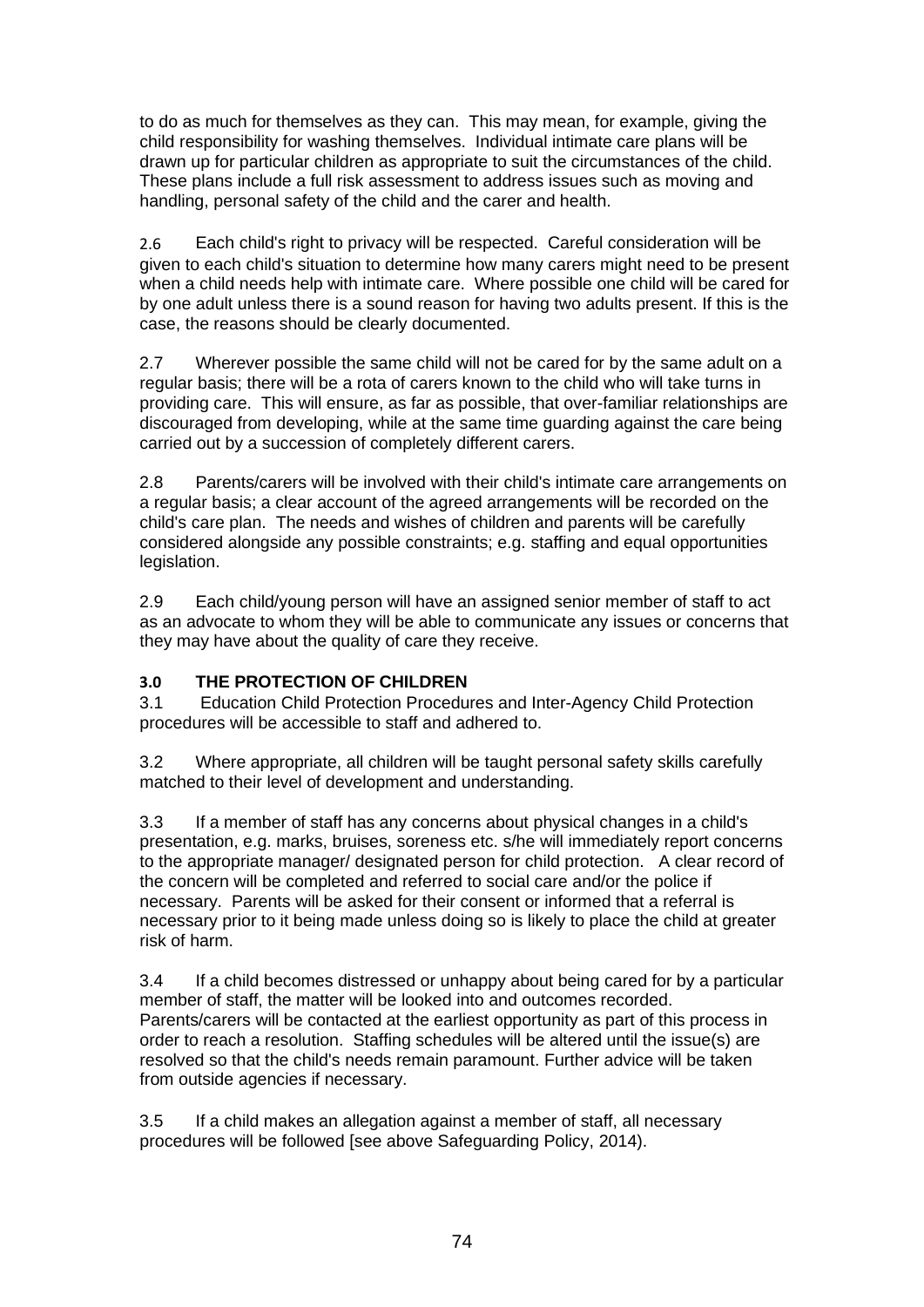# **APPENDIX 4: PREVENT POLICY**

## **Beckmead Trust: Preventing Radicalisation**

Schools have an important part to play in both educating pupils about extremism and recognising when pupils start to become radicalised. In March 2015, new statutory duties were placed on schools by the Counter Terrorism and Security Act 2015, which means they must work to prevent pupils being drawn into extremism.

### **Ethos**

At all the schools which make up the Beckmead Family, we ensure that through our vision, values, relationships and small group teaching we promote tolerance and respect for all cultures, faiths and lifestyles. Beckmead Trust is committed to providing a secure environment for students, where children feel safe and are kept safe. All adults at our Trust recognise that safeguarding and managing behaviour positively are everyone's responsibility, irrespective of the role they undertake, or whether their role has direct contact or responsibility for children or not.

This Preventing Extremism and Radicalisation Safeguarding Policy is one element within our overall school arrangements to safeguard and promote the welfare of all children. The effective management of any situations where pupils and students display radicalised or extremist behaviours is essential to maintaining safety and good order in our nurturing school community.

We recognise that our pupils are particularly vulnerable due to their special educational needs, which include social and emotional difficulties, impulsive and challenging behaviour, ADHD and autism. For example, some of our children have autism and this affects their ability to read social situations, intentions and appropriateness. Therefore, teaching our pupils how to be safe underpins our teaching at every opportunity. Everyone at Beckmead School has the right to learn and work in safety. We do not tolerate bullying of any kind and will challenge derogatory language and behaviour towards others.

### **Statutory Duties**

The duty to prevent pupils being radicalised is set out in the following documents.

- . Counter Terrorism and Security Act 2015
- . Keeping Children Safe in Education 2015
- . Prevent Duty Guidance 2015
- . Working Together to Safeguard Children 2015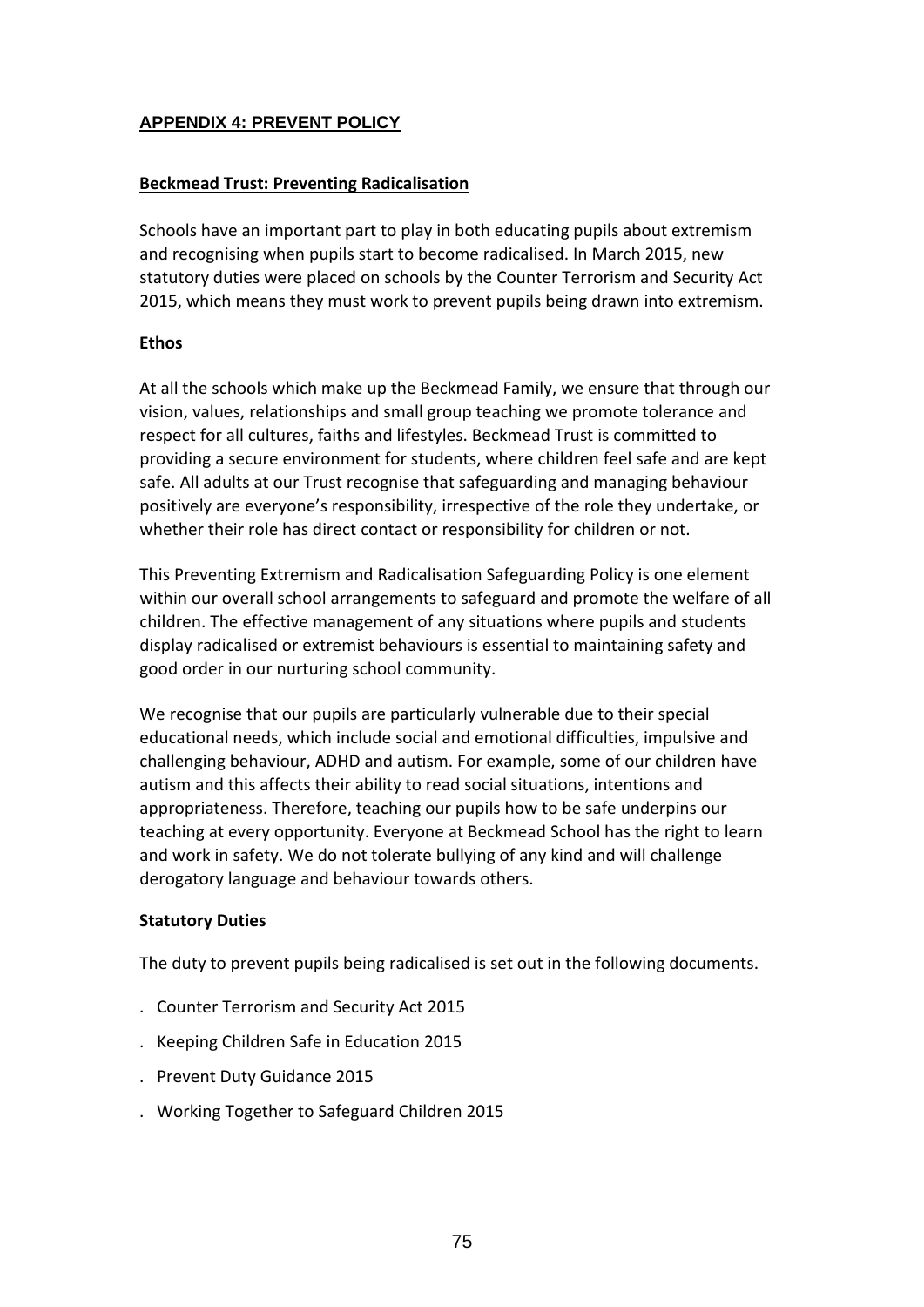### **Non-statutory Guidance**

• Promoting fundamental British values as part of SMSC in schools: DfE Departmental advice for maintained schools 2014

## **Related Policies**

- . E-Safety Policy
- . Behaviour Policy
- . Safeguarding Policy
- . Code of Conduct
- . Curriculum Policy
- . Whistle-blowing Policy

### **Definitions**

**Extremism** is defined in the 2011 Prevent strategy as vocal or active opposition to fundamental British values, including democracy, the rule of law, individual liberty and mutual respect and tolerance of different faiths and beliefs. We also include in our definition of extremism calls for the death of members of our armed forces, whether in this country or overseas.

**Radicalisation** refers to the process by which a person comes to support terrorism and extremist ideologies associated with terrorist groups.

**British Values** are democracy, the rule of law, individual liberty and mutual respect and tolerance of those with different faiths and beliefs.

### **Principles**

There is no place for extremist views of any kind in our school, whether from internal sources – students, staff or governors, or external sources – school community, external agencies or individuals. Our students see our school as a safe place where they can explore controversial issues safely and where our teachers encourage and facilitate this – we have a duty to ensure this happens.

As a school, we recognise that extremism and exposure to extremist materials and influences can lead to poor outcomes for children, and so should be addressed as a safeguarding concern as set out in this policy. We also recognise that if we fail to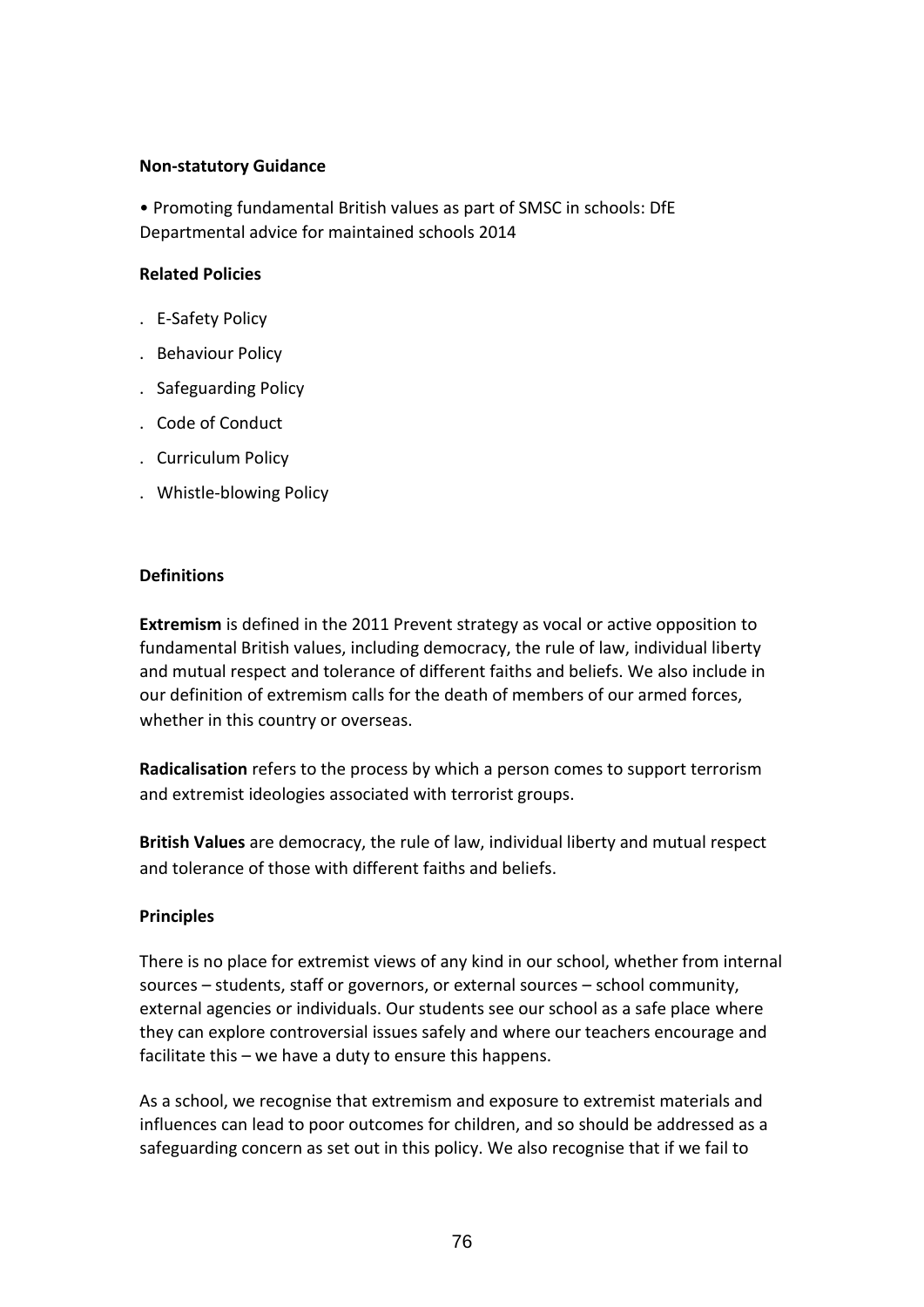challenge extremist views, we are failing to protect our students and to maintain a positive learning environment.

Extremists of all persuasions aim to develop destructive relationships between different communities by promoting division, fear and mistrust of others based on ignorance or prejudice and thereby limiting the life chances of young people. Education is a powerful weapon against this; equipping young people with the knowledge, skills and critical thinking, to challenge and debate in an informed way.

## **Roles and Responsibilities**

## **Senior Leaders and maintaining a positive learning environment:**

At the Beckmead Trust we will provide a broad and balanced curriculum, delivered by skilled professionals, so that our students are enriched, understand and become tolerant of difference and diversity and also to ensure that they thrive, feel valued and not marginalized. Our nurture policy, behaviour policies and safeguarding policy all focus on promoting clear and safe boundaries for vulnerable pupils and students, while supporting them to develop good relationships and attachments with trusted adults. The social and emotional development of our students and pupils is our priority and our daily good practice provides an inclusive and respectful environment.

Internet Safety: The internet provides children and young people with access to a wide-range of content, some of which is harmful. Extremists use the internet, including social media, to share their messages. The filtering systems used at our school blocks inappropriate content, including extremist content. Where staff, pupils or visitors find unblocked extremist content they must report it to a senior member of staff.

We are aware that children and young people have access to unfiltered internet when using their mobile phones and sometimes while at home. We will make it a priority to hold annual family training on safety as part of our family training.

Pupils and staff know how to report internet content that is inappropriate or of concern.

### **Role of Senior Leaders:**

. ensure that the school and its staff respond to preventing radicalisation on a dayto- day basis

. ensure that the school's curriculum addresses the issues involved in radicalisation

- . ensure that staff conduct is consistent with preventing radicalisation
- . provide oversight of the PHSE, and other curriculums, to ensure that they are covering democracy, the rule of law, individual liberty and mutual respect and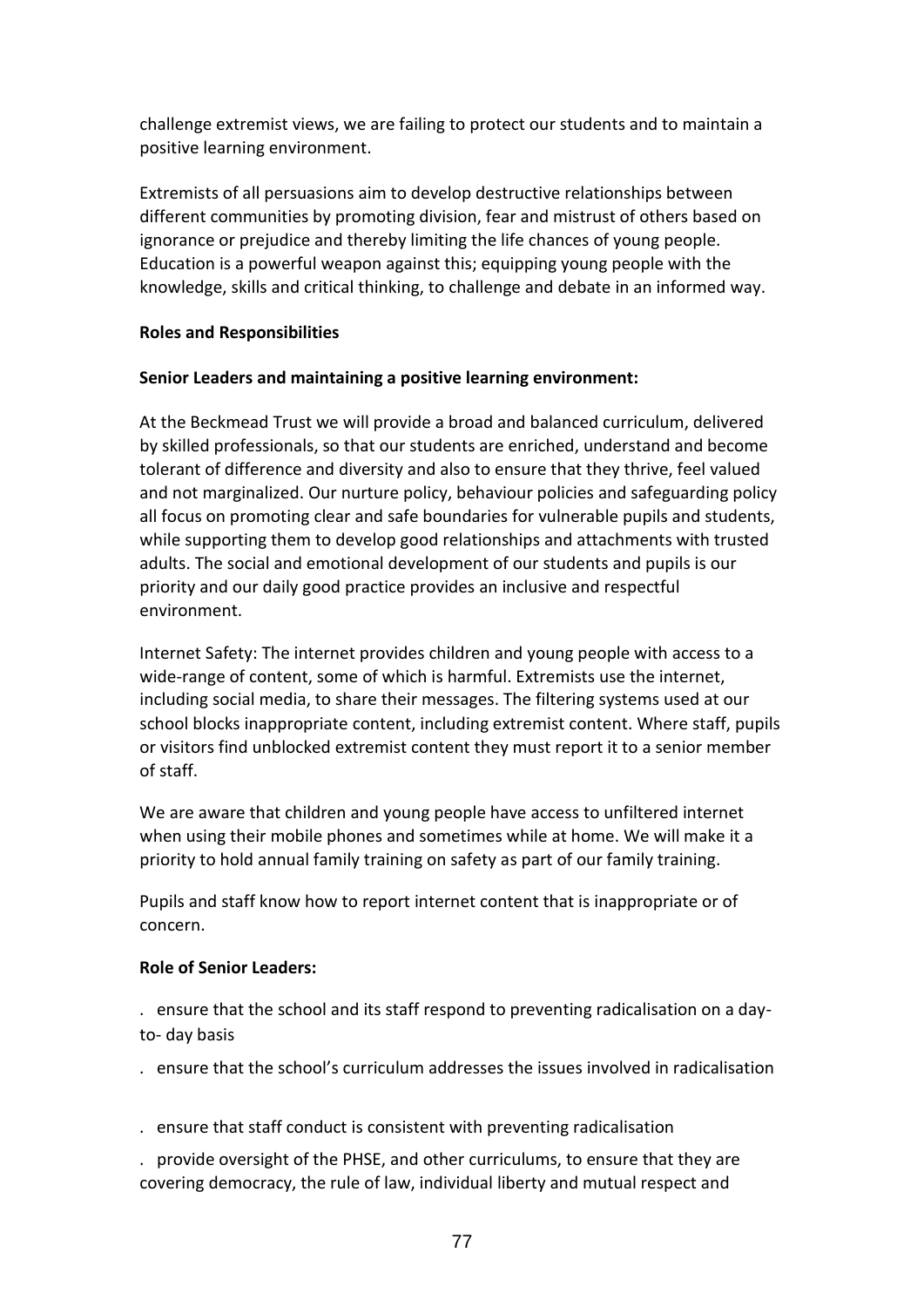tolerance of those with different faiths and beliefs

. report to the Governing Body about any concerns

. ensure that appropriate sanctions are in place where any bullying or derogatory language or behaviour takes place.

# **Role of Designated Safeguarding Lead**

● ensure that staff understand the issues of radicalisation, that they are able to recognise the signs of vulnerability or radicalisation and know how to refer their concerns

. receive safeguarding concerns about pupils who may be vulnerable to the risk of radicalisation or are showing signs of radicalisation

. make referrals to appropriate agencies with regard to concerns about radicalisation

. liaise with partners, including the local authority and the police

# **Role of staff**

It is the role of staff to understand the issues of radicalisation, that they are able to recognise the signs of vulnerability or radicalisation and know how to refer their concerns to the Safeguarding Designated Lead.

# **Staff Training**

Staff will be given training to help them understand the issues of radicalisation, so that they are able to recognise the signs of vulnerability or radicalisation and know how to refer their concerns to the Safeguarding Designated Lead. This information forms part of our safeguarding training.

### **Safer Recruitment**

We ensure that the staff we appoint to the school are suitable, our recruitment procedures are rigorous and we follow the statutory guidance published in part 3 of *Keeping Children Safe in Education 2015.* Vetting and barring checks are undertaken on relevant people, including all governors and volunteers.

### **Visitors**

Visitors to Beckmead are made aware of our safeguarding policies on arrival at the school and are given information about what to do if they are concerned about any aspect of child welfare. We undertake due diligence to ensure that visiting speakers are appropriate. Speakers will be supervised at all times and will not be allowed to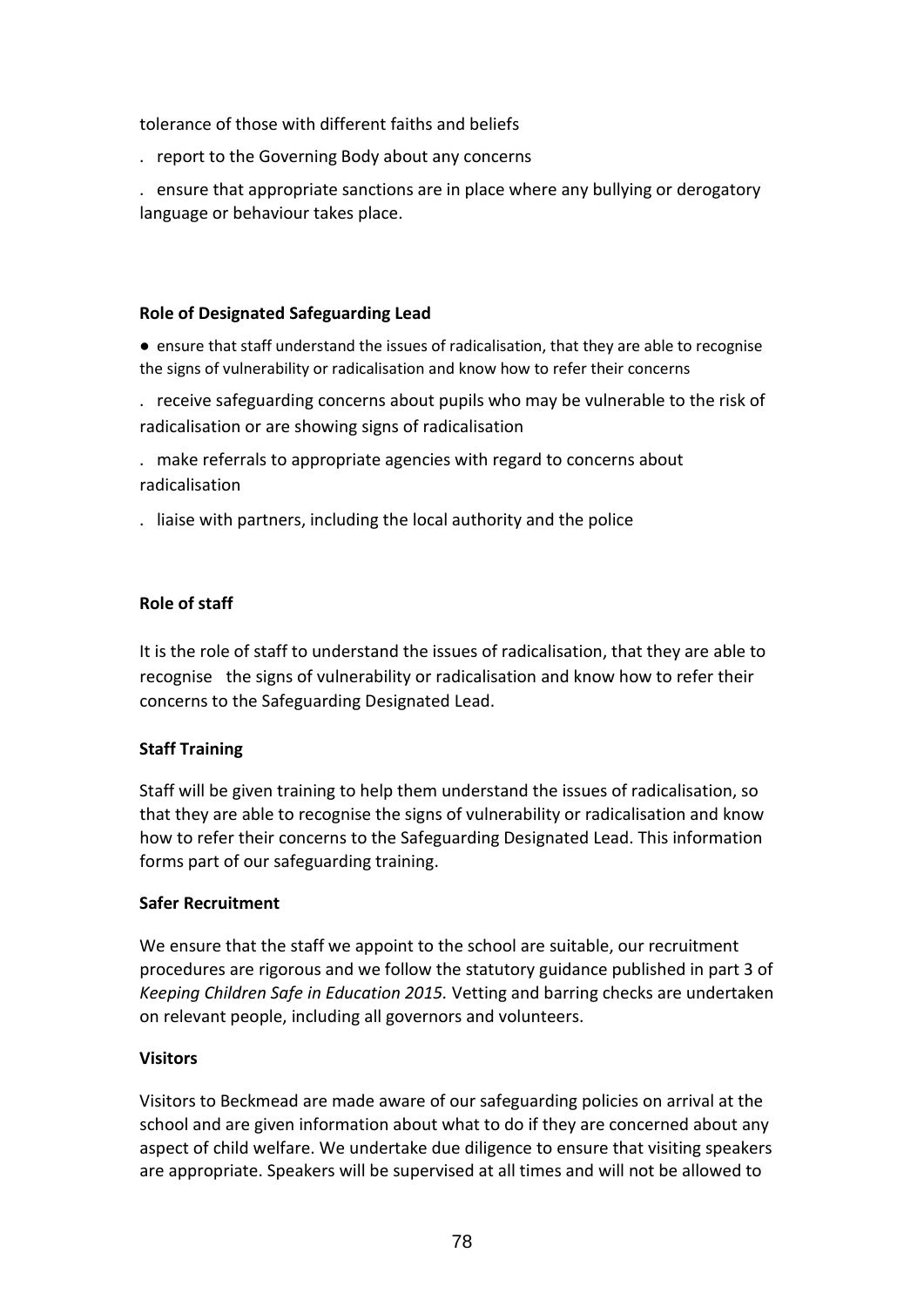speak to pupils without a member of staff being present. Staff must not invite speakers into school without first obtaining permission from the Head of School.

# **APPENDIX 5: SAFEGUARDING CODE OF CONDUCT**

This Code of Behaviour is for all volunteers and staff.

# You must:

- Treat all children equally and with respect
- Provide an example of good conduct you wish others to follow
- Ensure that, whenever possible, there is more than one adult present during activities with children (or where the staff member or volunteer is under 18) or at least that you are within sight or hearing of others.

● If you are asked to talk in private ensure someone else knows where you are and leave a door ajar or stay in clear view, always make a note of the conversation, tell the child or young person they are free to leave or stop talking at anytime

- Respect a young person's right to personal privacy/encourage young people and adults to feel comfortable and caring enough to point out attitudes or behaviour they do not like
- Remember that someone else might misinterpret your actions, no matter how well intentioned
- Be aware that physical contact with a child may be misinterpreted
- Recognise that special caution is required when you are discussing sensitive issues with children
- Operate within the organisation's principles and guidance and any specific procedures
- Challenge unacceptable behaviour and report all allegations/suspicions of abuse.

### You must not:

- Engage in sexual activity with a young person (even if they are over 18) you have met through your duties within the organisation, this would be an abuse of trust Invite a child to your home or arrange to see them outside set activity hours
- Give out personal contact details or contact them unnecessarily outside of activity hours
- Give child gifts personally, any appropriate gifts such as token birthday gifts should come from the organisation.

● You should not accept gifts from children unless they are small token gifts appropriate to a celebration.

- All gifts must be reported to your activity leader
- Lend or borrow any money or property
- Allow yourself to be drawn into inappropriate attention-seeking behaviour/ make suggestive or derogatory remarks or gestures in front of children
- Jump to conclusions about others without checking facts
- Either exaggerate or trivialise child abuse issues
- Show favouritism to any individual
- Rely on your good name or that of the organisation or to protect you. Believe 'it could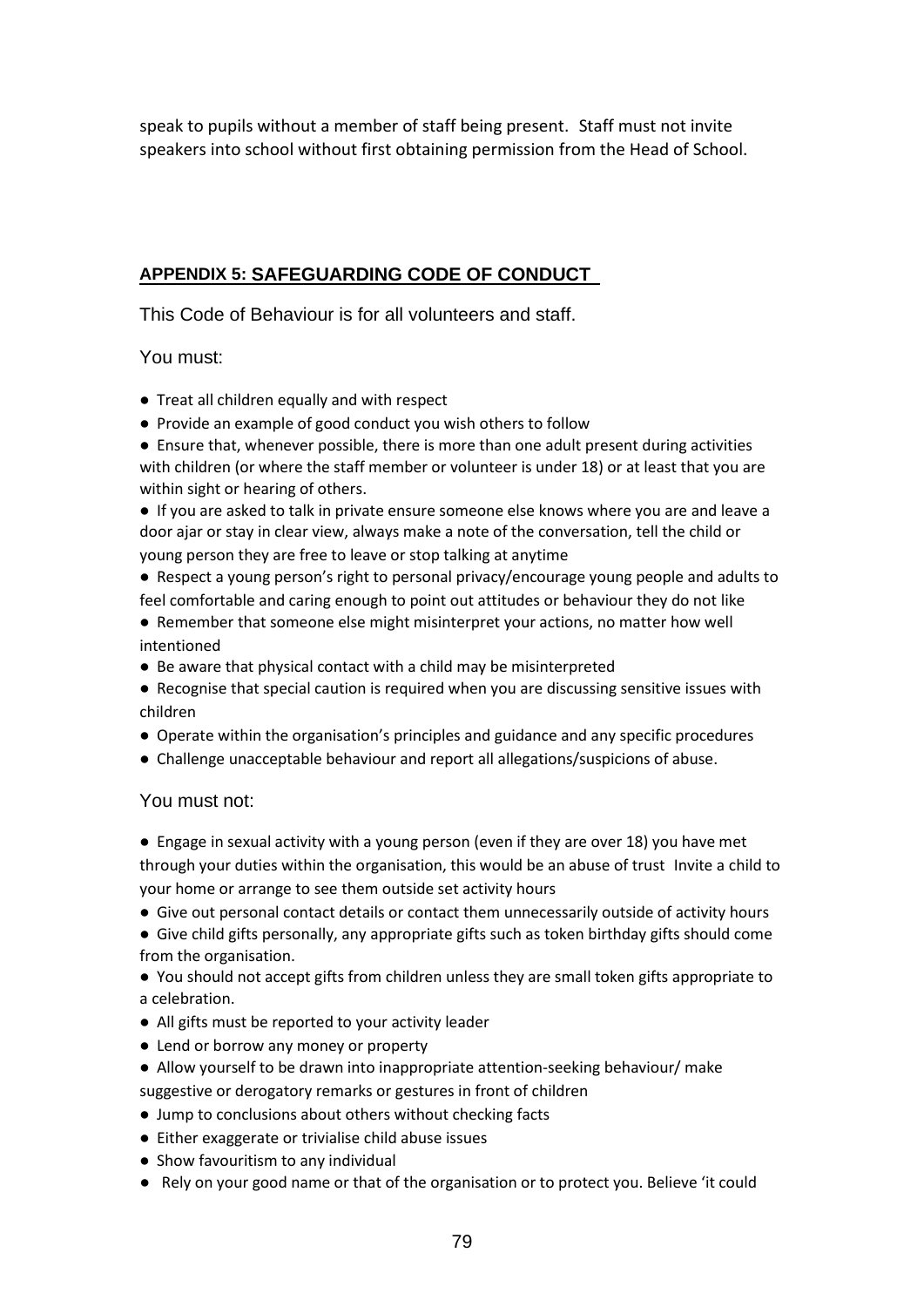never happen to me'

- Take a chance when common sense, policy or practice suggests another more prudent approach
- Allow abusive peer activities e.g. initiation ceremonies, bullying or horse play.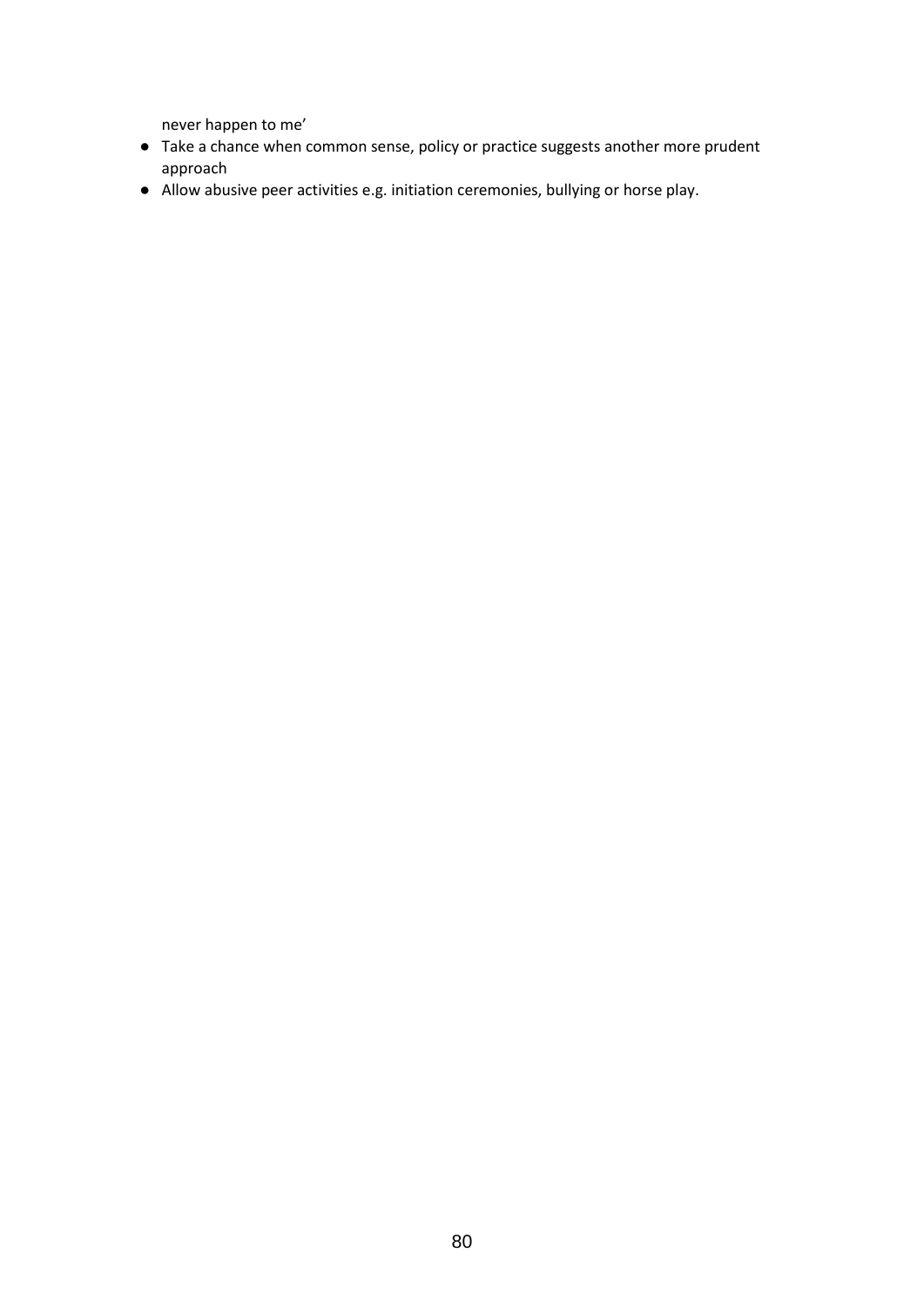# **Appendix 6: School central record**

#### **Please note**:

Checks carried out on volunteers, maintained school governors and local governors in an academy trust don't need to be recorded on the SCR under the latest version of Keeping Children Safe in Education (KCSIE), **but it is recommend including them**

● KCSIE doesn't say specifically that contractors must be on the SCR, but it does say all staff who work at the school must be included, including supply staff, so it's best to include contractors too

● Where academies are mentioned, this includes free schools

#### **Important notes**

This record should indicate what checks have been taken out for the following:

For schools, all staff, including supply staff and teacher trainees on salaried routes, who work in school and others who work in regular contact children in school, including volunteers and governors

- For independent schools, including academies and free schools as above plus all members of the proprietorial body and involved in the management of the school
- For colleges, all staff providing education and/or whose positions involve a relevant activity

#### **Agency staff**

Please give details of confirmation of checks that have been carried out by the supplying agency.

#### **Volunteers**

- Unsupervised volunteers should not be left alone or allowed to work in regulated activity.
- For new volunteers in regulated activity who regularly teach children unsupervised an enhanced DBS is needed with a barred list check.
- For new volunteers not in regulated activity, schools should obtain an enhanced DBS certificate.
- Existing volunteers who provide personal care, the school should consider obtaining an enhanced DBS.
- Existing volunteers who are unsupervised do not need to have a DBS check with a barred list check because the volunteer should have been checked originally.

For existing volunteers not in regulated activity there is no requirement for an enhanced DBS check (a school can request one but may not request a check of the barred list).

For a volunteer not engaging in regulated activity a risk assessment should be made and a professional judgement made about the need for an enhanced DBS check.

Supervision of volunteers – there must be supervision by a person in regulated activity, where supervision occurs, this must be regular and day to day and the supervision must be reasonable in all the circumstances to ensure the protection of children.

#### **Regulated activity**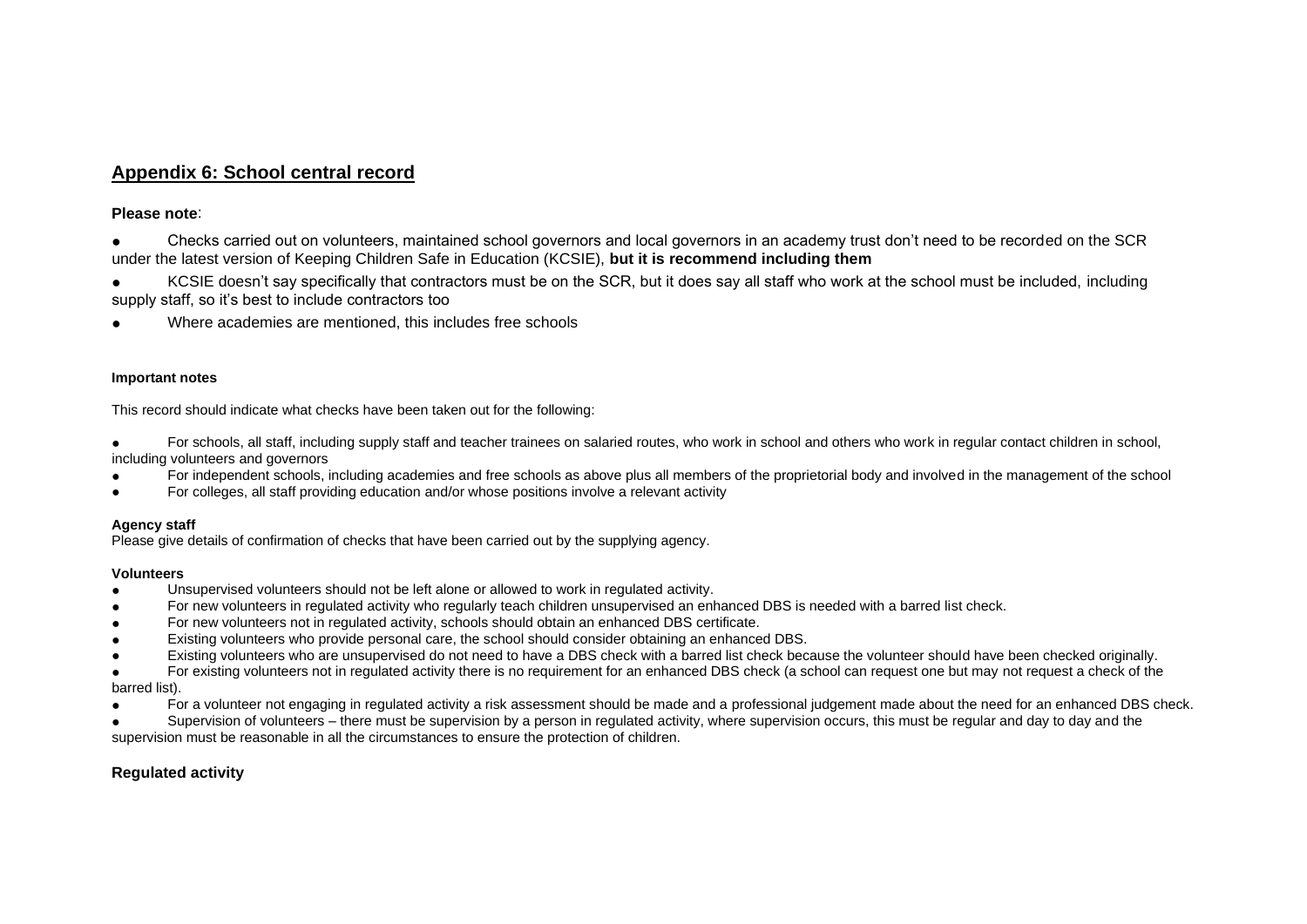Regulated activity (see p20 for definition) – the period condition is at any time on more than three days in any period of 30 days. 'Frequently' is doing something once a week or more. Work of the nature defined is considered regulated activity if done regularly; where this is the case an enhanced DBS check is needed with a barred list check.

#### **Contractors**

Contractors or employees of contractors working at the school should have the appropriate level of DBS check if a check is required, eg if the contractor is carrying out teaching or providing a level of care or supervision of children regularly.

#### **Documents and certificates**

Please give details of any documentary evidence obtained as part of each check. Please note that there is no requirement to list DBS numbers. Also, to comply with the Data Protection, DBS certificates should not be retailed any longer than six months. Other documents to verify identity, right to work in the UK etc, should be kept in personnel files.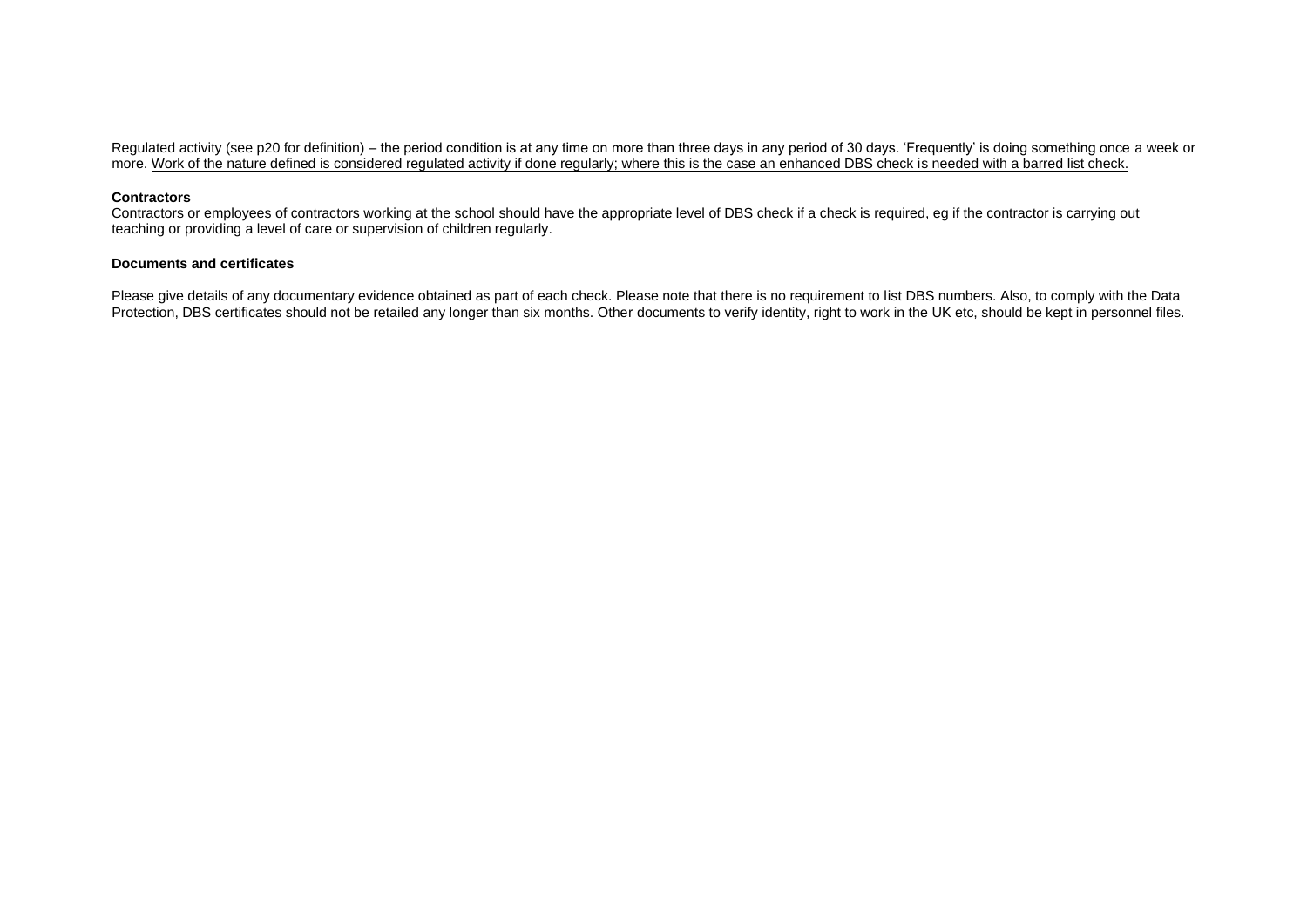# **Appendix 7: Schools safeguarding checklist**

*To be used by the head teacher and governors to carry out an assessment of the school's safeguarding framework*

Name of school: Address: Head teacher: Contact details: Date of safeguarding assessment:

| Leadership and the safeguarding and child protection framework (including the role and responsibilities of the DSL) |            |    |                          |  |
|---------------------------------------------------------------------------------------------------------------------|------------|----|--------------------------|--|
| <b>Requirement</b>                                                                                                  | <b>Yes</b> | No | <b>Comments/Evidence</b> |  |
| The school has comprehensive safeguarding policies covering early help and child protection and a                   |            |    |                          |  |
| staff conduct policy covering use of technology, relationships with pupils, communications and use of               |            |    |                          |  |
| social media. The policies are in accordance with all child protection legislative documents including              |            |    |                          |  |
| the most recent KCSIE 2020, including highlighted, key aspects; child abduction, children in the court              |            |    |                          |  |
| system, children missing from education, children with family members in prison, child criminal                     |            |    |                          |  |
| exploitation (CCE), child sexual exploitation (CSE), county lines, domestic abuse, homelessness, so-                |            |    |                          |  |
| called 'honour-based' abuse (including FGM and forced marriages, preventing radicalisation, peer-on-                |            |    |                          |  |
| peer/child-on-child abuse including up-skirting)                                                                    |            |    |                          |  |
| The school has agreed procedures for dealing with incidents of sexual violence and sexual harassment                |            |    |                          |  |
| that are linked to the school's behaviour and bullying policies                                                     |            |    |                          |  |
| There are agreed local procedures in place for making referrals to the HUB where there are concerns                 |            |    |                          |  |
| about the safety and welfare of a child and all staff know how to access and use these procedures                   |            |    |                          |  |
| A senior member of the leadership team has been appointed as the designated safeguarding lead and                   |            |    |                          |  |
| a nominated deputy to carry out the role in their absence and they have the time and resources                      |            |    |                          |  |
| allocated to carry out their responsibilities.                                                                      |            |    |                          |  |
|                                                                                                                     |            |    |                          |  |
| The local authority is notified of the name and contact details of the DSL and deputy as well as any                |            |    |                          |  |
| changes made to them                                                                                                |            |    |                          |  |
| There is a robust system in place for tracking pupils on CP/CIN to ensure there are up to date records              |            |    |                          |  |
| and monitoring of each case.                                                                                        |            |    |                          |  |
| The safeguarding lead and their deputy have received safeguarding and child protection training at the              |            |    |                          |  |
| appropriate level on appointment and this training is updated every 2 years.                                        |            |    |                          |  |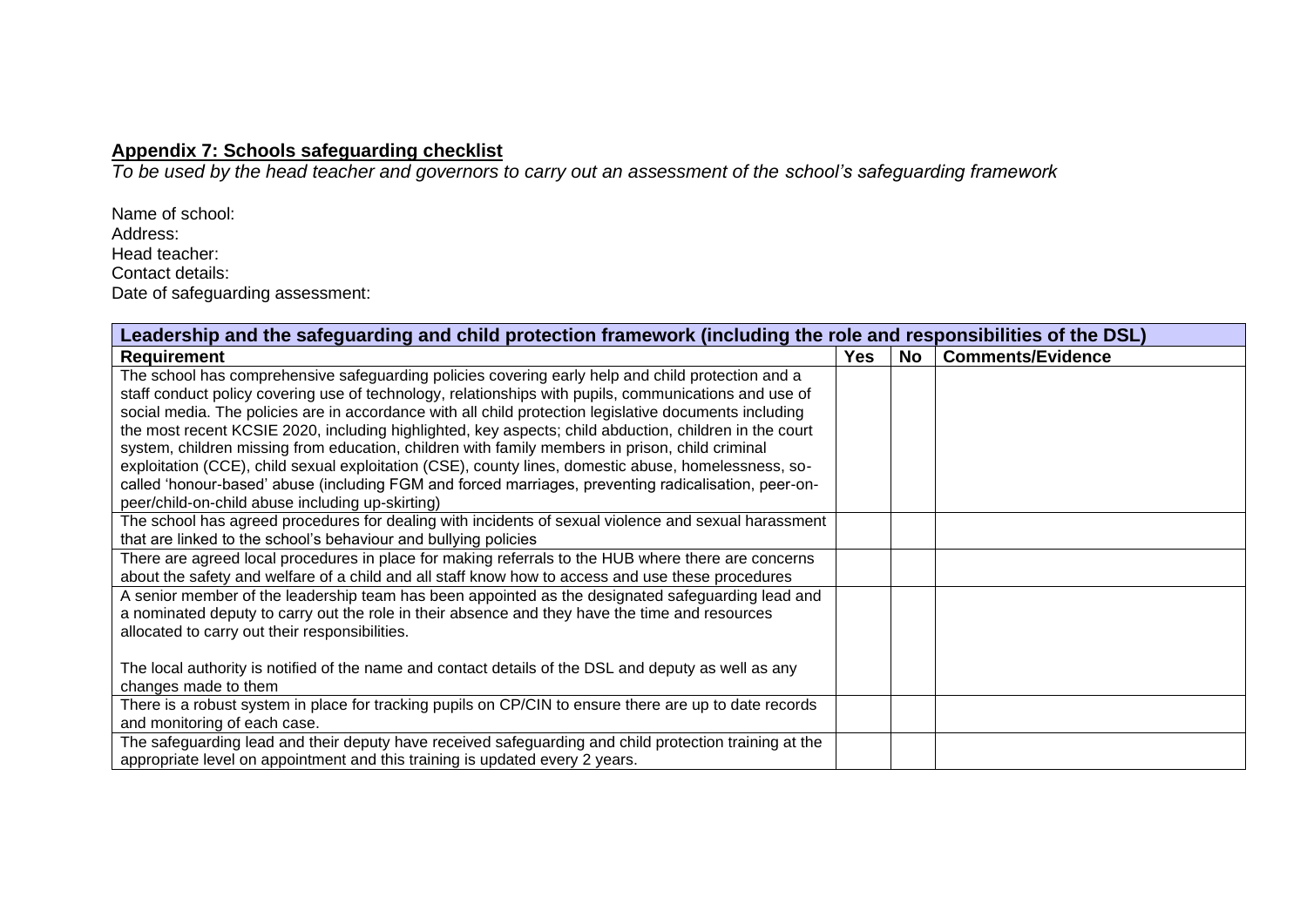| Arrangements are in place to ensure staff can liaise with the safeguarding lead or their deputy at all     |  |  |
|------------------------------------------------------------------------------------------------------------|--|--|
| times during school hours                                                                                  |  |  |
| The school promotes a multi-agency approach to safeguarding and child protection in line with              |  |  |
| Working together and staff are able to attend child protection conferences and other multi-agency          |  |  |
| meetings as appropriate                                                                                    |  |  |
| The curriculum offers opportunities for pupils to learn how to keep themselves safe, including online,     |  |  |
| and offers pupils guidance on healthy relationships. There is a clear policy and structured curriculum     |  |  |
| for the Compulsory Sex and Relationships Education (Secondary) and Relationships Education                 |  |  |
| (Primary).                                                                                                 |  |  |
| There are links to key child protection topics within the curriculum, where appropriate and at an age      |  |  |
| appropriate level such as bullying/cyber bullying, extremism/radicalisation, up-skirting, county lines,    |  |  |
| domestic abuse, personal safety, protective behaviours, racial awareness, homophobic/transphobic           |  |  |
| awareness, FGM and so-called honour-based abuse.                                                           |  |  |
| The school promotes positive behaviour and this is reflected in behaviour management strategies            |  |  |
| used; reasonable force and restraint is used only in line with legislation; use of any behaviour           |  |  |
| management strategy is tailored to the needs of the pupil and carefully monitored for effectiveness.       |  |  |
| This is clearly set out within the Behaviour Policy and there is a record of 'reasonable force and         |  |  |
| restraint' is kept securely.                                                                               |  |  |
| The school has effective policies for dealing with bullying and discrimination, including cyberbullying,   |  |  |
| sexting and inappropriate language which make reference to KSCIE 2020 guidance on Child on Child           |  |  |
| sexual assault/harassment.                                                                                 |  |  |
| There is a policy around dealing with allegations against staff and all staff are aware of the policy and  |  |  |
| know what action to take if they have concerns about another member of staff.                              |  |  |
| The school has a policy of openness and challenge and staff and pupils feel safe to raise concerns;        |  |  |
| there is a whistleblowing policy in place and all staff and pupils know who to contact if they are         |  |  |
| concerned that safeguarding issues are not being adequately dealt with by the school                       |  |  |
| The school has an E-Safety policy setting out how pupils will be kept safe online and the standards for    |  |  |
| use of technologies expected from pupils and staff including mobile devices; all pupils and staff have     |  |  |
| signed an acceptable use agreement                                                                         |  |  |
| The school have taken steps to implement the Prevent duty and staff are aware of their duty to alert       |  |  |
| the Safeguarding Lead with any concerns and staff know how to make appropriate referrals to Channel        |  |  |
| Panel.                                                                                                     |  |  |
| The school has a policy on dealing with children who harm other children (also known as Peer-on-Peer       |  |  |
| abuse) and all staff are aware of what action to take under this policy. This policy should include sexual |  |  |
| violence and harassment as highlighted in KCSIE 2020                                                       |  |  |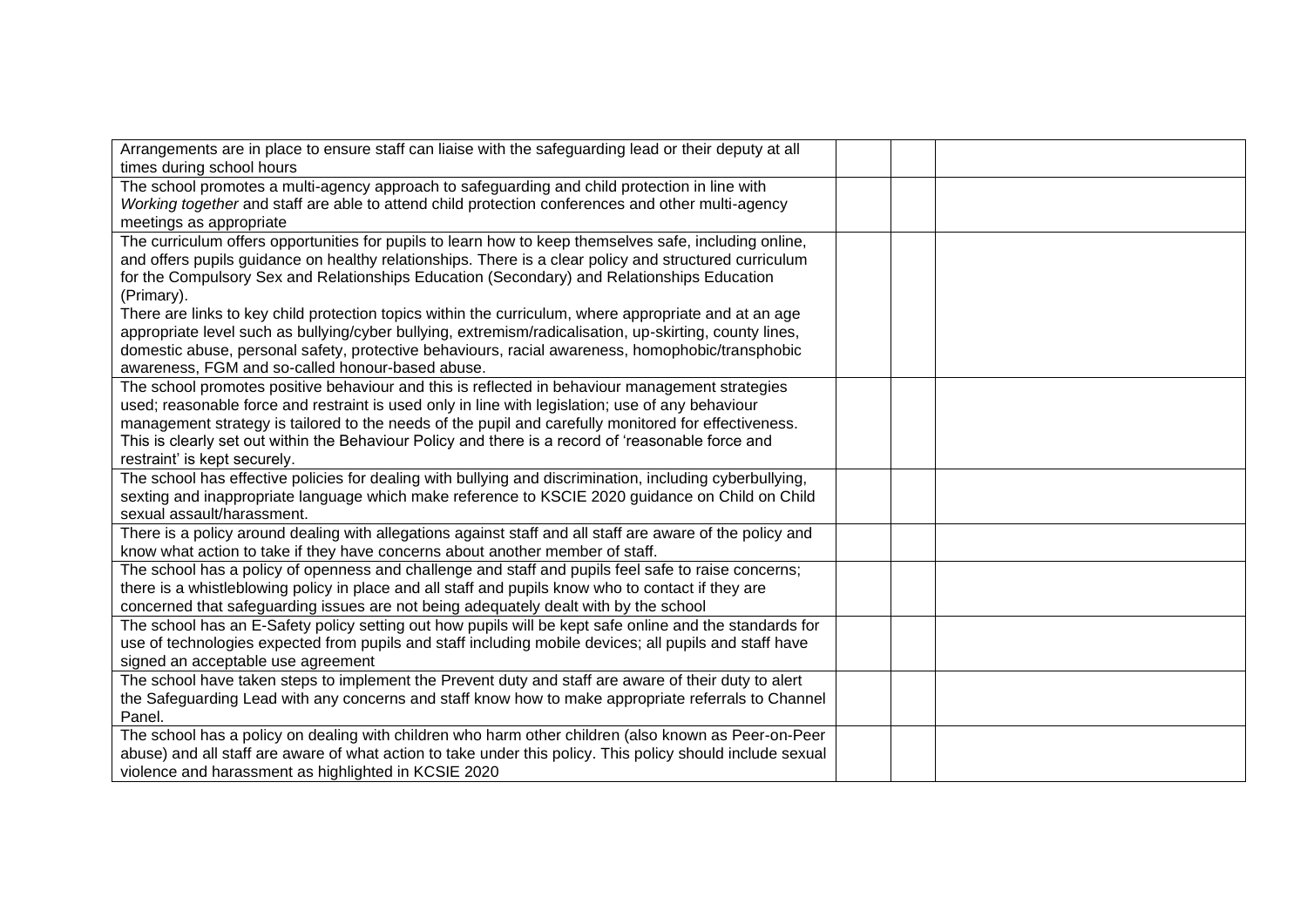| The school seeks the views of pupils and parents with regard to safeguarding issues and all            |  |  |
|--------------------------------------------------------------------------------------------------------|--|--|
| safeguarding and child protection policies are available on the school website. Parents and pupils are |  |  |
| regularly made aware of safeguarding policy and procedures and made aware of key topics included       |  |  |
| within the curriculum                                                                                  |  |  |
| The school website has a safeguarding statement on their homepage and parental information pages       |  |  |
| which provide information on safeguarding and linked topics such as e-safety, mental health            |  |  |
| <b>Actions:</b>                                                                                        |  |  |
|                                                                                                        |  |  |
|                                                                                                        |  |  |
|                                                                                                        |  |  |

| Staff knowledge and safeguarding practice                                                               |            |    |                          |  |
|---------------------------------------------------------------------------------------------------------|------------|----|--------------------------|--|
| <b>Requirement</b>                                                                                      | <b>Yes</b> | No | <b>Comments/Evidence</b> |  |
| All staff are inducted in safeguarding arrangements in the school and have received and read all        |            |    |                          |  |
| relevant policies                                                                                       |            |    |                          |  |
| All staff have read and understood KSCIE 2020 part 1 and annex A and have signed to confirm this        |            |    |                          |  |
| All staff have received safeguarding and child protection training at the appropriate level on          |            |    |                          |  |
| appointment and this training is updated every 3 years.                                                 |            |    |                          |  |
| All staff receive regular updates to safeguarding and child protection legislation via the designated   |            |    |                          |  |
| safeguarding lead as required but also receive an update on new developments at least annually (in      |            |    |                          |  |
| line with KCSIE 2020)                                                                                   |            |    |                          |  |
| All staff are aware that safeguarding is not just about protecting children from deliberate harm as set |            |    |                          |  |
| out in KCSIE 2020 part 1 points 2-4                                                                     |            |    |                          |  |
| All staff are able to identify those children who may benefit from early help and are able to provide   |            |    |                          |  |
| support within the school or make appropriate referrals to Essex's Early help service as set out in     |            |    |                          |  |
| KCSIE 2020 part 1 point 18                                                                              |            |    |                          |  |
| All staff are able to recognise the indicators of abuse and harm, can identify children who may be at   |            |    |                          |  |
| risk of harm as set out in KCSIE 2020 part 1 points 19-28                                               |            |    |                          |  |
| All staff know what action to take to refer children appropriately to the HUB where there are concerns  |            |    |                          |  |
| and make timely referrals and follow up referrals where it is thought the child's situation is not      |            |    |                          |  |
| improving (in the absence of the DSL and Deputy DSL)                                                    |            |    |                          |  |
| All staff are aware of their legal duty under the mandatory reporting rules for FGM and can make        |            |    |                          |  |
| appropriate notifications to the police and the HUB in known cases of FGM                               |            |    |                          |  |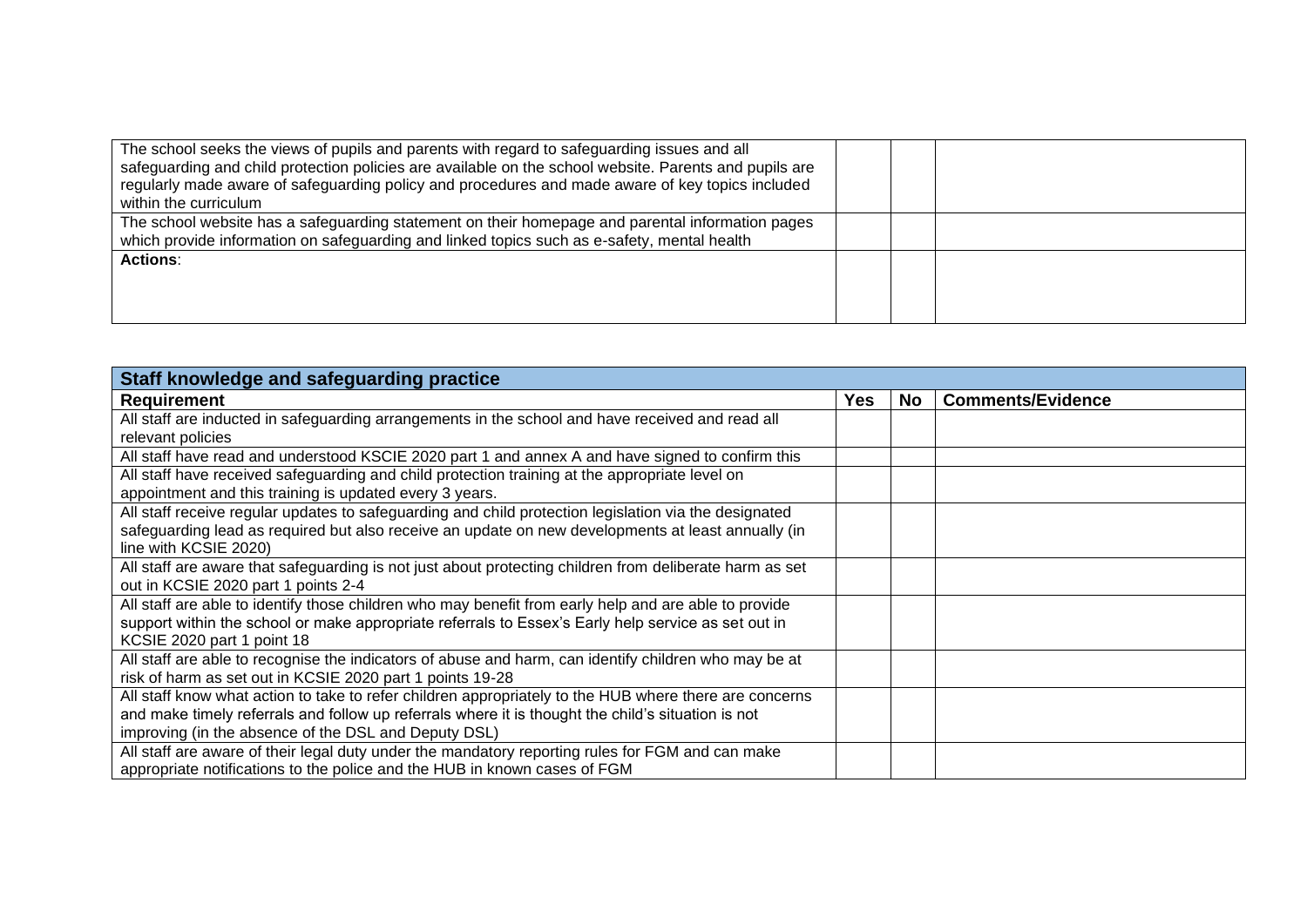| All staff are aware of what actions to take when a child goes missing from education or does not attend    |            |           |                          |
|------------------------------------------------------------------------------------------------------------|------------|-----------|--------------------------|
| and that missing episodes are monitored; all staff are aware of the link between going missing and         |            |           |                          |
| safeguarding issues such as sexual exploitation, criminal behaviour, substance misuse and trafficking;     |            |           |                          |
| there are procedures in place to notify Essex where a child is removed from the school roll in line with   |            |           |                          |
| the local Children missing from school policy                                                              |            |           |                          |
| All staff are able to share information lawfully and appropriately and work jointly with partner agencies; |            |           |                          |
| parents are informed of concerns and actions taken unless this puts the pupil at further risk              |            |           |                          |
| Records of concerns and referrals are up to date and timely and kept securely                              |            |           |                          |
| All staff receive regular supervision that enables them to raise safeguarding issues (this would not       |            |           |                          |
| replace the immediate reporting of urgent child protection concerns or disclosures)                        |            |           |                          |
| Risk assessments are routinely carried out to ensure the health and safety of pupils on site, on school    |            |           |                          |
| trips and during work experience. Individual pupil risk assessments are completed and reviewed             |            |           |                          |
| following significant incidents to minimise the risk of repeated incidents and highlight actions taken     |            |           |                          |
| Pupils feel safe and are aware of how to raise concerns and complaints with a trusted adult. This          |            |           |                          |
| includes 'safeguarding notices' around school which identifies clearly, the safeguarding leads and         |            |           |                          |
| governor within school                                                                                     |            |           |                          |
| Is there a staff Safeguarding board which displays the most up-to-date policy and legislation (or          |            |           |                          |
| reference to online versions), details of the LADO and other relevant numbers/names for immediate          |            |           |                          |
| reference                                                                                                  |            |           |                          |
| Actions:                                                                                                   |            |           |                          |
|                                                                                                            |            |           |                          |
|                                                                                                            |            |           |                          |
|                                                                                                            |            |           |                          |
|                                                                                                            |            |           |                          |
|                                                                                                            |            |           |                          |
| <b>Safer recruitment</b>                                                                                   |            |           |                          |
| <b>Requirement</b>                                                                                         | <b>Yes</b> | <b>No</b> | <b>Comments/Evidence</b> |
| The school has a safer recruitment procedure that is in line with statutory requirements                   |            |           |                          |
| The school has a single central record providing details of when and by whom the following checks on       |            |           |                          |
| candidates were taken out:                                                                                 |            |           |                          |
| Identity checks                                                                                            |            |           |                          |
| DBS/barred list checks                                                                                     |            |           |                          |
| Prohibition from teaching/section 128 checks                                                               |            |           |                          |
| Appropriate checks with oversees organisations where the candidate is from abroad                          |            |           |                          |
| Checks to establish right to work in the UK<br>$\bullet$                                                   |            |           |                          |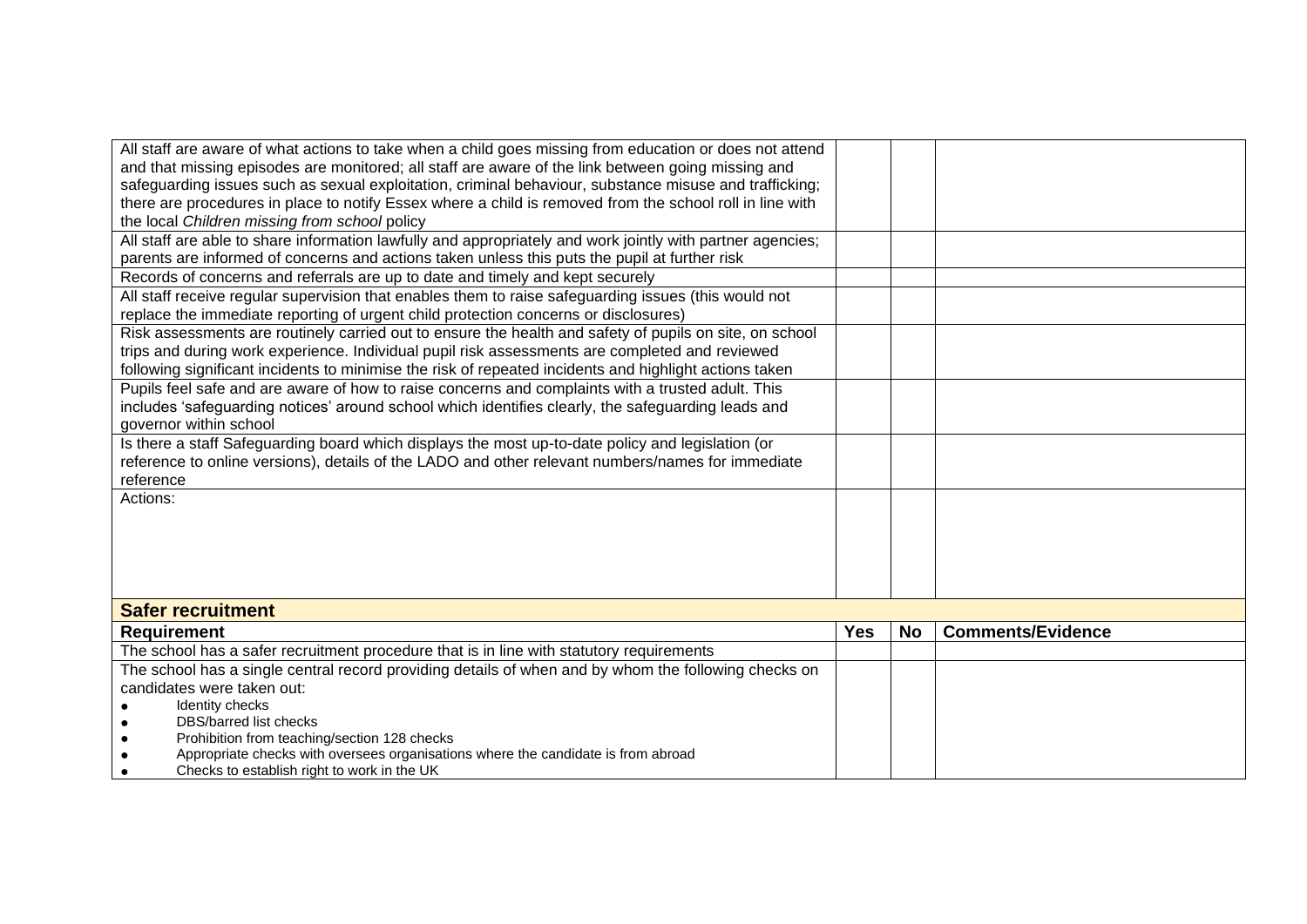| Professional qualifications check                                                                        |  |  |
|----------------------------------------------------------------------------------------------------------|--|--|
| The Single Central Register/Record is maintained and updated regularly and audited at least annually     |  |  |
| by the Governor responsible for Safeguarding and Child Protection.                                       |  |  |
| The school has a clear system in place in line with statutory requirements for volunteers or contractors |  |  |
| coming into the school, Enhanced DBS checks are taken out on all staff members, volunteers and           |  |  |
| governors; barred list checks are also taken out on staff, volunteers and governors who are involved in  |  |  |
| regulated activity                                                                                       |  |  |
| The head teacher or other member of the senior leadership team decides on whether or not                 |  |  |
| volunteers, visitors or contractors require a DBS check and this decision is informed by a risk          |  |  |
| assessment; arrangements are put in place to supervise and oversee volunteers, visitors and              |  |  |
| contractors where a DBS check is not carried out and children are not left unsupervised with any         |  |  |
| individual who has not undergone a DBS check                                                             |  |  |
| The school seeks written confirmation from agencies that these checks have been taken out on all         |  |  |
| agency and supply staff prior to appointment; all agency and supply staff are required to present proof  |  |  |
| of identity prior to beginning work                                                                      |  |  |
| A member of the governing board and senior leadership team involved in interviewing has completed        |  |  |
| an accredited safer recruitment training course                                                          |  |  |
|                                                                                                          |  |  |
| Actions:                                                                                                 |  |  |
|                                                                                                          |  |  |
|                                                                                                          |  |  |
|                                                                                                          |  |  |
|                                                                                                          |  |  |
|                                                                                                          |  |  |
|                                                                                                          |  |  |
|                                                                                                          |  |  |

| Dealing with allegations against staff                                                                  |            |           |                          |  |
|---------------------------------------------------------------------------------------------------------|------------|-----------|--------------------------|--|
| Requirement                                                                                             | <b>Yes</b> | <b>No</b> | <b>Comments/Evidence</b> |  |
| There is a named staff member with responsibility for liaising with the police and LADO                 |            |           |                          |  |
| Appropriate referrals are made to the DBS where staff cease to work at the school following             |            |           |                          |  |
| investigation into allegations                                                                          |            |           |                          |  |
| A record of any allegation is maintained in line with KCSIE 2020 page 81 and kept securely in line with |            |           |                          |  |
| the recommendations.                                                                                    |            |           |                          |  |